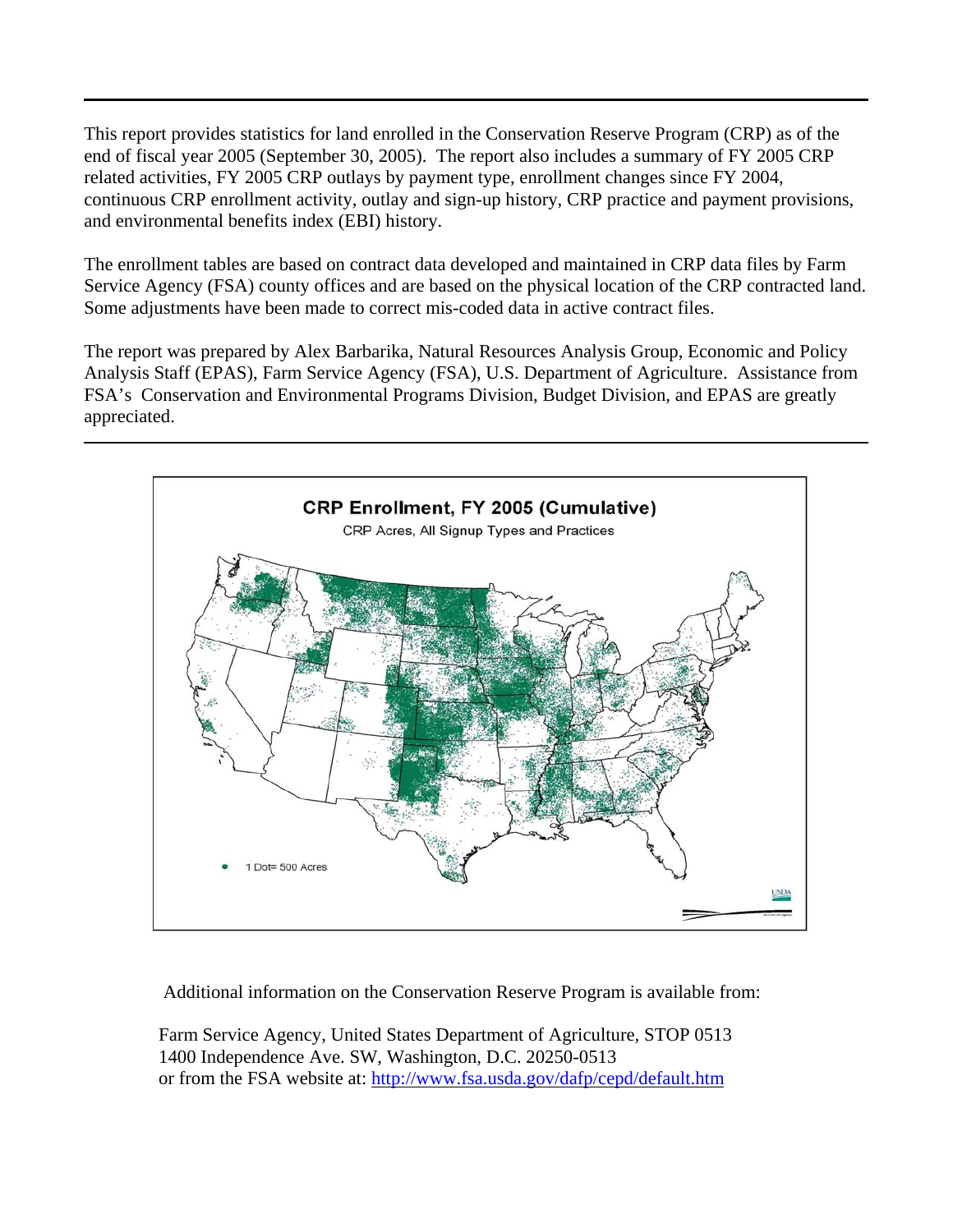





April 2006

As we mark the Conservation Reserve Program's (CRP) 20<sup>th</sup> anniversary, I am pleased to present this fiscal year 2005 edition of CRP's Summary and Enrollment Statistics. CRP is our nation's largest private-lands conservation program both in acres enrolled and dollars spent. The 2002 Farm Security and Rural Investment Act provides for enrolling up to 39.2 million acres. Through fiscal year 2005, over 34.9 million acres were enrolled, providing \$1.6 billion in annual rental payments to land owners and operators.

Through this voluntary program, USDA's Farm Service Agency (FSA) establishes contracts with agricultural producers to retire highly erodible and other environmentally sensitive cropland and pastureland. During the 10- to 15-year CRP contract period, participants convert enrolled land to grass, trees, wildlife cover, and other conservation uses.

CRP plantings and practices offer our nation vast environmental benefits, including improving surface and ground water quality, creating wildlife habitat, restoring wetlands, preserving soil productivity, and reducing wind erosion damages. CRP also provides farmers with a dependable source of income and helps farmers meet conservation compliance requirements.

President Bush, a top CRP supporter, has this to say about CRP: "You're giving back to nature. You're giving back something to the soil so it doesn't get depleted. All around it's a good practice." Congress has also demonstrated its backing for the program by renewing enrollment authority during each of the 1990, 1996, and 2002 farm bills.

CRP is an integral part of USDA's conservation portfolio that has reduced soil erosion by over 40 percent on U.S. cropland since 1982. Some of CRP's substantial accomplishments include:

- Restoring and protecting over 2 million acres of wetlands and adjacent buffers.
- Reducing soil erosion by 450 million tons per year.
- Establishing 1.7 million acres of grass and forested buffers to protect water quality.
- Improving wildlife populations and habitat: over 2 million additional ducks produced.
- Sequestering 48 million metric tons of carbon dioxide annually.
- Reducing sediment and nutrient enrichment of water bodies.

A challenge now facing us are the 26 million acres under contracts expiring between 2007 and 2010, including 16 million acres in 2007. President Bush addressed the matter in August 2004, announcing that FSA would offer CRP participants the chance to extend or re-enroll expiring contracts. The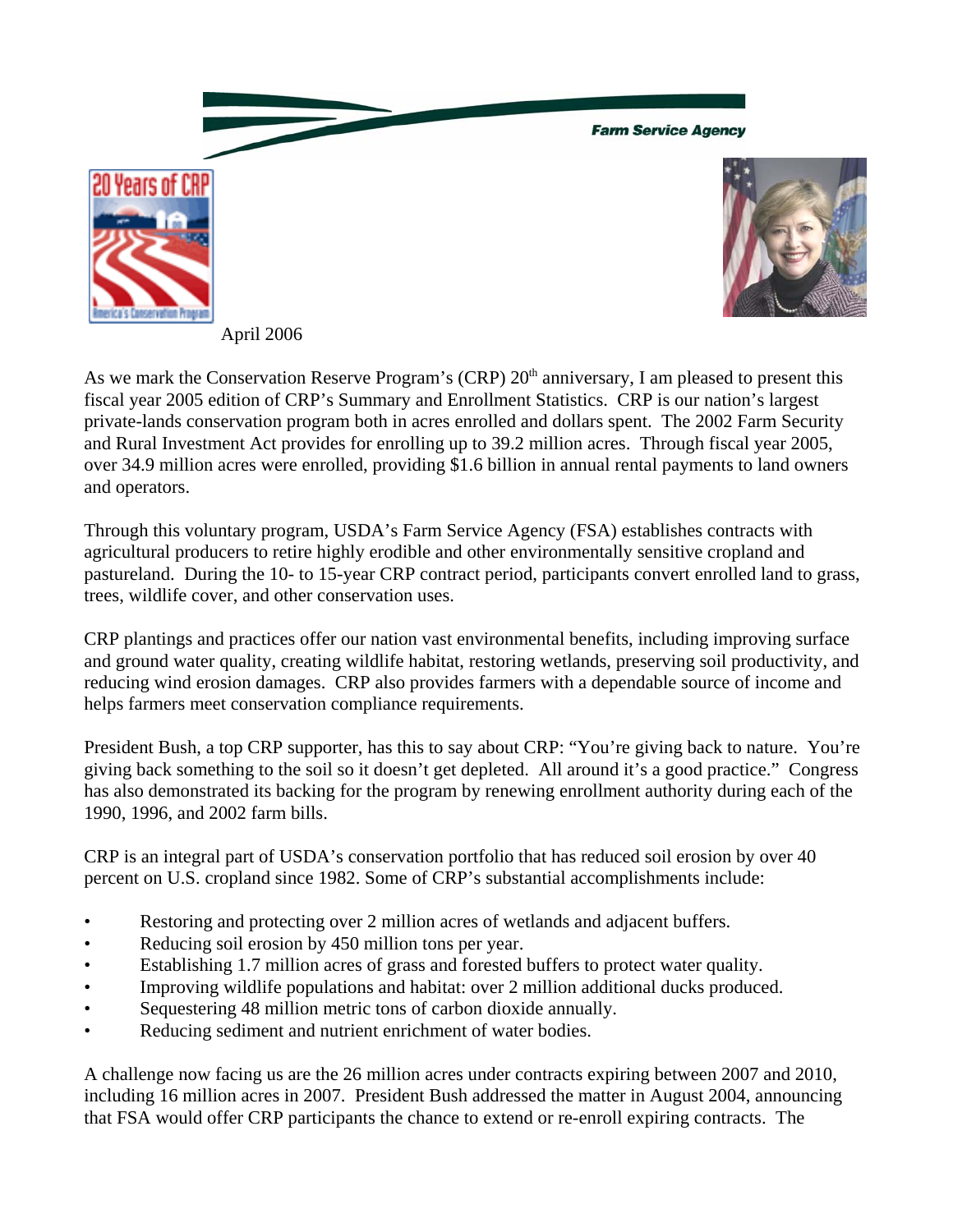contracts are being divided into five categories based on environmental benefits, and in 2006, FSA is offering the quintile with the highest Environmental Benefits Index (EBI) scores new 10- or 15-year contracts. Additionally, FSA is offering 5-year contract extensions on the  $2<sup>nd</sup>$  highest EBI quintile, 4year extensions on the 3rd highest, and so forth. This action will preserve farmers' ability to protect America's most sensitive farmlands. It will help make our water even cleaner and provide better habitat for hundreds of wildlife species.

In its first 20 years, CRP's societal contributions have been substantial for all Americans. Think what we can achieve together during the next 20 years.

Leresa C. Kasseter

Teresa C. Lasseter Administrator, FSA



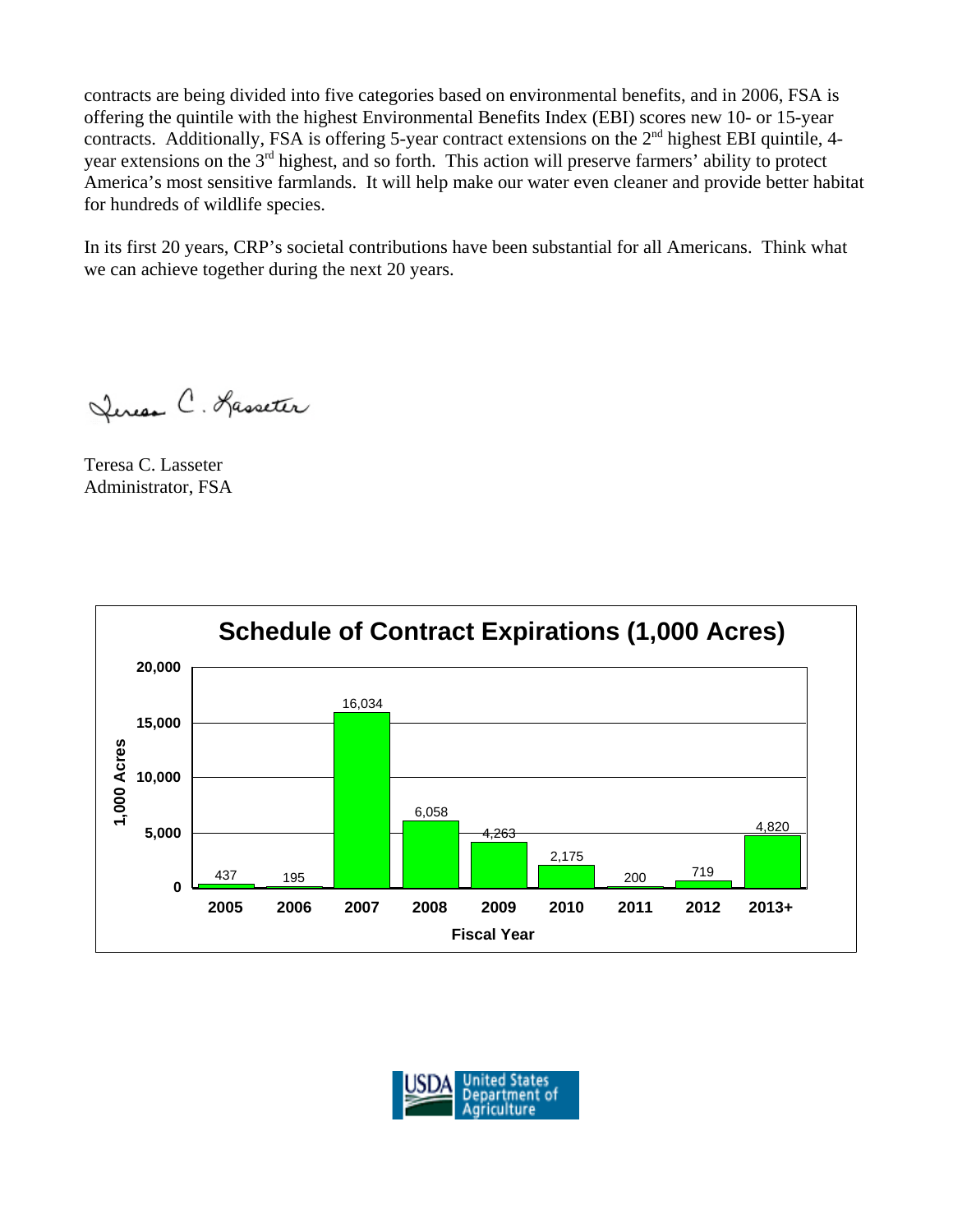**Farm Service Agency** 



# *Conservation Reserve Program*

# *Enrollment Statistics and Program Summary 2005 Fiscal Year*

#### **Active Contracts, End of FY 2005**

| Sign-up Type a/  | Contracts | Farms           | Acres      | Annual Rental | Payments c/ |
|------------------|-----------|-----------------|------------|---------------|-------------|
|                  |           |                 |            | SMillion)     | (\$/Acre)   |
| General          | 395,765   | 262,899         | 31,734,029 | \$1,383       | \$43.58     |
| Continuous       |           |                 |            |               |             |
| Non-CREP         | 249,551   | 155,081         | 2,362,221  | \$210         | \$89.00     |
| CREP             | 42,740    | 28,517          | 675,977    | \$81          | \$120.37    |
| Subtotal         | 292,291   | $179,365 \; b/$ | 3,038,199  | \$292         | \$95.98     |
| Farmable Wetland | 8,437     | 6,835           | 130,072    | \$15          | \$118.83    |
| Total            | 696,493   | 407,029 b/      | 34,902,300 | \$1,690       | \$48.43     |

a/ See p. ii for sign-up type descriptions.

b/ Number of farms not additive across sign-up types because a farm may participate in multiple sign-up types.

c/ Approximates FY 2006 payments, before adjustments for haying/grazing, non-compliance, terminations, and part-year contracts. Includes annual incentive and maintenance allowance, but not one-time up-front incentive payments for continuous sign-up practices.

#### **Conservation Reserve Program Outlays (\$1,000) 1/**

| <b>Payment Category 2/</b>           | FY 2001     | FY 2002     | FY 2003     | FY 2004     | FY 2005     |
|--------------------------------------|-------------|-------------|-------------|-------------|-------------|
| <b>Annual Rental Payments</b>        | \$1,404,079 | \$1,530,794 | \$1,570,192 | \$1,597,812 | \$1,630,585 |
| <b>Signing Incentive Payments</b>    | \$47,526    | \$45,160    | \$39,612    | \$27,996    | \$25,304    |
| <b>Practice Incentive Payments</b>   | \$30,601    | \$68,636    | \$60,369    | \$55,368    | \$49,238    |
| Haying/Grazing Adjustments           | (\$8,116)   | (\$10,634)  | \$2,001     | (\$10,465)  | (\$11,316)  |
| <b>Wetland Restoration Incentive</b> | \$568       | \$1,070     | \$989       | \$1,363     | \$1,289     |
| Cost-Share Payments 3/               | \$150,130   | \$143,460   | \$98,951    | \$116,966   | \$93,234    |
| Adjustments                          | (\$79)      | (\$640)     | \$1,409     | (\$899)     | \$0         |
| Total                                | \$1,624,709 | \$1,777,415 | \$1,774,523 | \$1,788,141 | \$1,788,334 |

1/ Not including technical assistance.

2/ See Appendix (A-21) for payment category descriptions.

3/ CRP pays up to 50% of vegetative cover establishment and practice installation costs.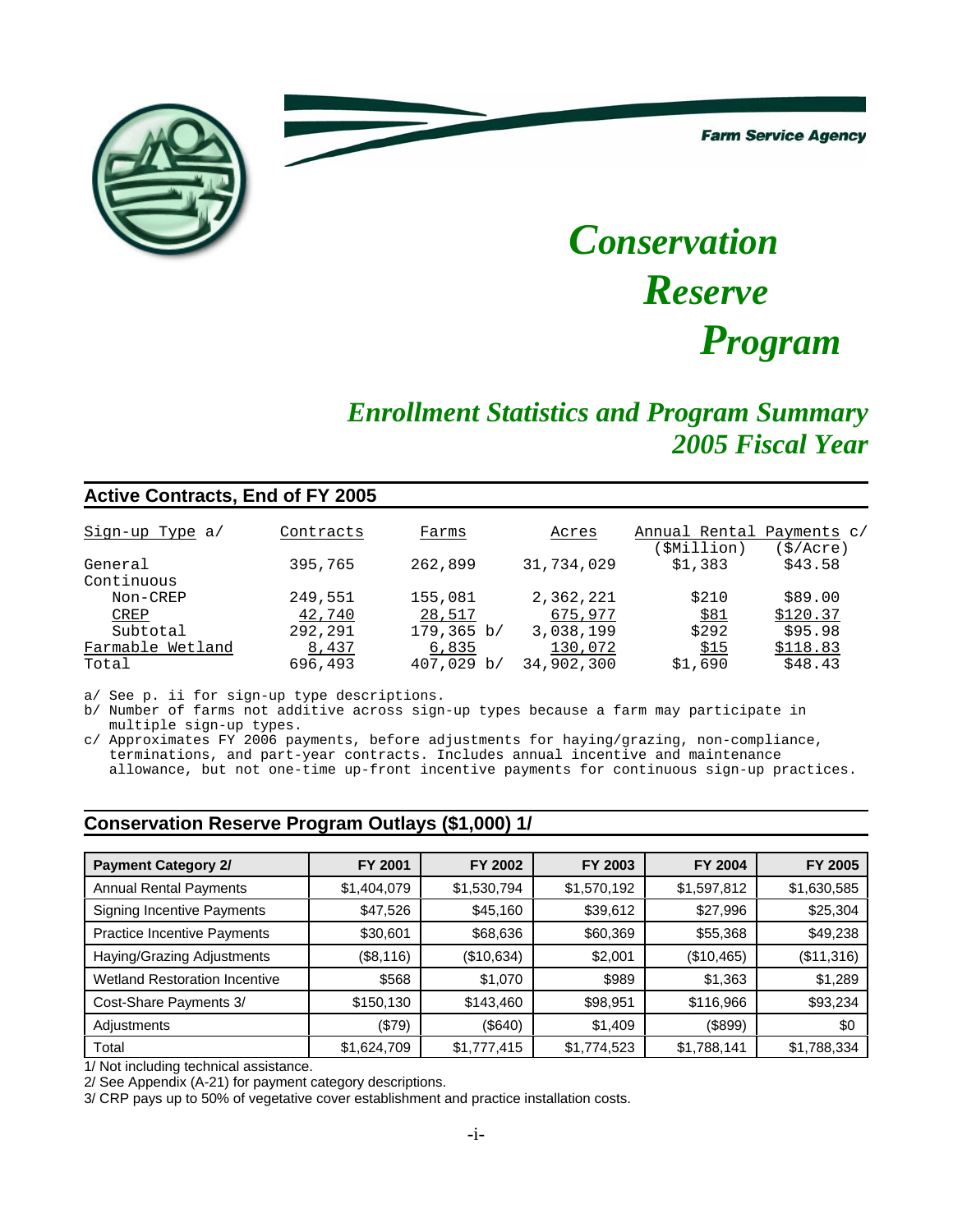#### **General Signup**

Producers with eligible lands compete nationally for acceptance based on an environmental benefits index (EBI) during specified enrollment periods. Producers may submit offers below soil-specific maximum rental rates to increase EBI ranking. Currently, 31.5 million acres are enrolled, including 1.6 million acres of wetland restoration practice (CP23). The wetland restoration practice was moved to continuous sign-up in 2003.

#### **Continuous Sgn-up**

**Non-CREP.** Producers with eligible lands may enroll certain high priority conservation practices, such as filter strips and riparian buffers, at any time during the year without competition. In addition to annual soil rental and cost-share payments, many practices are eligible for additional annual and one-time up-front financial incentives. Continuous sign-up began in 1997 and currently, 2.4 million acres are enrolled.

**Conservation Reserve Enhancement Program (CREP)**. Under CREP agreements, Federal/State partnerships implement projects designed to address specific environmental objectives through targeted CRP enrollments. Sign-up is held on a continuous basis, general sign-up practices may be included, and additional financial incentives are generally provided. The first CREP agreement with Maryland, was signed in 1997. There are currently 676,000 acres enrolled under 34 agreements in effect in 27 States.

**Farmable Wetland Program (FWP).** Producers enroll small non-flood plain wetlands (10 acres or less) under modified continuous sign-up provisions. Implemented in 2001, 130,000 acres have been enrolled.

Overall, while continuous sign-up categories account for only 9% of CRP acres, they account for 43% of CRP contracts and 20% of CRP outlays. Additional descriptions of CRP sign-up types and practices are provided in the Appendix (A-21).



### **Distribution of Conservation Reserve Program Enrollment, FY 2005**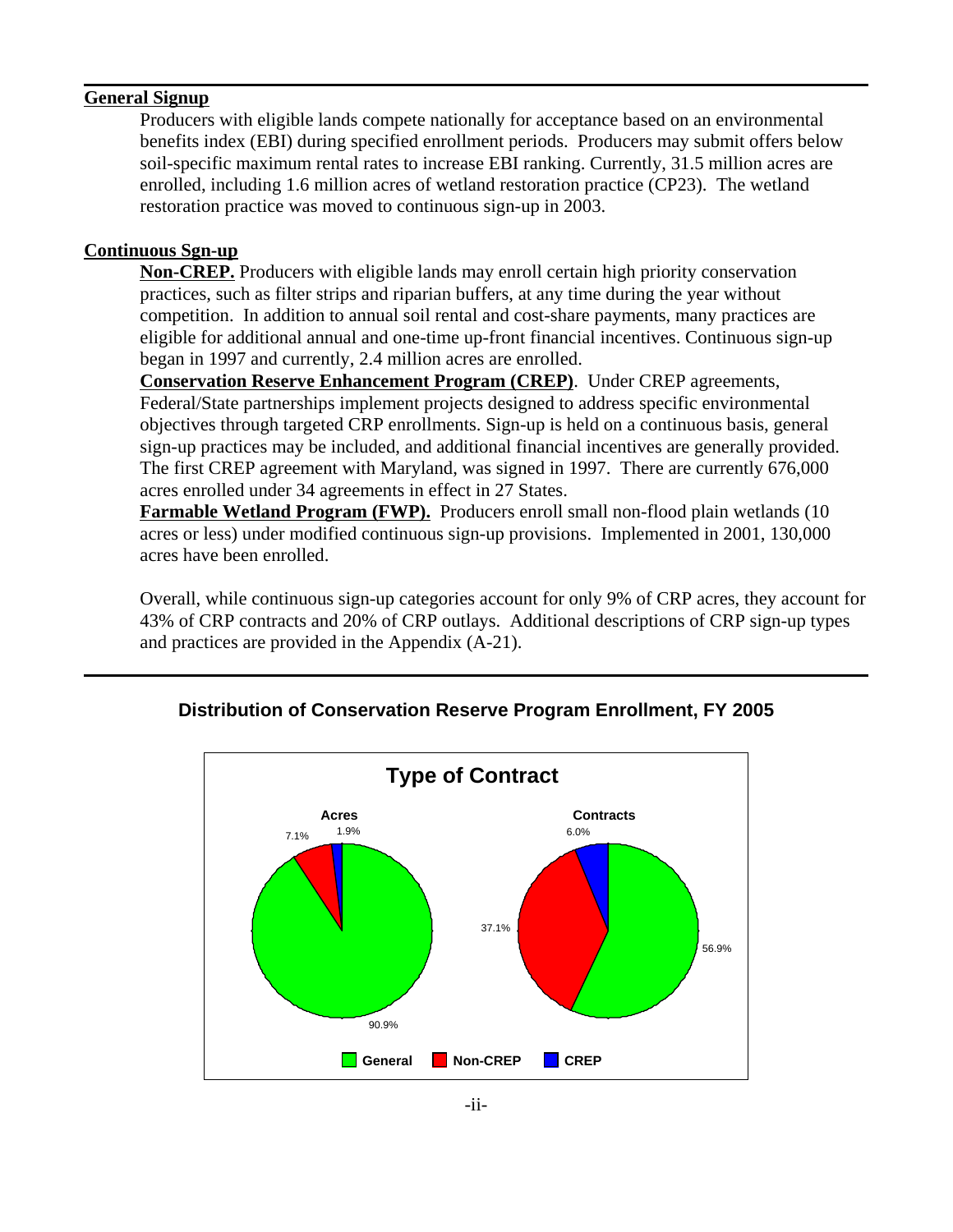|                     |                  | FY 2004 1/   |                  | FY 2005 1/   | Change           |                 |  |
|---------------------|------------------|--------------|------------------|--------------|------------------|-----------------|--|
| <b>Sign-up Type</b> | <b>Contracts</b> | <b>Acres</b> | <b>Contracts</b> | <b>Acres</b> | <b>Contracts</b> | <b>Acres</b>    |  |
| Continuous          |                  |              |                  |              |                  |                 |  |
| Non-CREP            | 225,417          | 2,164,530    | 249,551          | 2,362,221    | 24,134           | 197,691         |  |
| <b>CREP</b>         | 37,758           | 595,601      | 42,470           | 675,977      | 4,982            | 80,376          |  |
| Farmable Wetland    | 7,205            | 110,917      | 8,437            | 130,072      | 1,232            | 19,155          |  |
| Total               | 270,380          | 2,871,048    | 300,458          | 3,168,270    | 30,348           | 297,222         |  |
| General             | 394,721          | 31,836,238   | 395,765          | 31,734,029   | 1,044            | $(102, 209)$ 2/ |  |
| Total               | 665,101          | 34,707,286   | 696,493          | 34,902,277   | 31,392           | 195,013         |  |

#### **Conservation Reserve Program Cumulative Enrollment and Changes**

1/ Contracts that were in effect at end of FY. For CRP, program year is the same as the fiscal year, and begins October 1.

2/ General sign-up acres can decline when expirations exceed new contracts, while the number of contracts can increase due to farm reconstitutions.

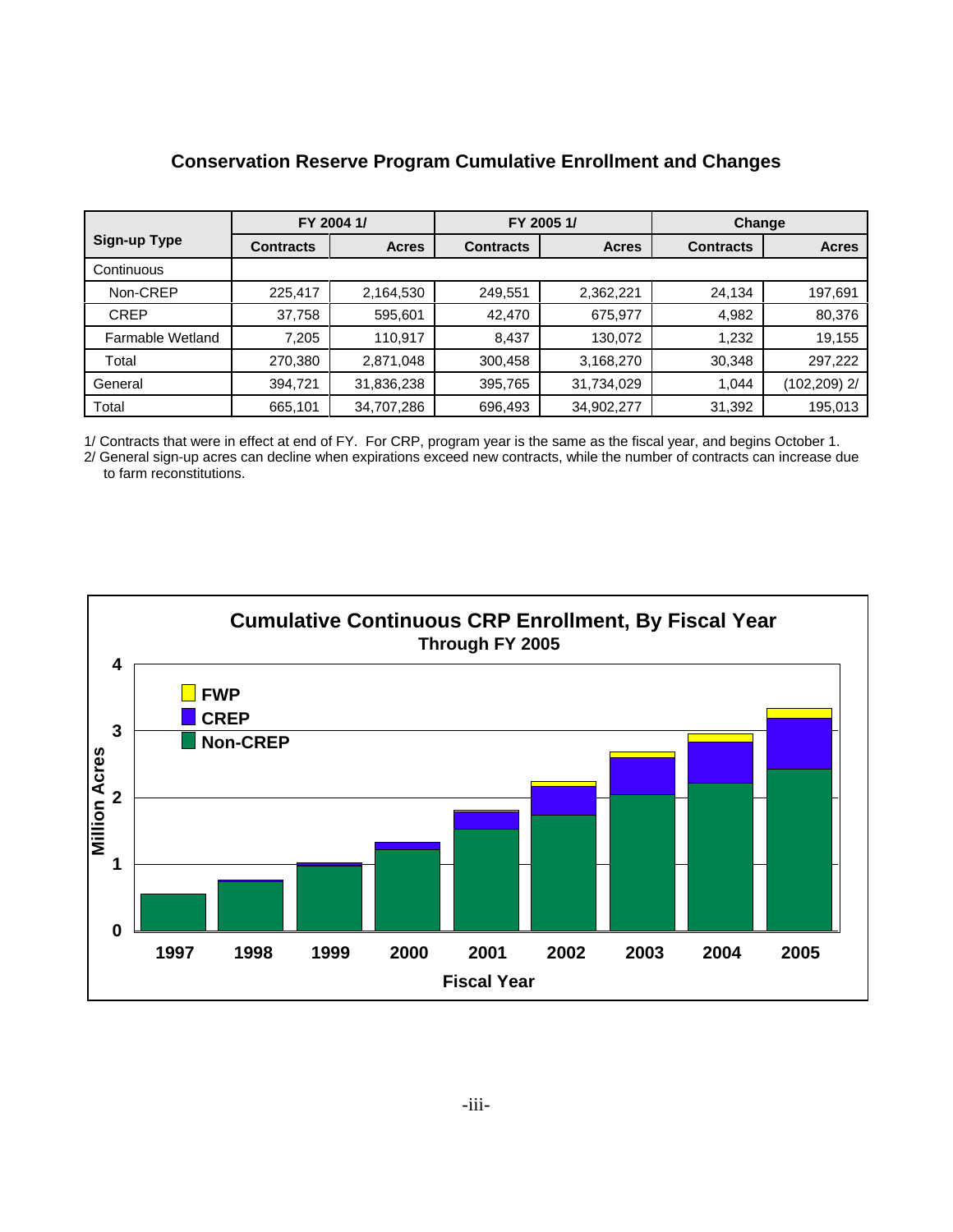#### **Contents**

| Cumulative Enrollment by Sign-up and Initial Contract Year |
|------------------------------------------------------------|
|                                                            |
|                                                            |
| Cumulative Enrollment by State and Sign-up Type            |
|                                                            |
|                                                            |
|                                                            |
|                                                            |
|                                                            |
|                                                            |
|                                                            |
|                                                            |
|                                                            |
|                                                            |
|                                                            |
| Appendices                                                 |
|                                                            |
| Cumulative Enrollment by State and Year, 1987-2005  A-2    |
|                                                            |
|                                                            |
|                                                            |
| Environmental Benefits Index Factors by Sign-up  A-22      |
|                                                            |

\*\* Data from Arizona, Hawaii, Nevada, and Rhode Island not reported because of confidentiality concerns (less than 4 contracts in State). Data from these States are included in the totals.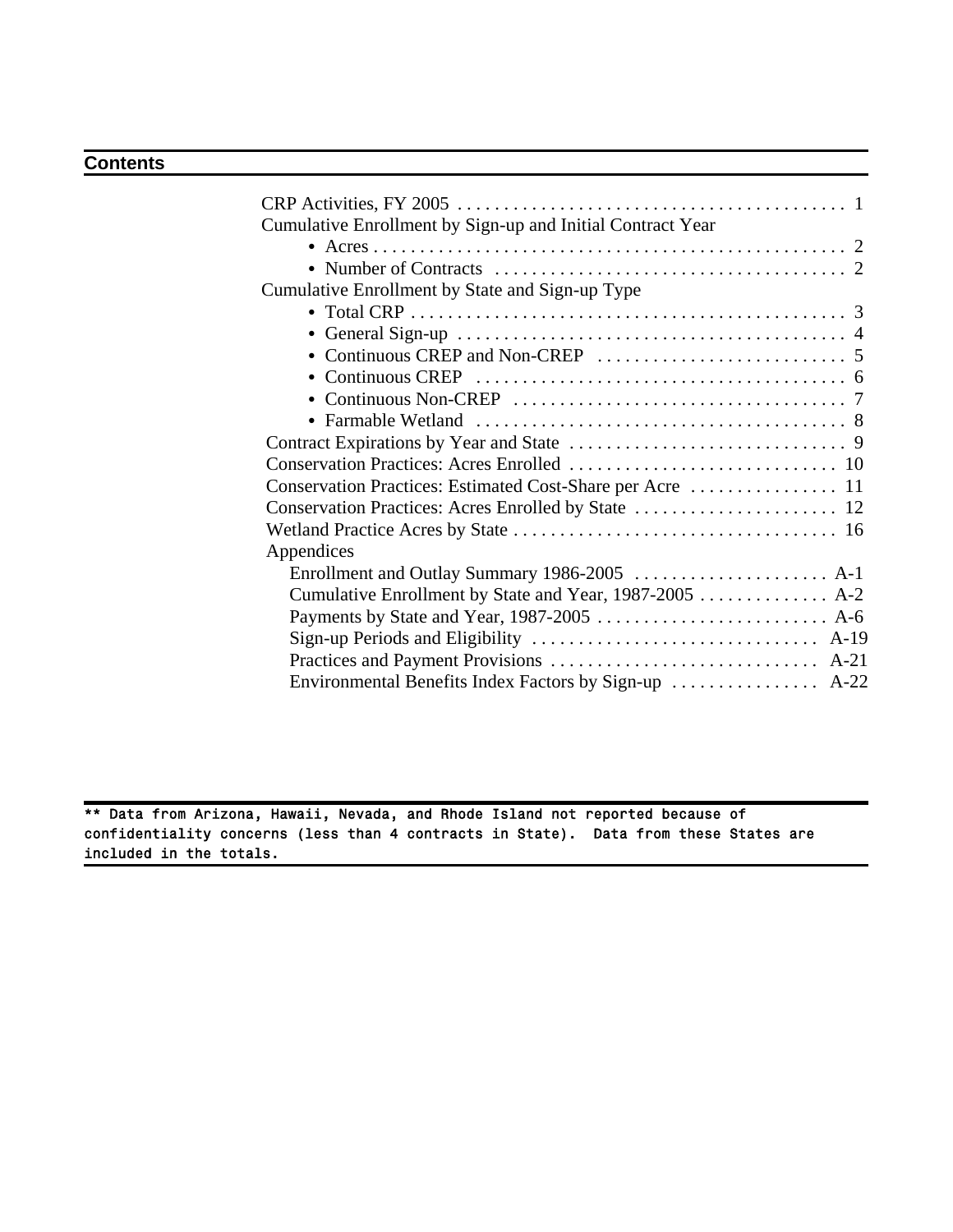### **CRP Activities, FY 2005**

- General sign-up 29 (September 2004)
	- Received offers on 1.7 million acres.
	- Contracts begin October 1, 2005 (FY 2006) on 1.05 million acres, and on 70,000 acres on October 1, 2006 (FY 2007). Acceptance rate was 66%.
- Continuous sign-up, including farmable wetland program, increased 297,000 acres, reaching 3.17 million acres
- New and expanded CREP agreements
	- New agreements signed with Nebraska (100,000 acres), Minnesota (increases to 120,000 acres), Louisiana (50,000 acres), and Indiana (7,000 acres). Total acres under CREP agreements increased 288,000 acres to 2,087,000 acres.
	- CREP enrollment increased 80,000 acres to a cumulative total 676,000 acres.
- SIP's and PIP's (signing incentive and practice incentive payments)
	- Incentives adopted in 2000 to increase continuous CRP enrollment were continued.
	- Total SIP and PIP outlays through 2005: \$460 million.
- g Awarded grants totaling \$367,000 to the United States Fish and Wildlife Service, University of Montana, Mississippi State University, and West, Inc. Funds will be used to estimate CRP impacts on duck, Northern bobwhite quail, pheasant, and songbird populations.
- Early re-enrollment and extension of expiring CRP contracts. Over 28 million acres are under contracts scheduled to expire between 2007 and 2010.
	- USDA received over 5,000 comments in response to a Federal Register request for public comments on re-enrollment and extension strategies.
	- USDA held a public meeting in June, 2005 to receive advice on how best to re-enroll and extend CRP contracts that will begin expiring in 2007.
	- Secretary Johanns announced early CRP contract re-enrollment and extension procedures:
		- Expiring contracts divided into 5 categories based on environmental benefits as indicated by environmental benefits index (EBI) scores.
		- The quintile with the highest EBI scores will be offered new 10- or 15-year contracts, then next highest offered 5-year contract extensions, and so forth.
- No general sign-up was held in FY 2005. Instead, 1-year extensions were offered for contracts expiring September 30, 2005.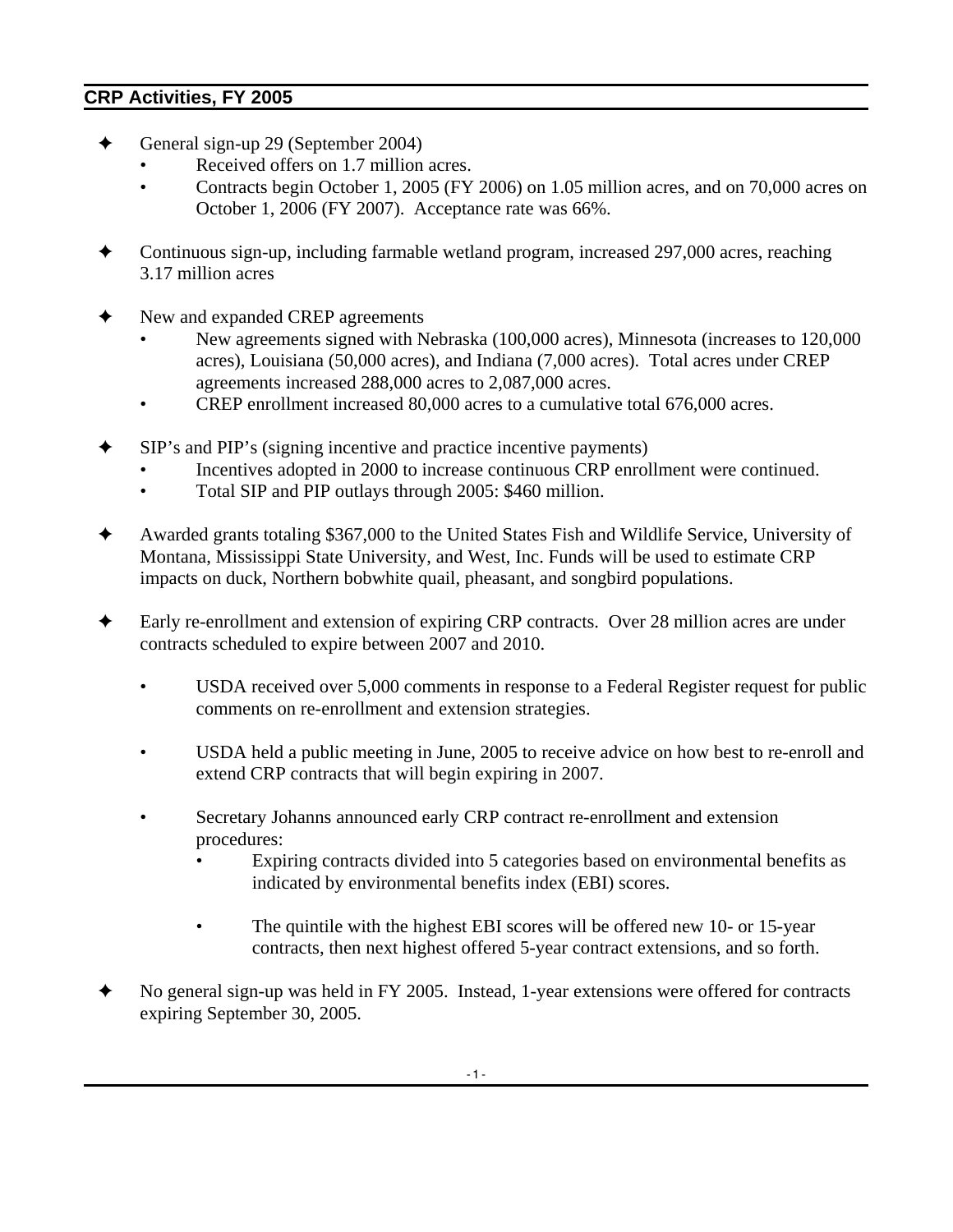#### FY 2005 CUMULATIVE CRP ENROLLMENT BY SIGN-UP AND INITIAL CONTRACT YEAR 1/

#### ACRES

| SIGN- | <b>BEFORE</b>   |        |                 |                     |                |                |                   |           |                     |                 |                                                                                                       |
|-------|-----------------|--------|-----------------|---------------------|----------------|----------------|-------------------|-----------|---------------------|-----------------|-------------------------------------------------------------------------------------------------------|
| UP    | 1997            | 1997   | 1998            | 1999                | 2000           | 2001           | 2002              | 2003      | 2004                | 2005            | <b>TOTAL</b>                                                                                          |
|       | 1-12 107,610    | 0      |                 |                     |                |                |                   |           |                     | 0               | 107,610                                                                                               |
| 13    | 432,751 159,260 |        |                 |                     |                |                |                   |           |                     |                 | 592,011                                                                                               |
| 14    |                 | 98,610 | 457,966         |                     |                |                |                   |           |                     |                 | 556,576                                                                                               |
| 15    |                 |        | 0, 16, 100, 891 | 355,397             |                |                |                   |           |                     | 0               | 16,456,288                                                                                            |
| 16    |                 | 0      |                 | 1,760,992 4,053,135 |                |                |                   |           |                     | 0               | 5,814,126                                                                                             |
| 17    |                 | 0      | 111,926         | 102,995             |                |                |                   |           |                     |                 | 214,921                                                                                               |
| 18    |                 |        |                 |                     | 0, 4, 711, 098 |                |                   |           |                     |                 | 4,711,098                                                                                             |
| 19    |                 |        | O               | 133,695             | 130,212        |                |                   |           |                     | 0               | 263,907                                                                                               |
| 20    |                 |        |                 |                     |                | 0, 2, 229, 032 |                   |           |                     | 0               | 2,229,032                                                                                             |
| 21    |                 |        |                 |                     | 105,280        | 12,821         |                   |           |                     | 0               | 118,102                                                                                               |
| 22    |                 |        |                 |                     | 33,221         | 169,913        |                   |           |                     |                 | 203,134                                                                                               |
| 23    |                 |        |                 |                     |                |                | 219,250 243,594   |           |                     |                 | 462,844                                                                                               |
| 24    |                 |        |                 |                     |                |                | 0 289,688 153,188 |           |                     |                 | 442,876                                                                                               |
| 25    |                 |        |                 |                     |                |                |                   | 0 203,747 | 55,067              | 0               | 258,814                                                                                               |
| 26    |                 |        |                 |                     |                |                |                   |           | 0 1,659,284 164,580 |                 | 1,823,864                                                                                             |
| 27    |                 |        |                 |                     |                |                |                   | 11,963    | 175,160             | 0               | 187,123                                                                                               |
| 28    |                 |        |                 |                     |                |                |                   |           |                     | 156,144 100,623 | 256,767                                                                                               |
| 30    |                 |        |                 |                     |                |                |                   |           |                     | 0203,207        | 203,207                                                                                               |
| ALL   |                 |        |                 |                     |                |                |                   |           |                     |                 | 540,360 257,869 18,431,774 4,645,222 4,979,811 2,631,017 533,282 368,898 2,045,656 468,410 34,902,300 |

#### NUMBER OF CONTRACTS

| SIGN-      | <b>BEFORE</b> |          |          |          |          |          |          |              |              |        |              |
|------------|---------------|----------|----------|----------|----------|----------|----------|--------------|--------------|--------|--------------|
| UP         | 1997          | 1997     | 1998     | 1999     | 2000     | 2001     | 2002     | 2003         | 2004         | 2005   | <b>TOTAL</b> |
| $1 - 12$   | 3,200         | $\Omega$ | $\Omega$ | $\Omega$ | $\Omega$ | $\Omega$ | $\Omega$ | <sup>0</sup> | <sup>0</sup> | 0      | 3,200        |
| 13         | 10,857        | 2,251    |          |          |          |          |          |              |              | 0      | 13,108       |
| 14         | 0             | 11,423   | 22,026   |          |          |          |          |              |              | 0      | 33,449       |
| 15         | 0             | 0        | 164,753  | 2,599    |          |          |          |              |              | 0      | 167,352      |
| 16         |               | 0        | 23,806   | 52,739   |          |          |          |              |              | 0      | 76,545       |
| 17         |               | 0        | 14,322   | 11,617   |          |          |          |              |              | 0      | 25,939       |
| 18         |               | 0        | 0        | 0        | 60,849   |          |          |              |              | 0      | 60,849       |
| 19         |               |          | 0        | 16,979   | 12,687   |          |          |              |              | 0      | 29,666       |
| 20         |               |          | 0        | 0        | 0        | 37,880   |          |              |              | 0      | 37,880       |
| 21         |               |          |          | 0        | 12,231   | 816      |          |              |              | 0      | 13,047       |
| 22         |               |          |          | 0        | 5,553    | 16,389   |          |              |              | 0      | 21,942       |
| 23         |               |          |          |          | 0        | 27,639   | 21,260   |              |              | 0      | 48,899       |
| 24         |               |          |          |          |          | 0        | 32,326   | 11,559       |              | 0      | 43,885       |
| 25         |               |          |          |          |          | 0        | 0        | 20,809       | 3,647        | 0      | 24,456       |
| 26         |               |          |          |          |          |          | 0        | 0            | 35,001       | 1,830  | 36,831       |
| 27         |               |          |          |          |          | 0        | 0        | 1,705        | 11,488       | 0      | 13,193       |
| 28         |               |          |          |          |          |          | 0        | 0            | 16,995       | 8,042  | 25,037       |
| 30         |               |          |          |          |          | O        | n        |              | 0            | 21,215 | 21,215       |
| <b>ALL</b> | 14,057        | 13,674   | 224,907  | 83,934   | 91,320   | 82,724   | 53,586   | 34,073       | 67,131       | 31,087 | 696,493      |

General Sign-up Numbers: 1-13, 15, 16, 18, 20, and 26 (sign-up 29 contracts do not begin until FY 2006). Continuous Sign-up Numbers: 14, 17, 19, 21-25, 27, 28 and 30. Sign-up 21 ended and sign-up 22 began in May 2000. Sign-up 25 ended and sign-up 27 began in May 2003.

1/ For CRP, contract year is the same as fiscal year, which begins October 1. Not including sign-up 29 and 30 contracts that begin in FY 2006.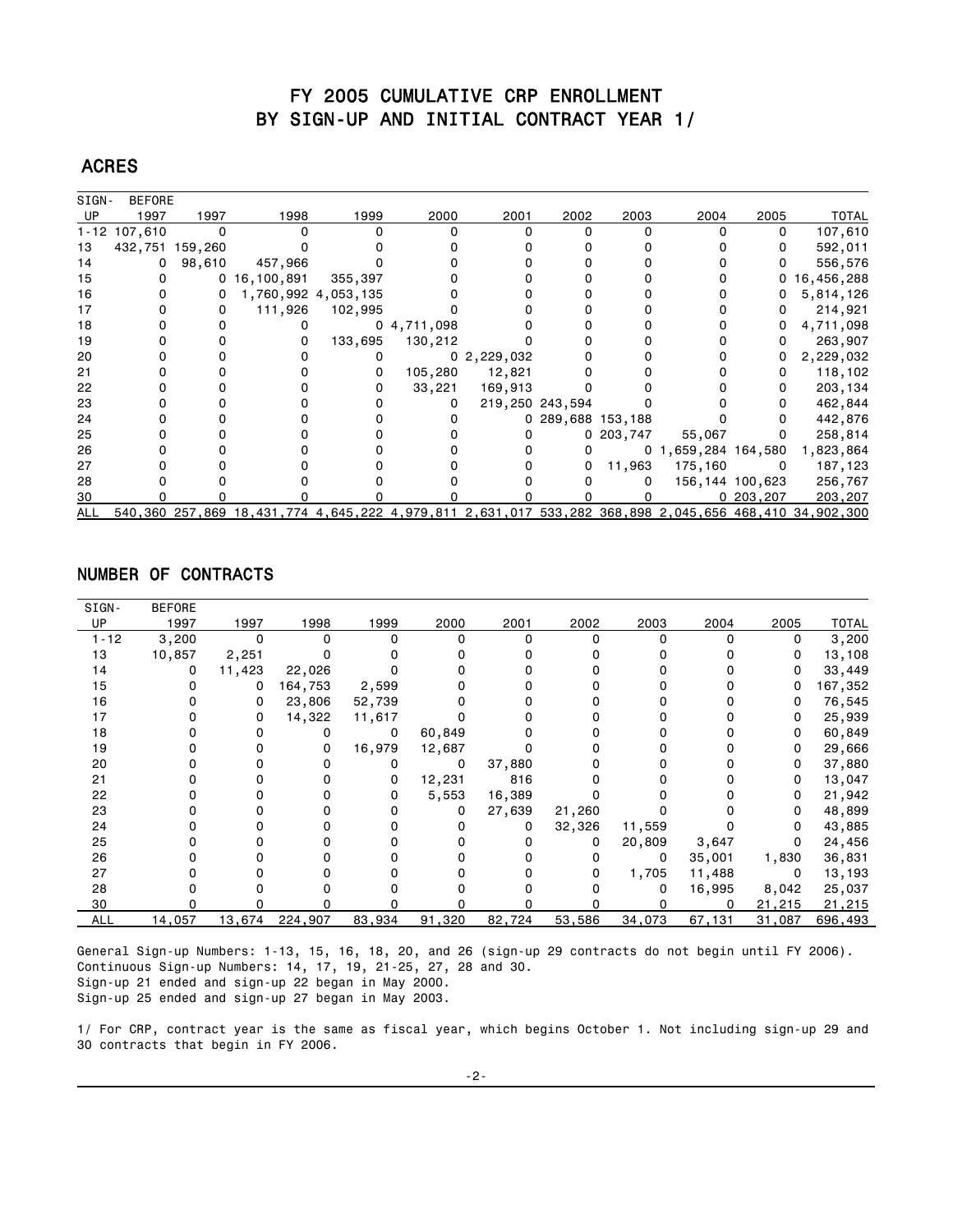|  |  | CRP ENROLLMENT BY STATE, FY 2005, CUMULATIVE |
|--|--|----------------------------------------------|
|  |  | -----------TOTAL CRP (ALL SIGN-UPS)--------- |
|  |  |                                              |

|                  | NUMBER OF | NUMBER OF    |              | ANNUAL RENTAL PAYMENTS 2/ |          |
|------------------|-----------|--------------|--------------|---------------------------|----------|
| STATE 1/         | CONTRACTS | <b>FARMS</b> | <b>ACRES</b> | $($ \$1,000)              | (S/ACRE) |
| u.s.             | 696,493   | 407,029      | 34,902,300   | 1,690,169                 | 48.43    |
| ALABAMA          | 10,337    | 7,596        | 485,106      | 21,862                    | 45.07    |
| ALASKA           | 65        | 44           | 29,804       | 995                       | 33.39    |
| ARKANSAS         | 4,284     | 2,613        | 202,528      | 10,068                    | 49.71    |
| CALIFORNIA       | 546       | 426          | 144,438      | 4,535                     | 31.40    |
| <b>COLORADO</b>  | 12,634    | 6,174        | 2,284,861    | 71,382                    | 31.24    |
| CONNECTICUT      | 26        | 24           | 318          | 21                        | 66.81    |
| DELAWARE         | 718       | 381          | 7,700        | 782                       | 101.55   |
| FLORIDA          | 1,935     | 1,584        | 85,588       | 3,213                     | 37.54    |
| GEORGIA          | 8,240     | 6,161        | 305,003      | 12,113                    | 39.72    |
| <b>IDAHO</b>     | 5,525     | 3,210        | 786,951      | 30,640                    | 38.94    |
| ILLINOIS         | 70,417    | 40,761       | 1,027,842    | 105,011                   | 102.17   |
| INDIANA          | 31,786    | 19,488       | 293,165      | 26,432                    | 90.16    |
| IOWA             | 96,422    | 50,324       | 1,917,479    | 199,928                   | 104.27   |
| <b>KANSAS</b>    | 43,183    | 26,494       | 2,878,784    | 111,723                   | 38.81    |
| <b>KENTUCKY</b>  | 14,837    | 8,927        | 341,355      | 25,404                    | 74.42    |
| LOUISIANA        | 3,526     | 2,391        | 243,383      | 11,356                    | 46.66    |
| MAINE            | 855       | 574          | 23,295       | 1,163                     | 49.91    |
| MARYLAND         | 6,259     | 3,410        | 84,865       | 10,273                    | 121.04   |
| MASSACHUSETTS    | 17        | 14           | 121          | 13                        | 103.80   |
| MICHIGAN         | 15,074    | 9,147        | 263,206      | 19,057                    | 72.41    |
| MINNESOTA        | 56,469    | 31,433       | 1,762,971    | 103,874                   | 58.92    |
| MISSISSIPPI      | 20,505    | 13,637       | 940,839      | 39,255                    | 41.72    |
| MISSOURI         | 34,151    | 21,057       | 1,551,121    | 102,693                   | 66.21    |
| <b>MONTANA</b>   | 17,833    | 6,707        | 3,401,564    | 114,343                   | 33.61    |
| NEBRASKA         | 26,106    | 15,262       | 1,200,362    | 66,206                    | 55.16    |
| NEW HAMPSHIRE    | 17        | 14           | 197          | 10                        | 52.42    |
| NEW JERSEY       | 136       | 96           | 2,295        | 116                       | 50.36    |
| NEW MEXICO       | 2,658     | 1,665        | 596,681      | 18,746                    | 31.42    |
| NEW YORK         | 2,677     | 2,001        | 61,350       | 3,063                     | 49.93    |
| NORTH CAROLINA   | 7,828     | 5,201        | 126,491      | 7,742                     | 61.21    |
| NORTH DAKOTA     | 35,955    | 17,621       | 3,341,233    | 110,604                   | 33.10    |
| OHIO             | 26,063    | 16,415       | 287,955      | 25,083                    | 87.11    |
| <b>OKLAHOMA</b>  | 8,882     | 6,107        | 1,030,514    | 33,371                    | 32.38    |
| OREGON           | 3,263     | 1,826        | 508,047      | 24,632                    | 48.48    |
| PENNSYLVANIA     | 9,429     | 6,018        | 201,332      | 16,949                    | 84.18    |
| PUERTO RICO      | 22        | 21           | 1,107        | 88                        | 79.58    |
| SOUTH CAROLINA   | 9,093     | 5,336        | 214,032      | 7,592                     | 35.47    |
| SOUTH DAKOTA     | 26,480    | 13,444       | 1,473,199    | 60,647                    | 41.17    |
| <b>TENNESSEE</b> | 8,470     | 6,015        | 273,917      | 16,016                    | 58.47    |
| TEXAS            | 24,441    | 17,750       | 3,956,948    | 139,300                   | 35.20    |
| UTAH             | 1,047     | 620          | 202,653      | 6,164                     | 30.41    |
| <b>VERMONT</b>   | 156       | 122          | 1,567        | 121                       | 77.17    |
| VIRGINIA         | 4,478     | 3,536        | 63,657       | 3,396                     | 53.34    |
| WASHINGTON       | 11,047    | 4,546        | 1,392,481    | 73,421                    | 52.73    |
| WEST VIRGINIA    | 198       | 161          | 2,636        | 163                       | 61.69    |
| WISCONSIN        | 31,272    | 19,931       | 619,999      | 42,862                    | 69.13    |
| WYOMING          | 1,126     | 739          | 281,116      | 7,736                     | 27.52    |

1/ State in which land is located.

2/ Approximates FY 2006 payments, before adjustments for haying/grazing, non-compliance, terminations, part-year contracts. Includes annual incentive and maintenance allowance payments, but not one-time up-front signing and practice incentive payments.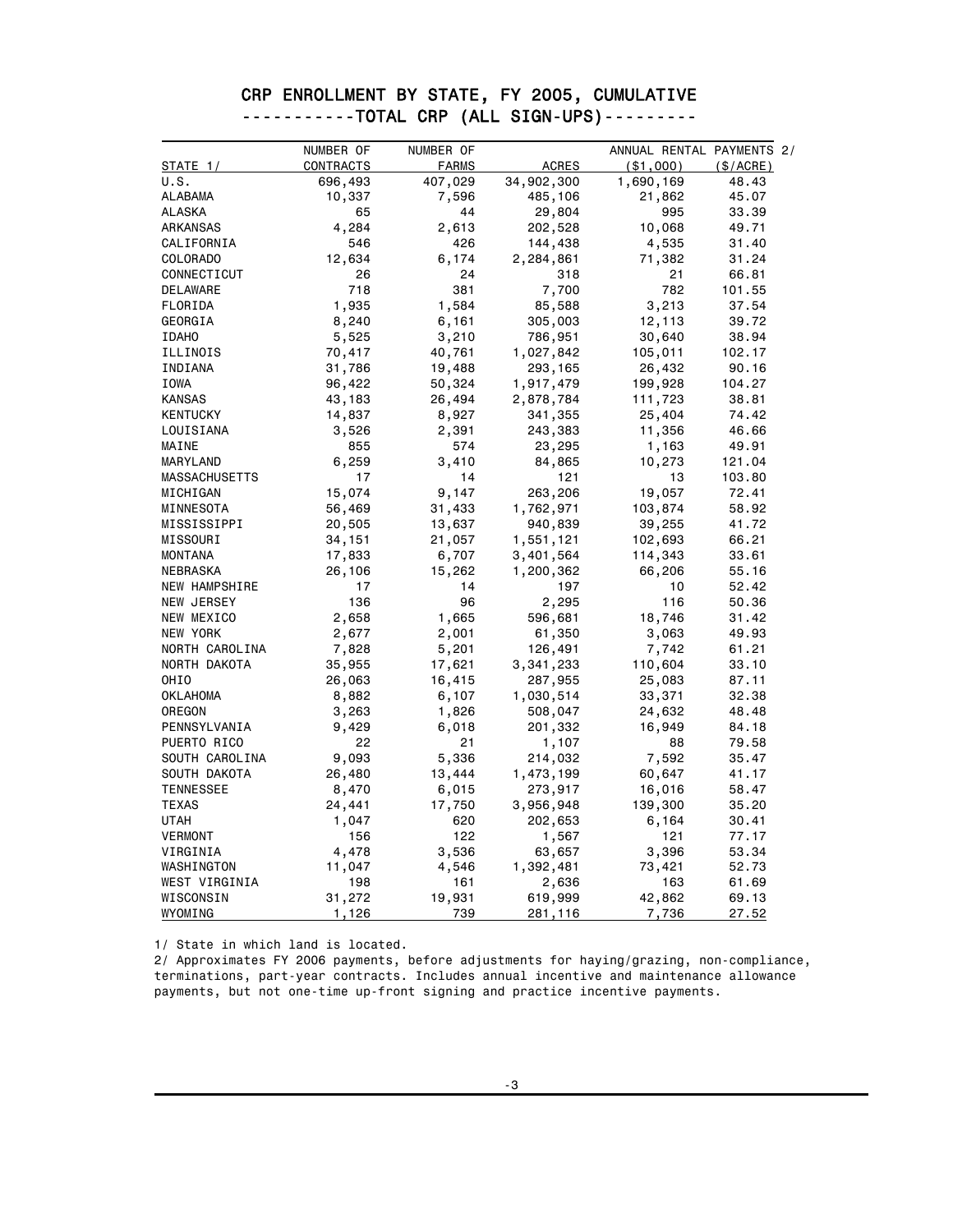### CRP ENROLLMENT BY STATE, FY 2005, CUMULATIVE ---------------GENERAL SIGN-UP--------------<br>-

|                      | NUMBER OF        | NUMBER OF    |              | ANNUAL RENTAL PAYMENTS 2/ |          |
|----------------------|------------------|--------------|--------------|---------------------------|----------|
| STATE 1/             | <b>CONTRACTS</b> | <b>FARMS</b> | <b>ACRES</b> | ( \$1,000)                | (S/ACRE) |
| U.S.                 | 395,765          | 262,899      | 31,734,029   | 1,383,101                 | 43.58    |
| ALABAMA              | 9,243            | 6,945        | 455,625      | 20,378                    | 44.73    |
| ALASKA               | 58               | 39           | 29,321       | 968                       | 33.00    |
| ARKANSAS             | 2,362            | 1,666        | 148,442      | 6,322                     | 42.59    |
| CALIFORNIA           | 409              | 312          | 134,881      | 3,701                     | 27.44    |
| COLORADO             | 11,667           | 5,854        | 2,276,479    | 71,042                    | 31.21    |
| CONNECTICUT          | 16               | 16           | 235          | 14                        | 61.35    |
| DELAWARE             | 77               | 61           | 1,701        | 113                       | 66.56    |
| FLORIDA              | 1,933            | 1,584        | 85,520       | 3,211                     | 37.54    |
| GEORGIA              | 7,996            | 6,027        | 302,574      | 11,993                    | 39.64    |
| <b>IDAHO</b>         | 4,951            | 2,864        | 777,679      | 30,136                    | 38.75    |
| ILLINOIS             | 23,915           | 16,986       | 644,431      | 51,529                    | 79.96    |
| INDIANA              | 8,229            | 6,411        | 204,866      | 15,406                    | 75.20    |
| IOWA                 | 34,140           | 24,067       | 1,430,058    | 129,657                   | 90.67    |
| <b>KANSAS</b>        | 34,836           | 22,640       | 2,815,873    | 107,850                   | 38.30    |
| KENTUCKY             | 7,164            | 5,409        | 279,999      | 19,238                    | 68.71    |
| LOUISIANA            | 2,900            | 2,074        | 220,485      | 9,990                     | 45.31    |
| MAINE                | 725              | 492          | 22,927       | 1,139                     | 49.67    |
| MARYLAND             | 625              | 511          | 12,112       | 809                       | 66.81    |
| <b>MASSACHUSETTS</b> | $\overline{7}$   | 6            | 93           | 10                        | 103.43   |
| MICHIGAN             | 6,313            | 5,044        | 191,496      | 10,779                    | 56.29    |
| MINNESOTA            | 26,771           | 17,777       | 1,417,763    | 72,576                    | 51.19    |
| MISSISSIPPI          | 14,278           | 10,594       | 796,561      | 30,590                    | 38.40    |
| MISSOURI             | 25,458           | 17,629       | 1,456,479    | 94,399                    | 64.81    |
| <b>MONTANA</b>       | 16,243           | 6,285        | 3,240,047    | 107,749                   | 33.26    |
| NEBRASKA             | 15,977           | 10,519       | 1,110,266    | 58,618                    | 52.80    |
| NEVADA               | 1                | 1            | 151          | 3                         | 16.72    |
| NEW HAMPSHIRE        | 1                | 1            | 11           | 1                         | 48.00    |
| NEW JERSEY           | 88               | 62           | 2,105        | 100                       | 47.72    |
| NEW MEXICO           | 2,594            | 1,628        | 589,238      | 18,422                    | 31.26    |
| NEW YORK             | 1,606            | 1,245        | 48,286       | 1,948                     | 40.34    |
| NORTH CAROLINA       | 4,093            | 3,219        | 82,975       | 3,597                     | 43.35    |
| NORTH DAKOTA         | 28,246           | 14,613       | 3,184,867    | 104,166                   | 32.71    |
| OHIO                 | 7,036            | 5,639        | 211,772      | 15,337                    | 72.42    |
| OKLAHOMA             | 8,453            | 5,843        | 1,017,264    | 32,791                    | 32.23    |
| OREGON               | 2,252            | 1,335        | 478,728      | 22,362                    | 46.71    |
| PENNSYLVANIA         | 1,788            | 1,474        | 57,128       | 2,292                     | 40.13    |
| PUERTO RICO          | 20               | 19           | 671          | 60                        | 89.05    |
| SOUTH CAROLINA       | 5,324            | 3,737        | 176,259      | 5,597                     | 31.75    |
| SOUTH DAKOTA         | 13,845           | 7,534        | 1,294,202    | 49,361                    | 38.14    |
| <b>TENNESSEE</b>     | 6,653            | 5,262        | 255,426      | 14,426                    | 56.48    |
| <b>TEXAS</b>         | 23,312           | 17,005       | 3,913,350    | 137,614                   | 35.17    |
| <b>UTAH</b>          | 1,021            | 599          | 202,396      | 6,152                     | 30.39    |
| <b>VERMONT</b>       | 4                | 4            | 116          | 5                         | 39.95    |
| VIRGINIA             | 1,703            | 1,402        | 40,459       | 1,636                     | 40.44    |
| WASHINGTON           | 7,522            | 3,568        | 1,287,927    | 65,160                    | 50.59    |
| WEST VIRGINIA        | 24               | 21           | 817          | 33                        | 40.53    |
| WISCONSIN            | 22,912           | 16,247       | 558,244      | 36,330                    | 65.08    |
| WYOMING              | 972              | 627          | 275,672      | 7,492                     | 27.18    |

1/ State in which land is located.

2/ Approximates FY 2006 payments, before adjustments for haying/grazing, non-compliance, terminations, part-year contracts. Includes annual incentive and maintenance allowance payments.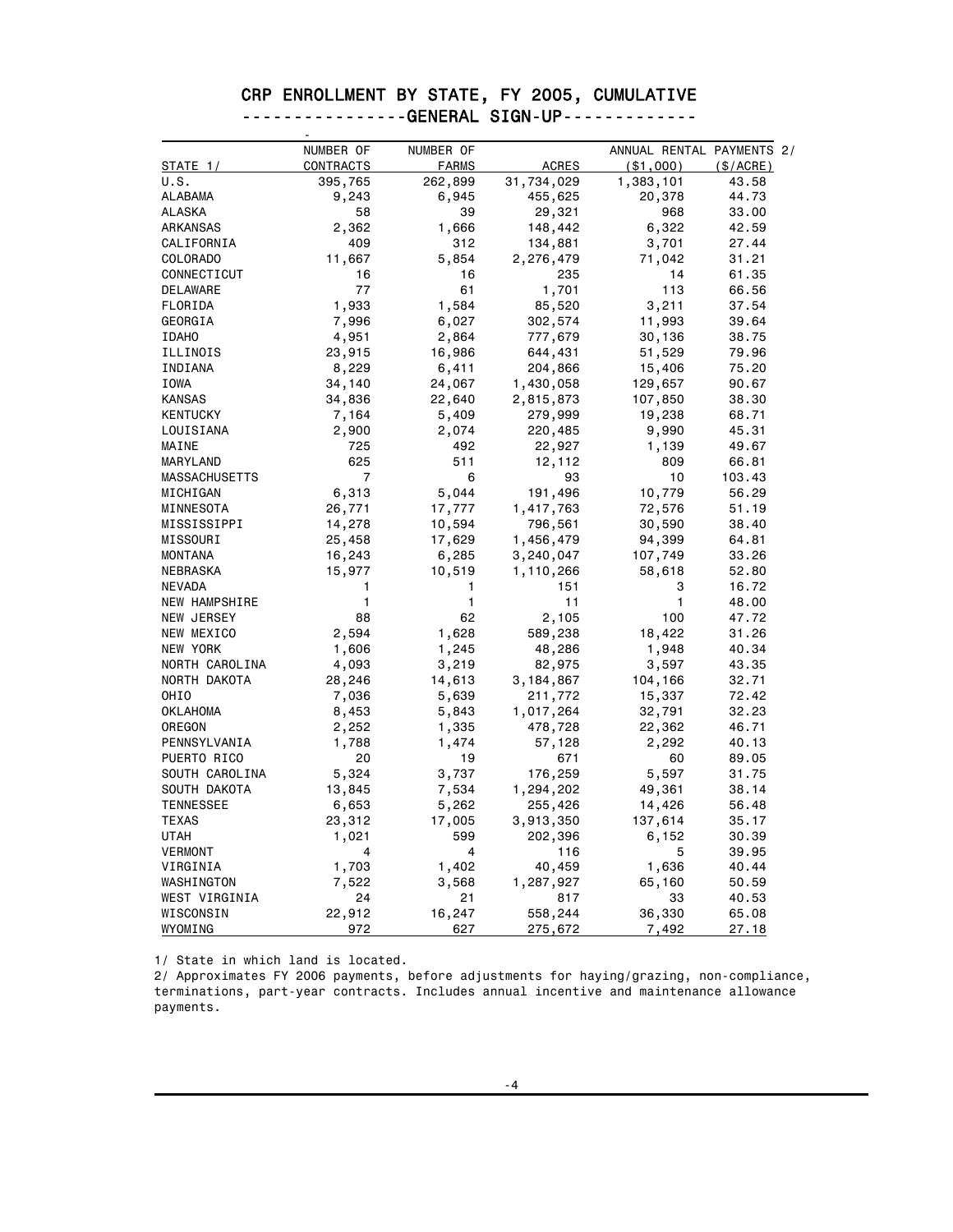|  | CRP ENROLLMENT BY STATE, FY 2005, CUMULATIVE |
|--|----------------------------------------------|
|  | ----TOTAL CREP and Non-CREP CONTINUOUS 1/--- |
|  |                                              |

|                      | NUMBER OF      | NUMBER OF    |              | ANNUAL RENTAL PAYMENTS 3/ |           |
|----------------------|----------------|--------------|--------------|---------------------------|-----------|
| STATE 2/             | CONTRACTS      | <b>FARMS</b> | <b>ACRES</b> | ( \$1,000)                | (\$/ACRE) |
| U.S.                 | 292,291        | 179,365      | 3,038,199    | 291,611                   | 95.98     |
| ALABAMA              | 1,094          | 843          | 29,481       | 1,484                     | 50.33     |
| ALASKA               | $\overline{7}$ | 6            | 482          | 28                        | 57.12     |
| ARKANSAS             | 1,922          | 1,224        | 54,086       | 3,745                     | 69.25     |
| CALIFORNIA           | 137            | 117          | 9,558        | 835                       | 87.31     |
| COLORADO             | 967            | 535          | 8,382        | 339                       | 40.50     |
| CONNECTICUT          | 10             | 8            | 83           | $\overline{7}$            | 82.32     |
| DELAWARE             | 641            | 347          | 5,999        | 669                       | 111.47    |
| FLORIDA              | 2              | 2            | 68           | 3                         | 39.88     |
| GEORGIA              | 244            | 164          | 2,428        | 120                       | 49.45     |
| <b>IDAHO</b>         | 574            | 455          | 9,272        | 504                       | 54.38     |
| ILLINOIS             | 46,477         | 28,825       | 383,182      | 53,446                    | 139.48    |
| INDIANA              | 23,497         | 14,680       | 87,646       | 10,944                    | 124.87    |
| IOWA                 | 58,527         | 33,081       | 425,463      | 60,223                    | 141.55    |
| <b>KANSAS</b>        | 8,337          | 5,653        | 62,787       | 3,866                     | 61.58     |
| <b>KENTUCKY</b>      | 7,673          | 4,479        | 61,356       | 6,166                     | 100.49    |
| LOUISIANA            | 626            | 440          | 22,897       | 1,366                     | 59.65     |
| MAINE                | 130            | 103          | 368          | 24                        | 65.09     |
| MARYLAND             | 5,634          | 3,209        | 72,753       | 9,463                     | 130.07    |
| <b>MASSACHUSETTS</b> | 10             | 8            | 27           | 3                         | 105.06    |
| MICHIGAN             | 8,759          | 4,680        | 71,704       | 8,278                     | 115.44    |
| MINNESOTA            | 27,597         | 17,353       | 316,679      | 28,546                    | 90.14     |
| MISSISSIPPI          | 6,227          | 4,353        | 144,278      | 8,665                     | 60.06     |
| MISSOURI             | 8,693          | 5,747        | 94,642       | 8,294                     | 87.63     |
| <b>MONTANA</b>       | 1,577          | 635          | 161,408      | 6,590                     | 40.83     |
| NEBRASKA             | 9,737          | 6,216        | 86,759       | 7,305                     | 84.20     |
| NEW HAMPSHIRE        | 16             | 13           | 186          | 10                        | 52.67     |
| NEW JERSEY           | 48             | 36           | 189          | 15                        | 79.72     |
| NEW MEXICO           | 64             | 39           | 7,444        | 324                       | 43.53     |
| NEW YORK             | 1,071          | 790          | 13,064       | 1,115                     | 85.35     |
| NORTH CAROLINA       | 3,735          | 2,076        | 43,516       | 4,146                     | 95.27     |
| NORTH DAKOTA         | 7,046          | 4,227        | 143,767      | 5,842                     | 40.63     |
| OHIO                 | 19,023         | 12,123       | 76,168       | 9,744                     | 127.93    |
| <b>OKLAHOMA</b>      | 429            | 330          | 13,251       | 580                       | 43.79     |
| OREGON               | 1,011          | 651          | 29,319       | 2,270                     | 77.43     |
| PENNSYLVANIA         | 7,641          | 4,815        | 144,204      | 14,656                    | 101.64    |
| PUERTO RICO          | $\overline{c}$ | 2            | 436          | 28                        | 65.00     |
| SOUTH CAROLINA       | 3,769          | 2,153        | 37,773       | 1,995                     | 52.83     |
| SOUTH DAKOTA         | 11,228         | 6,979        | 156,521      | 9,644                     | 61.62     |
| <b>TENNESSEE</b>     | 1,817          | 1,285        | 18,491       | 1,590                     | 85.99     |
| <b>TEXAS</b>         | 1,129          | 923          | 43,598       | 1,686                     | 38.66     |
| <b>UTAH</b>          | 26             | 21           | 257          | 12                        | 46.81     |
| <b>VERMONT</b>       | 152            | 118          | 1,451        | 116                       | 80.15     |
| VIRGINIA             | 2,775          | 2,192        | 23,198       | 1,760                     | 75.85     |
| WASHINGTON           | 3,525          | 1,853        | 104,554      | 8,261                     | 79.01     |
| WEST VIRGINIA        | 174            | 140          | 1,818        | 129                       | 71.21     |
| WISCONSIN            | 8,355          | 5,308        | 61,717       | 6,528                     | 105.77    |
| WYOMING              | 154            | 126          | 5,443        | 244                       | 44.79     |

1/ Farmable Wetland enrollment not included.

2/ State in which land is located.

3/ Approximates FY 2006 payments, before adjustments for haying/grazing, non-compliance, terminations, part-year contracts. Includes annual incentive and maintenance allowance payments, but not one-time up-front signing and practice incentive payments.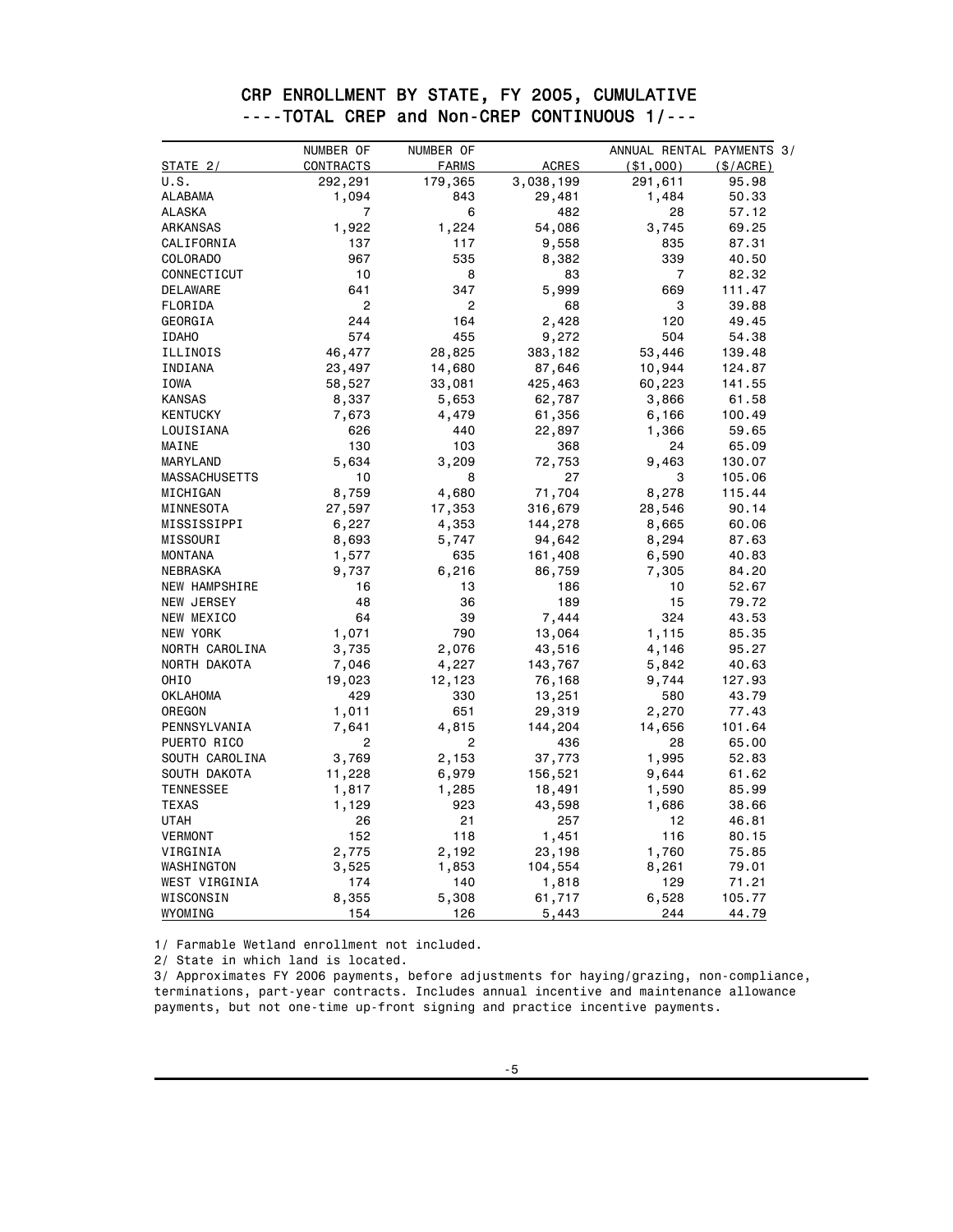# CRP ENROLLMENT BY STATE, FY 2005, CUMULATIVE

| <u> --------------------LHCM</u> | . |  |
|----------------------------------|---|--|
|                                  |   |  |
|                                  |   |  |

|                      | NUMBER OF   | NUMBER OF      |              | ANNUAL RENTAL PAYMENTS 2/ |                |
|----------------------|-------------|----------------|--------------|---------------------------|----------------|
| STATE 1/             | CONTRACTS   | <b>FARMS</b>   | <b>ACRES</b> | ( \$1,000)                | (S/ACRE)       |
| U.S.                 | 42,740      | 28,517         | 675,977      | 81,366                    | 120.37         |
| ALABAMA              | 0           | 0              | 0            | 0                         |                |
| ALASKA               | $\mathbf 0$ | $\mathbf 0$    | 0            | 0                         |                |
| ARKANSAS             | 223         | 142            | 6,444        | 647                       | 100.40         |
| CALIFORNIA           | 41          | 38             | 3,356        | 415                       | 123.55         |
| COLORADO             | 0           | 0              | 0            | 0                         | $\blacksquare$ |
| CONNECTICUT          | 0           | 0              | 0            | 0                         |                |
| DELAWARE             | 450         | 261            | 5,141        | 601                       | 116.88         |
| FLORIDA              | 0           | 0              | 0            | 0                         |                |
| GEORGIA              | 0           | 0              | 0            | 0                         |                |
| <b>IDAHO</b>         | $\mathbf 0$ | 0              | 0            | 0                         |                |
| ILLINOIS             | 5,424       | 3,983          | 109,631      | 17,474                    | 159.39         |
| INDIANA              | 12          | $\overline{7}$ | 54           | 8                         | 147.08         |
| IOWA                 | 20          | 16             | 384          | 81                        | 211.11         |
| <b>KANSAS</b>        | 0           | 0              | 0            | 0                         | $\mathbf{r}$   |
| <b>KENTUCKY</b>      | 455         | 269            | 8,991        | 1,059                     | 117.73         |
| LOUISIANA            | 0           | 0              | 0            | 0                         |                |
| MAINE                | 0           | 0              | 0            | 0                         |                |
| MARYLAND             | 5,072       | 3,030          | 69,494       | 9,185                     | 132.17         |
| <b>MASSACHUSETTS</b> | 0           | 0              | 0            | 0                         |                |
| MICHIGAN             | 4,337       | 2,293          | 50,166       | 6,163                     | 122.84         |
| MINNESOTA            | 2,623       | 2,120          | 83,663       | 9,316                     | 111.35         |
| MISSISSIPPI          | 0           | 0              | 0            | 0                         | $\blacksquare$ |
| MISSOURI             | 255         | 193            | 13,655       | 1,180                     | 86.44          |
| <b>MONTANA</b>       | 100         | 37             | 8,777        | 856                       | 97.55          |
| NEBRASKA             | 1,979       | 1,431          | 24,541       | 2,441                     | 99.46          |
| NEW HAMPSHIRE        | 0           | 0              | 0            | 0                         | ×,             |
| <b>NEW JERSEY</b>    | 6           | 5              | 15           | $\overline{c}$            | 119.52         |
| NEW MEXICO           | 0           | 0              | 0            | 0                         | $\blacksquare$ |
| NEW YORK             | 335         | 262            | 4,555        | 665                       | 145.93         |
| NORTH CAROLINA       | 2,045       | 1,297          | 28,723       | 3,105                     | 108.11         |
| NORTH DAKOTA         | 74          | 55             | 1,478        | 53                        | 35.63          |
| OHIO                 | 4,900       | 3,364          | 29,526       | 4,682                     | 158.56         |
| <b>OKLAHOMA</b>      | 0           | 0              | 0            | 0                         |                |
| OREGON               | 625         | 441            | 17,052       | 1,541                     | 90.35          |
| PENNSYLVANIA         | 7,215       | 4,498          | 143,117      | 14,601                    | 102.02         |
| PUERTO RICO          | 0           | 0              | 0            | 0                         |                |
| SOUTH CAROLINA       | $\mathbf 0$ | 0              | 0            | 0                         |                |
| SOUTH DAKOTA         | $\mathbf 0$ | 0              | 0            | 0                         |                |
| <b>TENNESSEE</b>     | 0           | 0              | 0            | 0                         |                |
| <b>TEXAS</b>         | 0           | 0              | 0            | 0                         |                |
| <b>UTAH</b>          | $\mathbf 0$ | 0              | 0            | 0                         |                |
| <b>VERMONT</b>       | 107         | 83             | 1,082        | 96                        | 89.06          |
| VIRGINIA             | 2,530       | 2,007          | 21,356       | 1,670                     | 78.21          |
| WASHINGTON           | 579         | 462            | 9,539        | 1,562                     | 163.75         |
| WEST VIRGINIA        | 132         | 106            | 1,552        | 117                       | 75.46          |
| WISCONSIN            | 3,201       | 2,117          | 33,684       | 3,848                     | 114.23         |
| WYOMING              | 0           | 0              | 0            | 0                         |                |

1/ State in which land is located.

2/ Approximates FY 2006 payments, before adjustments for haying/grazing, non-compliance, terminations, part-year contracts. Includes annual incentive and maintenance allowance payments, but not one-time up-front signing and practice incentive payments. Many CREP contracts also receive additional annual incentives.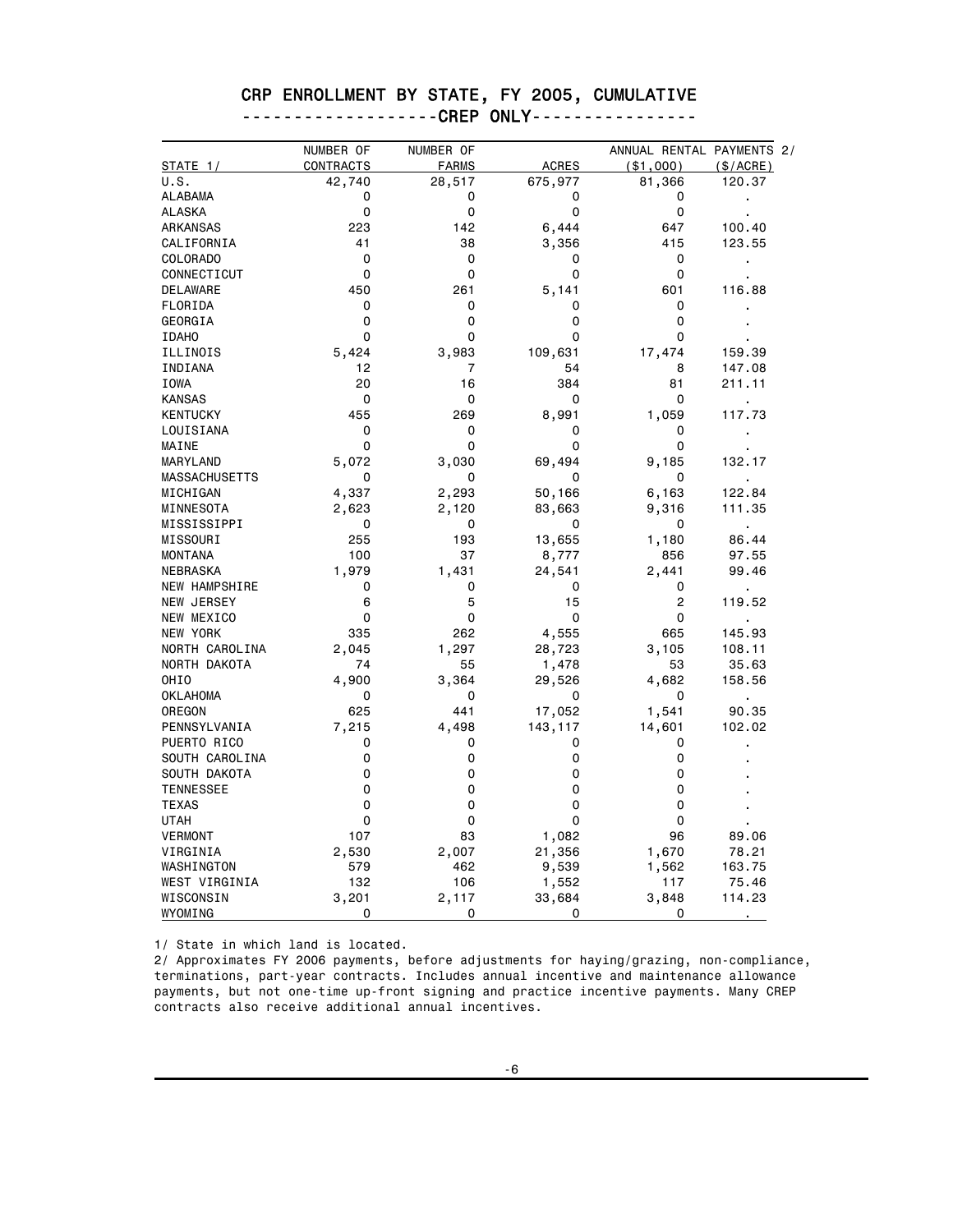| CRP ENROLLMENT BY STATE, FY 2005, CUMULATIVE |  |
|----------------------------------------------|--|
| --------CONTINUOUS Non-CREP ONLY 1/--------- |  |
|                                              |  |

|                      | NUMBER OF      | NUMBER OF      |              | ANNUAL RENTAL PAYMENTS 3/ |          |
|----------------------|----------------|----------------|--------------|---------------------------|----------|
| STATE 2/             | CONTRACTS      | <b>FARMS</b>   | <b>ACRES</b> | $($ \$1,000 $)$           | (S/ACRE) |
| U.S.                 | 249,551        | 155,081        | 2,362,221    | 210,245                   | 89.00    |
| ALABAMA              | 1,094          | 843            | 29,481       | 1,484                     | 50.33    |
| <b>ALASKA</b>        | $\overline{7}$ | 6              | 482          | 28                        | 57.12    |
| ARKANSAS             | 1,699          | 1,094          | 47,642       | 3,098                     | 65.03    |
| CALIFORNIA           | 96             | 80             | 6,202        | 420                       | 67.70    |
| COLORADO             | 967            | 535            | 8,382        | 339                       | 40.50    |
| CONNECTICUT          | 10             | 8              | 83           | $\overline{7}$            | 82.32    |
| DELAWARE             | 191            | 146            | 858          | 68                        | 79.05    |
| FLORIDA              | $\overline{2}$ | $\overline{2}$ | 68           | 3                         | 39.88    |
| GEORGIA              | 244            | 164            | 2,428        | 120                       | 49.45    |
| <b>IDAHO</b>         | 574            | 455            | 9,272        | 504                       | 54.38    |
| ILLINOIS             | 41,053         | 25,998         | 273,551      | 35,972                    | 131.50   |
| INDIANA              | 23,485         | 14,675         | 87,591       | 10,936                    | 124.86   |
| IOWA                 | 58,507         | 33,076         | 425,079      | 60,142                    | 141.48   |
| <b>KANSAS</b>        | 8,337          | 5,653          | 62,787       | 3,866                     | 61.58    |
| <b>KENTUCKY</b>      | 7,218          | 4,211          | 52,365       | 5,107                     | 97.53    |
| LOUISIANA            | 626            | 440            | 22,897       | 1,366                     | 59.65    |
| MAINE                | 130            | 103            | 368          | 24                        | 65.09    |
| MARYLAND             | 562            | 421            | 3,259        | 278                       | 85.37    |
| <b>MASSACHUSETTS</b> | 10             | 8              | 27           | 3                         | 105.06   |
| MICHIGAN             | 4,422          | 2,715          | 21,538       | 2,115                     | 98.21    |
| MINNESOTA            | 24,974         | 15,788         | 233,016      | 19,230                    | 82.53    |
| MISSISSIPPI          | 6,227          | 4,353          | 144,278      | 8,665                     | 60.06    |
| MISSOURI             | 8,438          | 5,567          | 80,986       | 7,113                     | 87.83    |
| <b>MONTANA</b>       | 1,477          | 598            | 152,630      | 5,734                     | 37.57    |
| NEBRASKA             | 7,758          | 5,152          | 62,218       | 4,864                     | 78.18    |
| NEW HAMPSHIRE        | 16             | 13             | 186          | 10                        | 52.67    |
| NEW JERSEY           | 42             | 31             | 174          | 13                        | 76.29    |
| NEW MEXICO           | 64             | 39             | 7,444        | 324                       | 43.53    |
| NEW YORK             | 736            | 542            | 8,508        | 450                       | 52.91    |
| NORTH CAROLINA       | 1,690          | 881            | 14,793       | 1,040                     | 70.33    |
| NORTH DAKOTA         | 6,972          | 4,176          | 142,289      | 5,789                     | 40.68    |
| OHIO                 | 14,123         | 9,574          | 46,641       | 5,062                     | 108.53   |
| <b>OKLAHOMA</b>      | 429            | 330            | 13,251       | 580                       | 43.79    |
| OREGON               | 386            | 256            | 12,268       | 730                       | 59.47    |
| PENNSYLVANIA         | 426            | 350            | 1,088        | 56                        | 51.05    |
| PUERTO RICO          | $\overline{c}$ | $\overline{2}$ | 436          | 28                        | 65.00    |
| SOUTH CAROLINA       | 3,769          | 2,153          | 37,773       | 1,995                     | 52.83    |
| SOUTH DAKOTA         | 11,228         | 6,979          | 156,521      | 9,644                     | 61.62    |
| <b>TENNESSEE</b>     | 1,817          | 1,285          | 18,491       | 1,590                     | 85.99    |
| <b>TEXAS</b>         | 1,129          | 923            | 43,598       | 1,686                     | 38.66    |
| <b>UTAH</b>          | 26             | 21             | 257          | 12                        | 46.81    |
| <b>VERMONT</b>       | 45             | 43             | 368          | 20                        | 53.97    |
| VIRGINIA             | 245            | 210            | 1,842        | 89                        | 48.53    |
| WASHINGTON           | 2,946          | 1,434          | 95,015       | 6,699                     | 70.51    |
| WEST VIRGINIA        | 42             | 35             | 266          | 12                        | 46.43    |
| WISCONSIN            | 5,154          | 3,585          | 28,034       | 2,680                     | 95.61    |
| WYOMING              | 154            | 126            | 5,443        | 244                       | 44.79    |

1/ Farmable Wetland enrollment not included.

2/ State in which land is located.

3/ Approximates FY 2006 payments, before adjustments for haying/grazing, non-compliance, terminations, part-year contracts. Includes annual incentive and maintenance allowance payments, but not one-time up-front signing and practice incentive payments.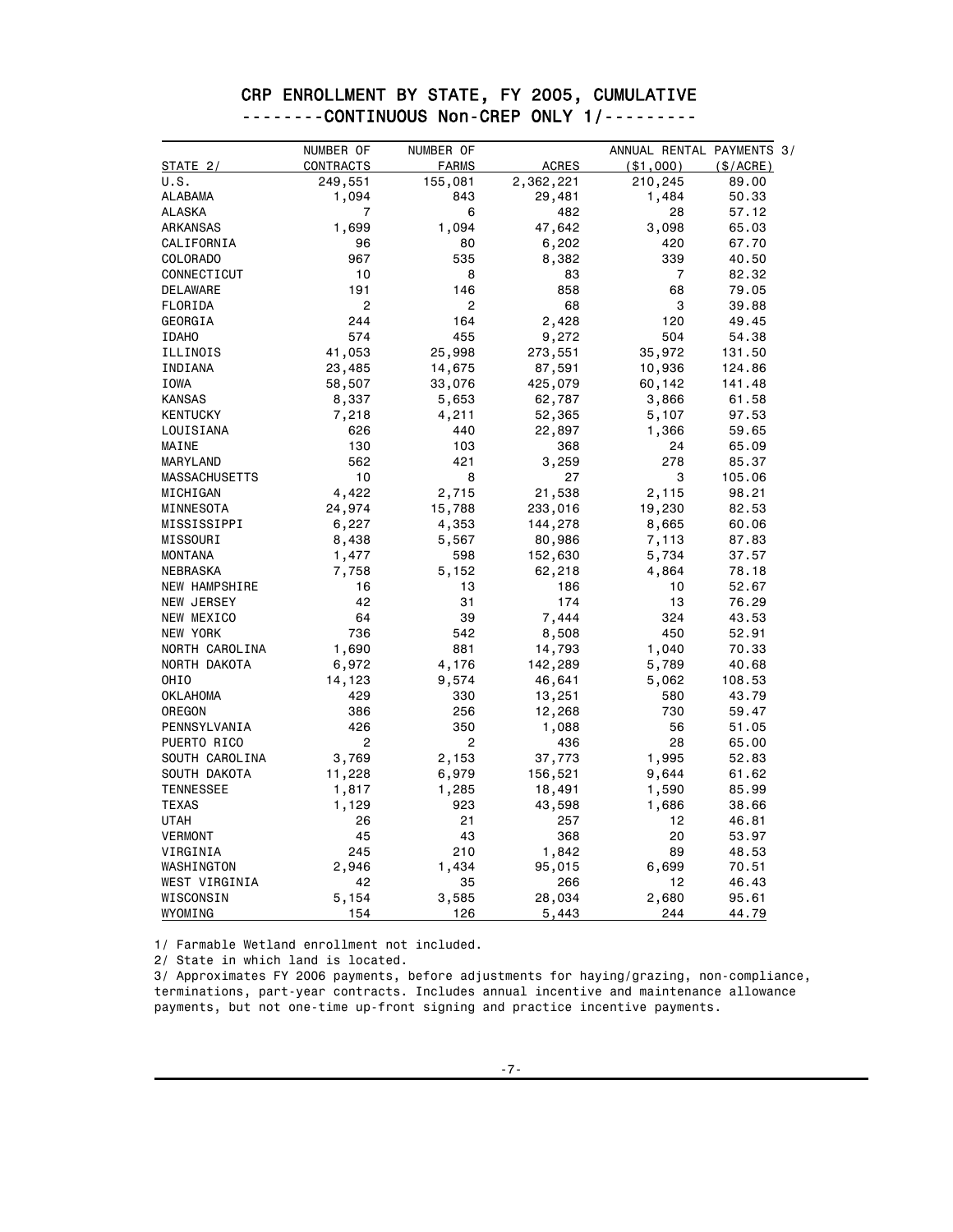|                      | NUMBER OF        | NUMBER OF    |              | ANNUAL RENTAL PAYMENTS 2/ |           |
|----------------------|------------------|--------------|--------------|---------------------------|-----------|
| STATE 1/             | <b>CONTRACTS</b> | <b>FARMS</b> | <b>ACRES</b> | ( \$1,000)                | (\$/ACRE) |
| U.S.                 | 8,437            | 6,835        | 130,072      | 15,457                    | 118.83    |
| <b>ALABAMA</b>       | 0                | 0            | 0            | 0                         |           |
| <b>ALASKA</b>        | 0                | 0            | 0            | 0                         |           |
| ARKANSAS             | 0                | 0            | 0            | 0                         |           |
| CALIFORNIA           | 0                | 0            | 0            | 0                         |           |
| <b>COLORADO</b>      | 0                | 0            | 0            | 0                         |           |
| CONNECTICUT          | 0                | 0            | 0            | 0                         |           |
| DELAWARE             | 0                | 0            | 0            | 0                         |           |
| FLORIDA              | 0                | 0            | 0            | 0                         |           |
| GEORGIA              | 0                | 0            | 0            | 0                         |           |
| <b>IDAHO</b>         | 0                | 0            | 0            | 0                         |           |
| ILLINOIS             | 25               | 25           | 229          | 37                        | 159.97    |
| INDIANA              | 60               | 56           | 653          | 81                        | 124.20    |
| IOWA                 | 3,755            | 3,023        | 61,958       | 10,048                    | 162.17    |
| <b>KANSAS</b>        | 10               | 10           | 124          | 7                         | 52.91     |
| <b>KENTUCKY</b>      | 0                | 0            | 0            | 0                         |           |
| LOUISIANA            | 0                | 0            | 0            | 0                         |           |
| MAINE                | 0                | 0            | 0            | 0                         |           |
| MARYLAND             | 0                | 0            | 0            | 0                         |           |
| <b>MASSACHUSETTS</b> | 0                | 0            | 0            | 0                         |           |
| MICHIGAN             | 2                | 2            | 6            | 1                         | 88.63     |
| MINNESOTA            | 2,101            | 1,823        | 28,528       | 2,752                     | 96.47     |
| MISSISSIPPI          | 0                | 0            | 0            | 0                         |           |
| MISSOURI             | 0                | 0            | 0            | 0                         |           |
| <b>MONTANA</b>       | 13               | 6            | 109          | 4                         | 35.35     |
| <b>NEBRASKA</b>      | 392              | 347          | 3,336        | 283                       | 84.88     |
| NEW HAMPSHIRE        | 0                | 0            | 0            | 0                         |           |
| <b>NEW JERSEY</b>    | 0                | 0            | 0            | 0                         |           |
| NEW MEXICO           | 0                | 0            | 0            | 0                         |           |
| NEW YORK             | 0                | 0            | 0            | 0                         |           |
| NORTH CAROLINA       | 0                | 0            | 0            | 0                         |           |
| NORTH DAKOTA         | 663              | 454          | 12,599       | 597                       | 47.38     |
| OHIO                 | 4                | 6            | 16           | 2                         | 120.94    |
| <b>OKLAHOMA</b>      | 0                | 0            | 0            | 0                         |           |
| OREGON               | 0                | 0            | 0            | 0                         |           |
| PENNSYLVANIA         | 0                | 0            | 0            | 0                         |           |
| PUERTO RICO          | 0                | 0            | 0            | 0                         |           |
| SOUTH CAROLINA       | 0                | 0            | 0            | 0                         |           |
| SOUTH DAKOTA         | 1,407            | 1,078        | 22,476       | 1,642                     | 73.06     |
| <b>TENNESSEE</b>     | 0                | 0            | 0            | 0                         |           |
| <b>TEXAS</b>         | 0                | 0            | 0            | 0                         |           |
| <b>UTAH</b>          | 0                | 0            | 0            | 0                         |           |
| VERMONT              | 0                | 0            | 0            | 0                         |           |
| VIRGINIA             | 0                | 0            | 0            | 0                         |           |
| WASHINGTON           | 0                | 0            | 0            | 0                         |           |
| WEST VIRGINIA        | 0                | 0            | 0            | 0                         |           |
| WISCONSIN            | 5                | 5            | 37           | 4                         | 119.50    |
| WYOMING              | 0                | $\mathbf 0$  | 0            | 0                         |           |

#### CRP ENROLLMENT BY STATE, FY 2005, CUMULATIVE -----------FARMABLE WETLAND PROGRAM---------

1/ State in which land is located.

2/ Approximates FY 2006 payments, before adjustments for haying/grazing, non-compliance, terminations, part-year contracts. Includes annual incentive and maintenance allowance payments, but not one-time up-front signing and practice incentive payments.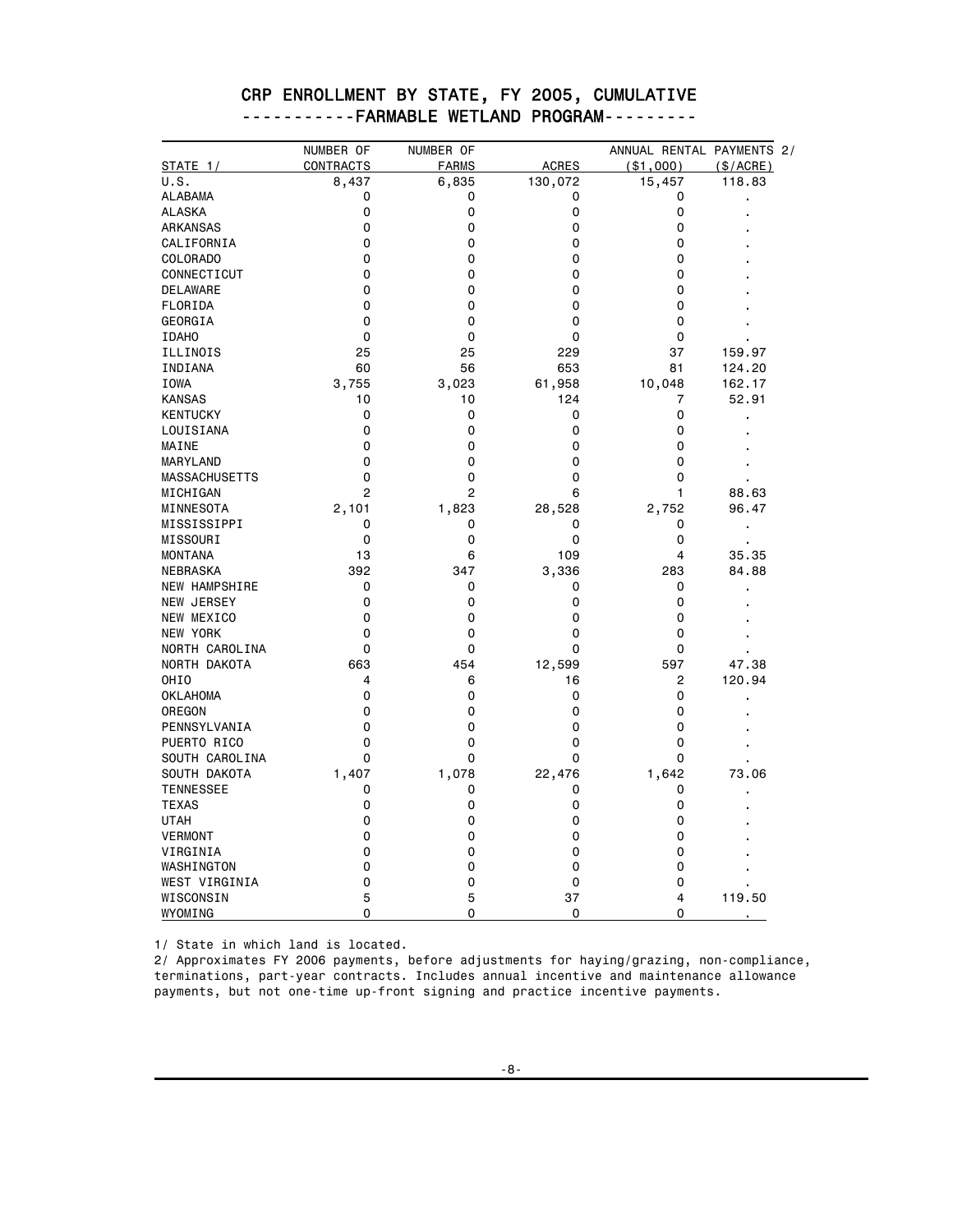#### CRP CONTRACT EXPIRATIONS BY STATE AND YEAR OF CONTRACT EXPIRATION (ACRES)

| STATE $1/$       | 2005    | 2006                    | 2007           | 2008      | 2009      | 2010      | 2011    | 2012         | $2013+$   |
|------------------|---------|-------------------------|----------------|-----------|-----------|-----------|---------|--------------|-----------|
| U.S.             | 437,361 | 195,244                 | 16,034,065     | 6,058,444 | 4,263,416 | 2,174,729 | 199,680 | 719,157      | 4,820,204 |
| ALABAMA          | 8,908   | 2,180                   | 231,030        | 59,249    | 29,483    | 35,590    | 9,652   | 7,823        | 101,191   |
| ALASKA           | 0       | 0                       | 24,123         | 0         | 4,999     | 240       | 5       | $\mathbf{1}$ | 438       |
| ARKANSAS         | 3,986   | 3,221                   | 46,592         | 7,880     | 7,431     | 26,825    | 1,690   | 12,551       | 92,352    |
| CALIFORNIA       | 2,394   | 0                       | 96,310         | 15,843    | 9,276     | 6,890     | 490     | 1,252        | 11,983    |
| COLORADO         | 2,080   | 1,866                   | 1,353,483      | 394,343   | 303,888   | 114,406   | 257     | 888          | 113,652   |
| CONNECTICUT      | 0       | 0                       | 167            | 34        | 71        | 13        | 3       | 30           | n         |
| DELAWARE         | 0       | 0                       | 570            | 613       | 601       | 435       | 113     | 199          | 5,168     |
| FLORIDA          | 1,970   | 956                     | 43,223         | 5,184     | 6,083     | 9,383     | 1,227   | 1,132        | 16,431    |
| GEORGIA          | 7,508   | 2,137                   | 96,580         | 16,696    | 13,250    | 26,895    | 5,813   | 5,016        | 131,107   |
| <b>IDAHO</b>     | 3,204   | 1,424                   | 529,681        | 69,492    | 85,483    | 31,685    | 859     | 568          | 64,555    |
| ILLINOIS         | 25,942  | 9,166                   | 188,190        | 134,151   | 108,202   | 91,468    | 24,821  | 43,172       | 402,730   |
| INDIANA          | 5,680   | 3,697                   | 73,616         | 45,613    | 30,008    | 22,649    | 10,665  | 15,112       | 86,123    |
| IOWA             | 61,130  | 14,961                  | 519,600        | 359,278   | 254,929   | 192,267   | 35,964  | 63,739       | 415,611   |
| KANSAS           | 11,371  | 16,887                  | 1,612,817      | 390,315   | 356,033   | 121,458   | 4,159   | 9,159        | 356,585   |
| KENTUCKY         | 5,799   | 1,277                   | 134,487        | 47,266    | 31,309    | 38,284    | 4,171   | 7,364        | 71,398    |
| LOUISIANA        | 2,597   | 2,335                   | 42,221         | 9,869     | 11,784    | 15,708    | 1,858   | 23,536       | 133,475   |
| MAINE            | 0       | $\overline{\mathbf{0}}$ | 15,219         | 5,187     | 1,810     | 606       | 89      | 60           | 324       |
| MARYLAND         | 1,307   | 171                     | 6,006          | 5,736     | 6,922     | 3,826     | 3,180   | 8,594        | 49,124    |
| MASSACHUSETTS    | 47      | 0                       | 19             | 14        | 5         | 30        | 5       | 0            | 0         |
| MICHIGAN         | 16,725  | 2,863                   | 47,086         | 47,443    | 24,109    | 21,368    | 1,759   | 2,232        | 99,620    |
| MINNESOTA        | 15,442  | 2,294                   | 397,128        | 400,814   | 265,952   | 81,771    | 15,604  | 88,616       | 495,349   |
| MISSISSIPPI      | 29,153  | 21,072                  | 418,647        | 70,824    | 67,792    | 56,686    | 7,602   | 39,572       | 229,490   |
| MISSOURI         | 51,215  | 18,519                  | 784,878        | 186,752   | 128,782   | 130,498   | 3,879   | 15,480       | 231,116   |
| MONTANA          | 32,602  | 27,595                  | 1,678,261      | 765,387   | 512,175   | 207,905   | 1,542   | 3,390        | 172,706   |
| NEBRASKA         | 17,249  | 4,429                   | 560,263        | 179,673   | 155,956   | 82,997    | 2,864   | 9,752        | 187, 177  |
| NEW HAMPSHIRE    | 11      | 0                       | 105            | 17        | 0         | 6         | 45      | 0            | 13        |
| NEW JERSEY       | 17      | 0                       | 1,020          | 592       | 123       | 216       | 29      | 12           | 285       |
| NEW MEXICO       | 3,425   | 2,189                   | 532,930        | 36,882    | 11,563    | 526       | 0       | 0            | 9,167     |
| NEW YORK         | 2,729   | 167                     | 24,861         | 10,891    | 4,451     | 3,379     | 117     | 535          | 14,220    |
| NORTH CAROLINA   | 1,977   | 110                     | 40,506         | 11,484    | 10,252    | 8,984     | 2,673   | 991          | 49,516    |
| NORTH DAKOTA     | 19,110  | 11,271                  | 1,707,590      | 479,989   | 521,627   | 155,005   | 12,764  | 219,879      | 213,998   |
| OHIO             | 6,283   | 1,086                   | 80,305         | 35,639    | 28,279    | 25,449    | 5,829   | 9,023        | 96,063    |
| OKLAHOMA         | 5,767   | 7,317                   | 628,220        | 175,099   | 135,592   | 37,268    | 549     | 193          | 40,508    |
| OREGON           | 13      | 1,218                   | 295,654        | 63,471    | 38,937    | 34,833    | 651     | 829          | 72,442    |
| PENNSYLVANIA     | 4,116   | 619                     | 31,112         | 12,694    | 6,256     | 2,034     | 20,905  | 27,764       | 95,831    |
| PUERTO RICO      | 162     | 0                       | 157            | 322       | 0         | 20        | 0       | 10           | 436       |
| SOUTH CAROLINA   | 3,469   | 631                     | 95,276         | 20,417    | 11,608    | 21,596    | 2,655   | 6,763        | 51,617    |
| SOUTH DAKOTA     | 8,086   | 6,647                   | 729,180        | 198,461   | 227,301   | 86,832    | 4,091   | 39,031       | 173,570   |
| <b>TENNESSEE</b> | 6,639   | 952                     | 123,811        | 27,757    | 22,530    | 25,520    | 1,198   | 2,022        | 63,488    |
| TEXAS            | 35,874  | 9,396                   | 2,061,083      | 1,010,883 | 529,359   | 191,275   | 1,329   | 3,557        | 114,191   |
| UTAH             | 0       | 0                       | 143,533        | 41,208    | 6,122     | 8,542     | 1       | 20           | 3,225     |
| VERMONT          | 0       | 0                       | 160            | 8         | 56        | 0         | 9       | 27           | 1,308     |
| VIRGINIA         | 974     | 134                     | 22,833         | 6,556     | 4,872     | 1,843     | 971     | 1,446        | 24,029    |
| WASHINGTON       | 3,640   | 9,389                   | 225,486        | 536,952   | 196,609   | 193,180   | 4,963   | 29,399       | 192,862   |
| WEST VIRGINIA    | 0       | 0                       | 503            | 49        | 292       | 0         | 28      | 8            | 1,757     |
| WISCONSIN        | 28,092  | 7,068                   | 192,129        | 123,760   | 61,422    | 57,949    | 2,419   | 18,033       | 129,127   |
| WYOMING          | 666     | 0                       | <u>197,378</u> | 47,505    | 29,829    | 387       | 184     | 376          | 4,790     |

1/ State in which land is located.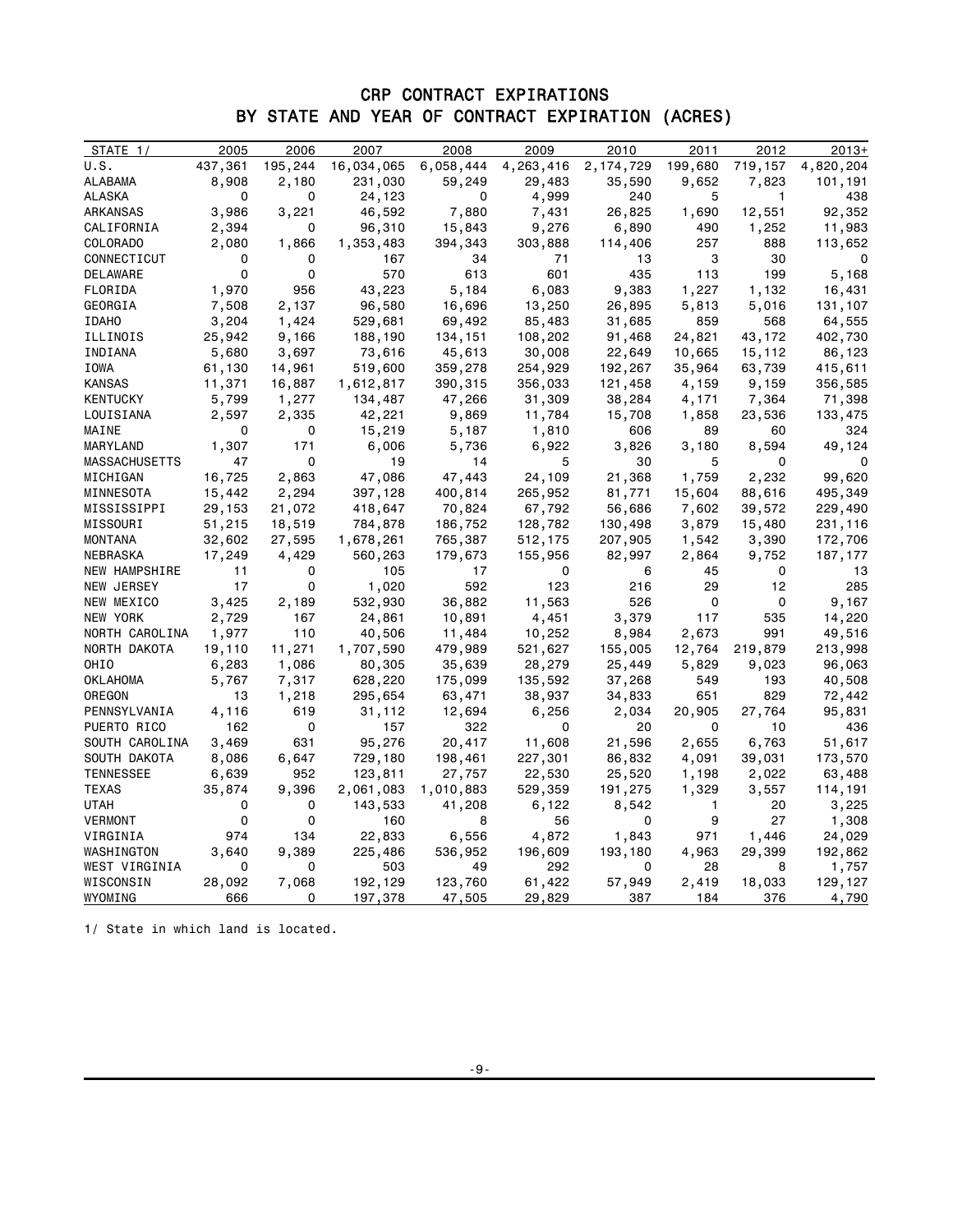### CONSERVATION PRACTICES ON CRP ACREAGE, FY 2005

----------------BY SIGN-UP TYPE----------------

|                  |                                      | <b>GENERAL</b> | CONTIN.      | CONTIN.     | <b>FARMABLE</b> |              |
|------------------|--------------------------------------|----------------|--------------|-------------|-----------------|--------------|
|                  | PRACTICE                             | SIGN-UP        | CREP         | NON-CREP 1/ | WETLAND         | <b>TOTAL</b> |
| CP <sub>1</sub>  | NEW INTROD. GRASSES AND LEGUMES      | 3,266,051      | 116,687      | 71,994      | 0               | 3,454,733    |
| CP <sub>2</sub>  | NEW NATIVE GRASSES                   | 6,448,006      | 72,254       | 19,810      | 0               | 6,540,071    |
| CP3A             | NEW HARDWOOD TREES                   | 506,275        | 8,395        | 885         | 0               | 515,555      |
| CP3A             | NEW LONGLEAF PINES                   | 203,805        | 0            | $\mathsf 0$ | 0               | 203,805      |
| CP3              | NEW SOFTWOOD TREES (NOT LONGLEAF)    | 426,668        | 361          | 325         | 0               | 427,354      |
| CP4              | PERMANENT WILDLIFE HABITAT           | 2,312,828      | 39,131       | 3,068       | 0               | 2,355,027    |
| CP <sub>5</sub>  | FIELD WINDBREAKS                     | 830            | 2,836        | 73,741      | 0               | 77,407       |
| CP <sub>6</sub>  | DIVERSIONS                           | 836            | 7            | 0           | 0               | 843          |
| CP7              | EROSION CONTROL STRUCTURES           | 578            | $\mathbf{1}$ | 0           | 0               | 579          |
| CP8              | <b>GRASS WATERWAYS</b>               | 1,083          | 625          | 111,472     | 0               | 113,180      |
| CP9              | SHALLOW WATER AREAS FOR WILDLIFE     | 1,943          | 2,279        | 46,943      | 0               | 51,165       |
| CP <sub>10</sub> | EXISTING GRASSES AND LEGUMES 2/      | 15, 145, 009   | 12,188       | 37,673      | 0               | 15, 194, 870 |
| <b>CP11</b>      | EXISTING TREES                       | 1,090,798      | 357          | 0           | 0               | 1,091,155    |
| CP <sub>12</sub> | WILDLIFE FOOD PLOTS                  | 75,772         | 1,800        | 0           | 0               | 77,572       |
| CP <sub>13</sub> | VEGETATIVE FILTER STRIPS             | 29,431         | 0            | 0           | 0               | 29,431       |
| CP <sub>15</sub> | <b>CONTOUR GRASS STRIPS</b>          | 36             | 126          | 79,090      | 0               | 79,252       |
| CP16             | SHELTERBELTS                         | 364            | 380          | 30,130      | 0               | 30,875       |
| CP17             | LIVING SNOW FENCES                   | 2              | 0            | 4,401       | 0               | 4,403        |
| CP <sub>18</sub> | SALINITY REDUCING VEGETATION         | 0              | 0            | 296,103     | 0               | 296,103      |
| CP <sub>19</sub> | ALLEY CROPPING                       | 52             | 0            | 0           | 0               | 52           |
| CP20             | ALTERNATIVE PERENNIALS               | 23             | 0            | 0           | 0               | 23           |
| CP21             | FILTER STRIPS (GRASS)                | 0              | 132,440      | 849,497     | 0               | 981,937      |
| CP22             | RIPARIAN BUFFERS                     | 0              | 151,402      | 567,276     | 0               | 718,678      |
| CP <sub>23</sub> | WETLAND RESTORATION                  | 1,568,188      | 88,354       | 0           | 0               | 1,656,542    |
| CP <sub>23</sub> | WETLAND REST. (FLOODPLAIN)           | 0              | 3,710        | 69,872      | 0               | 73,582       |
|                  | CP23A WETLAND REST. (NON-FLOODPLAIN) | 0              | 896          | 7,450       | 0               | 8,347        |
| CP <sub>24</sub> | CROSS WIND TRAP STRIPS               | 0              | 38           | 655         | 0               | 693          |
| CP25             | RARE AND DECLINING HABITAT           | 655,470        | 38,248       | 0           | 0               | 693,719      |
| CP <sub>26</sub> | SEDIMENT RETENTION                   | 0              | 6            | 0           | 0               | 6            |
| CP27             | FARMABLE WETLAND PROGRAM (WETLAND)   | 0              | 0            | 0           | 37,845          | 37,845       |
| CP28             | FARMABLE WETLAND PROGRAM (UPLAND)    | 0              | 0            | 0           | 92,227          | 92,227       |
| CP <sub>29</sub> | WILDLIFE HABITAT BUFFER (MARG PAST)  | 0              | 2,425        | 15,716      | 0               | 18,141       |
| <b>CP30</b>      | WETLAND BUFFER (MARG PAST)           | 0              | 218          | 12,175      | 0               | 12,393       |
| CP31             | BOTTOMLAND HARDWOOD                  | $\Omega$       | 56           | 10,611      | 0               | 10,668       |
| CP32             | HARDWOOD TREES (PREVIOUS EXPIRED)    | 0              | 0            | 0           | $\Omega$        | 0            |
| <b>CP33</b>      | UPLAND BIRD HABITAT BUFFERS          | 0              | 139          | 53,252      | 0               | 53,390       |
|                  | UNDESIGNATED                         | $-21$          | 616          | 82          | 0               | 677          |
|                  | <b>TOTAL</b>                         | 31,734,029     | 675,977      | 2,362,221   | 130,072         | 34,902,300   |
|                  |                                      |                |              |             |                 |              |

1/ Includes about 160,000 acres in designated wellhead protection areas.

2/ Includes both introduced grasses, legumes, and native grasses.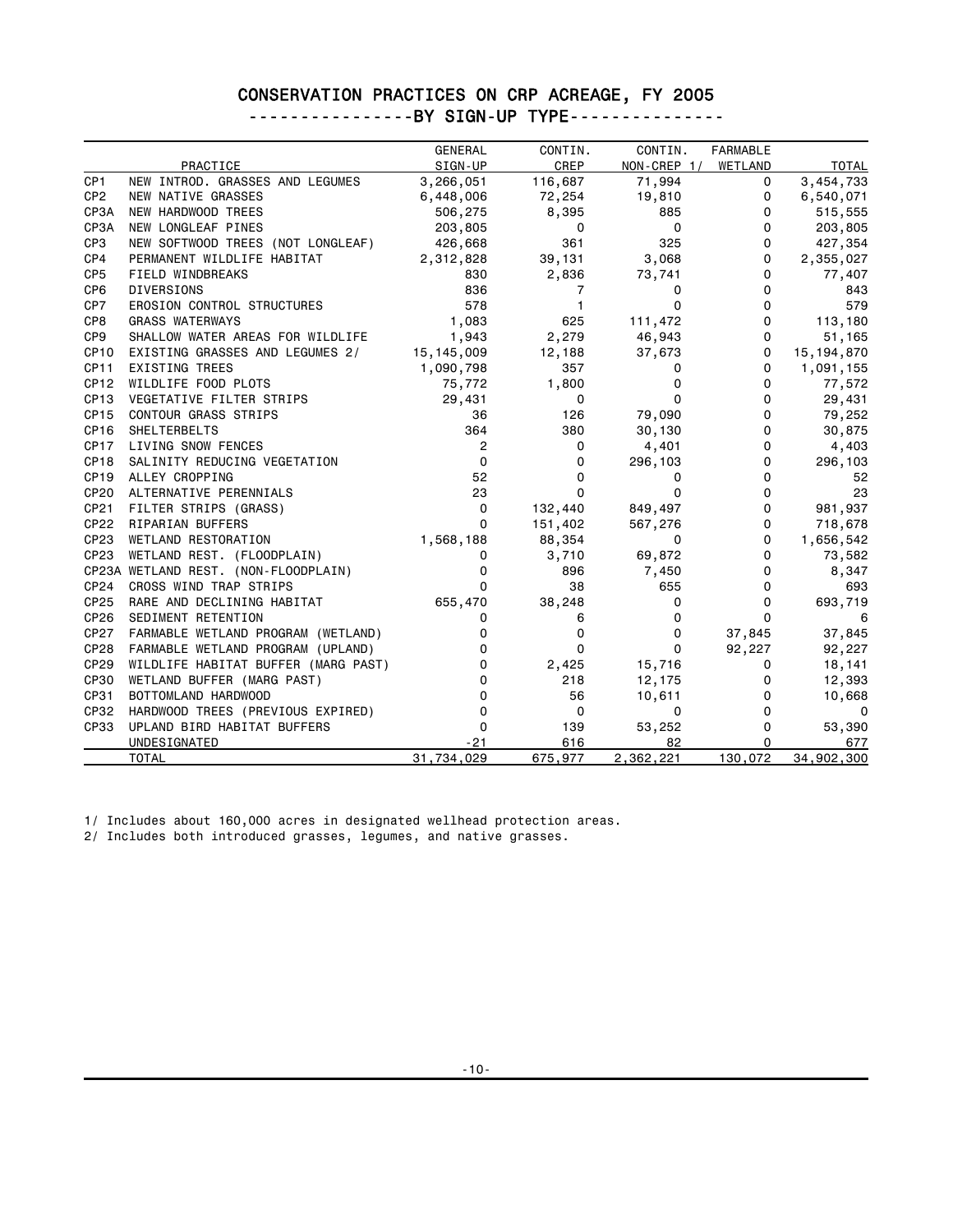#### AVERAGE COST-SHARE BY CONSERVATION PRACTICE 1/ ---------------BY SIGN-UP TYPE--------------

|                                                    | <b>GENERAL</b> | CONTIN.        | CONTIN.         | <b>FARMABLE</b>          |              |
|----------------------------------------------------|----------------|----------------|-----------------|--------------------------|--------------|
| PRACTICE                                           | SIGN-UP        | CREP           | <b>NON-CREP</b> | WETLAND                  | <b>TOTAL</b> |
|                                                    |                |                |                 |                          |              |
| NEW INTROD, GRASSES AND LEGUMES<br>CP <sub>1</sub> | 31.36          | 124.23         | 32.47           |                          | 34.71        |
| NEW NATIVE GRASSES<br>CP <sub>2</sub>              | 48.24          | 112.63         | 58.55           | $\overline{\phantom{a}}$ | 49.05        |
| CP3A NEW HARDWOOD TREES                            | 98.45          | 344.31         | 105.47          |                          | 103.16       |
| CP3A NEW LONGLEAF PINES                            | 96.24          | $\blacksquare$ | $\bullet$       | $\blacksquare$           | 96.24        |
| NEW SOFTWOOD TREES (NOT LONGLEAF)<br>CP3           | 49.98          | 306,00         | 83,40           | $\overline{\phantom{a}}$ | 50.24        |
| PERMANENT WILDLIFE HABITAT<br>CP4                  | 48.63          | 129.12         | 45.20           | $\blacksquare$           | 50.02        |
| CP5<br>FIELD WINDBREAKS                            | 237.18         | 303.71         | 516.44          |                          | 505.65       |
| DIVERSIONS<br>CP6                                  | 127.98         | ٠.             | $\bullet$       | $\blacksquare$           | 126.93       |
| EROSION CONTROL STRUCTURES<br>CP7                  | 364.02         | ٠              |                 | $\blacksquare$           | 364.02       |
| <b>GRASS WATERWAYS</b><br>CP8                      | 283.40         | 1,934.99       | 1,573.18        |                          | 1,562.84     |
| SHALLOW WATER AREAS FOR WILDLIFE<br>CP9            | 133.82         | 784.91         | 615.44          |                          | 604.70       |
| CP10 EXISTING GRASSES AND LEGUMES 3/               | $\mathbf{r}$   | 9.06           | 0.01            |                          | 0.01         |
| <b>CP11 EXISTING TREES</b>                         | 0.03           | 7.91           | $\blacksquare$  |                          | 0.03         |
| CR10 WILDLIFF FOOD BLOTS                           |                |                |                 |                          |              |

| $\bullet$                         | $\blacksquare$           |                           |        | $\sim 100$               |
|-----------------------------------|--------------------------|---------------------------|--------|--------------------------|
| 54.00                             |                          |                           |        | 54.00                    |
| 24.34                             | 148.09                   | 50.41                     |        | 50.56                    |
|                                   | 879.51                   | 697.05                    |        | 694.20                   |
| 525.50                            | $\sim$                   | 285.43                    |        | 285.53                   |
| <b>Contract Contract Contract</b> | $\blacksquare$           | 19.29                     |        | 19.29                    |
| 87.47                             |                          | $\sim$                    |        | 87.47                    |
|                                   |                          | $\sim 100$                |        | <b>Contract Contract</b> |
|                                   | 116.76                   | 65.64                     |        | 72.54                    |
|                                   | 494.71                   | 182.95                    |        | 248.63                   |
| 27.37                             | 186.62                   | <b>Contract Contract</b>  |        | 35.86                    |
|                                   | 391.88                   | 88.59                     |        | 103.88                   |
|                                   | 213.90                   | 109.34                    |        | 120.57                   |
|                                   | 434.01                   | 64.75                     |        | 84.84                    |
| 56.56                             | 145.28                   | $\mathbf{r}$              |        | 65.27                    |
| $\mathbf{r}$                      | 1,740.79                 | $\blacksquare$            |        | 1,740.79                 |
| $\sim$                            | $\blacksquare$           |                           | 169.35 | 169.35                   |
| $\mathbf{r}$                      | $\sim$                   | $\mathbf{r} = \mathbf{r}$ | 74.06  | 74.06                    |
|                                   | 369.59                   | 182.44                    |        | 207.46                   |
|                                   | 657.46                   | 62.72                     |        | 73.19                    |
|                                   | 195.19                   | 122.91                    |        | 123.29                   |
|                                   | <b>Contract Contract</b> | <b>Contractor</b>         |        | <b>Contract Contract</b> |
|                                   | 62.24                    | 94.38                     |        | 94.29                    |
| 21.17                             | 222.16                   | 192.45                    | 101.79 | 37.83                    |
|                                   |                          | 264.85                    |        |                          |

 1/ Cost-share estimates (not actuals). Cost-share payments generally represent 50% of total installation costs. Participants pay the other half. Costs for sign-up 26 acres not included due to software errors.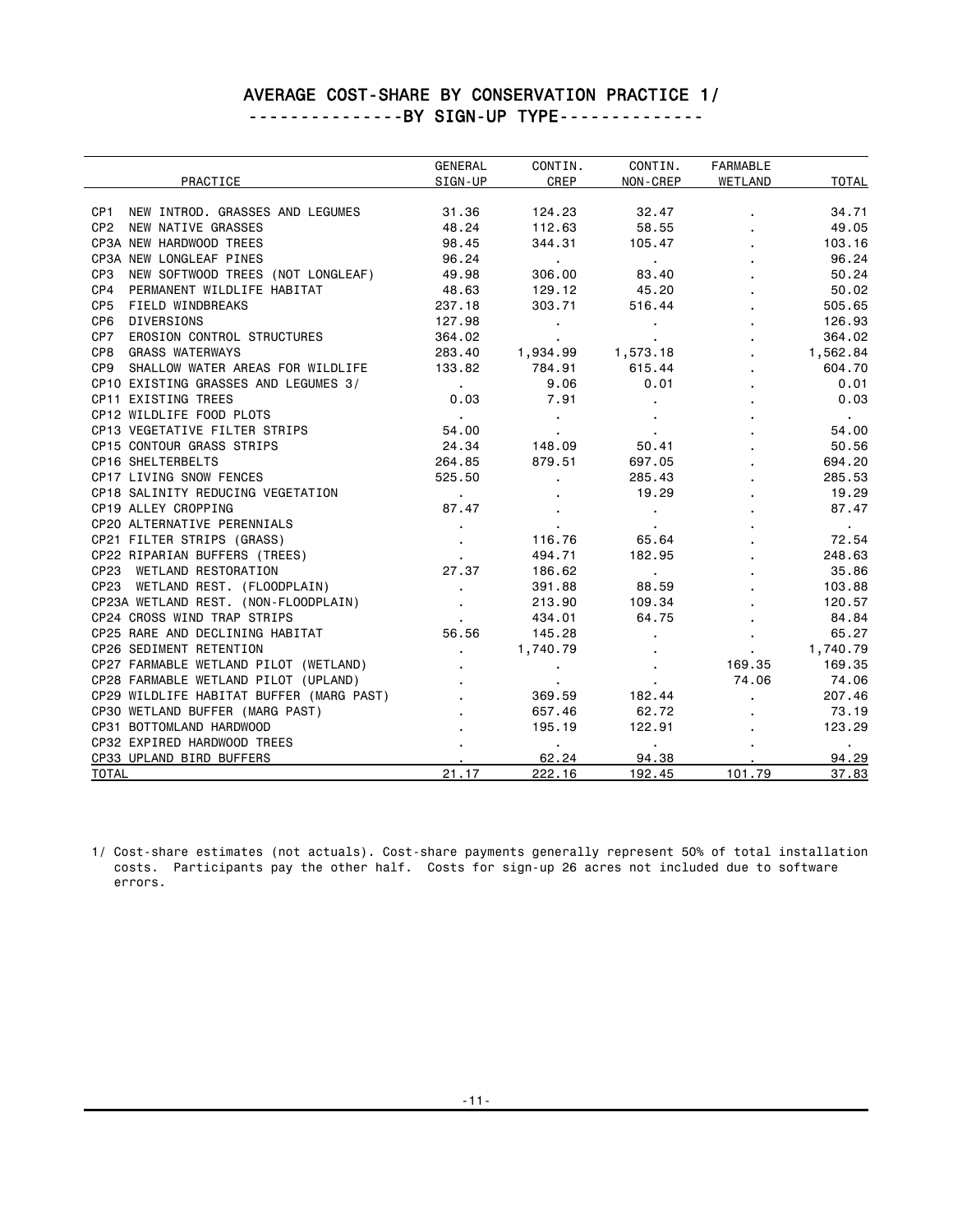### CONSERVATION PRACTICES ACRES, ALL CRP, FY 2005

| <b>STATE</b>               | NEW GRASS PLANTINGS |                   |                  | NEW TREE PLANTINGS |                  | WILDLIFE         | FIELD                | <b>DIVERSIONS</b><br>& EROSION |
|----------------------------|---------------------|-------------------|------------------|--------------------|------------------|------------------|----------------------|--------------------------------|
|                            | INTROD.             | NATIVE            | <b>SOFTWOODS</b> | LONGLEAF           | <b>HARDWOODS</b> |                  | HABITAT   WINDBREAKS | CNTR.                          |
|                            | (CP1)               | (CP2)             | (CP3)            | PINE               | (CP3A)           | (CP4) 1/         | (CP5)                | STRUCT.                        |
|                            |                     |                   |                  | (CP3A)             |                  |                  |                      | (CP6&CP7)                      |
| ALABAMA                    | 4,979               | 3,637             | 79,820           | 44, 121            | 17,002           | 10,685           | 0                    | 0                              |
| ALASKA                     | 5,746               | 0                 | 0                | 0                  | 0                | 11               | 0                    | 0                              |
| ARKANSAS                   | 3,040               | 3,082             | 8,689            | 0                  | 32,256           | 2,972            | 0                    | 2                              |
| CALIFORNIA                 | 4,588               | 1,585             | 10               | 0                  | 59               | 766              | 0                    | 0                              |
| <b>COLORADO</b>            | 47,856              | 601,801           | 87               | 0                  | 48               | 252,698          | 1,329                | 226                            |
| CONNECTICUT                | 70                  | 34                | 0                | 0                  | 0                | 0                | 0                    | 0                              |
| DELAWARE                   | 53                  | 23                | 5                | 0                  | 3,122            | 2,084            | 0                    | 0                              |
| FLORIDA                    | 284                 | 151               | 12,468           | 10,977             | 944              | 3,394            | 0                    | 0                              |
| GEORGIA                    | 572                 | 390               | 36,093           | 120,481            | 4,817            | 6,589            | 0                    | 8                              |
| <b>IDAHO</b>               | 89,946              | 19,777            | 4,542            | 0                  | 63               | 130,088          | 526                  | 4                              |
| ILLINOIS                   | 178,876             | 39,341            | 1,072            | 0                  | 51,237           | 126,462          | 2,527                | 45                             |
| INDIANA                    | 37,911              | 28,281            | 770              | 0                  | 19,862           | 14,160           | 2,183                | 5                              |
| IOWA                       | 295,287             | 146,502           | 390              | 0                  | 16,374           | 318,700          | 6,070                | 23                             |
| <b>KANSAS</b>              | 17,688              | 802,352           | 133              | 0                  | 601              | 16,071           | 1,608                | 64                             |
| <b>KENTUCKY</b>            | 88,370              | 38,365            | 439              | 0                  | 5,939            | 772              | 8                    | 5                              |
| LOUISIANA                  | 142                 | 2,428             | 20,331           | 261                | 114,405          | 788              | 0                    | $\overline{7}$                 |
| MAINE                      | 1,295               | 112               | 246              | 0                  | 1                | 918              | 0                    | 0                              |
| MARYLAND                   | 11,870              | 3,574             | 594              | 0                  | 655              | 2,154            | 0                    | 7                              |
| <b>MASSACHUSETTS</b>       | 0                   | 0                 | 0                | 0                  | 0                | 0                | 0                    | 0                              |
| MICHIGAN                   | 34,121              | 18,767            | 4,965            | $\mathbf 0$        | 4,446            | 25,906           | 1,829                | 14                             |
|                            |                     | 134,735           |                  | 0                  |                  |                  |                      | 0                              |
| MINNESOTA                  | 244,098             | 457               | 9,022<br>174,871 | 298                | 26,739           | 346,881          | 8,856<br>0           | 4                              |
| MISSISSIPPI                | 5,768<br>367,084    | 182,350           |                  | 0                  | 118,662          | 8,220<br>6,404   | 114                  | 752                            |
| MISSOURI<br><b>MONTANA</b> |                     |                   | 548              | 0                  | 21,713<br>91     |                  | 434                  | 0                              |
|                            | 706,615             | 828,331           | 117<br>819       | 0                  |                  | 33,700           |                      | 10                             |
| NEBRASKA<br>NEW HAMPSHIRE  | 44,473<br>10        | 361,871<br>0      | 0                | 0                  | 1,104<br>0       | 47,958<br>0      | 26,908<br>0          | 0                              |
|                            | 1,135               | 366               | 16               | 0                  | 50               | 23               | 8                    | 5                              |
| NEW JERSEY                 | 1,450               | 181,994           | 80               | 0                  | 0                | 0                | 0                    | 0                              |
| NEW MEXICO<br>NEW YORK     |                     | 767               | 628              | 0                  | 858              | 561              | 15                   | 1                              |
| NORTH CAROLINA             | 5,998<br>2,250      | 1,625             | 7,448            | 8,824              | 1,106            | 2,952            | 22                   | 0                              |
|                            | 407,890             | 65,222            | 92               | 0                  | 324              | 563,160          | 4,364                | 1                              |
| NORTH DAKOTA<br>OHIO       | 25,543              |                   | 1,397            | 0                  | 7,234            | 43,972           | 2,233                | 0                              |
| <b>OKLAHOMA</b>            | 19,163              | 32,193            | 25               | 0                  | 655              | 3,289            | 44                   | 79                             |
| OREGON                     |                     | 391,920<br>53,091 |                  | 0                  | 76               |                  | 4                    | 0                              |
| PENNSYLVANIA               | 110,663<br>90,246   | 29,622            | 2,049<br>304     | 0                  | 1,115            | 12,609<br>3,086  | 4                    | 9                              |
| PUERTO RICO                | 108                 | 0                 | 0                | 0                  | 91               | 0                | 0                    | 0                              |
| SOUTH CAROLINA             | 675                 | 107               |                  | 18,843             |                  | 9,374            | 79                   | 0                              |
| SOUTH DAKOTA               | 165,490             | 229,127           | 30,343<br>566    | 0                  | 1,791<br>109     |                  | 17,695               | 0                              |
| TENNESSEE                  | 31,336              | 41,297            | 13,883           | 0                  |                  | 89,098<br>9,105  | 0                    | з                              |
| TEXAS                      | 110,032             | 1,632,456         | 2,120            | 0                  | 3,483<br>1,283   | 37,860           | 43                   | $\mathsf 0$                    |
| <b>UTAH</b>                | 57,666              | 14,954            | 0                | 0                  | 0                | 774              | 5                    | 0                              |
| <b>VERMONT</b>             | 0                   | 0                 | 0                | 0                  | 0                | 0                | 5                    | $\mathsf 0$                    |
| VIRGINIA                   | 4,184               | 2,710             | 4,358            | 0                  | 257              | 1,142            | 3                    | 0                              |
| WASHINGTON                 | 125,726             | 581,161           |                  | 0                  | 33               | 182,196          | 16                   | 0                              |
| WEST VIRGINIA              | 10                  | 22                | 1,274<br>119     | 0                  | 8                | 0                | 0                    | 0                              |
| WISCONSIN                  | 47,508              | 55,906            | 6,609            | 0                  | 56,940           |                  | 245                  | 3                              |
| WYOMING                    | 56,919              | 7,549             | 12               | 0                  | 0                | 10,578<br>26,715 | 229                  | 146                            |
| UNDESIGNATED               | 0                   | 33                | 0                | 0                  | 0                | 151              | 0                    | 0                              |
| <b>TOTAL</b>               | 3,454,733           | 6,540,071         | 427,354          | 203,805            | 515,555          | 2,355,027        | 77,407               | 1,422                          |
|                            |                     |                   |                  |                    |                  |                  |                      |                                |

1/ Plantings meeting multiple seasonal (e.g., nesting cover, winter cover) requirements for wildlife of local or regional concern.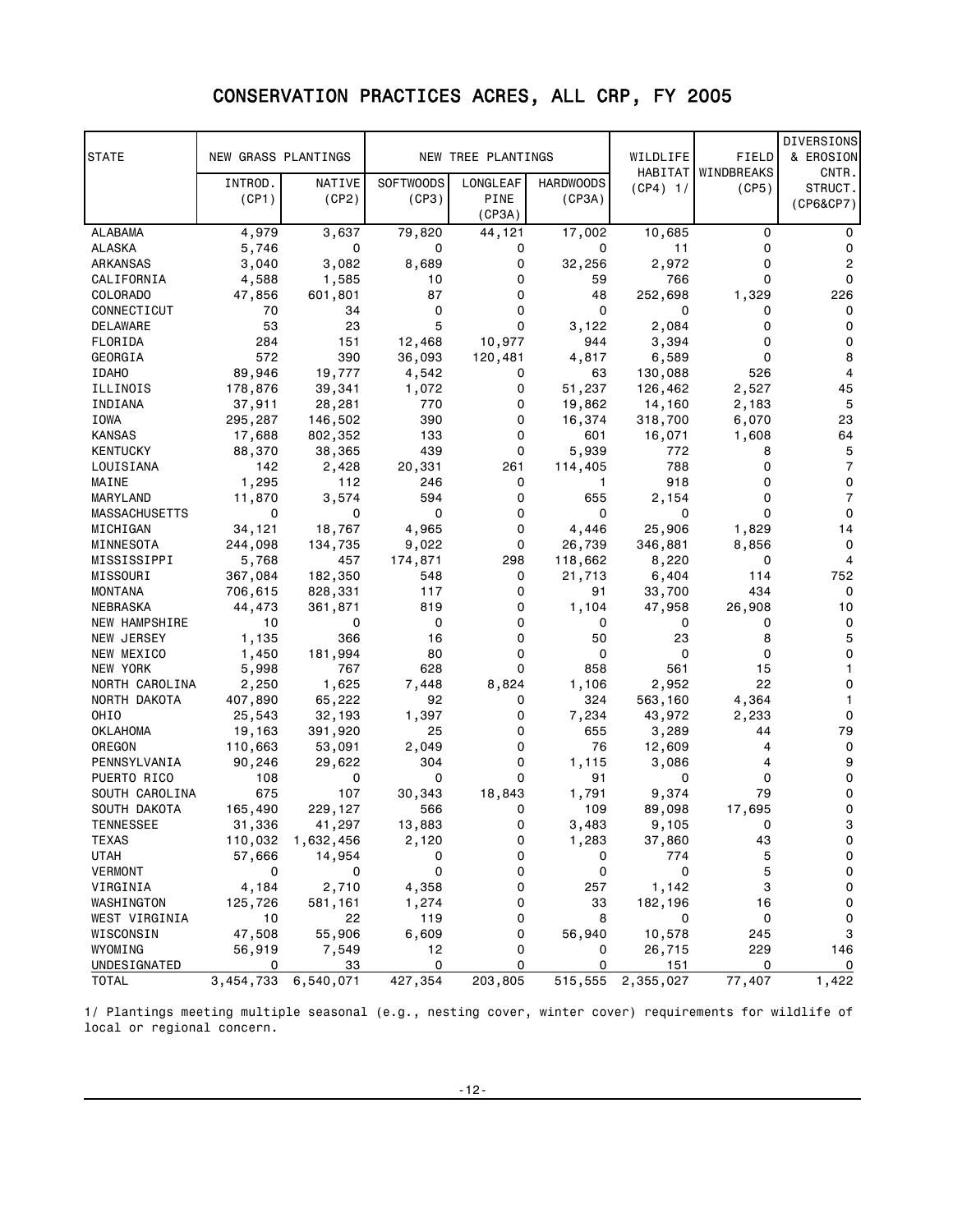# CONSERVATION PRACTICES, ALL CRP ACRES, FY 2005, CON'T

|                      | <b>GRASS</b>        | <b>SHALLOW</b>   | EXISTING             | EXISTING    | WILDLIFE         | <b>CONTOUR</b> | SHELTER-     | LIVING        |
|----------------------|---------------------|------------------|----------------------|-------------|------------------|----------------|--------------|---------------|
| <b>STATE</b>         | <b>WATERWAYS</b>    | <b>WATER FOR</b> | GRASS                |             | TREES FOOD PLOTS | GRASS          | <b>BELTS</b> | SNOW          |
|                      | (CP8)               | WILDLIFE         | (CP10)               | (CP11)      | (CP12)           | <b>STRIPS</b>  | (CP16)       | <b>FENCES</b> |
|                      |                     | (CP9)            |                      |             |                  | (CP15)         |              | (CP17)        |
| ALABAMA              | 47                  | 162              | 115,732              | 177,295     | 1,659            | 183            | 0            | 0             |
| ALASKA               | 1                   | 5                | 23,543               | 0           | 20               | 0              | 0            | 0             |
| ARKANSAS             | 23                  | 964              | 27,211               | 57,026      | 485              | 0              | 0            | 0             |
| CALIFORNIA           | 0                   | 139              | 126,760              | 50          | 86               | $\Omega$       | 0            | 0             |
| COLORADO             | 987                 | 46               | 1,370,926            | 233         | 976              | 444            | 4,219        | 37            |
| CONNECTICUT          | 0                   | 0                | 131                  | $\mathbf 0$ | 0                | 0              | 0            | 0             |
| DELAWARE             | 4                   | 418              | 25                   | 38          | 36               | 0              | 0            | 0             |
| FLORIDA              | 0                   | 0                | 2,065                | 55,081      | 153              | 0              | 0            | 0             |
| GEORGIA              | 90                  | 28               | 7,233                | 123,550     | 1,804            | 38             | 0            | 0             |
| <b>IDAHO</b>         | 13                  | 87               | 528,720              | 2,827       | 1,062            | 64             | 234          | 73            |
| ILLINOIS             | 29,345              | 5,725            | 251,288              | 14,451      | 5,367            | 2,023          | 139          | 38            |
| INDIANA              | 15,805              | 1,621            | 87,254               | 7,921       | 1,038            | 208            | 25           | $\mathbf 0$   |
| IOWA                 | 30,639              | 17,402           | 586,512              | 7,113       | 5,667            | 30,615         | 1,995        | 284           |
| <b>KANSAS</b>        | 7,978               | 900              | 1,728,373            | 1,320       | 5,457            | 5,509          | 636          | 70            |
| KENTUCKY             | 3,633               | 2,939            | 139,872              | 1,925       | 1,360            | 72             | 0            | 0             |
| LOUISIANA            | 19                  | 674              | 18,062               | 40,504      | 1,697            | 0              | 0            | 0             |
| MAINE                | 26                  | 0                | 19,649               | 722         | 2                | 0              | 0            | 0             |
| MARYLAND             | 230                 | 1,258            | 4,070                | 587         | 136              | 0              | 0            | 0             |
| <b>MASSACHUSETTS</b> | 1                   | 0                | 53                   | 0           | 0                | 0              | 0            | 0             |
| MICHIGAN             | 911                 | 2,204            | 101,361              | 6,648       | 1,877            | 16             | 82           | 3             |
| MINNESOTA            | 4,561               | 973              | 295,719              | 20,203      | 4,822            | 1,286          | 3,596        | 3,017         |
| MISSISSIPPI          | 61                  | 792              | 130,296              | 341,424     | 4,875            | 38             | 0            | 0             |
| MISSOURI             | 1,866               | 2,927            | 822,532              | 6,150       | 3,490            | 2,232          | 36           | 0             |
| MONTANA              | 97                  | 95               | 1,514,572            | 953         | 2,914            | 0              | 260          | 18            |
| NEBRASKA             | 1,855               | 248              | 582,906              | 3,127       | 2,518            | 613            | 2,233        | 145           |
| <b>NEW HAMPSHIRE</b> | 0                   | 0                | 0                    | 0           | 0                | 0              | 0            | 0             |
| NEW JERSEY           | 26                  | 3                | 463                  | 27          | 10               | 4              | 0            | 0             |
| NEW MEXICO           | 0                   | 0                | 405,596              | 80          | 38               | 0              | 0            | 0             |
| NEW YORK             | 76                  | 84               | 38,609               | 1,254       | 71               | 4              | 0            | 0             |
| NORTH CAROLINA       | 174                 | 3,180            | 17,970               | 41,145      | 59               | 0              | 13           | 0             |
| NORTH DAKOTA         | 128                 | 35               | 1,379,846            | 1,573       | 4,785            | 0              | 4,054        | 323           |
| OHIO                 | 7,678               | 892              | 96,201               | 5,632       | 936              | 18             | 91           | 3             |
| OKLAHOMA             | 316                 | 103              | 591,922              | 432         | 1,375            | $\overline{c}$ | 37           | 4             |
| OREGON               | 73                  | 18               | 298,365              | 1,471       | 199              | 19             | 2            | 0             |
| PENNSYLVANIA         | 535                 | 81               | 57,907               | 574         | 1,275            | 143            | 0            | 0             |
| PUERTO RICO          | 0                   | 0                | 351                  | 121         | 0                | 0              | 0            | O             |
| SOUTH CAROLINA       | 75                  | 2,077            | 11,090               | 101,170     | 1,019            | 0              | 0            | 0             |
| SOUTH DAKOTA         | 1,187               | 312              | 504,527              | 1,357       | 8,855            | 132            | 13,117       | 343           |
| <b>TENNESSEE</b>     | 173                 | 133              | 137,926              | 16,871      | 359              | 78             | 0            | 0             |
| <b>TEXAS</b>         | 2,242               | 145              | 2, 117, 701          | 5,951       | 6,189            | 251            | 34           | 0             |
| UTAH                 | 6                   | 0                | 128,164              | 0           | 32               | 0              | 0            | 0             |
| VERMONT              | 1                   | 0                | 116                  | 0           | 0                | 0              | 0            | 0             |
| VIRGINIA             | 49                  | 99               | 13,423               | 14,172      | 108              | 0              | 0            | 3             |
| WASHINGTON           | 489                 | 65               | 391,201              | 1,229       | 894              | 34,047         | 9            | 0             |
| WEST VIRGINIA        | $\mathsf{O}\xspace$ | 0                | 657                  | 9           | 0                | 0              | 0            | 0             |
| WISCONSIN            | 1,745               | 4,331            | 333,847              | 28,866      | 3,727            | 1,213          | 26           | 39            |
| WYOMING              | 13                  | 0                | 184,121              | 73          | 138              | 1              | 33           | 4             |
| UNDESIGNATED         | 0                   | 0                | 0                    | 0           | 0                | 0              | 0            | 0             |
| <b>TOTAL</b>         | 113,180             |                  | 51, 165 15, 194, 870 | 1,091,155   | 77,572           | 79,252         | 30,875       | 4,403         |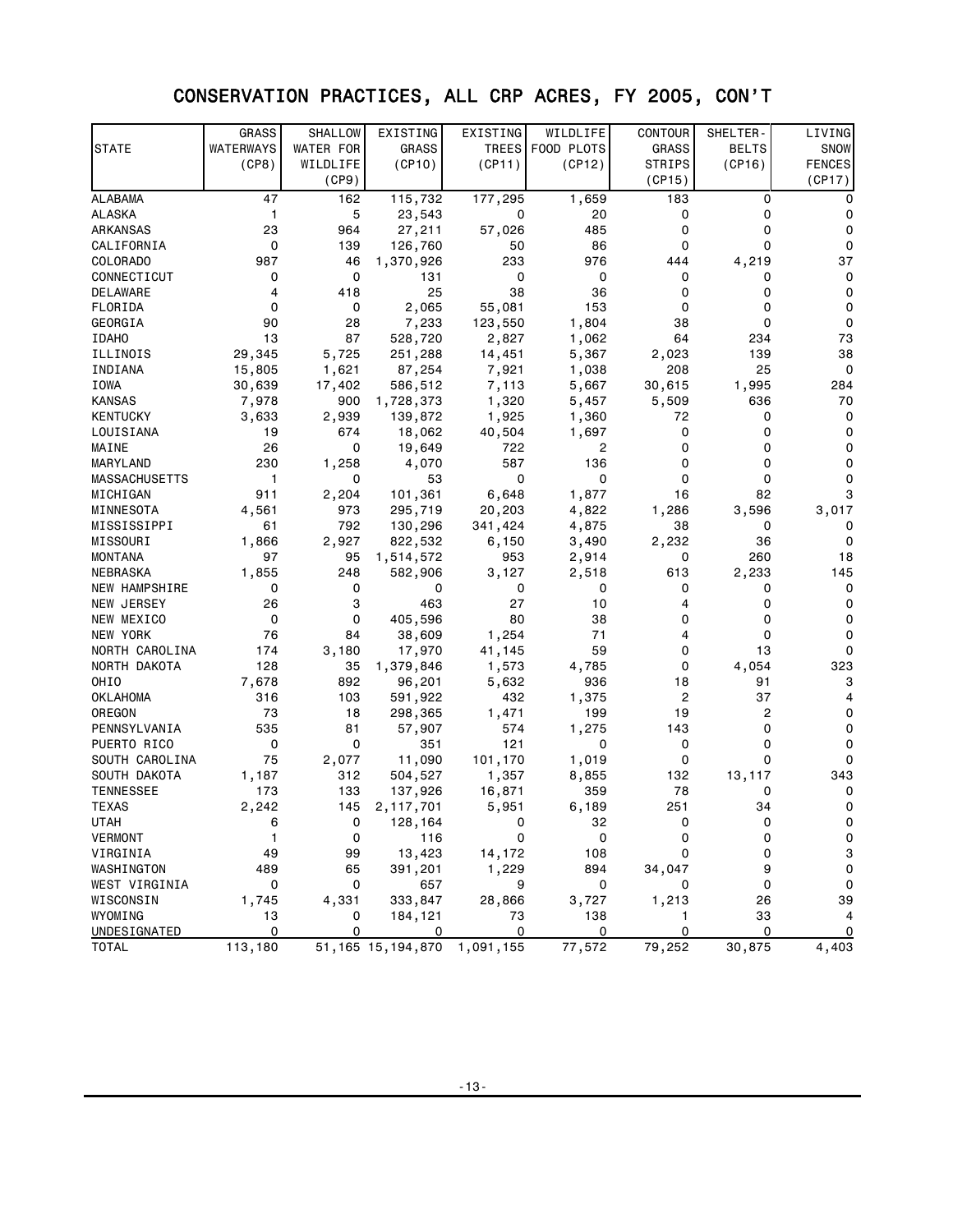### CONSERVATION PRACTICES, ALL CRP ACRES, FY 2005, CON'T

|                      | SALINITY   | FILTER-       | RIPARIAN       |             | WETLAND RESTORATION |                                 | <b>CROSS</b>  | RARE AND  |
|----------------------|------------|---------------|----------------|-------------|---------------------|---------------------------------|---------------|-----------|
| <b>STATE</b>         | REDUCING   | <b>STRIPS</b> | <b>BUFFERS</b> |             |                     |                                 | WIND          | DECLINING |
|                      | VEGETATION | (CP13 &       | (CP22)         |             |                     |                                 | <b>TRAP</b>   | HABITAT   |
|                      | (CP18)     | CP21)         |                | (CP23) 1/   | <b>FLOODPLAIN</b>   | NON-                            | <b>STRIPS</b> | (CP25)    |
|                      |            |               |                |             | $(CP23)$ 2/         | <b>FLOODPLAIN</b><br>(CP23A) 2/ | (CP24)        |           |
| <b>ALABAMA</b>       | 0          | 968           | 27,951         | 73          | 17                  | 0                               | 0             | 510       |
| <b>ALASKA</b>        | 0          | 0             | 185            | 0           | 0                   | 0                               | 0             | 0         |
| ARKANSAS             | 0          | 5,355         | 40,106         | 13,776      | 4,935               | 0                               | 0             | 0         |
| CALIFORNIA           | 0          | 0             | 5,286          | 5,109       | 0                   | $\Omega$                        | 0             | 0         |
| COLORADO             | 138        | 406           | 807            | 1,091       | 0                   | 0                               | 28            | 341       |
| CONNECTICUT          | 0          | 20            | 63             | 0           | 0                   | 0                               | 0             | 0         |
| DELAWARE             | 0          | 1,418         | 158            | 256         | 59                  | $\Omega$                        | 0             | 0         |
| FLORIDA              | 0          | 5             | 68             | 0           | 0                   | 0                               | 0             | 0         |
| GEORGIA              | 0          | 1,235         | 1,320          | 320         | 0                   | 0                               | 0             | 0         |
| <b>IDAHO</b>         | 0          | 1,178         | 6,931          | 1,397       | 0                   | $\Omega$                        | $\Omega$      | 0         |
| ILLINOIS             | 6          | 148,165       | 104,085        | 42,976      | 2,942               | 550                             | 0             | 1,670     |
| INDIANA              | 1          | 57,968        | 4,956          | 6,146       | 1,085               | 229                             | 0             | 27        |
| IOWA                 | 1          | 240,837       | 62,186         | 15,846      | 22,024              | 1,423                           | 41            | 39,999    |
| KANSAS               | 2,274      | 27,485        | 4,760          | 3,978       | 640                 | 122                             | 188           | 241,433   |
| KENTUCKY             | 0          | 34,115        | 14,188         | 35          | 43                  | 0                               | 0             | 6,238     |
| LOUISIANA            | 0          | 636           | 4,361          | 23,534      | 12,974              | 457                             | 0             | 0         |
| MAINE                | 0          | 126           | 197            | 0           | 0                   | 0                               | 0             | 0         |
| MARYLAND             | 0          | 40,529        | 16,788         | 2,087       | 97                  | 0                               | 0             | 0         |
| <b>MASSACHUSETTS</b> | 0          | 62            | 5              | 0           | 0                   | $\Omega$                        | 0             | 0         |
| MICHIGAN             | 0          | 43,338        | 3,169          | 10,982      | 1,056               | 1,282                           | 0             | 28        |
| MINNESOTA            | 7,131      | 155,725       | 44,008         | 305,917     | 19,232              | 1,377                           | 9             | 91,860    |
| MISSISSIPPI          | 0          | 8,034         | 133,025        | 11,264      | 301                 | 0                               | 0             | 0         |
| MISSOURI             | 0          | 42,671        | 25,465         | 3,846       | 2,437               | 167                             | 0             | 54,388    |
| MONTANA              | 149,089    | 142           | 2,453          | 4,609       | 0                   | 0                               | 27            | 156,846   |
| NEBRASKA             | 1,137      | 21,098        | 3,152          | 14,851      | 563                 | 2                               | 46            | 77,163    |
| <b>NEW HAMPSHIRE</b> | 0          | 163           | 23             | 0           | 0                   | 0                               | 0             | 0         |
| NEW JERSEY           | 0          | 138           | 19             |             | 0                   | 0                               | 0             | 0         |
| NEW MEXICO           | 0          | 0             | 7,444          | 0           | 0                   | 0                               | 0             |           |
| NEW YORK             | 0          | 576           | 10,463         | 51          | 0                   | 0                               | 0             | 0         |
| NORTH CAROLINA       | 0          | 7,017         | 29,028         | 1,238       | 409                 | $\Omega$                        | 0             |           |
| NORTH DAKOTA         | 116,477    | 8,729         | 581            | 769,706     | 305                 | 1,028                           | 10            | 0         |
| OHIO                 | 2          | 52,191        | 4,597          | 3,633       | 865                 | 186                             | 4             | 0         |
| OKLAHOMA             | 9,193      | 1,049         | 1,635          | 1,252       | 0                   | 165                             | 0             | 7,673     |
| OREGON               | 0          | 2,265         | 21,669         | 361         | 0                   | 0                               | 0             | 0         |
| PENNSYLVANIA         | 0          | 1,911         | 13,155         | 323         | 369                 | 0                               | 0             | 0         |
| PUERTO RICO          | 0          | 0             | 94             | $\mathbf 0$ | 0                   | 0                               | 0             | 0         |
| SOUTH CAROLINA       | 0          | 6,355         | 27,395         | 284         | 0                   | 0                               | 0             | 0         |
| SOUTH DAKOTA         | 9,209      | 7,369         | 3,527          | 385,343     | 2,462               | 1,246                           | 15            | 2,632     |
| TENNESSEE            |            | 9,713         | 5,585          | 856         |                     |                                 | 0             | 0         |
| TEXAS                | 1,081      | 1,961         | 25,603         | 9,522       | 10                  | 76                              | 257           | 0         |
| <b>UTAH</b>          | 0          | 12            | 168            | 0           | 0                   | 0                               | 0             | 0         |
| VERMONT              | 0          | 144           | 1,298          | 0           | 0                   | 0                               | 0             | 0         |
| VIRGINIA             | 0          | 4,452         | 17,989         | 238         | 58                  | 0                               | 38            | 0         |
| WASHINGTON           | 365        | 50,192        | 19,871         | 3,513       | 0                   | 0                               | 14            | 0         |
| WEST VIRGINIA        | 0          | 49            | 1,762          | 0           | 0                   | 0                               | 0             | 0         |
| WISCONSIN            | 0          | 25,557        | 16,261         | 12,126      | 701                 | 37                              | 0             | 12,911    |
| WYOMING              | 0          | 9             | 4,796          | 0           | 0                   | 0                               | 17            | 0         |
| UNDESIGNATED         | 0          | 0             | 41             | $\mathbf 0$ | $\mathbf 0$         | 0                               | 0             | 0         |
| <b>TOTAL</b>         | 296,103    | 1,011,369     | 718,678        | 1,656,542   | 73,582              | 8,347                           | 693           | 693,719   |

1/ Acres enrolled under general sign-up and CREP through 2003.

2/ Acres enrolled under continuous/CREP sign-up after 2003.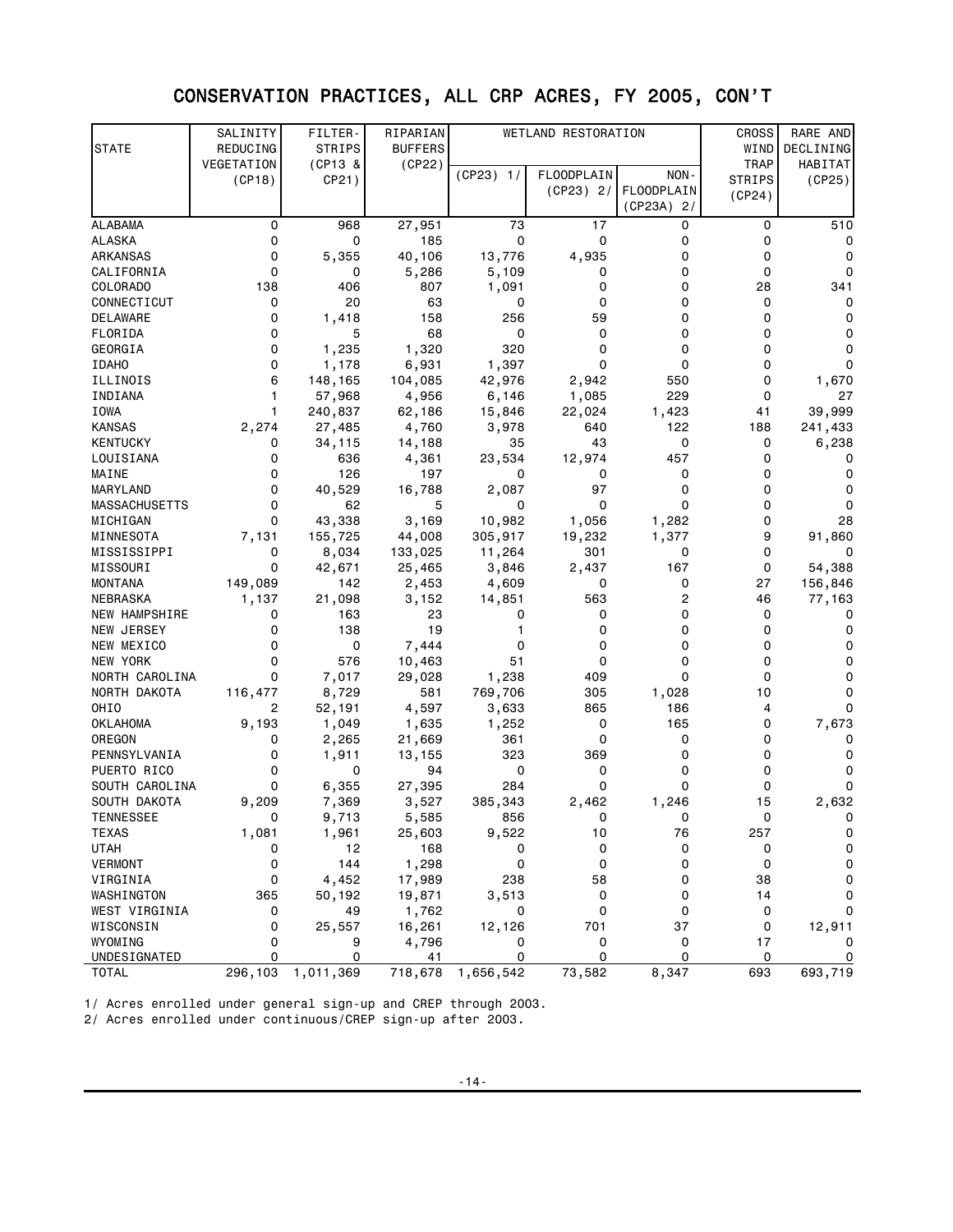# CONSERVATION PRACTICES, ALL CRP ACRES, FY 2005, CON'T

|                          | FARMABLE WETLAND |               | MARGINAL PASTURE |                  | <b>BOTTOMLAND</b> | UPLAND BIRD    |              |                |
|--------------------------|------------------|---------------|------------------|------------------|-------------------|----------------|--------------|----------------|
| STATE                    | PROGRAM          |               | <b>BUFFERS</b>   |                  | <b>HARDWOOD</b>   | HABITAT        | <b>OTHER</b> | <b>TOTAL</b>   |
|                          | WETLAND          | <b>BUFFER</b> | WILDLIFE         | WETLAND          | <b>TREES</b>      | <b>BUFFERS</b> |              |                |
|                          | (CP27)           | (CP28)        | (CP29)           | (CP30)           | (CP31)            | (CP33)         |              |                |
| <b>ALABAMA</b>           | 0                | 0             | 0                | 0                | 100               | 166            | 0            | 485,106        |
| <b>ALASKA</b>            | 0                | 0             | 0                | 293              | 0                 | 0              | 0            | 29,804         |
| ARKANSAS                 | 0                | 0             | 0                | 0                | 2,590             | 17             | 0            | 202,528        |
| CALIFORNIA               | 0                | 0             | 0                | 0                | 0                 | 0              | 0            | 144,438        |
| COLORADO                 | 0                | 0             | 130              | 6                | 0                 | 0              | 0            | 2,284,861      |
| CONNECTICUT              | 0                | 0             | 0                | $\Omega$         | $\mathbf 0$       | $\Omega$       | 0            | 318            |
| DELAWARE                 | 0                | 0             | 0                | 0                | 0                 | 0              | 0            | 7,700          |
| FLORIDA                  | 0                | 0             | 0                | 0                | 0                 | 0              | 0            | 85,588         |
| GEORGIA                  | 0                | $\Omega$      | 0                | 0                | 19                | 415            | 0            | 305,003        |
| <b>IDAHO</b>             | 0                | 0             | 137              | 89               | 0                 | 0              | 0            | 787,757        |
| ILLINOIS                 | 88               | 141           | 106              | 13               | 1,094             | 18,076         | 0            | 1,027,858      |
| INDIANA                  | 214              | 439           | 57               | 8                | 613               | 4,355          | 22           | 293,165        |
| IOWA                     | 17,545           | 44,413        | 5,925            | 1,549            | 422               | 1,635          | 60           | 1,917,479      |
| <b>KANSAS</b>            | 42               | 82            | 19               | 0                | 9                 | 8,985          | $-7$         | 2,878,784      |
| <b>KENTUCKY</b>          | 0                | 0             | $\mathbf 0$      | 0                | 56                | 2,981          | 0            | 341,355        |
| LOUISIANA                | 0                | 0             | 0                | 0                | 2,092             | 10             | 0            | 243,383        |
| MAINE                    | 0                | 0             | 0                | 0                | 0                 | 0              | 0            | 23,295         |
| <b>MARYLAND</b>          | 0                | 0             | 152              | 4                | 0                 | 72             | 0            | 84,865         |
| <b>MASSACHUSETTS</b>     | 0                | 0             | 0                | 0                | 0                 | 0              | 0            | 121            |
| MICHIGAN                 | 3                | 3             | $\mathbf 0$      | 68               | 11                | 107            | - 0          | 263,206        |
| MINNESOTA                | 8,411            | 20,117        | 793              | 3,848            | 33                | 0              | 0            | 1,762,971      |
| MISSISSIPPI              | 0                | 0             | 22               | 0                | 2,111             | 317            | 0            | 940,839        |
| MISSOURI                 | 0                | 0             | 275              | 230              | 209               | 3,238          | - 3          | 1,551,121      |
| <b>MONTANA</b>           | 39               | 70            | 92               | 0                | 0                 | 0              | 0            | 3,401,564      |
| NEBRASKA                 | 1,214            | 2,122         | 709              | 65               | 0                 | 1,457          | - 6          | 1,200,362      |
| <b>NEW HAMPSHIRE</b>     | 0<br>0           | 0<br>0        | $\mathbf 0$<br>0 | $\mathbf 0$<br>0 | 0<br>0            | 0<br>0         | 0<br>0       | 197<br>2,295   |
| NEW JERSEY<br>NEW MEXICO | 0                | 0             | $\mathbf 0$      | $\mathbf 0$      | 0                 | 0              | 0            | 596,681        |
| NEW YORK                 | 0                | 0             | 645              | 91               | 0                 | 0              | 600          | 61,350         |
| NORTH CAROLINA           | 0                | 0             | 0                | 0                | $\overline{c}$    | 2,031          | 0            | 126,491        |
| NORTH DAKOTA             | 3,358            | 9,241         | $\mathbf 0$      | 0                | 0                 | 0              | 0            | 3,341,233      |
| OHIO                     | 5                | 10            | 109              | 9                | 53                | 2,269          | 0            | 287,955        |
| <b>OKLAHOMA</b>          | 0                | 0             | 6                | 9                | 42                | 124            | 0            | 1,030,514      |
| OREGON                   | 0                | 0             | 5,119            | 0                | 0                 | 0              | - 4          | 508,047        |
| PENNSYLVANIA             | 0                | 0             | 519              | 138              | 0                 | 0              | 15           | 201,332        |
| PUERTO RICO              | 0                | 0             | 342              | 0                | 0                 | 0              | 0            | 1,107          |
| SOUTH CAROLINA           | 0                | 0             | 10               | 34               | 0                 | 3,310          | - 1          | 214,032        |
| SOUTH DAKOTA             | 6,913            | 15,563        | 922              | 5,927            | 0                 | 154            | 0            | 1,473,199      |
| <b>TENNESSEE</b>         | 0                | 0             | 8                | 0                | 790               | 2,319          | 0            | 273,917        |
| <b>TEXAS</b>             | 0                | 0             | 648              | 4                | 422               | 1,055          | 0            | 3,956,948      |
| <b>UTAH</b>              | 0                | 0             | 65               | 1                | 0                 | 0              | 0            | 201,847        |
| <b>VERMONT</b>           | 0                | 0             | 0                | 3                | 0                 | 0              | 0            | 1,567          |
| VIRGINIA                 | 0                | 0             | 79               | 0                | 0                 | 296            | 0            | 63,657         |
| WASHINGTON               | 0                | 0             | 186              | 0                | 0                 | 0              | 0            | 1,392,481      |
| WEST VIRGINIA            | 0                | 0             | 0                | 0                | 0                 | 0              | 0            | 2,636          |
| WISCONSIN                | 11               | 26            | 724              | 8                | 0                 | 0              | 0            | 619,999        |
| WYOMING                  | 0                | 0             | 341              | 0                | 0                 | 0              | 0            | 281,116        |
| UNDESIGNATED             | 0                | 0             | 0                | 0                | 0                 | 0              | 0            | 225            |
| <b>TOTAL</b>             | 37,845           | 92,227        | 18,141           | 12,393           | 10,668            | 53,390         |              | 677 34,902,300 |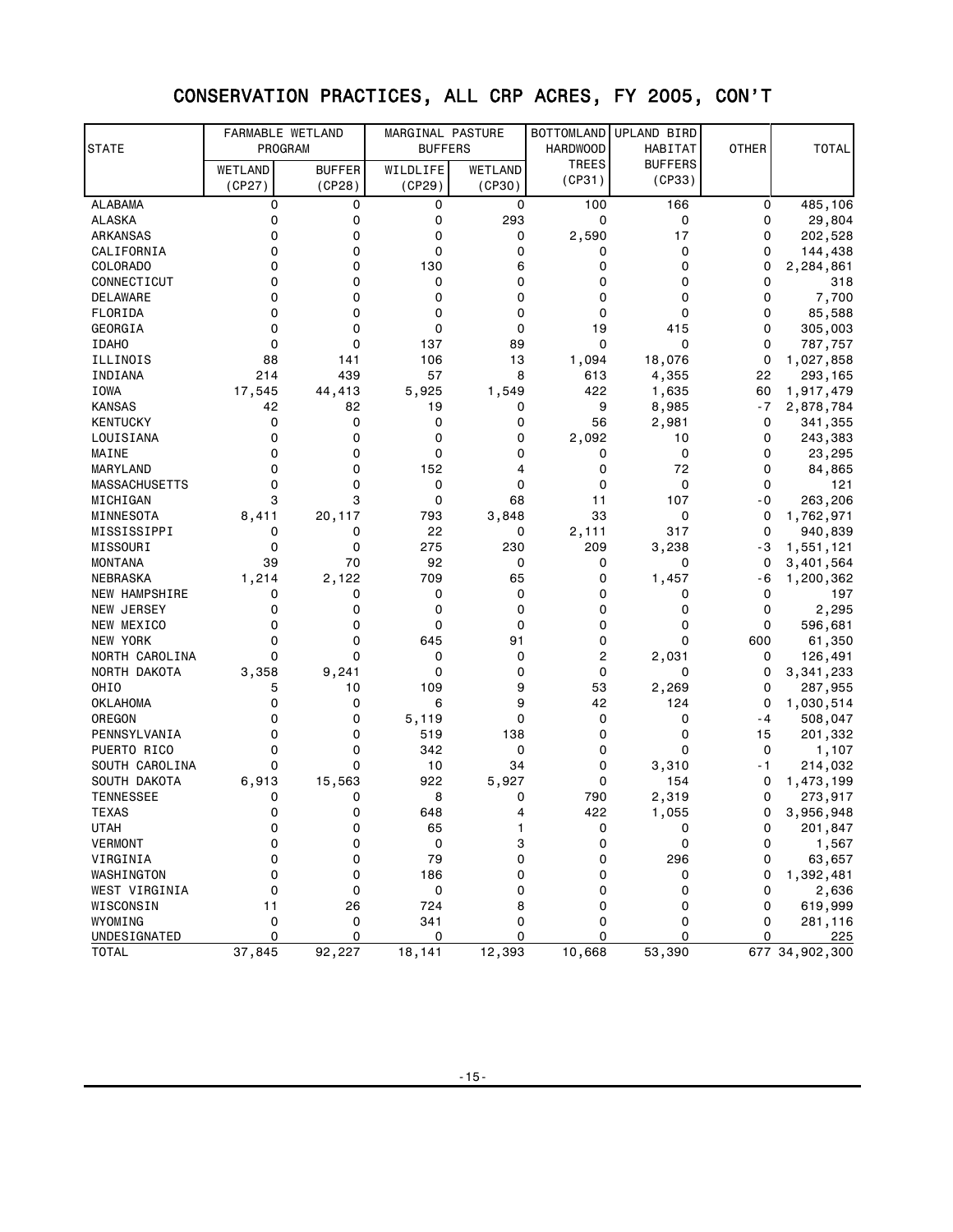### WETLAND PRACTICES IN CRP, FY 2005 (ACRES) 1/

| <b>GENERAL</b><br>PLAIN<br>PLAIN<br>WETLAND<br><b>HARDWOODS</b><br>WETLAND<br>WETLAND<br>STATE<br>(CP23)<br>(CP23)<br>(CP23A)<br>(CP27&CP28)<br>(CP31)<br>(CP23)<br>(CP9&CP30)<br>73<br>17<br>0<br>100<br>0<br>162<br>ALABAMA<br>0<br>0<br>0<br>0<br>0<br>0<br>0<br>297<br>ALASKA<br>ARKANSAS<br>13,776<br>4,935<br>0<br>0<br>2,590<br>0<br>964<br>0<br>0<br>139<br>CALIFORNIA<br>5,109<br>0<br>0<br>0<br>1,091<br>0<br>0<br>0<br>0<br>COLORADO<br>0<br>52<br>0<br>0<br>CONNECTICUT<br>$\Omega$<br>0<br>0<br>$\mathbf 0$<br>0<br>0<br>59<br>0<br>0<br>0<br>256<br>418<br>DELAWARE<br>0<br>0<br>0<br>0<br>$\mathbf 0$<br>FLORIDA<br>0<br>0<br>320<br>0<br>19<br>GEORGIA<br>0<br>0<br>0<br>28<br><b>IDAHO</b><br>1,397<br>0<br>0<br>0<br>0<br>0<br>176<br>ILLINOIS<br>9,058<br>2,942<br>550<br>229<br>1,094<br>33,918<br>5,738<br>53,530<br>1,085<br>INDIANA<br>6,146<br>229<br>653<br>613<br>0<br>1,629<br><b>IOWA</b><br>15,769<br>22,024<br>1,423<br>61,958<br>422<br>78<br>18,950<br>120,623<br><b>KANSAS</b><br>3,978<br>640<br>122<br>124<br>9<br>900<br>0<br>5,773<br><b>KENTUCKY</b><br>35<br>43<br>0<br>0<br>56<br>0<br>2,939<br>23,534<br>457<br>LOUISIANA<br>12,974<br>0<br>2,092<br>0<br>674<br>39,731<br>0<br>MAINE<br>0<br>0<br>0<br>0<br>0<br>0<br>18<br>97<br>$\mathbf 0$<br>0<br>0<br>MARYLAND<br>2,069<br>1,262<br>3,446<br>0<br>0<br>0<br>0<br>0<br><b>MASSACHUSETTS</b><br>0<br>0<br>799<br>1,056<br>1,282<br>6<br>11<br>10,183<br>2,273<br>15,610<br>MICHIGAN<br>269,230<br>19,232<br>1,377<br>MINNESOTA<br>28,528<br>33<br>36,686<br>4,821<br>359,908<br>11,264<br>301<br>0<br>0<br>MISSISSIPPI<br>2,111<br>0<br>792<br>14,467<br>167<br>$\mathbf 0$<br>209<br>MISSOURI<br>3,846<br>2,437<br>0<br>3,157<br>9,815<br>4,609<br>0<br>0<br>109<br>0<br>0<br>95<br><b>MONTANA</b><br>4,813<br>14,694<br>563<br>2<br>0<br>157<br>313<br><b>NEBRASKA</b><br>3,336<br>19,065<br>0<br>0<br>NEW HAMPSHIRE<br>0<br>0<br>0<br>0<br>0<br>0<br>0<br>3<br>NEW JERSEY<br>0<br>0<br>0<br>1<br>0<br>0<br>0<br>0<br>0<br>0<br>$\mathbf 0$<br>NEW MEXICO<br>$\Omega$<br>0<br>0<br>0<br>175<br><b>NEW YORK</b><br>51<br>0<br>409<br>0<br>0<br>2<br>4,828<br>NORTH CAROLINA<br>117<br>1,122<br>3,180<br>NORTH DAKOTA<br>769,706<br>305<br>1,028<br>12,599<br>0<br>783,673<br>0<br>35<br>186<br>53<br>901<br>OHIO<br>2,008<br>865<br>16<br>1,625<br>5,654<br>1,252<br>0<br>0<br>42<br>0<br><b>OKLAHOMA</b><br>165<br>112<br>1,571<br>0<br>OREGON<br>197<br>0<br>0<br>0<br>165<br>18<br>15<br>369<br>0<br>0<br>0<br>308<br>219<br>PENNSYLVANIA<br>0<br>0<br>PUERTO RICO<br>0<br>0<br>0<br>0<br>$\Omega$<br>284<br>0<br>0<br>0<br>0<br>0<br>SOUTH CAROLINA<br>2,111<br>2,394<br>SOUTH DAKOTA<br>385,343<br>2,462<br>1,246<br>22,476<br>0<br>0<br>6,239<br>417,767<br>790<br>0<br><b>TENNESSEE</b><br>856<br>0<br>0<br>0<br>133<br>1,779<br>9,522<br>10<br>76<br>0<br>422<br>0<br>149<br>10,179<br><b>TEXAS</b><br>0<br>0<br><b>UTAH</b><br>0<br>0<br>0<br>0<br>$\mathbf{1}$<br><b>VERMONT</b><br>0<br>0<br>0<br>0<br>0<br>0<br>3<br>0<br>99<br>VIRGINIA<br>0<br>58<br>0<br>0<br>238<br>0<br>0<br>0<br>WASHINGTON<br>3,513<br>0<br>0<br>65<br>3,579<br>$\mathbf 0$<br>0<br>0<br>0<br>0<br>0<br>WEST VIRGINIA<br>0 |  | FLOOD- | NON FLOOD- | <b>FARMABLE</b> | <b>BOTTOMLAND</b> | CREP  | OTHER |             |
|-------------------------------------------------------------------------------------------------------------------------------------------------------------------------------------------------------------------------------------------------------------------------------------------------------------------------------------------------------------------------------------------------------------------------------------------------------------------------------------------------------------------------------------------------------------------------------------------------------------------------------------------------------------------------------------------------------------------------------------------------------------------------------------------------------------------------------------------------------------------------------------------------------------------------------------------------------------------------------------------------------------------------------------------------------------------------------------------------------------------------------------------------------------------------------------------------------------------------------------------------------------------------------------------------------------------------------------------------------------------------------------------------------------------------------------------------------------------------------------------------------------------------------------------------------------------------------------------------------------------------------------------------------------------------------------------------------------------------------------------------------------------------------------------------------------------------------------------------------------------------------------------------------------------------------------------------------------------------------------------------------------------------------------------------------------------------------------------------------------------------------------------------------------------------------------------------------------------------------------------------------------------------------------------------------------------------------------------------------------------------------------------------------------------------------------------------------------------------------------------------------------------------------------------------------------------------------------------------------------------------------------------------------------------------------------------------------------------------------------------------------------------------------------------------------------------------------------------------------------------------------------------------------------------------------------------------------------------------------------------------------------------------------------------------------------------------------------------------------------------------------------------------------------------------------------------------------------|--|--------|------------|-----------------|-------------------|-------|-------|-------------|
|                                                                                                                                                                                                                                                                                                                                                                                                                                                                                                                                                                                                                                                                                                                                                                                                                                                                                                                                                                                                                                                                                                                                                                                                                                                                                                                                                                                                                                                                                                                                                                                                                                                                                                                                                                                                                                                                                                                                                                                                                                                                                                                                                                                                                                                                                                                                                                                                                                                                                                                                                                                                                                                                                                                                                                                                                                                                                                                                                                                                                                                                                                                                                                                                             |  |        |            |                 |                   |       |       |             |
|                                                                                                                                                                                                                                                                                                                                                                                                                                                                                                                                                                                                                                                                                                                                                                                                                                                                                                                                                                                                                                                                                                                                                                                                                                                                                                                                                                                                                                                                                                                                                                                                                                                                                                                                                                                                                                                                                                                                                                                                                                                                                                                                                                                                                                                                                                                                                                                                                                                                                                                                                                                                                                                                                                                                                                                                                                                                                                                                                                                                                                                                                                                                                                                                             |  |        |            |                 |                   |       |       | TOTAL       |
|                                                                                                                                                                                                                                                                                                                                                                                                                                                                                                                                                                                                                                                                                                                                                                                                                                                                                                                                                                                                                                                                                                                                                                                                                                                                                                                                                                                                                                                                                                                                                                                                                                                                                                                                                                                                                                                                                                                                                                                                                                                                                                                                                                                                                                                                                                                                                                                                                                                                                                                                                                                                                                                                                                                                                                                                                                                                                                                                                                                                                                                                                                                                                                                                             |  |        |            |                 |                   |       |       | 351         |
|                                                                                                                                                                                                                                                                                                                                                                                                                                                                                                                                                                                                                                                                                                                                                                                                                                                                                                                                                                                                                                                                                                                                                                                                                                                                                                                                                                                                                                                                                                                                                                                                                                                                                                                                                                                                                                                                                                                                                                                                                                                                                                                                                                                                                                                                                                                                                                                                                                                                                                                                                                                                                                                                                                                                                                                                                                                                                                                                                                                                                                                                                                                                                                                                             |  |        |            |                 |                   |       |       | 297         |
|                                                                                                                                                                                                                                                                                                                                                                                                                                                                                                                                                                                                                                                                                                                                                                                                                                                                                                                                                                                                                                                                                                                                                                                                                                                                                                                                                                                                                                                                                                                                                                                                                                                                                                                                                                                                                                                                                                                                                                                                                                                                                                                                                                                                                                                                                                                                                                                                                                                                                                                                                                                                                                                                                                                                                                                                                                                                                                                                                                                                                                                                                                                                                                                                             |  |        |            |                 |                   |       |       | 22,265      |
|                                                                                                                                                                                                                                                                                                                                                                                                                                                                                                                                                                                                                                                                                                                                                                                                                                                                                                                                                                                                                                                                                                                                                                                                                                                                                                                                                                                                                                                                                                                                                                                                                                                                                                                                                                                                                                                                                                                                                                                                                                                                                                                                                                                                                                                                                                                                                                                                                                                                                                                                                                                                                                                                                                                                                                                                                                                                                                                                                                                                                                                                                                                                                                                                             |  |        |            |                 |                   |       |       | 5,248       |
|                                                                                                                                                                                                                                                                                                                                                                                                                                                                                                                                                                                                                                                                                                                                                                                                                                                                                                                                                                                                                                                                                                                                                                                                                                                                                                                                                                                                                                                                                                                                                                                                                                                                                                                                                                                                                                                                                                                                                                                                                                                                                                                                                                                                                                                                                                                                                                                                                                                                                                                                                                                                                                                                                                                                                                                                                                                                                                                                                                                                                                                                                                                                                                                                             |  |        |            |                 |                   |       |       | 1,143       |
|                                                                                                                                                                                                                                                                                                                                                                                                                                                                                                                                                                                                                                                                                                                                                                                                                                                                                                                                                                                                                                                                                                                                                                                                                                                                                                                                                                                                                                                                                                                                                                                                                                                                                                                                                                                                                                                                                                                                                                                                                                                                                                                                                                                                                                                                                                                                                                                                                                                                                                                                                                                                                                                                                                                                                                                                                                                                                                                                                                                                                                                                                                                                                                                                             |  |        |            |                 |                   |       |       | 0           |
|                                                                                                                                                                                                                                                                                                                                                                                                                                                                                                                                                                                                                                                                                                                                                                                                                                                                                                                                                                                                                                                                                                                                                                                                                                                                                                                                                                                                                                                                                                                                                                                                                                                                                                                                                                                                                                                                                                                                                                                                                                                                                                                                                                                                                                                                                                                                                                                                                                                                                                                                                                                                                                                                                                                                                                                                                                                                                                                                                                                                                                                                                                                                                                                                             |  |        |            |                 |                   |       |       | 733         |
|                                                                                                                                                                                                                                                                                                                                                                                                                                                                                                                                                                                                                                                                                                                                                                                                                                                                                                                                                                                                                                                                                                                                                                                                                                                                                                                                                                                                                                                                                                                                                                                                                                                                                                                                                                                                                                                                                                                                                                                                                                                                                                                                                                                                                                                                                                                                                                                                                                                                                                                                                                                                                                                                                                                                                                                                                                                                                                                                                                                                                                                                                                                                                                                                             |  |        |            |                 |                   |       |       | $\mathbf 0$ |
|                                                                                                                                                                                                                                                                                                                                                                                                                                                                                                                                                                                                                                                                                                                                                                                                                                                                                                                                                                                                                                                                                                                                                                                                                                                                                                                                                                                                                                                                                                                                                                                                                                                                                                                                                                                                                                                                                                                                                                                                                                                                                                                                                                                                                                                                                                                                                                                                                                                                                                                                                                                                                                                                                                                                                                                                                                                                                                                                                                                                                                                                                                                                                                                                             |  |        |            |                 |                   |       |       | 367         |
|                                                                                                                                                                                                                                                                                                                                                                                                                                                                                                                                                                                                                                                                                                                                                                                                                                                                                                                                                                                                                                                                                                                                                                                                                                                                                                                                                                                                                                                                                                                                                                                                                                                                                                                                                                                                                                                                                                                                                                                                                                                                                                                                                                                                                                                                                                                                                                                                                                                                                                                                                                                                                                                                                                                                                                                                                                                                                                                                                                                                                                                                                                                                                                                                             |  |        |            |                 |                   |       |       | 1,573       |
|                                                                                                                                                                                                                                                                                                                                                                                                                                                                                                                                                                                                                                                                                                                                                                                                                                                                                                                                                                                                                                                                                                                                                                                                                                                                                                                                                                                                                                                                                                                                                                                                                                                                                                                                                                                                                                                                                                                                                                                                                                                                                                                                                                                                                                                                                                                                                                                                                                                                                                                                                                                                                                                                                                                                                                                                                                                                                                                                                                                                                                                                                                                                                                                                             |  |        |            |                 |                   |       |       |             |
|                                                                                                                                                                                                                                                                                                                                                                                                                                                                                                                                                                                                                                                                                                                                                                                                                                                                                                                                                                                                                                                                                                                                                                                                                                                                                                                                                                                                                                                                                                                                                                                                                                                                                                                                                                                                                                                                                                                                                                                                                                                                                                                                                                                                                                                                                                                                                                                                                                                                                                                                                                                                                                                                                                                                                                                                                                                                                                                                                                                                                                                                                                                                                                                                             |  |        |            |                 |                   |       |       | 10,355      |
|                                                                                                                                                                                                                                                                                                                                                                                                                                                                                                                                                                                                                                                                                                                                                                                                                                                                                                                                                                                                                                                                                                                                                                                                                                                                                                                                                                                                                                                                                                                                                                                                                                                                                                                                                                                                                                                                                                                                                                                                                                                                                                                                                                                                                                                                                                                                                                                                                                                                                                                                                                                                                                                                                                                                                                                                                                                                                                                                                                                                                                                                                                                                                                                                             |  |        |            |                 |                   |       |       |             |
|                                                                                                                                                                                                                                                                                                                                                                                                                                                                                                                                                                                                                                                                                                                                                                                                                                                                                                                                                                                                                                                                                                                                                                                                                                                                                                                                                                                                                                                                                                                                                                                                                                                                                                                                                                                                                                                                                                                                                                                                                                                                                                                                                                                                                                                                                                                                                                                                                                                                                                                                                                                                                                                                                                                                                                                                                                                                                                                                                                                                                                                                                                                                                                                                             |  |        |            |                 |                   |       |       |             |
|                                                                                                                                                                                                                                                                                                                                                                                                                                                                                                                                                                                                                                                                                                                                                                                                                                                                                                                                                                                                                                                                                                                                                                                                                                                                                                                                                                                                                                                                                                                                                                                                                                                                                                                                                                                                                                                                                                                                                                                                                                                                                                                                                                                                                                                                                                                                                                                                                                                                                                                                                                                                                                                                                                                                                                                                                                                                                                                                                                                                                                                                                                                                                                                                             |  |        |            |                 |                   |       |       | 3,072       |
|                                                                                                                                                                                                                                                                                                                                                                                                                                                                                                                                                                                                                                                                                                                                                                                                                                                                                                                                                                                                                                                                                                                                                                                                                                                                                                                                                                                                                                                                                                                                                                                                                                                                                                                                                                                                                                                                                                                                                                                                                                                                                                                                                                                                                                                                                                                                                                                                                                                                                                                                                                                                                                                                                                                                                                                                                                                                                                                                                                                                                                                                                                                                                                                                             |  |        |            |                 |                   |       |       |             |
|                                                                                                                                                                                                                                                                                                                                                                                                                                                                                                                                                                                                                                                                                                                                                                                                                                                                                                                                                                                                                                                                                                                                                                                                                                                                                                                                                                                                                                                                                                                                                                                                                                                                                                                                                                                                                                                                                                                                                                                                                                                                                                                                                                                                                                                                                                                                                                                                                                                                                                                                                                                                                                                                                                                                                                                                                                                                                                                                                                                                                                                                                                                                                                                                             |  |        |            |                 |                   |       |       | 0           |
|                                                                                                                                                                                                                                                                                                                                                                                                                                                                                                                                                                                                                                                                                                                                                                                                                                                                                                                                                                                                                                                                                                                                                                                                                                                                                                                                                                                                                                                                                                                                                                                                                                                                                                                                                                                                                                                                                                                                                                                                                                                                                                                                                                                                                                                                                                                                                                                                                                                                                                                                                                                                                                                                                                                                                                                                                                                                                                                                                                                                                                                                                                                                                                                                             |  |        |            |                 |                   |       |       |             |
|                                                                                                                                                                                                                                                                                                                                                                                                                                                                                                                                                                                                                                                                                                                                                                                                                                                                                                                                                                                                                                                                                                                                                                                                                                                                                                                                                                                                                                                                                                                                                                                                                                                                                                                                                                                                                                                                                                                                                                                                                                                                                                                                                                                                                                                                                                                                                                                                                                                                                                                                                                                                                                                                                                                                                                                                                                                                                                                                                                                                                                                                                                                                                                                                             |  |        |            |                 |                   |       |       |             |
|                                                                                                                                                                                                                                                                                                                                                                                                                                                                                                                                                                                                                                                                                                                                                                                                                                                                                                                                                                                                                                                                                                                                                                                                                                                                                                                                                                                                                                                                                                                                                                                                                                                                                                                                                                                                                                                                                                                                                                                                                                                                                                                                                                                                                                                                                                                                                                                                                                                                                                                                                                                                                                                                                                                                                                                                                                                                                                                                                                                                                                                                                                                                                                                                             |  |        |            |                 |                   |       |       |             |
|                                                                                                                                                                                                                                                                                                                                                                                                                                                                                                                                                                                                                                                                                                                                                                                                                                                                                                                                                                                                                                                                                                                                                                                                                                                                                                                                                                                                                                                                                                                                                                                                                                                                                                                                                                                                                                                                                                                                                                                                                                                                                                                                                                                                                                                                                                                                                                                                                                                                                                                                                                                                                                                                                                                                                                                                                                                                                                                                                                                                                                                                                                                                                                                                             |  |        |            |                 |                   |       |       |             |
|                                                                                                                                                                                                                                                                                                                                                                                                                                                                                                                                                                                                                                                                                                                                                                                                                                                                                                                                                                                                                                                                                                                                                                                                                                                                                                                                                                                                                                                                                                                                                                                                                                                                                                                                                                                                                                                                                                                                                                                                                                                                                                                                                                                                                                                                                                                                                                                                                                                                                                                                                                                                                                                                                                                                                                                                                                                                                                                                                                                                                                                                                                                                                                                                             |  |        |            |                 |                   |       |       |             |
|                                                                                                                                                                                                                                                                                                                                                                                                                                                                                                                                                                                                                                                                                                                                                                                                                                                                                                                                                                                                                                                                                                                                                                                                                                                                                                                                                                                                                                                                                                                                                                                                                                                                                                                                                                                                                                                                                                                                                                                                                                                                                                                                                                                                                                                                                                                                                                                                                                                                                                                                                                                                                                                                                                                                                                                                                                                                                                                                                                                                                                                                                                                                                                                                             |  |        |            |                 |                   |       |       |             |
|                                                                                                                                                                                                                                                                                                                                                                                                                                                                                                                                                                                                                                                                                                                                                                                                                                                                                                                                                                                                                                                                                                                                                                                                                                                                                                                                                                                                                                                                                                                                                                                                                                                                                                                                                                                                                                                                                                                                                                                                                                                                                                                                                                                                                                                                                                                                                                                                                                                                                                                                                                                                                                                                                                                                                                                                                                                                                                                                                                                                                                                                                                                                                                                                             |  |        |            |                 |                   |       |       |             |
|                                                                                                                                                                                                                                                                                                                                                                                                                                                                                                                                                                                                                                                                                                                                                                                                                                                                                                                                                                                                                                                                                                                                                                                                                                                                                                                                                                                                                                                                                                                                                                                                                                                                                                                                                                                                                                                                                                                                                                                                                                                                                                                                                                                                                                                                                                                                                                                                                                                                                                                                                                                                                                                                                                                                                                                                                                                                                                                                                                                                                                                                                                                                                                                                             |  |        |            |                 |                   |       |       |             |
|                                                                                                                                                                                                                                                                                                                                                                                                                                                                                                                                                                                                                                                                                                                                                                                                                                                                                                                                                                                                                                                                                                                                                                                                                                                                                                                                                                                                                                                                                                                                                                                                                                                                                                                                                                                                                                                                                                                                                                                                                                                                                                                                                                                                                                                                                                                                                                                                                                                                                                                                                                                                                                                                                                                                                                                                                                                                                                                                                                                                                                                                                                                                                                                                             |  |        |            |                 |                   |       |       | 0           |
|                                                                                                                                                                                                                                                                                                                                                                                                                                                                                                                                                                                                                                                                                                                                                                                                                                                                                                                                                                                                                                                                                                                                                                                                                                                                                                                                                                                                                                                                                                                                                                                                                                                                                                                                                                                                                                                                                                                                                                                                                                                                                                                                                                                                                                                                                                                                                                                                                                                                                                                                                                                                                                                                                                                                                                                                                                                                                                                                                                                                                                                                                                                                                                                                             |  |        |            |                 |                   |       |       | 4           |
|                                                                                                                                                                                                                                                                                                                                                                                                                                                                                                                                                                                                                                                                                                                                                                                                                                                                                                                                                                                                                                                                                                                                                                                                                                                                                                                                                                                                                                                                                                                                                                                                                                                                                                                                                                                                                                                                                                                                                                                                                                                                                                                                                                                                                                                                                                                                                                                                                                                                                                                                                                                                                                                                                                                                                                                                                                                                                                                                                                                                                                                                                                                                                                                                             |  |        |            |                 |                   |       |       | 0           |
|                                                                                                                                                                                                                                                                                                                                                                                                                                                                                                                                                                                                                                                                                                                                                                                                                                                                                                                                                                                                                                                                                                                                                                                                                                                                                                                                                                                                                                                                                                                                                                                                                                                                                                                                                                                                                                                                                                                                                                                                                                                                                                                                                                                                                                                                                                                                                                                                                                                                                                                                                                                                                                                                                                                                                                                                                                                                                                                                                                                                                                                                                                                                                                                                             |  |        |            |                 |                   |       |       | 225         |
|                                                                                                                                                                                                                                                                                                                                                                                                                                                                                                                                                                                                                                                                                                                                                                                                                                                                                                                                                                                                                                                                                                                                                                                                                                                                                                                                                                                                                                                                                                                                                                                                                                                                                                                                                                                                                                                                                                                                                                                                                                                                                                                                                                                                                                                                                                                                                                                                                                                                                                                                                                                                                                                                                                                                                                                                                                                                                                                                                                                                                                                                                                                                                                                                             |  |        |            |                 |                   |       |       |             |
|                                                                                                                                                                                                                                                                                                                                                                                                                                                                                                                                                                                                                                                                                                                                                                                                                                                                                                                                                                                                                                                                                                                                                                                                                                                                                                                                                                                                                                                                                                                                                                                                                                                                                                                                                                                                                                                                                                                                                                                                                                                                                                                                                                                                                                                                                                                                                                                                                                                                                                                                                                                                                                                                                                                                                                                                                                                                                                                                                                                                                                                                                                                                                                                                             |  |        |            |                 |                   |       |       |             |
|                                                                                                                                                                                                                                                                                                                                                                                                                                                                                                                                                                                                                                                                                                                                                                                                                                                                                                                                                                                                                                                                                                                                                                                                                                                                                                                                                                                                                                                                                                                                                                                                                                                                                                                                                                                                                                                                                                                                                                                                                                                                                                                                                                                                                                                                                                                                                                                                                                                                                                                                                                                                                                                                                                                                                                                                                                                                                                                                                                                                                                                                                                                                                                                                             |  |        |            |                 |                   |       |       |             |
|                                                                                                                                                                                                                                                                                                                                                                                                                                                                                                                                                                                                                                                                                                                                                                                                                                                                                                                                                                                                                                                                                                                                                                                                                                                                                                                                                                                                                                                                                                                                                                                                                                                                                                                                                                                                                                                                                                                                                                                                                                                                                                                                                                                                                                                                                                                                                                                                                                                                                                                                                                                                                                                                                                                                                                                                                                                                                                                                                                                                                                                                                                                                                                                                             |  |        |            |                 |                   |       |       |             |
|                                                                                                                                                                                                                                                                                                                                                                                                                                                                                                                                                                                                                                                                                                                                                                                                                                                                                                                                                                                                                                                                                                                                                                                                                                                                                                                                                                                                                                                                                                                                                                                                                                                                                                                                                                                                                                                                                                                                                                                                                                                                                                                                                                                                                                                                                                                                                                                                                                                                                                                                                                                                                                                                                                                                                                                                                                                                                                                                                                                                                                                                                                                                                                                                             |  |        |            |                 |                   |       |       | 380         |
|                                                                                                                                                                                                                                                                                                                                                                                                                                                                                                                                                                                                                                                                                                                                                                                                                                                                                                                                                                                                                                                                                                                                                                                                                                                                                                                                                                                                                                                                                                                                                                                                                                                                                                                                                                                                                                                                                                                                                                                                                                                                                                                                                                                                                                                                                                                                                                                                                                                                                                                                                                                                                                                                                                                                                                                                                                                                                                                                                                                                                                                                                                                                                                                                             |  |        |            |                 |                   |       |       | 911         |
|                                                                                                                                                                                                                                                                                                                                                                                                                                                                                                                                                                                                                                                                                                                                                                                                                                                                                                                                                                                                                                                                                                                                                                                                                                                                                                                                                                                                                                                                                                                                                                                                                                                                                                                                                                                                                                                                                                                                                                                                                                                                                                                                                                                                                                                                                                                                                                                                                                                                                                                                                                                                                                                                                                                                                                                                                                                                                                                                                                                                                                                                                                                                                                                                             |  |        |            |                 |                   |       |       | $\mathbf 0$ |
|                                                                                                                                                                                                                                                                                                                                                                                                                                                                                                                                                                                                                                                                                                                                                                                                                                                                                                                                                                                                                                                                                                                                                                                                                                                                                                                                                                                                                                                                                                                                                                                                                                                                                                                                                                                                                                                                                                                                                                                                                                                                                                                                                                                                                                                                                                                                                                                                                                                                                                                                                                                                                                                                                                                                                                                                                                                                                                                                                                                                                                                                                                                                                                                                             |  |        |            |                 |                   |       |       |             |
|                                                                                                                                                                                                                                                                                                                                                                                                                                                                                                                                                                                                                                                                                                                                                                                                                                                                                                                                                                                                                                                                                                                                                                                                                                                                                                                                                                                                                                                                                                                                                                                                                                                                                                                                                                                                                                                                                                                                                                                                                                                                                                                                                                                                                                                                                                                                                                                                                                                                                                                                                                                                                                                                                                                                                                                                                                                                                                                                                                                                                                                                                                                                                                                                             |  |        |            |                 |                   |       |       |             |
|                                                                                                                                                                                                                                                                                                                                                                                                                                                                                                                                                                                                                                                                                                                                                                                                                                                                                                                                                                                                                                                                                                                                                                                                                                                                                                                                                                                                                                                                                                                                                                                                                                                                                                                                                                                                                                                                                                                                                                                                                                                                                                                                                                                                                                                                                                                                                                                                                                                                                                                                                                                                                                                                                                                                                                                                                                                                                                                                                                                                                                                                                                                                                                                                             |  |        |            |                 |                   |       |       |             |
|                                                                                                                                                                                                                                                                                                                                                                                                                                                                                                                                                                                                                                                                                                                                                                                                                                                                                                                                                                                                                                                                                                                                                                                                                                                                                                                                                                                                                                                                                                                                                                                                                                                                                                                                                                                                                                                                                                                                                                                                                                                                                                                                                                                                                                                                                                                                                                                                                                                                                                                                                                                                                                                                                                                                                                                                                                                                                                                                                                                                                                                                                                                                                                                                             |  |        |            |                 |                   |       |       |             |
|                                                                                                                                                                                                                                                                                                                                                                                                                                                                                                                                                                                                                                                                                                                                                                                                                                                                                                                                                                                                                                                                                                                                                                                                                                                                                                                                                                                                                                                                                                                                                                                                                                                                                                                                                                                                                                                                                                                                                                                                                                                                                                                                                                                                                                                                                                                                                                                                                                                                                                                                                                                                                                                                                                                                                                                                                                                                                                                                                                                                                                                                                                                                                                                                             |  |        |            |                 |                   |       |       | 1           |
|                                                                                                                                                                                                                                                                                                                                                                                                                                                                                                                                                                                                                                                                                                                                                                                                                                                                                                                                                                                                                                                                                                                                                                                                                                                                                                                                                                                                                                                                                                                                                                                                                                                                                                                                                                                                                                                                                                                                                                                                                                                                                                                                                                                                                                                                                                                                                                                                                                                                                                                                                                                                                                                                                                                                                                                                                                                                                                                                                                                                                                                                                                                                                                                                             |  |        |            |                 |                   |       |       | 3           |
|                                                                                                                                                                                                                                                                                                                                                                                                                                                                                                                                                                                                                                                                                                                                                                                                                                                                                                                                                                                                                                                                                                                                                                                                                                                                                                                                                                                                                                                                                                                                                                                                                                                                                                                                                                                                                                                                                                                                                                                                                                                                                                                                                                                                                                                                                                                                                                                                                                                                                                                                                                                                                                                                                                                                                                                                                                                                                                                                                                                                                                                                                                                                                                                                             |  |        |            |                 |                   |       |       | 395         |
|                                                                                                                                                                                                                                                                                                                                                                                                                                                                                                                                                                                                                                                                                                                                                                                                                                                                                                                                                                                                                                                                                                                                                                                                                                                                                                                                                                                                                                                                                                                                                                                                                                                                                                                                                                                                                                                                                                                                                                                                                                                                                                                                                                                                                                                                                                                                                                                                                                                                                                                                                                                                                                                                                                                                                                                                                                                                                                                                                                                                                                                                                                                                                                                                             |  |        |            |                 |                   |       |       |             |
|                                                                                                                                                                                                                                                                                                                                                                                                                                                                                                                                                                                                                                                                                                                                                                                                                                                                                                                                                                                                                                                                                                                                                                                                                                                                                                                                                                                                                                                                                                                                                                                                                                                                                                                                                                                                                                                                                                                                                                                                                                                                                                                                                                                                                                                                                                                                                                                                                                                                                                                                                                                                                                                                                                                                                                                                                                                                                                                                                                                                                                                                                                                                                                                                             |  |        |            |                 |                   |       |       | 0           |
| 701<br>37<br>37<br>0<br>WISCONSIN<br>10,577                                                                                                                                                                                                                                                                                                                                                                                                                                                                                                                                                                                                                                                                                                                                                                                                                                                                                                                                                                                                                                                                                                                                                                                                                                                                                                                                                                                                                                                                                                                                                                                                                                                                                                                                                                                                                                                                                                                                                                                                                                                                                                                                                                                                                                                                                                                                                                                                                                                                                                                                                                                                                                                                                                                                                                                                                                                                                                                                                                                                                                                                                                                                                                 |  |        |            |                 |                   | 1,549 | 4,339 | 17,240      |
| WYOMING<br>0<br>0<br>0<br>0<br>0<br>0<br>0                                                                                                                                                                                                                                                                                                                                                                                                                                                                                                                                                                                                                                                                                                                                                                                                                                                                                                                                                                                                                                                                                                                                                                                                                                                                                                                                                                                                                                                                                                                                                                                                                                                                                                                                                                                                                                                                                                                                                                                                                                                                                                                                                                                                                                                                                                                                                                                                                                                                                                                                                                                                                                                                                                                                                                                                                                                                                                                                                                                                                                                                                                                                                                  |  |        |            |                 |                   |       |       | 0           |
| 1,568,188<br>73,582<br>130,072<br>10,668<br>63,558<br><b>TOTAL</b><br>8,347<br>88,354                                                                                                                                                                                                                                                                                                                                                                                                                                                                                                                                                                                                                                                                                                                                                                                                                                                                                                                                                                                                                                                                                                                                                                                                                                                                                                                                                                                                                                                                                                                                                                                                                                                                                                                                                                                                                                                                                                                                                                                                                                                                                                                                                                                                                                                                                                                                                                                                                                                                                                                                                                                                                                                                                                                                                                                                                                                                                                                                                                                                                                                                                                                       |  |        |            |                 |                   |       |       | 1,942,768   |

1/ Includes adjacent upland buffer acres.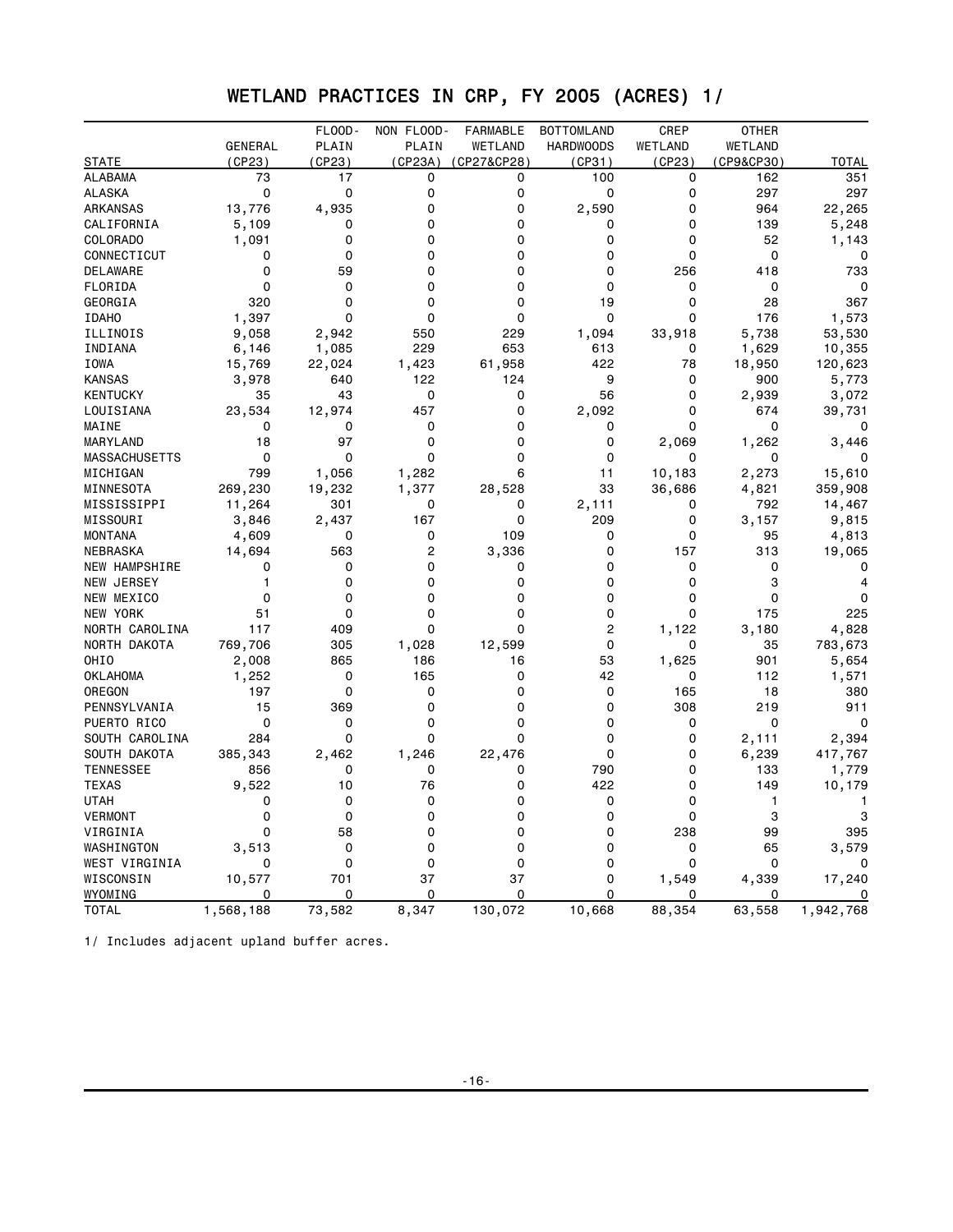### **APPENDICES**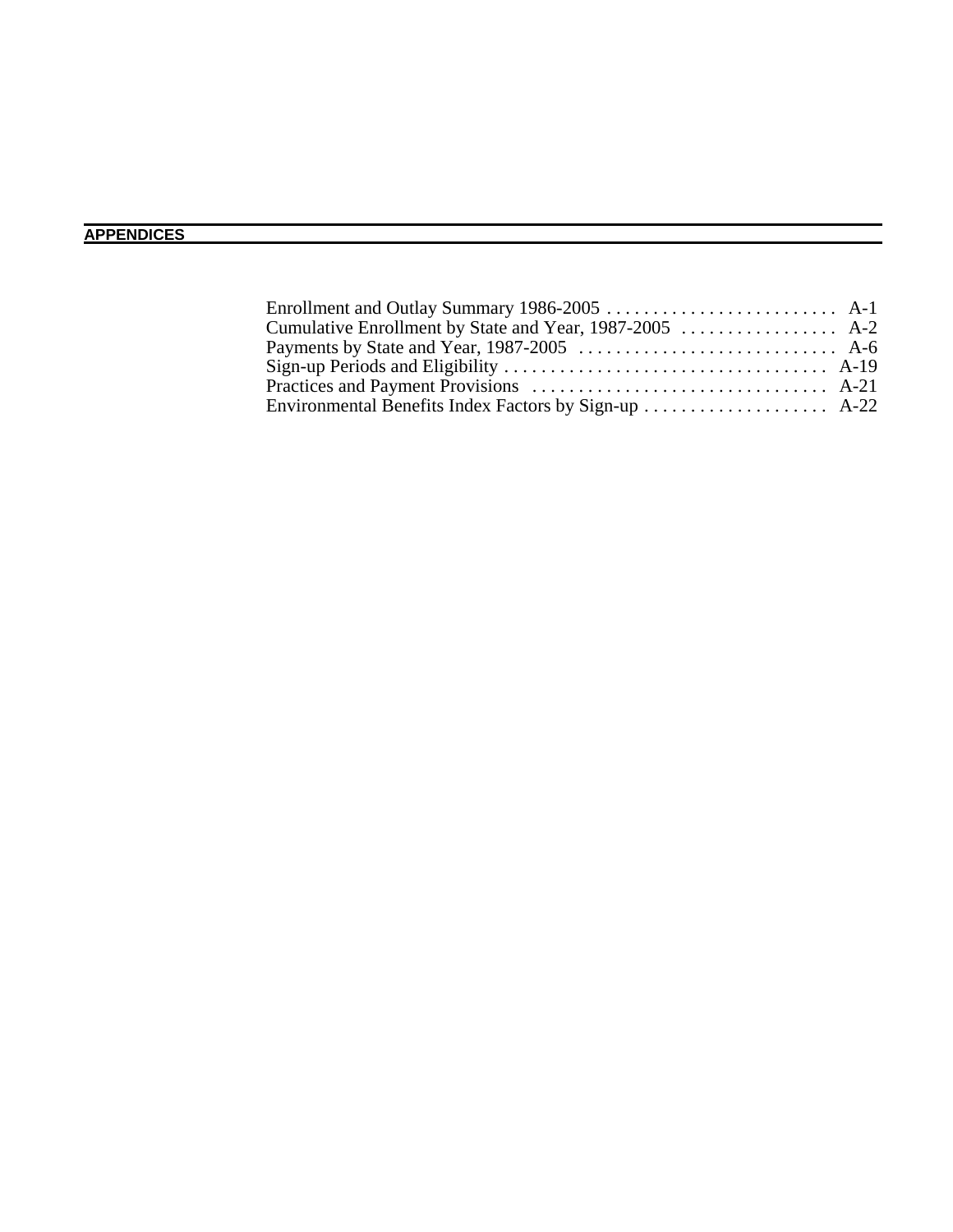| <b>Fiscal</b> | <b>Cumulative</b><br><b>Enrollment 1/</b> | <b>Rental</b><br>Payments 2/ | <b>Cost-Share</b><br>Payments 3/ | <b>Incentive</b><br><b>Payments 4/</b> | <b>Total</b><br><b>Financial</b> | Tech. Asst.<br>Outlays 5/ | <b>Total</b><br><b>Outlays</b> |
|---------------|-------------------------------------------|------------------------------|----------------------------------|----------------------------------------|----------------------------------|---------------------------|--------------------------------|
| Year          | (Million Acres)                           |                              |                                  | (Million Dollars)                      |                                  |                           |                                |
| 1986          | 2.0                                       | \$0                          | \$0                              | \$0                                    | \$0                              | \$8                       | \$8                            |
| 1987          | 15.4                                      | \$410                        | \$246                            | \$0                                    | \$656                            | \$41                      | \$697                          |
| 1988          | 24.0                                      | \$756                        | \$282                            | \$0                                    | 1,038                            | \$56                      | \$1,094                        |
| 1989          | 29.2                                      | \$1,149                      | \$181                            | \$0                                    | 1,330                            | \$86                      | \$1,416                        |
| 1990          | 32.8                                      | \$1,390                      | \$118                            | \$0                                    | 1,508                            | \$0                       | \$1,508                        |
| 1991          | 33.2                                      | \$1,590                      | \$41                             | \$0                                    | 1,631                            | \$10                      | \$1,641                        |
| 1992          | 34.1                                      | \$1,613                      | \$39                             | \$0                                    | 1,652                            | \$10                      | \$1,662                        |
| 1993          | 35.1                                      | \$1,652                      | \$32                             | \$0                                    | 1,684                            | \$0                       | \$1,684                        |
| 1994          | 35.0                                      | \$1,722                      | \$14                             | \$0                                    | 1,736                            | \$0                       | \$1,736                        |
| 1995          | 35.0                                      | \$1,729                      | \$4                              | \$0                                    | 1,733                            | \$0                       | \$1,733                        |
| 1996          | 33.5                                      | \$1,721                      | \$1                              | \$0                                    | 1,722                            | \$9                       | \$1,731                        |
| 1997          | 32.8                                      | \$1,677                      | \$8                              | \$0                                    | 1,685                            | \$61                      | \$1,746                        |
| 1998          | 30.2                                      | \$1,597                      | \$96                             | \$0                                    | 1,693                            | \$53                      | \$1,746                        |
| 1999          | 29.8                                      | \$1,320                      | \$115                            | \$0                                    | 1,435                            | \$56                      | \$1,491                        |
| 2000          | 31.4                                      | \$1,333                      | \$133                            | \$10                                   | 1,476                            | \$35                      | \$1,511                        |
| 2001          | 33.6                                      | \$1,397                      | \$150                            | \$78                                   | 1,625                            | \$32                      | \$1,657                        |
| 2002          | 33.9                                      | \$1,520                      | \$143                            | \$114                                  | 1,777                            | \$20                      | \$1,797                        |
| 2003          | 34.1                                      | \$1,575                      | \$99                             | \$100                                  | 1,774                            | \$55                      | \$1,829                        |
| 2004          | 34.7                                      | \$1,588                      | \$117                            | \$83                                   | 1,788                            | \$60                      | \$1,848                        |
| 2005          | 34.9                                      | \$1,620                      | \$93                             | \$75                                   | 1,788                            | \$75                      | \$1,863                        |
| Total         | --                                        | \$27,359                     | \$1,912                          | \$460                                  | \$29,731                         | \$667                     | \$30,398                       |

#### **Conservation Reserve Program Enrollment and Outlay History**

1/ Acres under contract at end of fiscal year. Acreage before 1994 estimated based on originally approved contracts and active contract data as of 1994.

2/ Rental payments in a fiscal year apply to acres under contract in the previous fiscal year. Includes miscellaneous adjustments and adjustments for haying/grazing usage.

3/ Cost-share payments are made after cover establishment work is done. For contracts beginning in a given year, payments can occur over several years.

4/ Signing and Practice Incentive payments for continuous sign-up enrollment.

5/ Technical assistance outlays (mostly to the Natural Resources Conservation Service) are generally paid in the year sign-ups are held.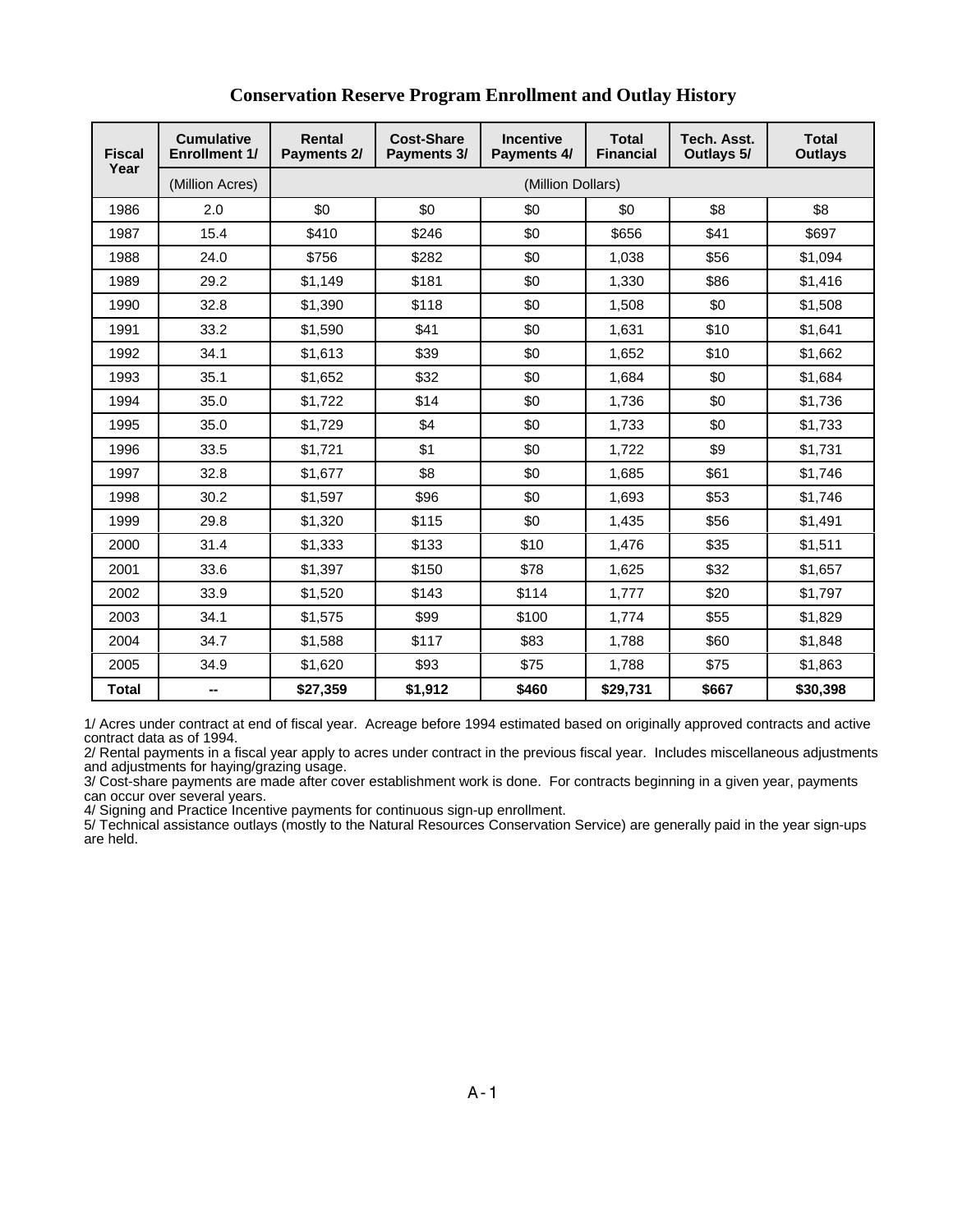| <b>STATE</b>          | 1986      | 1987       | 1988       | 1989       | 1990       | 1991       |
|-----------------------|-----------|------------|------------|------------|------------|------------|
|                       |           |            |            |            |            |            |
| <b>ALABAMA</b>        | 68,509    | 301,781    | 411,872    | 483,683    | 501,939    | 518,101    |
| <b>ALASKA</b>         | 2,312     | 16,589     | 25,070     | 25,282     | 25,282     | 26,130     |
| <b>ARIZONA</b>        |           |            | 33         | 33         | 33         | 33         |
| <b>ARKANSAS</b>       | 19,999    | 91,612     | 140,647    | 184,557    | 212,326    | 221,653    |
| <b>CALIFORNIA</b>     | 21,953    | 119,700    | 151,569    | 169,461    | 176,165    | 176,165    |
| <b>COLORADO</b>       | 354,708   | 1,286,526  | 1,599,843  | 1,751,619  | 1,908,530  | 1,910,089  |
| DELAWARE              |           | 138        | 347        | 770        | 890        | 901        |
| <b>FLORIDA</b>        | 12,001    | 48,841     | 84,759     | 106,580    | 116,717    | 119,050    |
| <b>GEORGIA</b>        | 47,086    | 254,128    | 398,244    | 519,277    | 573,402    | 584,531    |
| <b>HAWAII</b>         | 85        | 85         | 85         | 85         | 85         | 677        |
| <b>IDAHO</b>          | 38,986    | 464,297    | 632,305    | 718,247    | 763,317    | 782,840    |
| <b>ILLINOIS</b>       | 31,224    | 262,839    | 374,082    | 514,403    | 608,671    | 636,727    |
| <b>INDIANA</b>        | 10,608    | 144,780    | 210,379    | 303,812    | 356,615    | 371,483    |
| <b>IOWA</b>           | 76,469    | 1,239,129  | 1,472,786  | 1,760,059  | 1,951,061  | 1,987,846  |
| <b>KANSAS</b>         | 102,913   | 965,459    | 1,999,463  | 2,412,193  | 2,809,823  | 2,818,349  |
| <b>KENTUCKY</b>       | 42,291    | 276,937    | 347,565    | 384,632    | 402,657    | 410,229    |
| <b>LOUISIANA</b>      | 7,102     | 44,251     | 77,419     | 105,774    | 131,706    | 136,539    |
| <b>MAINE</b>          | 2,361     | 13,288     | 26,605     | 33,176     | 34,597     | 34,831     |
| <b>MARYLAND</b>       | 373       | 2,497      | 6,064      | 10,927     | 15,126     | 16,676     |
| <b>MASSACHUSETTS</b>  | 15        | 15         | 15         | 22         | 22         | 22         |
| <b>MICHIGAN</b>       | 7,390     | 70,127     | 122,541    | 168,615    | 192,795    | 211,898    |
| <b>MINNESOTA</b>      | 132,170   | 1,121,900  | 1,441,435  | 1,634,487  | 1,739,175  | 1,758,906  |
| <b>MISSISSIPPI</b>    | 80,706    | 384,476    | 524,139    | 625,264    | 701,296    | 733,444    |
| <b>MISSOURI</b>       | 101,459   | 870,812    | 1,258,289  | 1,408,423  | 1,479,249  | 1,512,069  |
| <b>MONTANA</b>        | 54,565    | 805,209    | 1,827,179  | 2,341,454  | 2,682,857  | 2,730,777  |
| <b>NEBRASKA</b>       | 69,368    | 673,877    | 981,538    | 1,162,979  | 1,304,573  | 1,314,085  |
| <b>NEVADA</b>         |           |            | 1,777      | 2,101      | 2,828      | 2,828      |
| <b>NEW HAMPSHIRE</b>  |           |            |            |            |            |            |
| <b>NEW JERSEY</b>     | 138       | 241        | 330        | 462        | 627        | 627        |
| <b>NEW MEXICO</b>     | 94,457    | 424,003    | 462,069    | 477,172    | 480,522    | 480,552    |
| <b>NEW YORK</b>       | 5,592     | 24,092     | 38,790     | 47,007     | 50,072     | 53,008     |
| <b>NORTH CAROLINA</b> | 9,675     | 59,097     | 97,034     | 118,578    | 129,939    | 133,000    |
| NORTH DAKOTA          | 36,967    | 599,217    | 1,561,840  | 2,276,031  | 2,865,770  | 2,879,117  |
| OHIO                  | 8,171     | 99,651     | 139,207    | 195,669    | 243,152    | 262,679    |
| <b>OKLAHOMA</b>       | 58,015    | 515,127    | 875,351    | 1,018,267  | 1,133,828  | 1,139,136  |
| <b>OREGON</b>         | 62,858    | 381,045    | 477,884    | 501,137    | 510,097    | 512,976    |
| PENNSYLVANIA          | 5,181     | 33,672     | 55,533     | 74,416     | 86,287     | 88,287     |
| PUERTO RICO           | 60        | 259        | 411        | 471        | 471        | 486        |
| SOUTH CAROLINA        | 18,390    | 129,375    | 186,955    | 233,018    | 254,749    | 257,092    |
| <b>SOUTH DAKOTA</b>   | 35,849    | 391,817    | 871,336    | 1,283,394  | 1,737,154  | 1,741,210  |
| <b>TENNESSEE</b>      | 52,082    | 244,140    | 333,800    | 387,837    | 409,987    | 420,646    |
| TEXAS                 | 149,199   | 1,932,655  | 2,980,067  | 3,539,100  | 3,833,631  | 3,875,323  |
| <b>UTAH</b>           | 19,771    | 162,489    | 207,709    | 220,830    | 223,665    | 223,665    |
| <b>VERMONT</b>        | 17        | 194        | 216        | 216        | 216        | 216        |
| <b>VIRGINIA</b>       | 4,734     | 25,604     | 47,530     | 62,807     | 69,972     | 71,370     |
| WASHINGTON            | 54,618    | 530,251    | 823,451    | 895,340    | 974,710    | 982,925    |
| <b>WEST VIRGINIA</b>  | 89        | 312        | 516        | 580        | 601        | 601        |
| <b>WISCONSIN</b>      | 20,916    | 225,134    | 389,170    | 488,795    | 573,625    | 604,438    |
| <b>WYOMING</b>        | 7,632     | 111,148    | 205,387    | 227,155    | 251,563    | 251,563    |
| U.S.                  | 1,929,064 | 15,348,816 | 23,870,636 | 28,876,197 | 32,522,375 | 32,995,796 |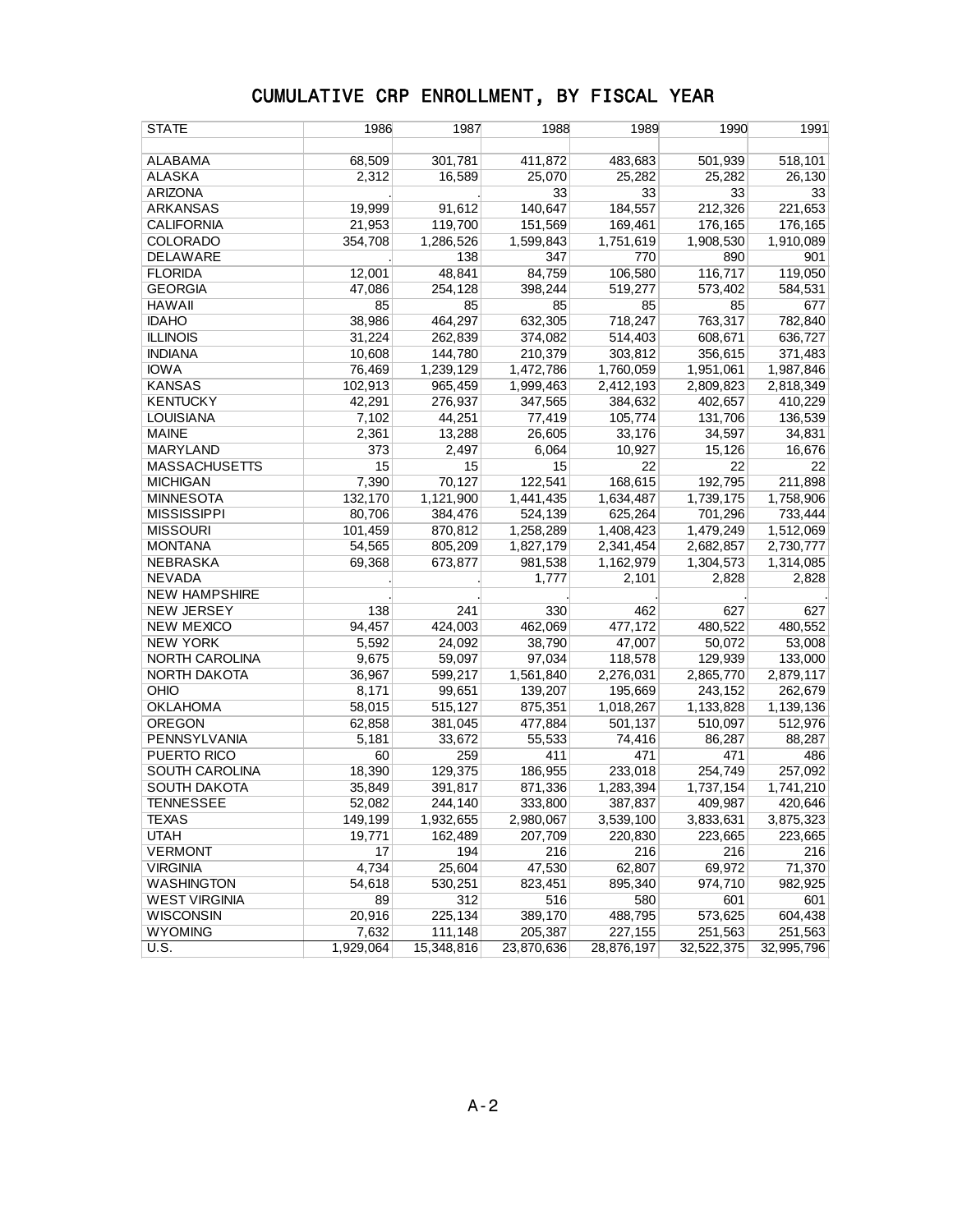| STATE                 | 1992       | 1993       | 1994       | 1995       | 1996       | 1997       |
|-----------------------|------------|------------|------------|------------|------------|------------|
|                       |            |            |            |            |            |            |
| <b>ALABAMA</b>        | 533,145    | 555,523    | 555,523    | 554,378    | 543,859    | 522,200    |
| <b>ALASKA</b>         | 26,130     | 26,130     | 26,130     | 24,930     | 24,908     | 24,674     |
| <b>ARIZONA</b>        | 33         | 33         | 33         | 33         | 33         | 33         |
| <b>ARKANSAS</b>       | 232,969    | 246,474    | 246,474    | 245,819    | 239,120    | 230,370    |
| <b>CALIFORNIA</b>     | 181,808    | 182,185    | 182,185    | 180,520    | 178,967    | 172,966    |
| COLORADO              | 1,924,274  | 1,933,910  | 1,933,910  | 1,933,203  | 1,917,139  | 1,890,058  |
| DELAWARE              | 901        | 901        | 901        | 900        | 873        | 774        |
| <b>FLORIDA</b>        | 123,045    | 128,584    | 128,584    | 128,443    | 124,064    | 119,877    |
| <b>GEORGIA</b>        | 599,194    | 616,501    | 616,501    | 615,643    | 609,034    | 595.311    |
| <b>HAWAII</b>         | 677        | 677        | 677        | 677        |            |            |
| <b>IDAHO</b>          | 817,728    | 848,591    | 848,591    | 846,971    | 821,395    | 784,697    |
| <b>ILLINOIS</b>       | 709,159    | 786,432    | 786,432    | 785,103    | 784,456    | 746,483    |
| <b>INDIANA</b>        | 411,306    | 453,481    | 453,481    | 452,199    | 429,569    | 383,180    |
| <b>IOWA</b>           | 2,087,172  | 2,203,794  | 2,203,794  | 2,199,360  | 2,176,232  | 1,757,681  |
| <b>KANSAS</b>         | 2,859,101  | 2,885,579  | 2,885,579  | 2,883,501  | 2,867,590  | 2,848,885  |
| <b>KENTUCKY</b>       | 420,620    | 437,554    | 437,554    | 436,315    | 413,243    | 332,148    |
| <b>LOUISIANA</b>      | 141,168    | 145,673    | 145,673    | 145,325    | 144,007    | 140,118    |
| <b>MAINE</b>          | 35,517     | 35,790     | 35,790     | 35,712     | 32,020     | 29,716     |
| <b>MARYLAND</b>       | 18,489     | 19,439     | 19,439     | 19,408     | 19,625     | 19,237     |
| <b>MASSACHUSETTS</b>  | 22         | 22         | 22         | 22         | 54         | 59         |
| <b>MICHIGAN</b>       | 256,288    | 331,622    | 331,622    | 330,852    | 334,605    | 322,132    |
| <b>MINNESOTA</b>      | 1,807,378  | 1,836,818  | 1,836,818  | 1,834,411  | 1,778,656  | 1,558,340  |
| <b>MISSISSIPPI</b>    | 773,628    | 815,649    | 815,649    | 813,367    | 820,230    | 797,358    |
| <b>MISSOURI</b>       | 1,599,403  | 1,700,170  | 1,700,170  | 1,698,174  | 1,701,712  | 1,607,354  |
| <b>MONTANA</b>        | 2,775,803  | 2,814,750  | 2,814,750  | 2,815,320  | 2,786,163  | 2,735,086  |
| <b>NEBRASKA</b>       | 1,350,110  | 1,379,741  | 1,379,741  | 1,377,246  | 1,370,687  | 1,245,419  |
| <b>NEVADA</b>         | 2,828      | 2,828      | 2,828      | 2,828      | 2,353      | 2,353      |
| <b>NEW HAMPSHIRE</b>  |            |            |            |            | 11         | 157        |
| <b>NEW JERSEY</b>     | 627        | 689        | 689        | 689        | 573        | 520        |
| <b>NEW MEXICO</b>     | 482,433    | 482,938    | 482,938    | 483,406    | 476,520    | 467,209    |
| <b>NEW YORK</b>       | 56,252     | 59,816     | 59,816     | 59,753     | 57,726     | 53,809     |
| NORTH CAROLINA        | 138,550    | 143,723    | 143,723    | 143,010    | 139,290    | 131,166    |
| NORTH DAKOTA          | 2,897,889  | 2,908,429  | 2,908,429  | 2,908,589  | 2,836,528  | 2,804,872  |
| OHIO                  | 313,153    | 365,983    | 365,983    | 364,534    | 352,961    | 327,177    |
| <b>OKLAHOMA</b>       | 1,161,077  | 1,170,355  | 1,170,355  | 1,169,563  | 1,155,059  | 1,137,627  |
| <b>OREGON</b>         | 520,965    | 523,718    | 523,718    | 522,743    | 511,427    | 482,769    |
| <b>PENNSYLVANIA</b>   | 92,037     | 94,870     | 94,870     | 94,420     | 94,968     | 90,286     |
| PUERTO RICO           | 486        | 486        | 486        | 486        | 605        | 406        |
| <b>SOUTH CAROLINA</b> | 261,158    | 267,014    | 267,014    | 266,502    | 267,738    | 262,657    |
| <b>SOUTH DAKOTA</b>   | 1,751,831  | 1,772,269  | 1,772,269  | 1,772,538  | 1,733,722  | 1,698,930  |
| <b>TENNESSEE</b>      | 437,866    | 455,022    | 455,022    | 453,791    | 428,340    | 374,638    |
| TEXAS                 | 3,964,403  | 4,067,992  | 4,067,992  | 4,065,465  | 4,038,565  | 3,905,208  |
| <b>UTAH</b>           | 224,878    | 225,285    | 225,285    | 227,481    | 224,331    | 216,415    |
| <b>VERMONT</b>        | 222        | 222        | 222        | 222        | 205        | 159        |
| <b>VIRGINIA</b>       | 73,214     | 75,508     | 75,508     | 75,054     | 72,458     | 70,246     |
| <b>WASHINGTON</b>     | 1,016,718  | 1,046,475  | 1,046,475  | 1,044,586  | 1,033,074  | 1,016,988  |
| <b>WEST VIRGINIA</b>  | 601        | 609        | 609        | 609        | 535        | 439        |
| <b>WISCONSIN</b>      | 659,493    | 713,022    | 713,022    | 709,854    | 706,906    | 662,017    |
| <b>WYOMING</b>        | 251,563    | 251,765    | 251,765    | 253,726    | 251,676    | 246,925    |
| U.S.                  | 33,993,312 | 35,015,041 | 35,015,041 | 34,977,681 | 34,503,812 | 32,817,129 |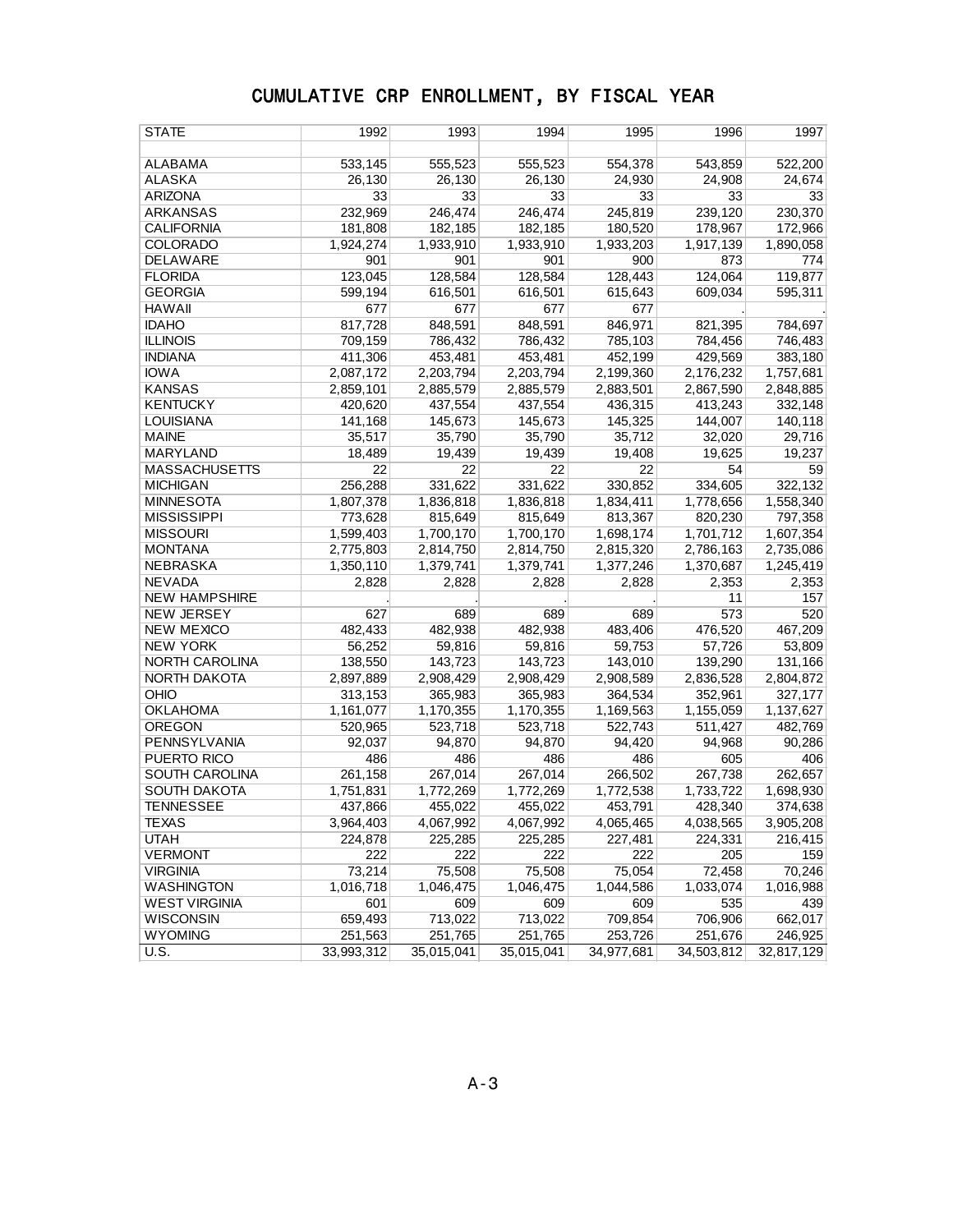| <b>STATE</b>          | 1998       | 1999       | 2000           | 2001           | 2002       | 2003         |
|-----------------------|------------|------------|----------------|----------------|------------|--------------|
|                       |            |            |                |                |            |              |
| <b>ALABAMA</b>        | 432,196    | 410,311    | 455,773        | 480,160        | 483,668    | 483,528      |
| <b>ALASKA</b>         | 26,316     | 24,970     | 29.984         | 29,479         | 29,484     | 29,567       |
| <b>ARIZONA</b>        | 33         | 33         | 33             | 37             | 41         | 41           |
| <b>ARKANSAS</b>       | 182,609    | 148,450    | 145,245        | 157,270        | 161,363    | 171,183      |
| <b>CALIFORNIA</b>     | 136,930    | 129,000    | 130,130        | 137,241        | 138,997    | 142,860      |
| COLORADO              | 1,809,370  | 1,942,945  | 2,093,529      | 2,204,898      | 2,209,459  | 2,203,613    |
| <b>CONNECTICUT</b>    | 197        | 239        | 292            | 318            | 332        | 332          |
| <b>DELAWARE</b>       | 1,638      | 1,634      | 2,451          | 4,691          | 6,572      | 7,133        |
| <b>FLORIDA</b>        | 99,462     | 83,538     | 86,200         | 90,346         | 88,286     | 86,195       |
| <b>GEORGIA</b>        | 351,686    | 254,019    | 284,247        | 318,907        | 313,664    | 307,003      |
| <b>HAWAII</b>         |            |            | $\overline{2}$ | $\overline{2}$ | 21         | 21           |
| <b>IDAHO</b>          | 764,408    | 737,345    | 778,804        | 792,752        | 792,049    | 787,911      |
| <b>ILLINOIS</b>       | 717,902    | 715,404    | 794,243        | 915,508        | 964,289    | 975,257      |
| <b>INDIANA</b>        | 332,754    | 282,688    | 272,850        | 293,513        | 301,668    | 298,527      |
| <b>IOWA</b>           | 1,511,251  | 1,484,118  | 1,599,464      | 1,802,922      | 1,865,717  | 1,882,638    |
| <b>KANSAS</b>         | 2,614,061  | 2,523,444  | 2,519,367      | 2,652,741      | 2,658,808  | 2,660,348    |
| <b>KENTUCKY</b>       | 257,924    | 252,791    | 269,481        | 305,470        | 312,878    | 315,997      |
| <b>LOUISIANA</b>      | 150,288    | 143,886    | 181,903        | 207,102        | 205,781    | 204,559      |
| <b>MAINE</b>          | 26,156     | 23,816     | 24,257         | 24,501         | 24,273     | 24,112       |
| MARYLAND              | 23,506     | 28,900     | 34,500         | 45,140         | 60,926     | 77,665       |
| <b>MASSACHUSETTS</b>  | 63         | 91         | 91             | 121            | 121        | 121          |
| <b>MICHIGAN</b>       | 286,832    | 274,436    | 274,339        | 287,659        | 310,138    | 309,735      |
| <b>MINNESOTA</b>      | 1,087,049  | 1,161,020  | 1,459,139      | 1,596,087      | 1,669,457  | 1,714,217    |
| <b>MISSISSIPPI</b>    | 785,349    | 756,612    | 788,595        | 851,752        | 864,882    | 888,641      |
| <b>MISSOURI</b>       | 1,362,918  | 1,356,334  | 1,423,880      | 1,539,741      | 1,551,747  | 1,550,475    |
| <b>MONTANA</b>        | 2,817,418  | 2,955,580  | 3,218,899      | 3,416,852      | 3,411,536  | 3,411,222    |
| <b>NEBRASKA</b>       | 1,046,416  | 997,878    | 1,044,703      | 1,133,239      | 1,140,754  | 1,149,499    |
| <b>NEVADA</b>         | 932        | 877        | 151            | 151            | 151        | 151          |
| <b>NEW HAMPSHIRE</b>  | 177        | 177        | 181            | 183            | 195        | 195          |
| <b>NEW JERSEY</b>     | 1,836      | 2,271      | 2,057          | 2,241          | 2,294      | 2,273        |
| <b>NEW MEXICO</b>     | 558,809    | 584,172    | 591,204        | 589,984        | 593,971    | 593,315      |
| <b>NEW YORK</b>       | 52,103     | 52,610     | 53,819         | 57,342         | 60,266     | 60,688       |
| NORTH CAROLINA        | 97,072     | 84,925     | 95,305         | 110,371        | 113,535    | 115,865      |
| NORTH DAKOTA          | 3,329,483  | 3,059,814  | 3,164,112      | 3,320,776      | 3,326,805  | 3,336,469    |
| OHIO                  | 322,238    | 296,109    | 280,632        | 300,540        | 304,813    | 301,525      |
| <b>OKLAHOMA</b>       | 983,393    | 976,901    | 997,000        | 1,027,733      | 1,025,294  | 1,023,593    |
| <b>OREGON</b>         | 376,597    | 386,700    | 417,166        | 452,608        | 455,504    | 458,089      |
| PENNSYLVANIA          | 78,936     | 71,110     | 66,093         | 89,846         | 118,061    | 133,908      |
| PUERTO RICO           | 563        | 658        | 666            | 671            | 671        | 671          |
| <b>SOUTH CAROLINA</b> | 213,585    | 193,409    | 201,011        | 217,940        | 218,828    | 217,364      |
| <b>SOUTH DAKOTA</b>   | 1,773,147  | 1,472,703  | 1,325,934      | 1,417,540      | 1,432,126  | 1,434,297    |
| TENNESSEE             | 269,380    | 229,122    | 231,247        | 248,518        | 248,777    | 248,213      |
| <b>TEXAS</b>          | 3,557,568  | 3,658,112  | 3,896,957      | 4,043,441      | 4,043,598  | 4,034,058    |
| <b>UTAH</b>           | 180,160    | 188,529    | 191,865        | 199,799        | 200,489    | 201,250      |
| <b>VERMONT</b>        | 224        | 262        | 326            | 460            | 1,006      | 1,185        |
| <b>VIRGINIA</b>       | 53,739     | 45,409     | 44,082         | 49,477         | 55,819     | 58,254       |
| <b>WASHINGTON</b>     | 810,053    | 958,426    | 1,083,240      | 1,275,368      | 1,281,324  | 1,286,344    |
| <b>WEST VIRGINIA</b>  | 566        | 763        | 989            | 981            | 1,077      | 1,660        |
| <b>WISCONSIN</b>      | 603,165    | 598,632    | 592,320        | 636,544        | 634,875    | 640,327      |
| <b>WYOMING</b>        | 249,000    | 272,255    | 276,822        | 277,377        | 277,992    | 279,041      |
| U.S.                  | 30,337,458 | 29,823,428 | 31,425,580     | 33,608,340     | 33,964,382 | 34, 111, 135 |
|                       |            |            |                |                |            |              |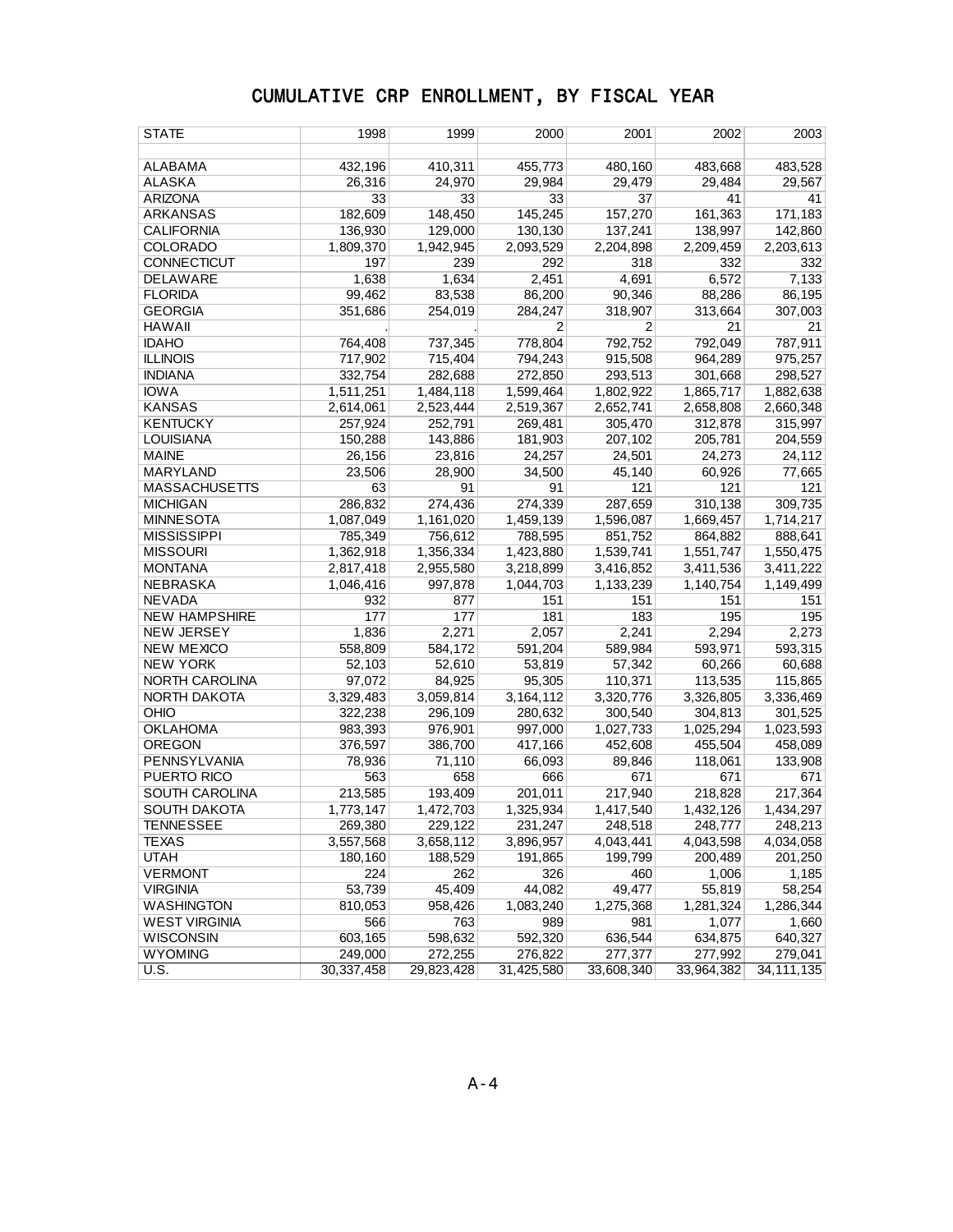| STATE                 | 2004       | 2005       |
|-----------------------|------------|------------|
|                       |            |            |
| ALABAMA               | 484,248    | 485,106    |
| ALASKA                | 29,522     | 29,804     |
| ARKANSAS              | 190,185    | 202,528    |
| CALIFORNIA            | 146,954    | 144,438    |
| COLORADO              | 2,275,921  | 2,284,861  |
| CONNECTICUT           | 318        | 318        |
| DELAWARE              | 7,570      | 7,700      |
| <b>FLORIDA</b>        | 88,407     | 85,588     |
| <b>GEORGIA</b>        | 308,168    | 305,003    |
| <b>IDAHO</b>          | 789,554    | 786,951    |
| <b>ILLINOIS</b>       | 998,611    | 1,027,842  |
| <b>INDIANA</b>        | 283,785    | 293,165    |
| <b>IOWA</b>           | 1,894,501  | 1,917,479  |
| <b>KANSAS</b>         | 2,828,911  | 2,878,784  |
| KENTUCKY              | 333,946    | 341,355    |
| LOUISIANA             | 237,285    | 243,383    |
| <b>MAINE</b>          | 23,345     | 23,295     |
| MARYLAND              | 84,329     | 84,865     |
| <b>MASSACHUSETTS</b>  | 121        | 121        |
| <b>MICHIGAN</b>       | 258,273    | 263,206    |
| <b>MINNESOTA</b>      | 1,765,174  | 1,762,971  |
| <b>MISSISSIPPI</b>    | 930,536    | 940,839    |
| <b>MISSOURI</b>       | 1,554,163  | 1,551,121  |
| <b>MONTANA</b>        | 3,419,064  | 3,401,564  |
| <b>NEBRASKA</b>       | 1,191,300  | 1,200,362  |
| <b>NEW HAMPSHIRE</b>  | 196        | 197        |
| <b>NEW JERSEY</b>     | 2,342      | 2,295      |
| <b>NEW MEXICO</b>     | 596,470    | 596,682    |
| <b>NEW YORK</b>       | 58,082     | 61,350     |
| <b>NORTH CAROLINA</b> | 122,396    | 126,491    |
| <b>NORTH DAKOTA</b>   | 3,366,303  | 3,341,233  |
| OHIO                  | 276,452    | 287,956    |
| OKLAHOMA              | 1,035,645  | 1,030,514  |
| OREGON                | 490,968    | 508,047    |
| PENNSYLVANIA          | 160,956    | 201,332    |
| PUERTO RICO           | 1,107      | 1,107      |
| SOUTH CAROLINA        | 213,068    | 214,032    |
| SOUTH DAKOTA          | 1,462,122  | 1,473,199  |
| <b>TENNESSEE</b>      | 271,439    | 273,918    |
| <b>TEXAS</b>          | 3,981,715  | 3,956,948  |
| <b>UTAH</b>           | 202,836    | 202,653    |
| <b>VERMONT</b>        | 1,421      | 1,567      |
| <b>VIRGINIA</b>       | 62,094     | 63,657     |
| WASHINGTON            | 1,373,592  | 1,392,482  |
| <b>WEST VIRGINIA</b>  | 2,227      | 2,636      |
| <b>WISCONSIN</b>      | 619,708    | 619,999    |
| <b>WYOMING</b>        | 281,714    | 281,116    |
| U.S.                  | 34,707,286 | 34,902,302 |
|                       |            |            |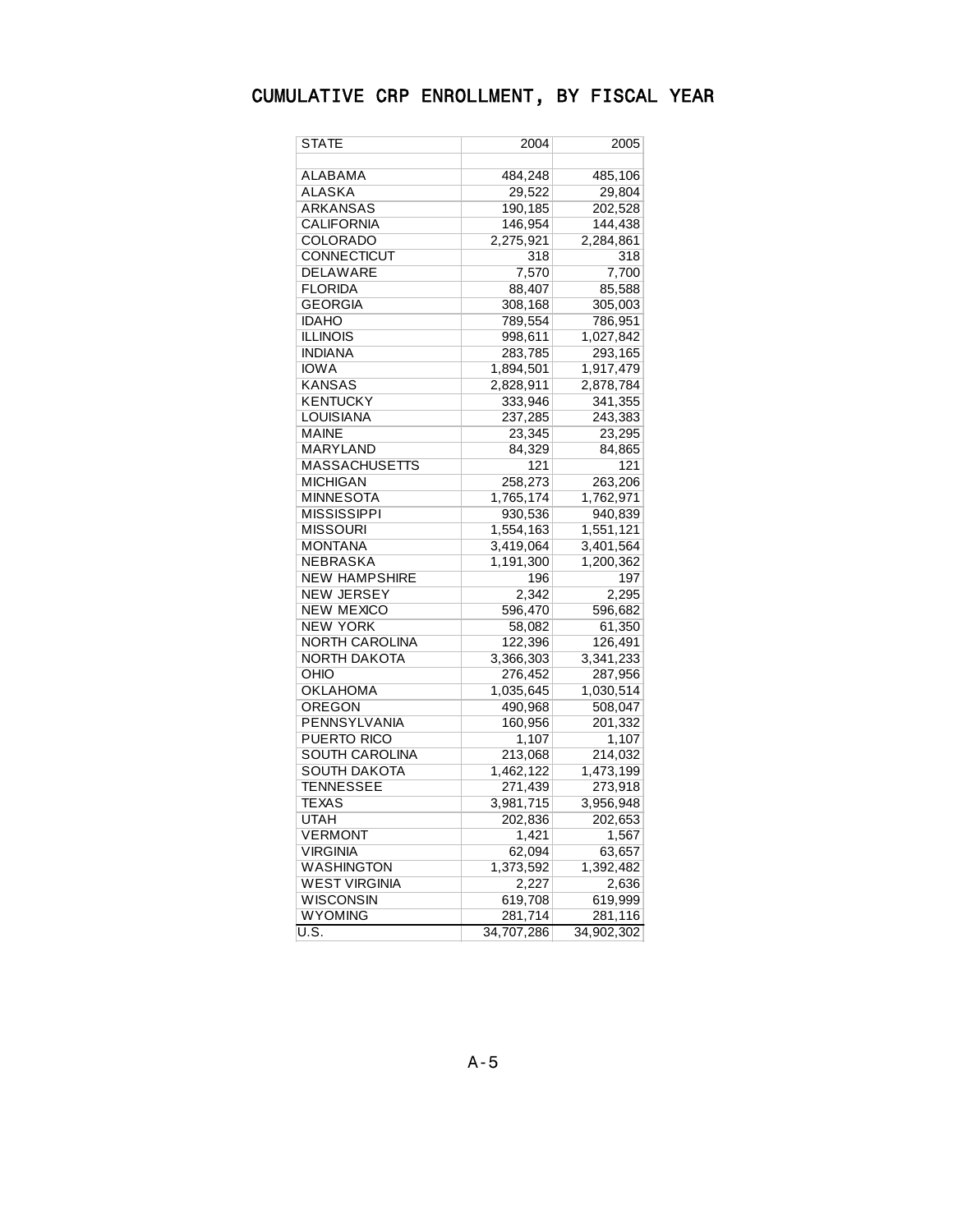| State                | Rental  | Cover          | Total        | Rental  | Cover          | Total        |  |  |
|----------------------|---------|----------------|--------------|---------|----------------|--------------|--|--|
| ALABAMA              | 3,935   | 4,429          | 8,364        | 12,633  | 6,649          | 19,282       |  |  |
| ALASKA               | 83      | 1,509          | 1,591        | 1,178   | 453            | 1,631        |  |  |
| ARIZONA              | 1       | 0              | $\mathbf{1}$ | 0       | $\mathbf 0$    | 0            |  |  |
| ARKANSAS             | 963     | 2,091          | 3,054        | 4,435   | 2,209          | 6,645        |  |  |
| <b>CALIFORNIA</b>    | 1,159   | 360            | 1,519        | 5,744   | 230            | 5,974        |  |  |
| <b>COLORADO</b>      | 17,222  | 15,294         | 32,516       | 51,808  | 24,617         | 76,424       |  |  |
| CONNECTICUT          | 0       | 0              | 0            | 0       | 0              | 0            |  |  |
| <b>DELAWARE</b>      | 16      | $\overline{4}$ | 19           | 17      | $\overline{4}$ | 21           |  |  |
| <b>FLORIDA</b>       | 705     | 613            | 1,318        | 2,048   | 1,037          | 3,085        |  |  |
| <b>GEORGIA</b>       | 4,317   | 3,389          | 7,705        | 11,293  | 5,973          | 17,266       |  |  |
| <b>HAWAII</b>        | 0       | $\mathbf 0$    | 0            | 0       | 0              | 0            |  |  |
| <b>IDAHO</b>         | 1,778   | 9,245          | 11,023       | 20,762  | 6,407          | 27,170       |  |  |
| <b>ILLINOIS</b>      | 20,062  | 6,324          | 26,386       | 18,681  | 3,960          | 22,641       |  |  |
| <b>INDIANA</b>       | 10,635  | 3,402          | 14,036       | 9,547   | 2,163          | 11,710       |  |  |
| <b>IOWA</b>          | 123,584 | 21,222         | 144,805      | 94,531  | 14,235         | 108,766      |  |  |
| <b>KANSAS</b>        | 11,641  | 12,243         | 23,885       | 50,414  | 34,401         | 84,815       |  |  |
| <b>KENTUCKY</b>      | 12,835  | 5,294          | 18,129       | 16,036  | 3,318          | 19,354       |  |  |
| <b>LOUISIANA</b>     | 365     | 636            | 1,001        | 1,862   | 590            | 2,452        |  |  |
| <b>MAINE</b>         | 83      | 524            | 606          | 690     | 763            | 1,453        |  |  |
| MARYLAND             | 120     | 96             | 217          | 164     | 158            | 322          |  |  |
| <b>MASSACHUSETTS</b> | 1       | $\mathbf{1}$   | 2            | 1       | 0              | $\mathbf{1}$ |  |  |
| <b>MICHIGAN</b>      | 4,060   | 792            | 4,852        | 4,158   | 1,041          | 5,199        |  |  |
| <b>MINNESOTA</b>     | 45,049  | 21,972         | 67,021       | 64,982  | 10,809         | 75,791       |  |  |
| <b>MISSISSIPPI</b>   | 3,727   | 4,043          | 7,769        | 15,979  | 6,031          | 22,010       |  |  |
| <b>MISSOURI</b>      | 25,411  | 14,057         | 39,468       | 53,823  | 14,416         | 68,239       |  |  |
| <b>MONTANA</b>       | 1,873   | 10,346         | 12,218       | 29,090  | 18,571         | 47,661       |  |  |
| NEBRASKA             | 40,060  | 9,735          | 49,794       | 38,186  | 14,129         | 52,315       |  |  |
| <b>NEV ADA</b>       | 0       | 0              | 0            | 0       | 16             | 16           |  |  |
| <b>NEW HAMPSHIRE</b> | 0       | $\mathbf 0$    | 0            | 0       | 0              | 0            |  |  |
| <b>NEW JERSEY</b>    | 7       | 13             | 20           | 14      | 7              | 21           |  |  |
| <b>NEW MEXICO</b>    | 4,214   | 7,522          | 11,736       | 15,763  | 2,841          | 18,605       |  |  |
| <b>NEW YORK</b>      | 1,318   | 677            | 1,996        | 1,532   | 648            | 2,180        |  |  |
| NORTH CAROLINA       | 1,390   | 1,112          | 2,502        | 2,883   | 2,168          | 5,051        |  |  |
| NORTH DAKOTA         | 7,443   | 7,894          | 15,338       | 22,251  | 15,302         | 37,553       |  |  |
| OHIO                 | 6,743   | 2,098          | 8,842        | 6,237   | 1,916          | 8,153        |  |  |
| <b>OKLAHOMA</b>      | 2,715   | 8,180          | 10,895       | 21,587  | 12,349         | 33,937       |  |  |
| <b>OREGON</b>        | 2,737   | 5,954          | 8,692        | 19,007  | 4,786          | 23,792       |  |  |
| <b>PENNSYLVANIA</b>  | 1,254   | 430            | 1,685        | 1,981   | 426            | 2,407        |  |  |
| PUERTO RICO          | 0       | 0              | 0            | 19      | 7              | 26           |  |  |
| RHODE ISLAND         | 0       | $\mathbf 0$    | 0            | 0       | 0              | 0            |  |  |
| SOUTH CAROLINA       | 1,873   | 1,836          | 3,709        | 5,542   | 2,440          | 7,982        |  |  |
| SOUTH DAKOTA         | 6,889   | 4,947          | 11,836       | 15,728  | 8,440          | 24,168       |  |  |
| TENNESSEE            | 5,783   | 7,651          | 13,433       | 12,724  | 4,532          | 17,256       |  |  |
| <b>TEXAS</b>         | 16,555  | 33,055         | 49,611       | 75,452  | 36,541         | 111,994      |  |  |
| UTAH                 | 763     | 2,116          | 2,879        | 6,790   | 1,359          | 8,149        |  |  |
| <b>VERMONT</b>       | 0       | 5              | 5            | 11      | 0              | 11           |  |  |
| <b>VIRGINIA</b>      | 660     | 438            | 1,098        | 1,345   | 612            | 1,957        |  |  |
| WASHINGTON           | 3,039   | 10,288         | 13,327       | 0       | 0              | 0            |  |  |
| <b>WEST VIRGINIA</b> | 9       | 5              | 14           | 25,779  | 12,031         | 37,810       |  |  |
| WISCONSIN            | 16,754  | 2,484          | 19,238       | 18      | 4              | 21           |  |  |
| <b>WYOMING</b>       | 279     | 1,271          | 1,551        | 15,228  | 3,386          | 18,614       |  |  |
| UNDESIGNATED         | 0       | 0              | 0            | (2,059) | 0              | (2,059)      |  |  |
| TOTAL                | 410,108 | 245,596        | 655,704      | 755,895 | 281,973        | 1,037,868    |  |  |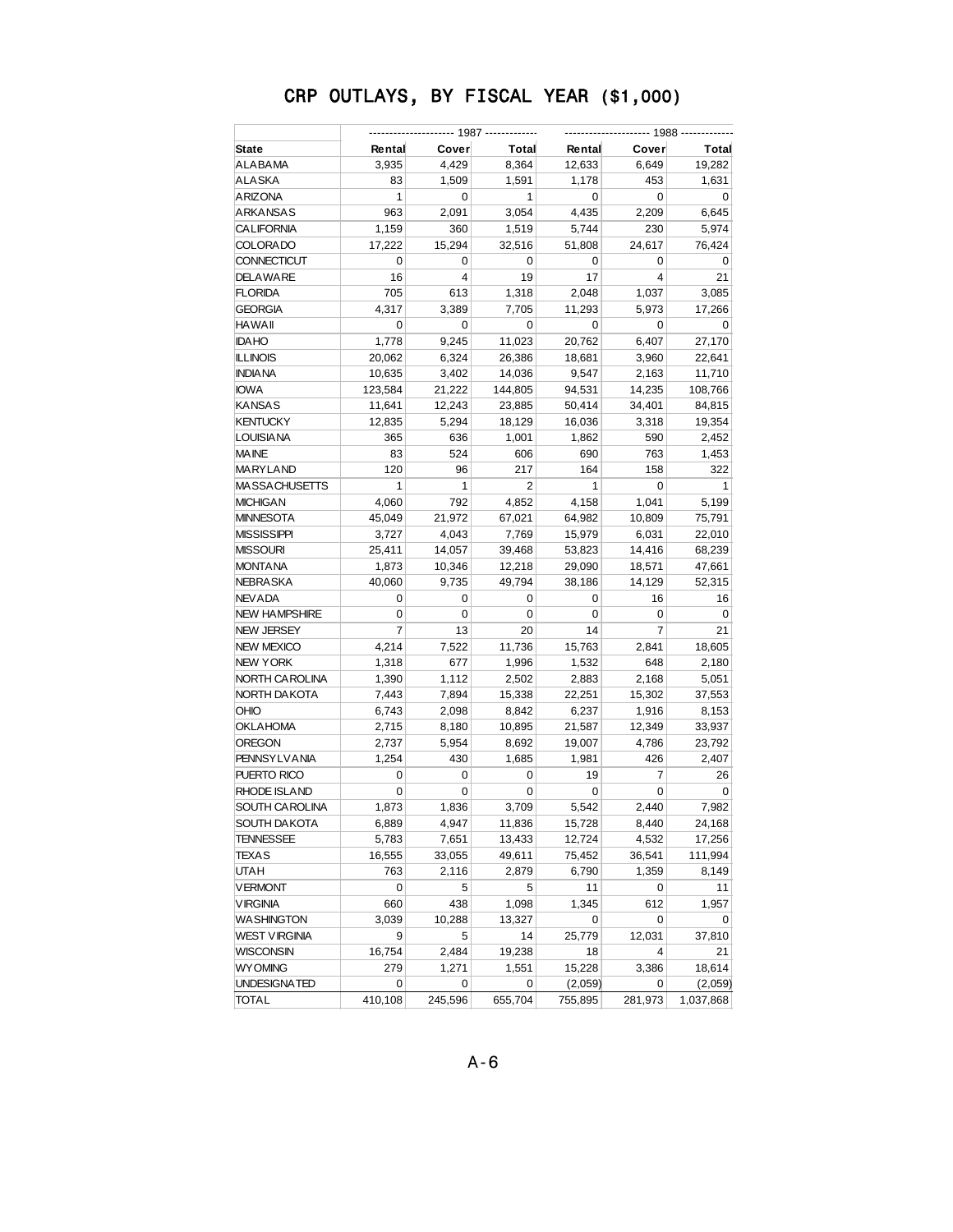|                                       |                        |              |                 | ---- 1990 ------- |                       |               |                  |  |
|---------------------------------------|------------------------|--------------|-----------------|-------------------|-----------------------|---------------|------------------|--|
| <b>State</b>                          | Rental                 | Cover        | Total           | Rental            | Cover                 | <b>H/G 1/</b> | Total            |  |
| ALABAMA                               | 17,290                 | 4,223        | 21,512          | 20,471            | 2,219                 | 0             | 22,690           |  |
| ALASKA                                | 367                    | 127          | 495             | 912               | 0                     | 0             | 912              |  |
| <b>ARIZONA</b>                        | (5)                    | $\mathbf 0$  | (5)             | 8                 | 0                     | 0             | 8                |  |
| <b>ARKANSAS</b>                       | 6,874                  | 2,099        | 8,973           | 8,944             | 1,838                 | 0             | 10,782           |  |
| <b>CALIFORNIA</b>                     | 7,334                  | 178          | 7,512           | 8,395             | 76                    | 0             | 8,470            |  |
| <b>COLORADO</b>                       | 64,419                 | 12,539       | 76,958          | 70,422            | 5,304                 | 0             | 75,727           |  |
| <b>CONNECTICUT</b>                    | 0                      | 0            | 0               | 0                 | 0                     | 0             | 0                |  |
| <b>DELAWARE</b>                       | 20                     | 22           | 42              | 48                | 6                     | 0             | 54               |  |
| <b>FLORIDA</b>                        | 3,582                  | 997          | 4,579           | 4,490             | 633                   | 0             | 5,123            |  |
| <b>GEORGIA</b>                        | 16,973                 | 5,857        | 22,831          | 21,910            | 3,089                 | 0             | 24,999           |  |
| <b>HAWAII</b>                         | 0                      | 0            | 0               | 14                | 0                     | 0             | 14               |  |
| <b>IDAHO</b>                          | 28,589                 | 2,284        | 30,873          | 32,579            | 2,402                 | 0             | 34,981           |  |
| <b>ILLINOIS</b>                       | 25,748                 | 4,579        | 30,327          | 37,021            | 4,713                 | (0)           | 41,734           |  |
| <b>INDIANA</b>                        | 13,706                 | 2,453        | 16,159          | 21,562            | 2,596                 | (0)           | 24,157           |  |
| <b>IOWA</b>                           | 110,040                | 8,246        | 118,287         | 133,894           | 6,613                 | (33)          | 140,474          |  |
| <b>KANSAS</b>                         | 104,732                | 30,005       | 134,738         | 126,402           | 15,290                | (1)           | 141,691          |  |
| <b>KENTUCKY</b>                       | 20,385                 | 1,185        | 21,570          | 23,009            | 694                   | 0             | 23,703           |  |
| <b>LOUISIANA</b>                      | 3,376                  | 790          | 4,166           | 4,497             | 694                   | 0             | 5,191            |  |
| <b>MAINE</b>                          | 1,330                  | 311          | 1,641           | 1,619             | 55                    | 0             | 1,674            |  |
| MARYLAND                              | 361                    | 297          | 658             | 745               | 273                   | 0             | 1,018            |  |
| <b>MASSACHUSETTS</b>                  | $\mathbf{1}$           | $\mathbf 0$  | $\mathbf{1}$    | 1                 | 0                     | 0             | $\mathbf{1}$     |  |
| <b>MICHIGAN</b>                       | 7,149                  | 928          | 8,076           | 9,711             | 721                   | 0             | 10,432           |  |
| <b>MINNESOTA</b>                      | 78,068                 | 6,442        | 84,510          | 88,779            | 3,948                 | (4)           | 92,723           |  |
| <b>MISSISSIPPI</b>                    | 22,088                 | 2,456        | 24,544          | 26,315            | 2,649                 | (1)           | 28,964           |  |
| <b>MISSOURI</b>                       | 77,294                 | 5,837        | 83,131          | 87,722            | 4,129                 | (3)           | 91,848           |  |
| <b>MONTANA</b>                        | 68,299                 | 13,198       | 81,497          | 87,834            | 7,594                 | (69)          | 95,359           |  |
| NEBRASKA                              | 54,075                 | 7,055        | 61,130          | 63,734            | 4,032                 | (3)           | 67,764           |  |
| <b>NEVADA</b>                         | 121                    | 8            | 129             | 34                | 28                    | 0             | 62               |  |
| <b>NEW HAMPSHIRE</b>                  | 0                      | 0            | 0               | $\mathbf 0$       | 0                     | 0             | 0                |  |
| <b>NEW JERSEY</b>                     | 17                     | 3            | 20              | 24                | 8                     | 0             | 32               |  |
| <b>NEW MEXICO</b>                     | 17,461                 | 1,456        | 18,917          | 18,075            | 463                   | 0             | 18,537           |  |
| <b>NEW YORK</b>                       | 2,182                  | 303          | 2,485           | 2,695             | 309                   | (0)           | 3,004            |  |
| NORTH CAROLINA                        | 4,517                  | 1,244        | 5,761           | 5,497             | 734                   | 0             | 6,231            |  |
| NORTH DAKOTA                          | 59,310                 | 9,632        | 68,942          | 85,070            | 8,077                 | (74)          | 93,073           |  |
| OHIO                                  | 8,358                  | 1,603        | 9,961           | 12,676            | 2,084                 | 0             | 14,760           |  |
| <b>OKLAHOMA</b>                       | 37,090                 | 5,356        | 42,445          | 43,257            | 3,008                 | 0             | 46,265           |  |
| OREGON                                | 23,984                 |              |                 |                   | 1,354                 |               |                  |  |
| PENNSYLVANIA                          | 3,330                  | 1,935<br>356 | 25,919          | 24,546            | 266                   | (0)<br>0      | 25,900           |  |
| PUERTO RICO                           | 21                     | 3            | 3,687<br>24     | 4,691<br>27       | 3                     | 0             | 4,956            |  |
| RHODE ISLAND                          | 0                      | 0            | $\mathbf 0$     | 0                 | 0                     | 0             | 31<br>0          |  |
|                                       | 7,927                  |              |                 |                   |                       | 0             |                  |  |
| SOUTH CAROLINA<br>SOUTH DAKOTA        | 33,540                 | 1,941        | 9,868<br>42,095 | 9,866<br>50,705   | 1,016<br>8,668        | (26)          | 10,882<br>59,346 |  |
|                                       |                        | 8,555        |                 |                   |                       |               |                  |  |
| <b>TENNESSEE</b>                      | 17,182                 | 2,819        | 20,001          | 20,069<br>139,520 | 1,657                 | 0             | 21,726           |  |
| TEXAS                                 | 117,692                | 22,225       | 139,917         |                   | 13,722                | (2)           | 153,240          |  |
| <b>UTAH</b>                           | 8,559                  | 563          | 9,121           | 8,620             | 308<br>$\overline{2}$ | 0             | 8,928            |  |
| <b>VERMONT</b>                        | 11                     | 0            | 11              | 11                |                       | 0             | 13               |  |
| <b>VIRGINIA</b>                       | 2,377                  | 476          | 2,853           | 3,189             | 421                   | 0             | 3,610            |  |
| <b>WASHINGTON</b>                     | 41,120                 | 6,665        | 47,786          | 44,363            | 3,930                 | (3)           | 48,291           |  |
| <b>WEST VIRGINIA</b>                  | 26                     | 4            | 30              | 28                | 0                     | 0             | 29               |  |
| WISCONSIN                             | 23,744                 | 2,954        | 26,697          | 30,939            | 2,803                 | (17)          | 33,725           |  |
| <b>WY OMING</b>                       | 7,951                  | 961          | 8,912           | 8,673             | 562                   | 0             | 9,235            |  |
| UNDESIGNATED                          | (61)                   | 88           | 28              | (3,629)           | (859)                 | 0             | (4, 488)         |  |
| <b>TOTAL</b>                          | $\overline{1,}148,557$ | 181,255      | 1,329,813       | 1,389,985         | 118,131               | (237)         | 1,507,879        |  |
|                                       |                        |              |                 |                   |                       |               |                  |  |
| 1/ Haying/grazing payment reductions. |                        |              |                 |                   |                       |               |                  |  |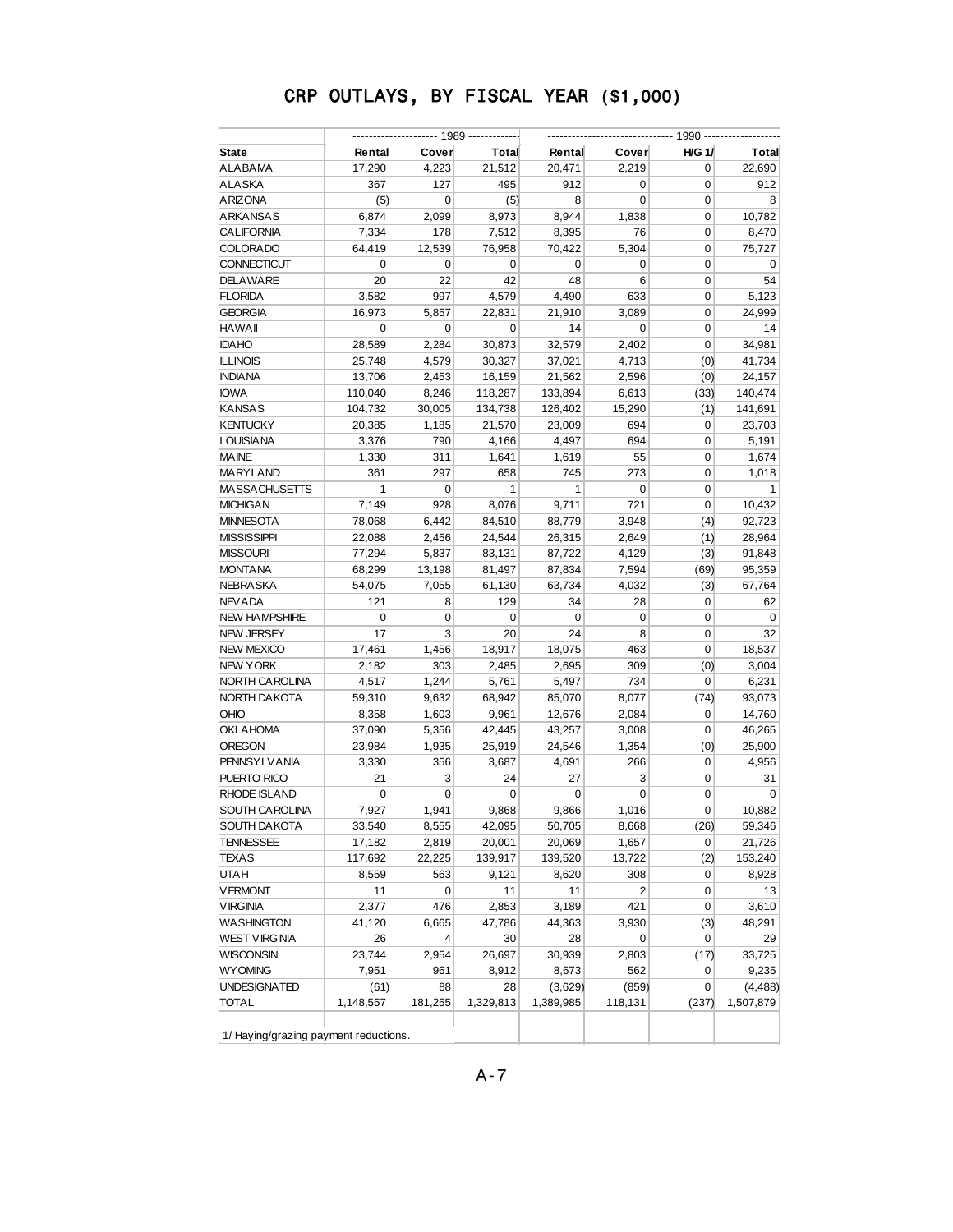| <b>State</b>                          | Rental       | Cover        | <b>H/G 1/</b> | Total          | Rental       | <b>Cover</b>   | <b>H/G 1/</b> | Total       |  |
|---------------------------------------|--------------|--------------|---------------|----------------|--------------|----------------|---------------|-------------|--|
| ALABAMA                               | 21,180       | 630          | 0             | 21,810         | 21,927       | 1,456          | 0             | 23,383      |  |
| <b>ALASKA</b>                         | 906          | 85           | 0             | 990            | 938          | 0              | 0             | 938         |  |
| <b>ARIZONA</b>                        | $\mathbf{1}$ | $\mathbf{1}$ | 0             | $\overline{2}$ | $\mathbf{1}$ | $\mathbf 0$    | 0             | 1           |  |
| <b>ARKANSAS</b>                       | 10,433       | 726          | 0             | 11,160         | 10,827       | 997            | 0             | 11,824      |  |
| <b>CALIFORNIA</b>                     | 8,175        | 162          | 0             | 8,337          | 8,416        | (22)           | 0             | 8,394       |  |
| <b>COLORADO</b>                       | 77,698       | 1,954        | (3)           | 79,649         | 77,868       | 768            | (0)           | 78,636      |  |
| <b>CONNECTICUT</b>                    | $\mathbf 0$  | 0            | 0             | 0              | 0            | $\mathbf 0$    | 0             | 0           |  |
| <b>DELAWARE</b>                       | 60           | 4            | 0             | 63             | 60           | (0)            | 0             | 60          |  |
| <b>FLORIDA</b>                        | 4,941        | 17           | 0             | 4,958          | 5,026        | 181            | 0             | 5,207       |  |
| <b>GEORGIA</b>                        | 24,679       | 396          | 0             | 25,075         | 24,989       | 966            | 0             | 25,955      |  |
| <b>HAWAII</b>                         | 0            | $\mathbf 0$  | 0             | 0              | 61           | $\mathbf 0$    | 0             | 61          |  |
| <b>IDAHO</b>                          | 34,088       | 1,028        | (1)           | 35,115         | 35,495       | 1,179          | (57)          | 36,618      |  |
| <b>ILLINOIS</b>                       | 45,908       | 1,305        | (1)           | 47,212         | 47,985       | 2,688          | (59)          | 50,613      |  |
| <b>INDIANA</b>                        | 25,756       | 574          | 0             | 26,330         | 26,782       | 1,246          | (1)           | 28,028      |  |
| <b>IOWA</b>                           | 157,978      | 1,458        | (3)           | 159,433        | 160,791      | 3,271          | (411)         | 163,652     |  |
| <b>KANSAS</b>                         | 148,307      | 6,779        | (1)           | 155,084        | 148,608      | 1,824          | (1)           | 150,431     |  |
| <b>KENTUCKY</b>                       | 23,740       | 222          | 0             | 23,962         | 24,132       | 313            | (2)           | 24,443      |  |
| <b>LOUISIANA</b>                      | 5,820        | 421          | 0             | 6,240          | 5,956        | 536            | 0             | 6,493       |  |
| <b>MAINE</b>                          | 1,697        | 6            | 0             | 1,703          | 1,725        | 38             | (8)           | 1,755       |  |
| <b>MARYLAND</b>                       | 1,086        | 73           | 0             | 1,159          | 1,202        | 282            | 0             | 1,484       |  |
| <b>MASSACHUSETTS</b>                  | $\mathbf{1}$ | $\mathbf 0$  | 0             | 1              | $\mathbf{1}$ | $\mathbf 0$    | 0             | 1           |  |
| <b>MICHIGAN</b>                       | 11,371       | 291          | 0             | 11,662         | 12,516       | 862            | 0             | 13,377      |  |
| <b>MINNESOTA</b>                      | 96,363       | 1,159        | (1)           | 97,521         | 97,265       | 1,258          | (1)           | 98,522      |  |
| <b>MISSISSIPPI</b>                    | 29,777       | 940          | (1)           | 30,717         | 31,124       | 2,035          | 0             | 33,159      |  |
| <b>MISSOURI</b>                       | 92,885       | 1,895        | (4)           | 94,776         | 95,008       | 3,040          | (378)         | 97,670      |  |
| <b>MONTANA</b>                        | 100,013      | 1,953        | (213)         | 101,753        | 101,967      | 1,121          | (290)         | 102,798     |  |
| <b>NEBRASKA</b>                       | 72,242       | 1,500        | (0)           | 73,742         | 72,841       | 1,238          | (6)           | 74,073      |  |
| <b>NEV ADA</b>                        | 108          | 9            | 0             | 117            | 113          | $\overline{4}$ | 0             | 117         |  |
| <b>NEW HAMPSHIRE</b>                  | 0            | $\mathbf 0$  | 0             | $\mathbf 0$    | 0            | $\mathbf 0$    | 0             | $\mathbf 0$ |  |
| <b>NEW JERSEY</b>                     | 31           | 0            | 0             | 32             | 34           | 0              | 0             | 34          |  |
| <b>NEW MEXICO</b>                     | 18,116       | 212          | (1)           | 18,327         | 18,067       | 166            | 0             | 18,234      |  |
| <b>NEW YORK</b>                       | 2,834        | 42           | 0             | 2,875          | 2,953        | 94             | 0             | 3,047       |  |
| NORTH CAROLINA                        | 5,932        | 109          | 0             | 6,041          | 6,080        | 331            | (0)           | 6,411       |  |
| NORTH DAKOTA                          | 109,629      | 2,410        | (1,053)       | 110,985        | 110,394      | 1,422          | (1,823)       | 109,993     |  |
| <b>OHIO</b>                           | 16,522       | 839          | 0             | 17,361         | 17,866       | 1,609          | (1)           | 19,475      |  |
| <b>OKLAHOMA</b>                       | 48,055       | 1,356        | 0             | 49,410         | 48,268       | 951            | (1)           | 49,218      |  |
| <b>OREGON</b>                         | 24,902       | 749          | (1)           | 25,651         | 25,125       | 397            | (14)          | 25,508      |  |
| <b>PENNSYLVANIA</b>                   | 5,453        | 83           | 0             | 5,536          | 5,582        | 84             | 0             | 5,666       |  |
| PUERTO RICO                           | 29           | $\mathbf 0$  | 0             | 29             | 29           | $\mathbf 0$    | 0             | 29          |  |
| <b>RHODE ISLAND</b>                   | $\mathbf 0$  | 0            | 0             | 0              | $\mathbf 0$  | 0              | 0             | $\mathbf 0$ |  |
| <b>SOUTH CAROLINA</b>                 | 10,822       | 143          | (1)           | 10,965         | 10,860       | 136            | 0             | 10,996      |  |
| SOUTH DAKOTA                          | 71,564       | 2,559        | (264)         | 73,860         | 71,852       | 1,004          | (505)         | 72,351      |  |
| <b>TENNESSEE</b>                      | 21,187       | 507          | 0             | 21,695         | 21,728       | 859            | (0)           | 22,587      |  |
| <b>TEXAS</b>                          | 151,354      | 5,017        | (23)          | 156,349        | 152,926      | 3,494          | (6)           | 156,413     |  |
| <b>UTAH</b>                           | 9,197        | 184          | (0)           | 9,381          | 8,911        | 179            | (0)           | 9,090       |  |
| <b>VERMONT</b>                        | 12           | 0            | 0             | 12             | 12           | 1              | 0             | 12          |  |
| <b>VIRGINIA</b>                       | 3,695        | 61           | (0)           | 3,755          | 3,747        | 96             | 0             | 3,842       |  |
| <b>WASHINGTON</b>                     | 48,275       | 1,707        | 0             | 49,982         | 48,668       | 1,423          | (45)          | 50,046      |  |
| <b>WEST VIRGINIA</b>                  | 29           | 0            | 0             | 29             | 29           | $\mathbf 0$    | 0             | 29          |  |
| <b>WISCONSIN</b>                      | 38,889       | 770          | (1)           | 39,658         | 40,747       | 1,612          | (47)          | 42,312      |  |
| <b>WYOMING</b>                        | 9,641        | 257          | 0             | 9,897          | 9,668        | 194            | 0             | 9,863       |  |
| UNDESIGNATED                          | 278          | 299          | 0             | 577            | (553)        | (16)           | 0             | (569)       |  |
| <b>TOTAL</b>                          | 1,591,659    | 40,890       | (1, 572)      | 1,630,977      | 1,616,619    | 39,316         | (3,656)       | 1,652,279   |  |
|                                       |              |              |               |                |              |                |               |             |  |
| 1/ Haying/grazing payment reductions. |              |              |               |                |              |                |               |             |  |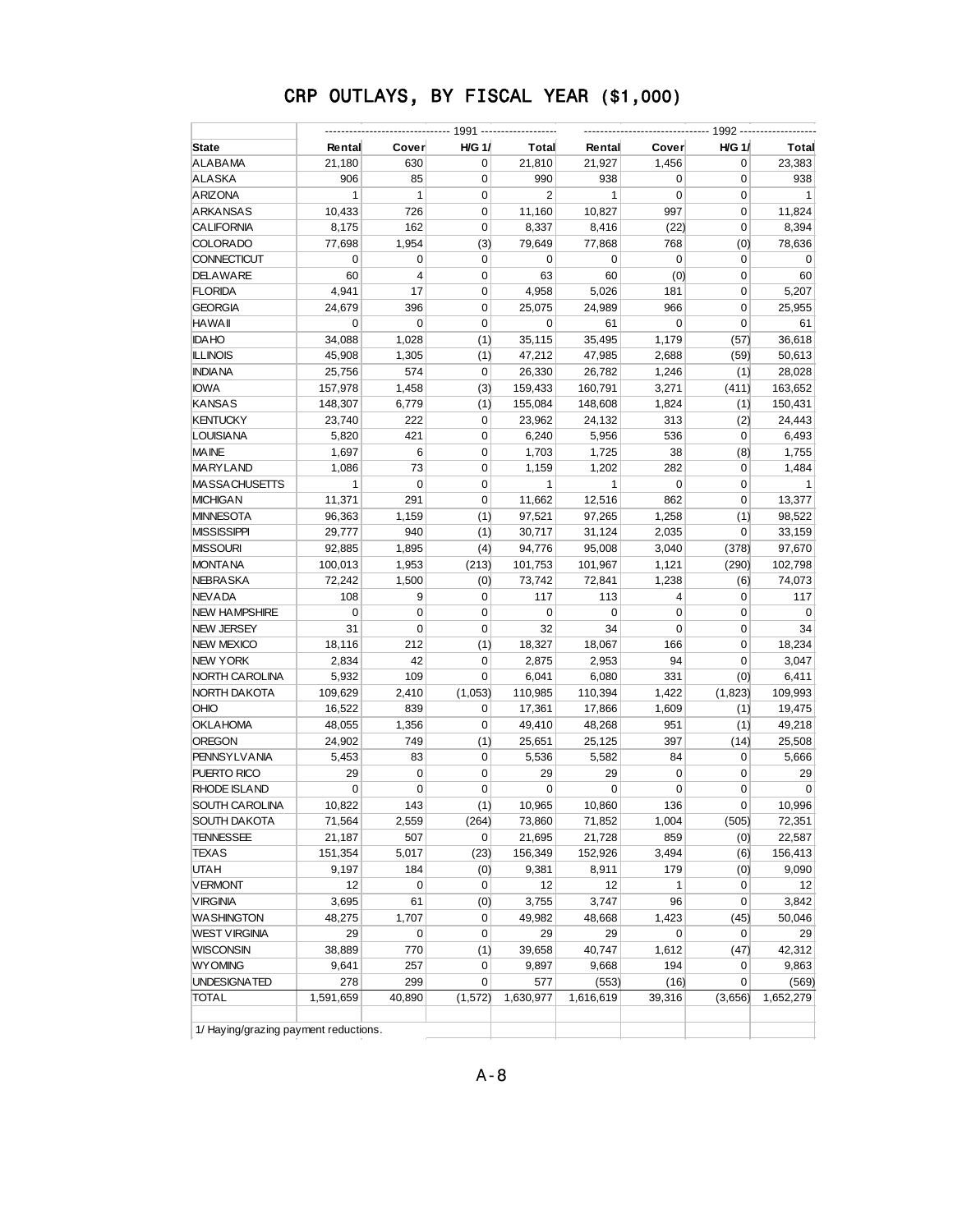| <b>State</b>                          | Rental       | Cover          | <b>H/G 1/</b> | Total        | Rental       | Cover       | <b>H/G 1/</b> | Total        |  |
|---------------------------------------|--------------|----------------|---------------|--------------|--------------|-------------|---------------|--------------|--|
| ALABAMA                               | 22,481       | 848            | (1)           | 23,328       | 23,508       | 393         | (6)           | 23,896       |  |
| <b>ALASKA</b>                         | 894          | 0              | (0)           | 893          | 937          | 0           | (1)           | 936          |  |
| <b>ARIZONA</b>                        | $\mathbf{1}$ | $\mathbf 0$    | 0             | 1            | $\mathbf{1}$ | 0           | 0             | $\mathbf{1}$ |  |
| ARKANSAS                              | 11,367       | 757            | (2)           | 12,123       | 11,936       | 359         | (0)           | 12,295       |  |
| <b>CALIFORNIA</b>                     | 8,728        | (26)           | 0             | 8,701        | 8,631        | 34          | 0             | 8,665        |  |
| <b>COLORADO</b>                       | 78,360       | 545            | (25)          | 78,880       | 78,990       | 444         | (4)           | 79,430       |  |
| <b>CONNECTICUT</b>                    | 0            | 0              | 0             | 0            | 0            | 0           | 0             | 0            |  |
| <b>DELAWARE</b>                       | 60           | 0              | 0             | 60           | 61           | 0           | 0             | 61           |  |
| <b>FLORIDA</b>                        | 5,165        | 223            | 0             | 5,388        | 5,388        | 10          | 0             | 5,398        |  |
| <b>GEORGIA</b>                        | 25,646       | 668            | (1)           | 26,313       | 26,239       | 97          | (5)           | 26,330       |  |
| <b>HAWAII</b>                         | 54           | 0              | 0             | 54           | 7            | 0           | 0             | 7            |  |
| <b>IDAHO</b>                          | 37,026       | 947            | (300)         | 37,672       | 38,372       | 446         | (13)          | 38,806       |  |
| <b>ILLINOIS</b>                       | 53,906       | 2,357          | (551)         | 55,712       | 60,416       | 1,056       | (116)         | 61,356       |  |
| <b>INDIANA</b>                        | 29,944       | 1,602          | (2)           | 31,544       | 33,259       | 448         | (1)           | 33,706       |  |
| <b>IOWA</b>                           | 169,593      | 2,688          | (4, 552)      | 167,730      | 180,767      | 1,499       | (3,315)       | 178,951      |  |
| <b>KANSAS</b>                         | 150,786      | 1,156          | (54)          | 151,888      | 151,676      | 661         | (242)         | 152,096      |  |
| <b>KENTUCKY</b>                       | 24,800       | 383            | (2)           | 25,181       | 25,816       | 77          | (29)          | 25,864       |  |
| <b>LOUISIANA</b>                      | 6,128        | 266            | 0             | 6,393        | 6,347        | 57          | 0             | 6,404        |  |
| <b>MAINE</b>                          | 1,751        | $\mathbf 0$    | (40)          | 1,711        | 1,757        | 1           | 0             | 1,758        |  |
| MARYLAND                              | 1,332        | 110            | 0             | 1,442        | 1,407        | 45          | 0             | 1,452        |  |
| <b>MASSACHUSETTS</b>                  | $\mathbf{1}$ | 0              | 0             | $\mathbf{1}$ | $\mathbf{1}$ | $\mathbf 0$ | 0             | $\mathbf{1}$ |  |
| <b>MICHIGAN</b>                       | 15,079       | 1,185          | 0             | 16,264       | 19,565       | 265         | (1)           | 19,829       |  |
| <b>MINNESOTA</b>                      | 99,829       | 1,047          | (79)          | 100,797      | 101,144      | 484         | (497)         | 101,131      |  |
| <b>MISSISSIPPI</b>                    | 32,877       | 1,556          | (2)           | 34,431       | 34,816       | 304         | (2)           | 35,118       |  |
| <b>MISSOURI</b>                       | 100,233      | 2,373          | (1, 121)      | 101,485      | 107,057      | 1,771       | (834)         | 107,993      |  |
| <b>MONTANA</b>                        | 103,512      | 740            | (1,836)       | 102,416      | 104,434      | 193         | (12)          | 104,615      |  |
| <b>NEBRA SKA</b>                      | 75,390       | 1,104          | (43)          | 76,451       | 76,668       | 418         | (502)         | 76,584       |  |
| <b>NEVADA</b>                         | 126          | 0              | 0             | 126          | 100          | 0           | 0             | 100          |  |
| <b>NEW HAMPSHIRE</b>                  | 0            | 0              | 0             | 0            | $\mathbf 0$  | 0           | 0             | $\mathbf 0$  |  |
| <b>NEW JERSEY</b>                     | 34           | 5              | 0             | 38           | 36           | 0           | 0             | 36           |  |
| <b>NEW MEXICO</b>                     | 18,168       | 73             | 0             | 18,241       | 18,237       | 86          | 0             | 18,324       |  |
| <b>NEW YORK</b>                       | 3,099        | 70             | 0             | 3,169        | 3,241        | 52          | 0             | 3,293        |  |
| NORTH CAROLINA                        | 6,309        | 198            | (0)           | 6,506        | 6,499        | 46          | (8)           | 6,538        |  |
| NORTH DAKOTA                          | 111,056      | 745            | (7, 334)      | 104,467      | 111,311      | 264         | (4,209)       | 107,366      |  |
| <b>OHIO</b>                           | 21,667       | 2,048          | (4)           | 23,711       | 25,829       | 525         | (0)           | 26,353       |  |
| <b>OKLAHOMA</b>                       | 49,187       | 470            | (1)           | 49,656       | 49,565       | 189         | (106)         | 49,648       |  |
| <b>OREGON</b>                         | 25,488       | 314            | (110)         | 25,693       | 25,617       | 169         | (0)           | 25,785       |  |
| <b>PENNSYLVANIA</b>                   | 5,795        | 32             | 0             | 5,827        | 5,930        | 20          | (0)           | 5,949        |  |
| PUERTO RICO                           | 29           | $\overline{2}$ | 0             | 31           | 29           | 0           | 0             | 29           |  |
| RHODE ISLAND                          | $\mathbf 0$  | 0              | 0             | 0            | $\mathbf 0$  | 0           | 0             | $\mathbf 0$  |  |
| SOUTH CAROLINA                        | 11,030       | 238            | (2)           | 11,266       | 11,261       | 78          | (10)          | 11,329       |  |
| SOUTH DAKOTA                          | 72,205       | 606            | (4, 289)      | 68,522       | 72,634       | 325         | (2, 305)      | 70,654       |  |
| TENNESSEE                             | 22,593       | 815            | (6)           | 23,402       | 23,308       | 215         | (16)          | 23,507       |  |
| TEXAS                                 | 156,265      | 2,754          | (15)          | 159,003      | 160,251      | 1,076       | (185)         | 161,142      |  |
| <b>UTAH</b>                           | 9,031        | 97             | (33)          | 9,096        | 8,950        | 106         | (3)           | 9,054        |  |
| <b>VERMONT</b>                        | 12           | $\pmb{0}$      | 0             | 12           | 12           | 0           | 0             | 12           |  |
| <b>VIRGINIA</b>                       | 3,823        | 48             | (4)           | 3,867        | 3,918        | 34          | (1)           | 3,951        |  |
| <b>WASHINGTON</b>                     | 50,665       | 1,406          | (64)          | 52,006       | 52,226       | 697         | (18)          | 52,905       |  |
| <b>WEST VIRGINIA</b>                  | 29           | 0              | 0             | 29           | 29           | 0           | 0             | 29           |  |
| <b>WISCONSIN</b>                      | 43,877       | 1,420          | (2,629)       | 42,668       | 47,219       | 912         | (959)         | 47,172       |  |
| <b>WY OMING</b>                       | 9,684        | 147            | (5)           | 9,826        | 9,682        | 40          | (3)           | 9,719        |  |
| UNDESIGNATED                          | (16)         | 57             | 0             | 40           | 10           | (0)         | 0             | 10           |  |
| <b>TOTAL</b>                          | 1,675,097    | 32,075         | (23, 108)     | 1,684,064    | 1,735,094    | 13,898      | (13, 404)     | 1,735,587    |  |
|                                       |              |                |               |              |              |             |               |              |  |
| 1/ Haying/grazing payment reductions. |              |                |               |              |              |             |               |              |  |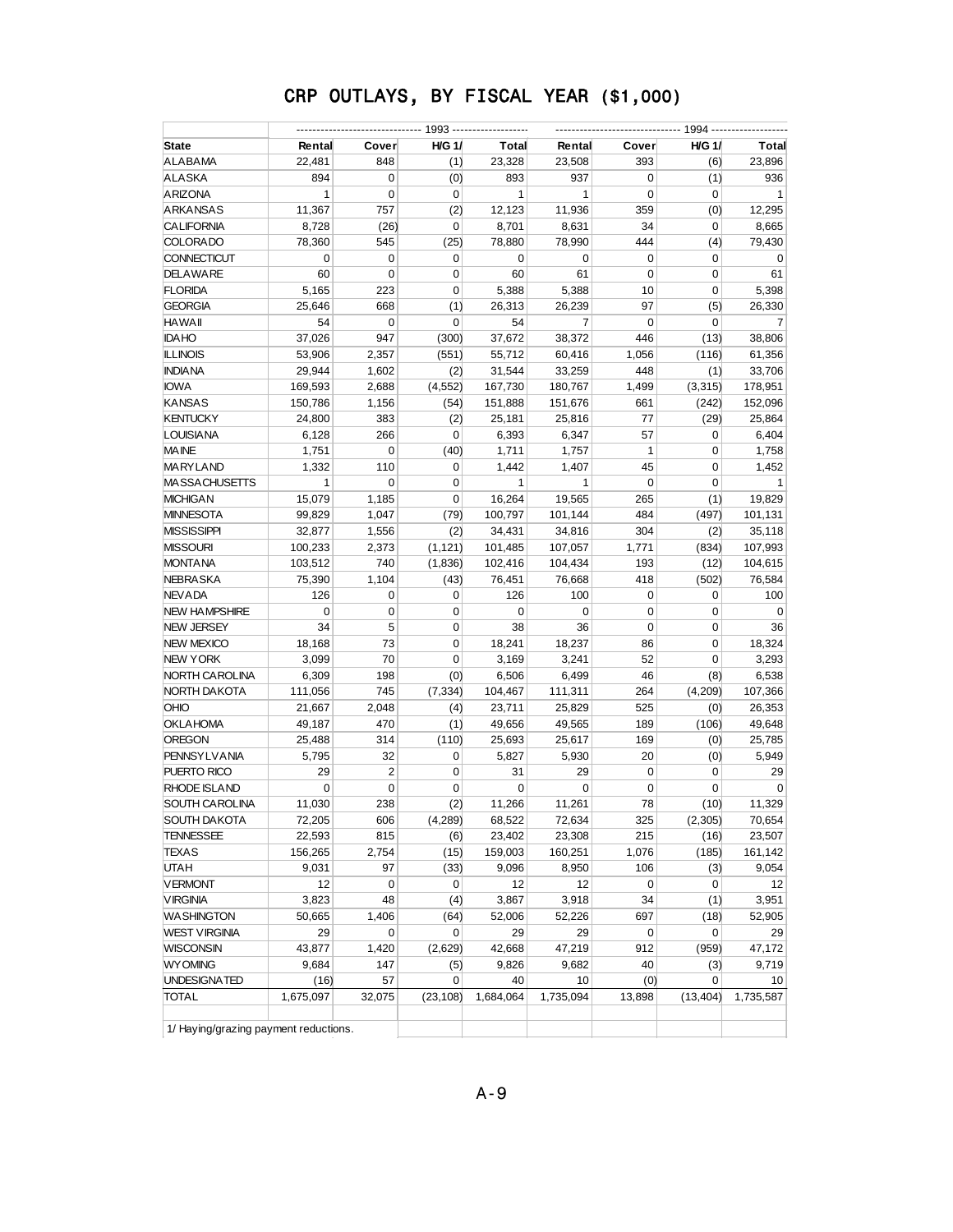| Rental<br>23,511<br>894<br>1 | Cover<br>38<br>(3) | <b>H/G 1/</b><br>(2) | Total<br>23,548                       | Rental<br>23,481 | Cover<br>(2) | <b>H/G 1/</b><br>(39) | Total        |
|------------------------------|--------------------|----------------------|---------------------------------------|------------------|--------------|-----------------------|--------------|
|                              |                    |                      |                                       |                  |              |                       |              |
|                              |                    |                      |                                       |                  |              |                       | 23,440       |
|                              |                    | (0)                  | 891                                   | 893              | 0            | (0)                   | 893          |
|                              | $\mathbf 0$        | $\mathbf 0$          | $\mathbf{1}$                          | $\mathbf 0$      | 0            | (0)                   | $\mathbf 0$  |
| 11,779                       | 186                | 0                    | 11,965                                | 11,862           | 48           | (8)                   | 11,902       |
| 8,581                        | 13                 | 0                    | 8,594                                 | 8,645            | $\mathbf 0$  | (23)                  | 8,621        |
| 79,064                       | 56                 | (141)                | 78,979                                | 79,157           | 16           | (200)                 | 78,973       |
| 0                            | 0                  | 0                    | 0                                     | 0                | $\mathbf 0$  | 0                     | 0            |
| 61                           | $\mathbf 0$        | 0                    | 61                                    | 61               | 0            | 0                     | 61           |
| 5,355                        | (1)                | (3)                  | 5,351                                 | 5,375            | 51           | 0                     | 5,426        |
| 26,267                       | 25                 | 0                    | 26,292                                | 26,221           | 35           | (2)                   | 26,254       |
| 7                            | 0                  | $\mathbf 0$          | 7                                     | 7                | $\mathbf 0$  | 0                     | 7            |
| 38,362                       | 43                 | (41)                 | 38,365                                | 38,359           | 11           | (47)                  | 38,324       |
| 60,402                       | 287                | (1)                  | 60,688                                | 59,644           | 70           | (158)                 | 59,555       |
| 33,319                       | 179                | (1)                  | 33,496                                | 33,081           | 27           | (7)                   | 33,101       |
| 180,519                      | 395                | (13)                 | 180,901                               | 178,911          | 67           | (816)                 | 178,162      |
| 151,948                      | 156                | (73)                 | 152,031                               | 152,118          | 55           | (364)                 | 151,809      |
| 25,864                       | $\overline{2}$     | (17)                 | 25,848                                | 25,391           | (2)          | (72)                  | 25,317       |
| 6,339                        | 55                 | 0                    | 6,394                                 | 6,315            | 39           | (0)                   | 6,354        |
| 1,769                        | $\mathbf 0$        | 0                    | 1,769                                 | 1,745            | 0            | (6)                   | 1,739        |
| 1,398                        | $\overline{7}$     | 0                    | 1,405                                 | 1,366            | (0)          | 0                     | 1,366        |
| 1                            | 0                  | 0                    | $\mathbf{1}$                          | $\mathbf{1}$     | $\mathbf 0$  | 0                     | $\mathbf{1}$ |
| 19,535                       | 47                 | (1)                  | 19,581                                | 18,830           | 13           | (3)                   | 18,840       |
| 101,376                      | 312                | (225)                | 101,463                               | 100,934          | 77           | (465)                 | 100,546      |
| 34,758                       | 102                | (3)                  | 34,858                                | 34,001           | 71           | (13)                  | 34,058       |
| 106,763                      | 349                | (55)                 | 107,057                               | 106,196          | 57           | (487)                 | 105,766      |
| 104,351                      | 34                 | (7)                  | 104,377                               | 105,328          | 19           | (1,255)               | 104,092      |
| 76,680                       | 110                | (365)                | 76,424                                | 76,835           | 53           | (489)                 | 76,399       |
| 113                          | 0                  | 0                    | 113                                   | 113              | 0            | 0                     | 113          |
| 0                            | 0                  | 0                    | $\mathbf 0$                           | 0                | 0            | 0                     | $\mathbf 0$  |
| 36                           | 0                  | 0                    | 36                                    | 36               | $\mathbf 0$  | 0                     | 36           |
| 18,197                       | 6                  | (14)                 | 18,189                                | 18,229           | (0)          | (128)                 | 18,100       |
| 3,257                        | $\overline{4}$     | 0                    | 3,260                                 | 3,166            | 1            | (1)                   | 3,166        |
| 6,441                        | (6)                | (1)                  | 6,434                                 | 6,436            | 37           | (2)                   | 6,471        |
| 111,401                      | 60                 | (380)                | 111,081                               | 112,784          | 36           | (2,015)               | 110,805      |
| 25,706                       | 52                 | (2)                  | 25,756                                | 24,956           | 5            | (5)                   | 24,957       |
| 49,546                       | 57                 | (567)                | 49,037                                | 49,706           | 37           | (508)                 | 49,235       |
| 25,559                       | 30                 | (28)                 | 25,561                                | 25,435           | 5            | (18)                  | 25,423       |
| 5,926                        | 11                 | 0                    | 5,937                                 | 5,890            | $\mathbf{1}$ | (5)                   | 5,886        |
| 29                           | 0                  | 0                    | 29                                    | 29               | 0            | 0                     | 29           |
| $\mathbf 0$                  | 0                  | 0                    | 0                                     | 0                | 0            | 0                     | $\Omega$     |
| 11,227                       | 3                  | (0)                  | 11,229                                | 11,206           | 41           | (0)                   | 11,247       |
| 72,679                       | 125                | (2, 315)             | 70,489                                | 73,834           | 58           | (1, 413)              | 72,479       |
| 23,375                       | (17)               | (7)                  | 23,350                                | 23,309           | (1)          | (157)                 | 23,150       |
| 160,168                      | 286                | (1, 346)             | 159,108                               | 159,819          | 67           | (1, 519)              | 158,367      |
| 8,980                        | 36                 | (23)                 | 8,993                                 | 9,012            | 18           | (12)                  | 9,017        |
| 12                           | 0                  | 0                    | 12                                    | 12               | $\pmb{0}$    | 0                     | 12           |
| 3,898                        | 0                  | 0                    | 3,898                                 | 3,882            | (1)          | (1)                   | 3,880        |
| 52,186                       | 183                | (91)                 | 52,278                                | 51,951           | 92           | (33)                  | 52,009       |
| 29                           | 0                  | 0                    | 29                                    | 29               | $\mathbf 0$  | 0                     | 29           |
| 47,142                       | 473                | (1)                  | 47,614                                | 46,876           | 107          | (41)                  | 46,942       |
| 9,682                        | 32                 | (48)                 | 9,666                                 | 9,798            | 43           | (28)                  | 9,813        |
| (7)                          | (0)                | 0                    | (7)                                   | (112)            | (9)          | 0                     | (121)        |
| 1,734,486                    | 3,726              | (5,769)              | 1,732,442                             | 1,731,149        | 1,243        | (10, 342)             | 1,722,049    |
|                              |                    |                      | 1/ Haying/grazing payment reductions. |                  |              |                       |              |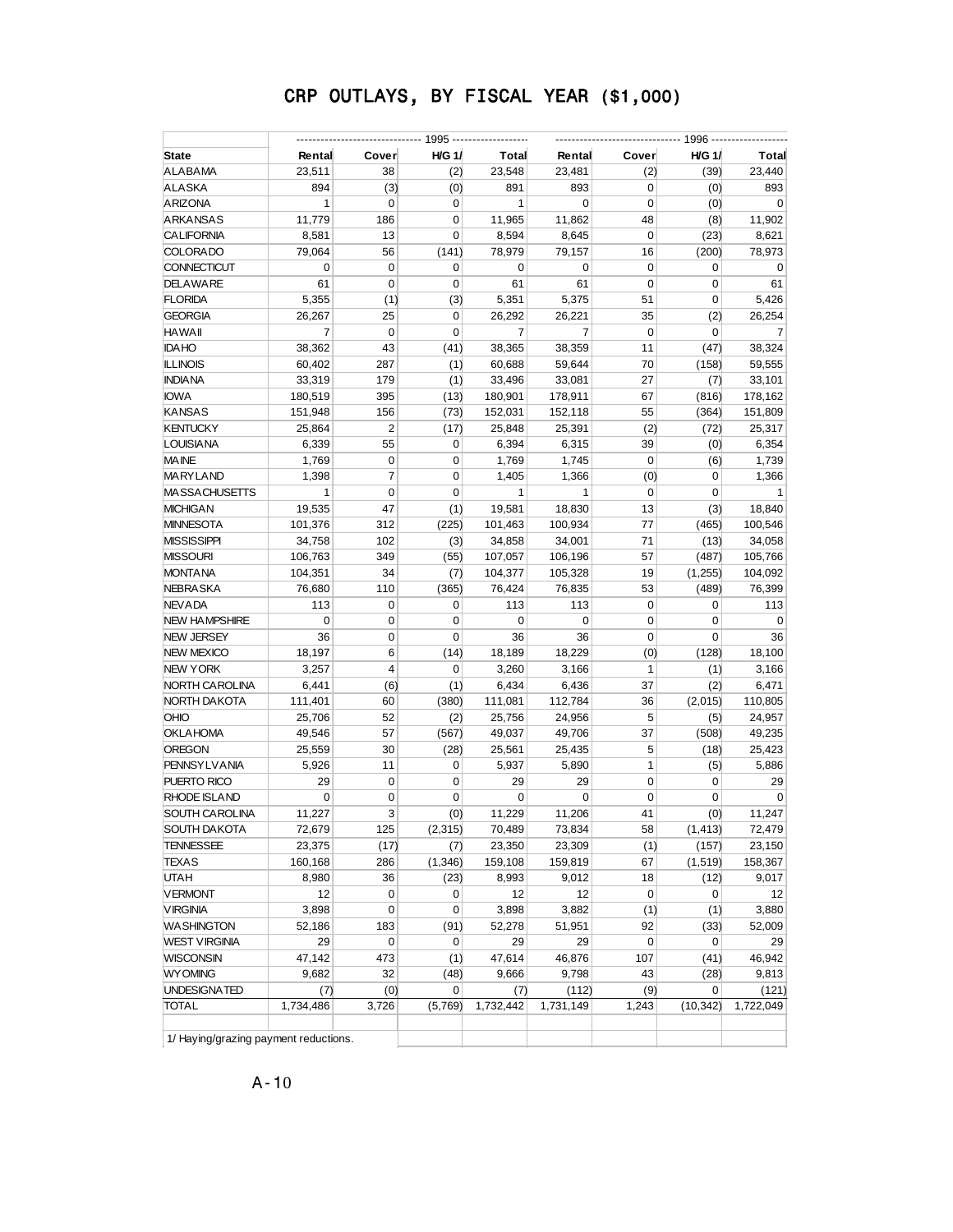|                                       |              |                |               |              |              |                | ---------- 1998 --- |                |  |
|---------------------------------------|--------------|----------------|---------------|--------------|--------------|----------------|---------------------|----------------|--|
| <b>State</b>                          | Rental       | Cover          | <b>H/G 1/</b> | <b>Total</b> | Rental       | Cover          | <b>H/G 1/</b>       | Total          |  |
| ALABAMA                               | 23,107       | 122            | (115)         | 23,114       | 22,203       | 827            | (0)                 | 23,030         |  |
| ALASKA                                | 888          | 11             | 0             | 899          | 882          | 154            | (0)                 | 1,036          |  |
| <b>ARIZONA</b>                        | $\mathbf{1}$ | $\mathbf 0$    | $\mathbf 0$   | $\mathbf{1}$ | $\mathbf{1}$ | $\mathbf 0$    | $\mathbf 0$         | $\mathbf{1}$   |  |
| <b>ARKANSAS</b>                       | 11,612       | 111            | (68)          | 11,655       | 11,185       | 244            | (1)                 | 11,428         |  |
| <b>CALIFORNIA</b>                     | 8,482        | 0              | (81)          | 8,401        | 8,237        | 16             | $\mathbf 0$         | 8,253          |  |
| <b>COLORADO</b>                       | 78,535       | 25             | (824)         | 77,736       | 77,106       | 4,318          | (112)               | 81,312         |  |
| <b>CONNECTICUT</b>                    | $\mathbf 0$  | $\mathbf 0$    | 0             | 0            | $\mathbf 0$  | $\overline{2}$ | 0                   | 2              |  |
| <b>DELAWARE</b>                       | 56           | $\mathbf 0$    | $\mathbf 0$   | 56           | 54           | 115            | 0                   | 169            |  |
| <b>FLORIDA</b>                        | 5,168        | 12             | (1)           | 5,179        | 4,980        | 198            | (0)                 | 5,178          |  |
| <b>GEORGIA</b>                        | 26,152       | 136            | (2)           | 26,286       | 25,453       | 479            | (0)                 | 25,932         |  |
| <b>HAWAII</b>                         | $\mathbf 0$  | $\mathbf 0$    | $\mathbf 0$   | 0            | 0            | $\mathbf 0$    | 0                   | 0              |  |
| <b>IDAHO</b>                          | 37,603       | 41             | (266)         | 37,378       | 35,753       | 1,975          | (28)                | 37,700         |  |
| <b>ILLINOIS</b>                       | 60,494       | 1,061          | (789)         | 60,766       | 57,841       | 3,494          | (90)                | 61,245         |  |
| <b>INDIANA</b>                        | 31,675       | 318            | (240)         | 31,753       | 28,683       | 2,152          | 0                   | 30,835         |  |
| <b>IOWA</b>                           | 171,079      | 892            | (5,361)       | 166,610      | 146,065      | 4,939          | (1, 186)            | 149,818        |  |
| <b>KANSAS</b>                         | 151,072      | 299            | (1,799)       | 149,572      | 150,266      | 5,022          | (153)               | 155,135        |  |
| <b>KENTUCKY</b>                       | 23,547       | $\mathbf 0$    | (423)         | 23,124       | 19,756       | 1,070          | (4)                 | 20,822         |  |
| <b>LOUISIANA</b>                      | 6,368        | 63             | (3)           | 6,428        | 6,151        | 1,036          | 0                   | 7,187          |  |
| <b>MAINE</b>                          | 16,068       | 110            | (8)           | 16,170       | 1,465        | 70             | 0                   | 1,535          |  |
| <b>MARYLAND</b>                       | 1,421        | $\overline{2}$ | (6)           | 1,417        | 1,391        | 655            | (1)                 | 2,045          |  |
| <b>MASSACHUSETTS</b>                  | 6            | 81             | $\mathbf 0$   | 87           | 6            | $\mathbf 0$    | $\mathbf 0$         | 6              |  |
| <b>MICHIGAN</b>                       | 19,868       | $\mathbf 0$    | (143)         | 19,725       | 18,868       | 439            | (11)                | 19,296         |  |
| <b>MINNESOTA</b>                      | 96,262       | 151            | (1,740)       | 94,673       | 84,449       | 5,017          | (715)               | 88,751         |  |
| <b>MISSISSIPPI</b>                    | 34,976       | 406            | (90)          | 35,292       | 34,062       | 2,946          | (5)                 | 37,003         |  |
| <b>MISSOURI</b>                       | 107,403      | 418            | (2, 197)      | 105,624      | 102,426      | 4,575          | (317)               | 106,684        |  |
| <b>MONTANA</b>                        | 103,638      | 668            | (4, 123)      | 100,183      | 100,065      | 8,703          | (2, 156)            | 106,612        |  |
| <b>NEBRASKA</b>                       | 75,737       | 301            | (2,731)       | 73,307       | 68,992       | 2,589          | (1,079)             | 70,502         |  |
| <b>NEVADA</b>                         | 94           | 141            | 0             | 235          | 94           | 0              | 0                   | 94             |  |
| <b>NEW HAMPSHIRE</b>                  | $\mathbf{1}$ | $\mathbf 0$    | 0             | 1            | 3            | $\mathbf{1}$   | 0                   | $\overline{4}$ |  |
| <b>NEW JERSEY</b>                     | 31           | 0              | $\mathbf 0$   | 31           | 28           | 81             | 0                   | 109            |  |
| <b>NEW MEXICO</b>                     | 17,860       | 45             | (222)         | 17,683       | 17,552       | 3,064          | (27)                | 20,589         |  |
| <b>NEW YORK</b>                       | 3,106        | 15             | (15)          | 3,106        | 2,869        | 140            | 0                   | 3,009          |  |
| NORTH CAROLINA                        | 6,290        | 24             | (14)          | 6,300        | 5,987        | 210            | 0                   | 6,197          |  |
| NORTH DAKOTA                          | 110,160      | 162            | (6, 841)      | 103,481      | 106,614      | 10,829         | (4,534)             | 112,909        |  |
| OHIO                                  | 25,078       | 207            | (117)         | 25,168       | 23,510       | 1,204          | (0)                 | 24,714         |  |
| <b>OKLAHOMA</b>                       | 48,963       | 78             | (1,335)       | 47,706       | 47,998       | 3,909          | (240)               | 51,667         |  |
| <b>OREGON</b>                         | 25,056       | 0              | (116)         | 24,940       | 23,625       | 573            | (7)                 | 24,191         |  |
| <b>PENNSYLVANIA</b>                   | 5,853        | 39             | (47)          | 5,845        | 5,610        | 127            | (4)                 | 5,733          |  |
| PUERTO RICO                           | $\mathbf 0$  | $\mathbf 0$    | $\mathbf 0$   | 0            | $\mathbf 0$  | $\mathbf 0$    | $\mathbf 0$         | 0              |  |
| <b>RHODE ISLAND</b>                   | $\mathbf 0$  | 0              | $\mathbf 0$   | 0            | 22           | $\mathbf 0$    | 0                   | 22             |  |
| SOUTH CAROLINA                        | 11,238       | 58             | (7)           | 11,289       | 11,074       | 535            | $\pmb{0}$           | 11,609         |  |
| SOUTH DAKOTA                          | 71,356       | 367            | (4,913)       | 66,810       | 69,184       | 8,022          | (1, 812)            | 75,394         |  |
| <b>TENNESSEE</b>                      | 21,927       | 98             | (406)         | 21,619       | 19,407       | 363            | (9)                 | 19,761         |  |
| <b>TEXAS</b>                          | 157,866      | 443            | (2,659)       | 155,650      | 153,425      | 11,051         | (737)               | 163,739        |  |
| <b>UTAH</b>                           | 8,624        | 0              | (70)          | 8,554        | 8,563        | 245            | (11)                | 8,797          |  |
| <b>VERMONT</b>                        | 11           | $\mathbf 0$    | 0             | 11           | 6            | 11             | 0                   | 17             |  |
| <b>VIRGINIA</b>                       | 3,763        | 24             | (13)          | 3,774        | 3,662        | 179            | (1)                 | 3,840          |  |
| <b>WASHINGTON</b>                     | 51,759       | 228            | (87)          | 51,900       | 51,046       | 1,228          | 0                   | 52,274         |  |
| <b>WEST VIRGINIA</b>                  | 28           | $\mathbf 0$    | 0             | 28           | 21           | $\overline{2}$ | 0                   | 23             |  |
| <b>WISCONSIN</b>                      | 46,389       | 404            | (936)         | 45,857       | 43,910       | 2,438          | (11)                | 46,337         |  |
| <b>WY OMING</b>                       | 9,681        | 0              | (184)         | 9,497        | 9,454        | 855            | (1)                 | 10,308         |  |
| UNDESIGNATED                          | 0            | 0              | 0             | 0            | 0            | 0              | 0                   | 0              |  |
| <b>TOTAL</b>                          | 1,716,352    | 7,561          | (38, 992)     | 1,684,921    | 1,610,002    | 96,102         | (13, 250)           | 1,692,854      |  |
|                                       |              |                |               |              |              |                |                     |                |  |
| 1/ Haying/grazing payment reductions. |              |                |               |              |              |                |                     |                |  |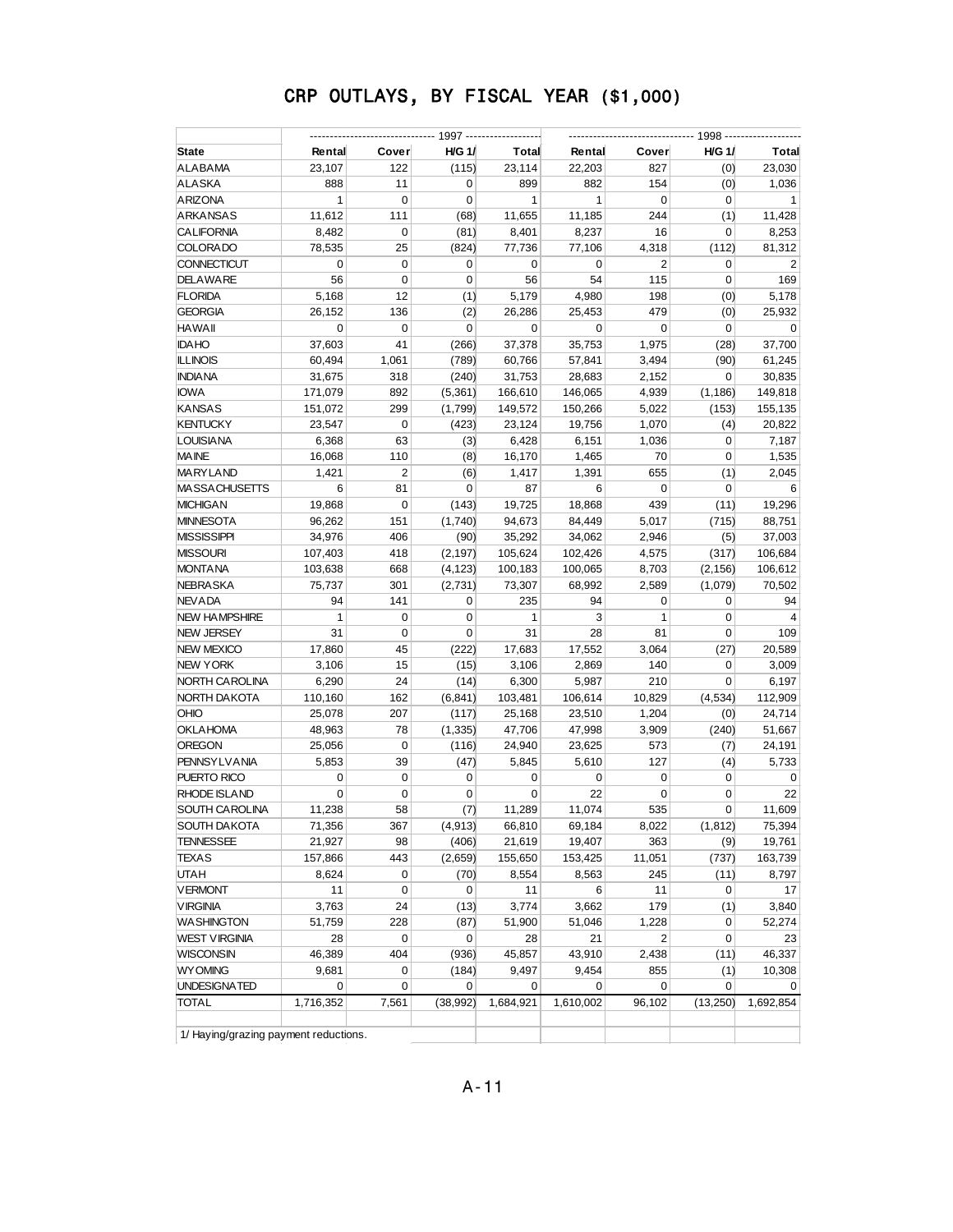|                      | -- 1999 ---- |         |               |           |  |
|----------------------|--------------|---------|---------------|-----------|--|
| <b>State</b>         | Rental       | Cover   | <b>H/G 1/</b> | Total     |  |
| ALABAMA              | 17,151       | 1,545   | (2)           | 18,694    |  |
| ALASKA               | 840          | 119     | (0)           | 959       |  |
| <b>ARIZONA</b>       | 0            | 0       | 0             | 0         |  |
| ARKANSAS             | 7,906        | 308     | (0)           | 8,214     |  |
| <b>CALIFORNIA</b>    | 4,261        | 33      | 0             | 4,294     |  |
| <b>COLORADO</b>      | 56,049       | 6,090   | (1)           | 62,138    |  |
| CONNECTICUT          | 13           | 5       | 0             | 18        |  |
| <b>DELAWARE</b>      | 99           | 78      | 0             | 177       |  |
| <b>FLORIDA</b>       | 3,507        | 85      | 0             | 3,592     |  |
| <b>GEORGIA</b>       | 14,044       | 604     | 0             | 14,648    |  |
| <b>HAWAII</b>        | 0            | 0       | 0             | 0         |  |
| <b>IDAHO</b>         | 29,798       | 1,025   | (5)           | 30,818    |  |
| <b>ILLINOIS</b>      | 58,332       | 5,068   | (2)           | 63,398    |  |
| <b>INDIA NA</b>      | 25,623       | 2,744   | (1)           | 28,366    |  |
| <b>IOWA</b>          | 128,792      | 6,423   | (5)           | 135,210   |  |
| <b>KANSAS</b>        | 109,274      | 4,417   | (10)          | 113,681   |  |
| <b>KENTUCKY</b>      | 15,681       | 1,709   | (1)           | 17,389    |  |
| <b>LOUISIANA</b>     | 6,013        | 1,225   | 0             |           |  |
| <b>MAINE</b>         |              |         |               | 7,238     |  |
| MARYLAND             | 1,226        | 39      | 0             | 1,265     |  |
|                      | 1,672        | 1,109   | 0             | 2,781     |  |
| MASSACHUSETTS        | 8            | 2       | 0             | 10        |  |
| <b>MICHIGAN</b>      | 15,993       | 532     | (5)           | 16,520    |  |
| <b>MINNESOTA</b>     | 52,971       | 8,101   | (1)           | 61,071    |  |
| MISSISSIPPI          | 29,708       | 2,959   | (1)           | 32,666    |  |
| <b>MISSOURI</b>      | 86,396       | 6,225   | (2)           | 92,619    |  |
| <b>MONTANA</b>       | 93,208       | 11,508  | (388)         | 104,328   |  |
| <b>NEBRASKA</b>      | 54,375       | 3,784   | (37)          | 58,122    |  |
| NEVADA               | 37           | 6       | 0             | 43        |  |
| <b>NEW HAMPSHIRE</b> | 9            | 2       | 0             | 11        |  |
| NEW JERSEY           | 93           | 39      | 0             | 132       |  |
| <b>NEW MEXICO</b>    | 17,613       | 1,197   | (162)         | 18,648    |  |
| <b>NEW YORK</b>      | 2,186        | 190     | 0             | 2,376     |  |
| NORTH CAROLINA       | 4,084        | 144     | (0)           | 4,228     |  |
| NORTH DAKOTA         | 113,040      | 7,821   | (182)         | 120,679   |  |
| OHIO                 | 23,955       | 2,050   | 0             | 26,005    |  |
| <b>OKLAHOMA</b>      | 33,004       | 2,816   | (293)         | 35,527    |  |
| <b>OREGON</b>        | 16,347       | 919     | (1)           | 17,265    |  |
| <b>PENNSYLVANIA</b>  | 4,045        | 90      | 0             | 4,135     |  |
| PUERTO RICO          | 26           | 12      | 0             | 38        |  |
| <b>RHODE ISLAND</b>  | 0            | 0       | 0             | 0         |  |
| SOUTH CAROLINA       | 7,263        | 608     | 0             | 7,871     |  |
| SOUTH DAKOTA         | 69,209       | 6,918   | (102)         | 76,025    |  |
| TENNESSEE            | 13,192       | 791     | (0)           | 13,983    |  |
| TEXAS                | 120,819      | 13,408  | (1, 257)      | 132,970   |  |
| UTAH                 | 5,357        | 815     | 0             | 6,172     |  |
| <b>VERMONT</b>       | 10           | 0       | 0             | 10        |  |
| <b>VIRGINIA</b>      | 2,569        | 318     | (0)           | 2,887     |  |
| WASHINGTON           | 31,838       | 6,858   | (1)           | 38,695    |  |
| WEST V IRGINIA       | 30           | 6       | 0             | 36        |  |
| WISCONSIN            | 37,388       | 3,157   | (2)           | 40,543    |  |
| <b>WYOMING</b>       | 7,131        | 965     | (6)           | 8,090     |  |
| UNDESIGNATED         | 0            | 0       | 0             | 0         |  |
| TOTAL                | 1,322,186    | 114,867 | (2, 468)      | 1,434,585 |  |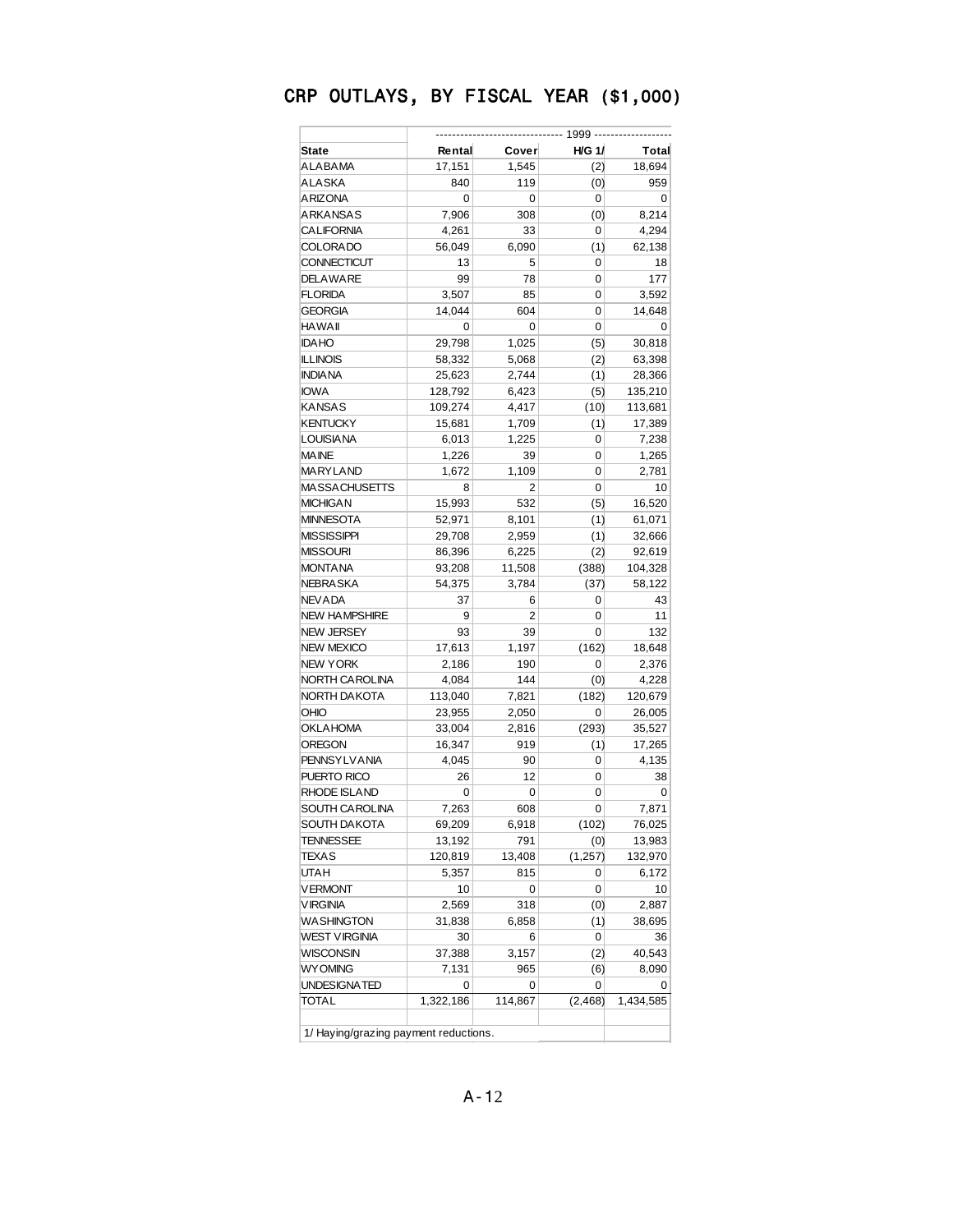| <b>FY 2000</b>                        |             |                |              |                 |               |             |                |
|---------------------------------------|-------------|----------------|--------------|-----------------|---------------|-------------|----------------|
|                                       |             |                | Signing      | <b>Practice</b> |               | Wetland     |                |
| <b>State</b>                          | Rental      | Cover          | Incentive    | Incentive       | <b>H/G 1/</b> | Incentive   | Total          |
| <b>ALABAMA</b>                        | 16,730      | 2,633          | 190          | 9               | (3)           | 1           | 19,560         |
| <b>ALASKA</b>                         | 817         | 135            | $\mathbf 0$  | 0               | 0             | $\mathbf 0$ | 952            |
| <b>ARIZONA</b>                        | $\mathbf 0$ | 0              | $\mathbf 0$  | 0               | $\mathbf 0$   | 0           | $\mathbf 0$    |
| <b>ARKANSAS</b>                       | 6,291       | 486            | 49           | 0               | $\mathbf 0$   | 29          | 6,856          |
| <b>CALIFORNIA</b>                     | 3,799       | 39             | 34           | 0               | $\mathbf 0$   | 0           | 3,872          |
| <b>COLORADO</b>                       | 60,549      | 6,369          | 50           | 35              | (59)          | 0           | 66,944         |
| <b>CONNECTICUT</b>                    | 15          | 7              | $\mathbf 0$  | 0               | $\mathbf 0$   | 0           | 21             |
| <b>DELAWARE</b>                       | 116         | 70             | 6            | 5               | $\mathbf 0$   | 0           | 196            |
| <b>FLORIDA</b>                        | 2,731       | 354            | $\mathbf 0$  | $\mathbf 0$     | $\mathbf 0$   | 0           | 3,085          |
| <b>GEORGIA</b>                        | 9,550       | 4,435          | $\mathbf{1}$ | 1               | 0             | 0           | 13,987         |
| <b>HAWAII</b>                         | $\mathbf 0$ | $\overline{2}$ | $\mathbf 0$  | $\mathbf 0$     | $\mathbf 0$   | 0           | $\overline{2}$ |
| <b>IDAHO</b>                          | 28,690      | 1,547          | 9            | 7               | (67)          | 0           | 30,185         |
| <b>ILLINOIS</b>                       | 62,134      | 6,791          | 1,823        | 216             | (1)           | 111         | 71,074         |
| <b>INDIANA</b>                        | 22,265      | 3,108          | 574          | 481             | (0)           | 12          | 26,440         |
| <b>IOWA</b>                           | 134,900     | 8,127          | 1,515        | 200             | (173)         | 30          | 144,599        |
| <b>KANSAS</b>                         | 101,491     | 4,890          | 156          | 20              | (125)         | 2           | 106,434        |
| <b>KENTUCKY</b>                       | 16,687      | 1,534          | 356          | 55              | (3)           | 0           | 18,630         |
| <b>LOUISIANA</b>                      | 5,942       | 1,734          | 0            | 0               | 0             | 9           | 7,685          |
| <b>MAINE</b>                          | 1,176       | 59             | 8            | 28              | $\mathbf 0$   | 0           | 1,270          |
| <b>MARYLAND</b>                       | 2,231       | 1,451          | 208          | 57              | $\mathbf 0$   | 27          | 3,973          |
| <b>MASSACHUSETTS</b>                  | 9           | 0              | 0            | 0               | $\mathbf 0$   | 0           | 9              |
| <b>MICHIGAN</b>                       | 15,687      | 619            | 94           | 41              | $\mathbf 0$   | 5           | 16,446         |
| <b>MINNESOTA</b>                      | 62,543      | 11,618         | 611          | 26              | (0)           | 29          | 74,828         |
| <b>MISSISSIPPI</b>                    | 28,696      | 3,103          | 632          | 7               | (2)           | 0           | 32,438         |
| <b>MISSOURI</b>                       | 87,082      | 5,521          | 211          | 21              | (215)         | 6           | 92,625         |
| <b>MONTANA</b>                        | 99,408      | 9,166          | 17           | 1               | (553)         | 8           | 108,046        |
| <b>NEBRA SKA</b>                      | 53,240      | 4,182          | 106          | 17              | (309)         | 16          | 57.252         |
| <b>NEV ADA</b>                        | 32          | 0              | 0            | 0               | $\mathbf 0$   | 0           | 32             |
| <b>NEW HAMPSHIRE</b>                  | 9           | 0              | 0            | 0               | $\mathbf 0$   | 0           | 9              |
| <b>NEW JERSEY</b>                     | 100         | 41             | 0            | 0               | $\mathbf 0$   | 0           | 140            |
| <b>NEW MEXICO</b>                     | 18,329      | 726            | 0            | 0               | (48)          | 0           | 19,007         |
| <b>NEW YORK</b>                       | 2,151       | 239            | 96           | 5               | 0             | 0           | 2,491          |
| NORTH CAROLINA                        | 3,567       | 671            | 26           | 6               | (0)           | 0           | 4,271          |
| NORTH DAKOTA                          | 104,763     | 5,719          | 40           | 33              | (48)          | 42          | 110,550        |
| <b>OHIO</b>                           | 22,531      | 2,133          | 318          | 300             | (7)           | 37          | 25,312         |
| <b>OKLAHOMA</b>                       | 32,362      | 2,784          | 4            | 0               | (1)           | $\mathbf 0$ | 35,150         |
| <b>OREGON</b>                         | 17,369      | 1,027          | 114          | 5               | 0             | 5           | 18,521         |
| <b>PENNSYLVANIA</b>                   | 3,270       | 97             | 0            | 0               | (7)           | 0           | 3,361          |
| PUERTO RICO                           | 56          | 1              | 0            | 0               | 0             | 0           | 57             |
| <b>RHODE ISLAND</b>                   | $\mathbf 0$ | 0              | 0            | 0               | $\mathbf 0$   | 0           | 0              |
| SOUTH CAROLINA                        | 6,346       | 1,019          | 389          | 25              | $\mathbf 0$   | 0           | 7,779          |
| <b>SOUTH DAKOTA</b>                   | 60,663      | 6,708          | 109          | 206             | (2)           | 20          | 67.703         |
| <b>TENNESSEE</b>                      | 11,752      | 718            | 41           | 2               | (0)           | 0           | 12,513         |
| <b>TEXAS</b>                          | 128,157     | 14,320         | 4            | 0               | (434)         | 0           | 142,047        |
| <b>UTAH</b>                           | 5,671       | 484            | 0            | 0               | (5)           | 0           | 6,150          |
| <b>VERMONT</b>                        | 12          | 10             | 18           | 0               | 0             | 0           | 40             |
| <b>VIRGINIA</b>                       | 2,024       | 178            | 43           | 0               | (1)           | 0           | 2,244          |
| <b>WASHINGTON</b>                     | 45,515      | 14,061         | 595          | 3               | (3)           | 0           | 60,172         |
| <b>WEST VIRGINIA</b>                  | 30          | $\mathbf{1}$   | 2            | 0               | 0             | 0           | 32             |
| <b>WISCONSIN</b>                      | 38,517      | 3,006          | 121          | 29              | (3)           | 60          | 41,730         |
| <b>WYOMING</b>                        | 7,607       | 606            | 57           | 0               | (1)           | 0           | 8,268          |
| UNDESIGNATED                          | 0           | 0              | 0            | 0               | 0             | 0           | 0              |
| <b>TOTAL</b>                          | 1,333,611   | 132,528        | 8,629        | 1,841           | (2,070)       | 452         | 1,474,990      |
|                                       |             |                |              |                 |               |             |                |
| 1/ Haying/grazing payment reductions. |             |                |              |                 |               |             |                |
|                                       |             |                |              |                 |               |             |                |
|                                       |             | .              |              |                 |               |             |                |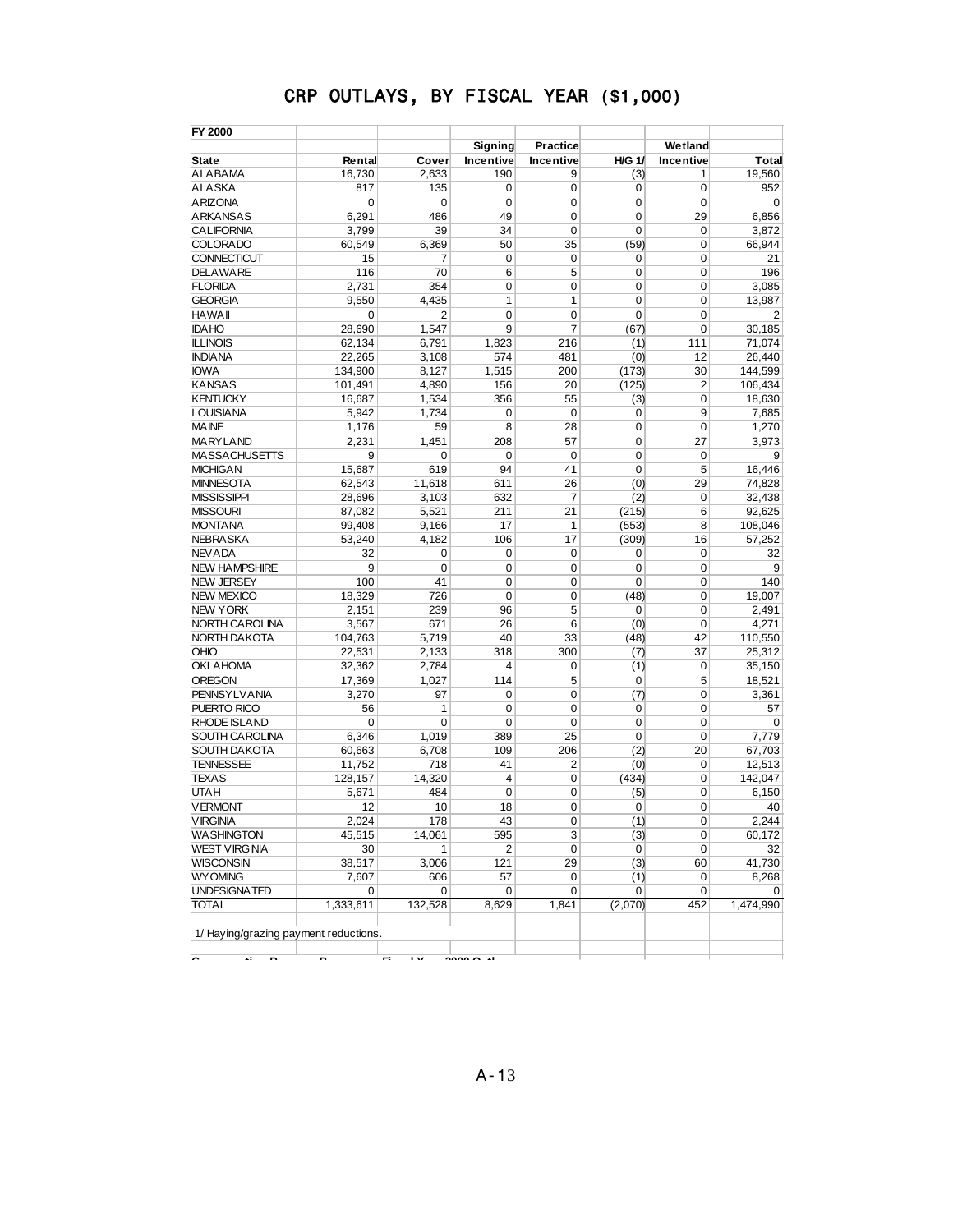| FY 2001                                                               |                          |                      |                |                |               |                |              |
|-----------------------------------------------------------------------|--------------------------|----------------------|----------------|----------------|---------------|----------------|--------------|
|                                                                       |                          |                      | Signing        | Practice       |               | Wetland        |              |
| <b>State</b>                                                          | Rental                   | Cover                | Incentive      | Incentive      | <b>H/G 1/</b> | Incentive      | Total        |
| <b>ALABAMA</b>                                                        | 18,882                   | 3,498                | 1,071          | 241            | (9)           | 0              | 23.683       |
| <b>ALASKA</b>                                                         | 992                      | 0                    | 4              | 0              | 0             | 0              | 996          |
| <b>ARIZONA</b>                                                        | 0                        | 0                    | 0              | $\mathbf 0$    | 0             | $\mathbf 0$    | $\mathbf 0$  |
| <b>ARKANSAS</b>                                                       | 5,811                    | 712                  | 785            | 94             | (2)           | 13             | 7,414        |
| <b>CALIFORNIA</b>                                                     | 3,686                    | 115                  | 240            | 31             | 0             | 0              | 4.073        |
| <b>COLORADO</b>                                                       | 64,201                   | 5,715                | 187            | 675            | (205)         | 0              | 70,573       |
| <b>CONNECTICUT</b>                                                    | 19                       | 4                    | 1              | $\overline{2}$ | 0             | 0              | 26           |
| <b>DELAWARE</b>                                                       | 167                      | 258                  | 79             | 59             | 0             | 6              | 569          |
| <b>FLORIDA</b>                                                        | 2,710                    | 479                  | 0              | $\mathbf 0$    | (1)           | $\mathbf 0$    | 3,188        |
| <b>GEORGIA</b>                                                        | 10,417                   | 6,594                | 10             | $\overline{7}$ | (1)           | 0              | 17,028       |
| <b>HAWAII</b>                                                         | 0                        | 0                    | 0              | $\mathbf 0$    | 0             | 0              | $\mathbf 0$  |
| <b>IDAHO</b>                                                          | 30.322                   | 1,574                | 501            | 381            | (344)         | 4              | 32,436       |
| <b>ILLINOIS</b>                                                       | 71,986                   | 10,429               | 6,590          | 3,995          | (1)           | 65             | 93,065       |
| <b>INDIANA</b>                                                        | 21,580                   | 7,347                | 1,986          | 4,553          | (1)           | 20             | 35,485       |
| <b>IOWA</b>                                                           | 152,297                  | 13,562               | 8,797          | 5,159          | (505)         | 39             | 179,349      |
| <b>KANSAS</b>                                                         | 96,247                   | 4,317                | 642            | 371            | (253)         | 8              | 101,331      |
| <b>KENTUCKY</b>                                                       | 18,425                   | 3,368                | 1,199          | 974            | (2)           | $\mathbf 0$    | 23,964       |
| <b>LOUISIANA</b>                                                      | 7,589                    | 2,448                | 53             | 5              | 0             | 19             | 10,114       |
| <b>MAINE</b>                                                          | 1,194                    | 107                  | 7              | 75             | $\mathbf 0$   | $\mathbf 0$    | 1,384        |
| <b>MARYLAND</b>                                                       | 2,820                    | 2,250                | 1,161          | 943            | 0             | 76             | 7,251        |
| <b>MASSACHUSETTS</b>                                                  | 9                        | 0                    | 0              | $\mathbf 0$    | 0             | $\mathbf 0$    | 9            |
| <b>MICHIGAN</b>                                                       | 15,662                   | 1,279                | 1,812          | 425            | (0)           | 18             | 19,195       |
| <b>MINNESOTA</b>                                                      | 77,147                   | 11,205               | 6,477          | 1,020          | (2)           | 86             | 95,933       |
| <b>MISSISSIPPI</b>                                                    | 29,570                   | 3,271                | 3,512          | 748            | (1)           | $\mathbf 0$    | 37,100       |
| <b>MISSOURI</b>                                                       | 92,099                   | 4,888                | 1,654          | 357            | (561)         | 1              | 98,438       |
| <b>MONTANA</b>                                                        | 106,988                  | 5,867                | 133            | 35             | (4, 160)      | 0              | 108,863      |
| <b>NEBRASKA</b>                                                       | 54,959                   | 4,829                | 1,310          | 1,041          | (857)         | $\overline{7}$ | 61,287       |
| <b>NEVADA</b>                                                         | 3                        | 0                    | 0              | $\mathbf 0$    | 0             | 0              | 3            |
| <b>NEW HAMPSHIRE</b>                                                  | 9                        | $\overline{2}$       | 0              | $\mathbf 0$    | 0             | $\mathbf 0$    | 11           |
| <b>NEW JERSEY</b>                                                     | 103                      | 48                   | $\overline{2}$ | 18             | 0             | 0              | 172          |
| <b>NEW MEXICO</b>                                                     | 18,457                   | 272                  | 24             | 26             | (126)         | $\mathbf 0$    | 18,654       |
| <b>NEW YORK</b>                                                       | 2,198                    | 718                  | 587            | 337            | (0)           | 0              | 3,840        |
| NORTH CAROLINA                                                        | 4,330                    | 1,791                | 382            | 261            | 0             | $\mathbf 0$    | 6,765        |
| <b>NORTH DAKOTA</b>                                                   | 103,854                  | 3,959                | 272            | 402            | (57)          | 37             | 108,466      |
| OHIO                                                                  | 21,138                   | 4,150                | 1,691          | 2,321          | 0             | 95             | 29,394       |
| <b>OKLAHOMA</b>                                                       | 32,049                   | 1,956                | 75             | 17             | (158)         | 0              | 33,940       |
| <b>OREGON</b>                                                         | 18,672                   | 1,527                | 469            | 187            | (2)           | 11             | 20,864       |
| <b>PENNSYLVANIA</b>                                                   | 2,741                    | 1,271                | 230            | 198            | 0             | $\overline{2}$ | 4,443        |
| PUERTO RICO                                                           | 60                       | 3                    | 0              | $\mathbf 0$    | 0             | 0              | 63           |
| <b>RHODE ISLAND</b>                                                   | $\mathbf 0$              | 0                    | 0              | $\mathbf 0$    | 0             | 0              | $\mathbf 0$  |
| <b>SOUTH CAROLINA</b>                                                 | 6,410                    | 2,399                | 739            | 936            | 0             | 0              | 10,484       |
| <b>SOUTH DAKOTA</b>                                                   | 52.667                   | 5,778                | 1,109          | 1,776          | (5)           | 11             | 61,336       |
| <b>TENNESSEE</b>                                                      | 11,999                   | 1,381                | 213            | 82             | (1)           | 0              | 13,675       |
| <b>TEXAS</b>                                                          | 136,657                  | 11,076               | 149            | 56             | (717)         | 0              | 147,222      |
| <b>UTAH</b>                                                           | 5,766                    | 264                  | $\overline{2}$ | 1              | (133)         | 0              | 5,900        |
| <b>VERMONT</b>                                                        | 14                       | 35                   | 8              | 33             | 0             | 0              | 90           |
| <b>VIRGINIA</b>                                                       | 1,815                    | 3,667                | 1,075          | 1,670          | 0             | $\pmb{0}$      | 8,228        |
|                                                                       |                          | 11,906               |                |                |               |                |              |
| <b>WASHINGTON</b><br><b>WEST VIRGINIA</b>                             | 53,427<br>40             | 19                   | 1,446<br>19    | 514<br>14      | 0<br>0        | 0<br>0         | 67,294<br>92 |
| <b>WISCONSIN</b>                                                      | 38,314                   | 3,512                | 712            | 520            | 0             |                | 43,108       |
|                                                                       |                          |                      | 74             | 30             |               | 50             |              |
| <b>WY OMING</b>                                                       | 7,505                    | 281                  |                |                | (19)          | 0              | 7,870        |
| UNDESIGNATED                                                          | (10)                     | 0                    | 34             | 11             | 6             | 0              | 41           |
| Total                                                                 | 1,404,000                | 150,130              | 47,526         | 30,601         | (8, 116)      | 568            | 1,624,709    |
| 1/ Haying/grazing payment reductions.<br>≂<br>$\overline{\cdot}$<br>- | $\overline{\phantom{0}}$ | $\ddot{\phantom{0}}$ | 0.00121        |                |               |                |              |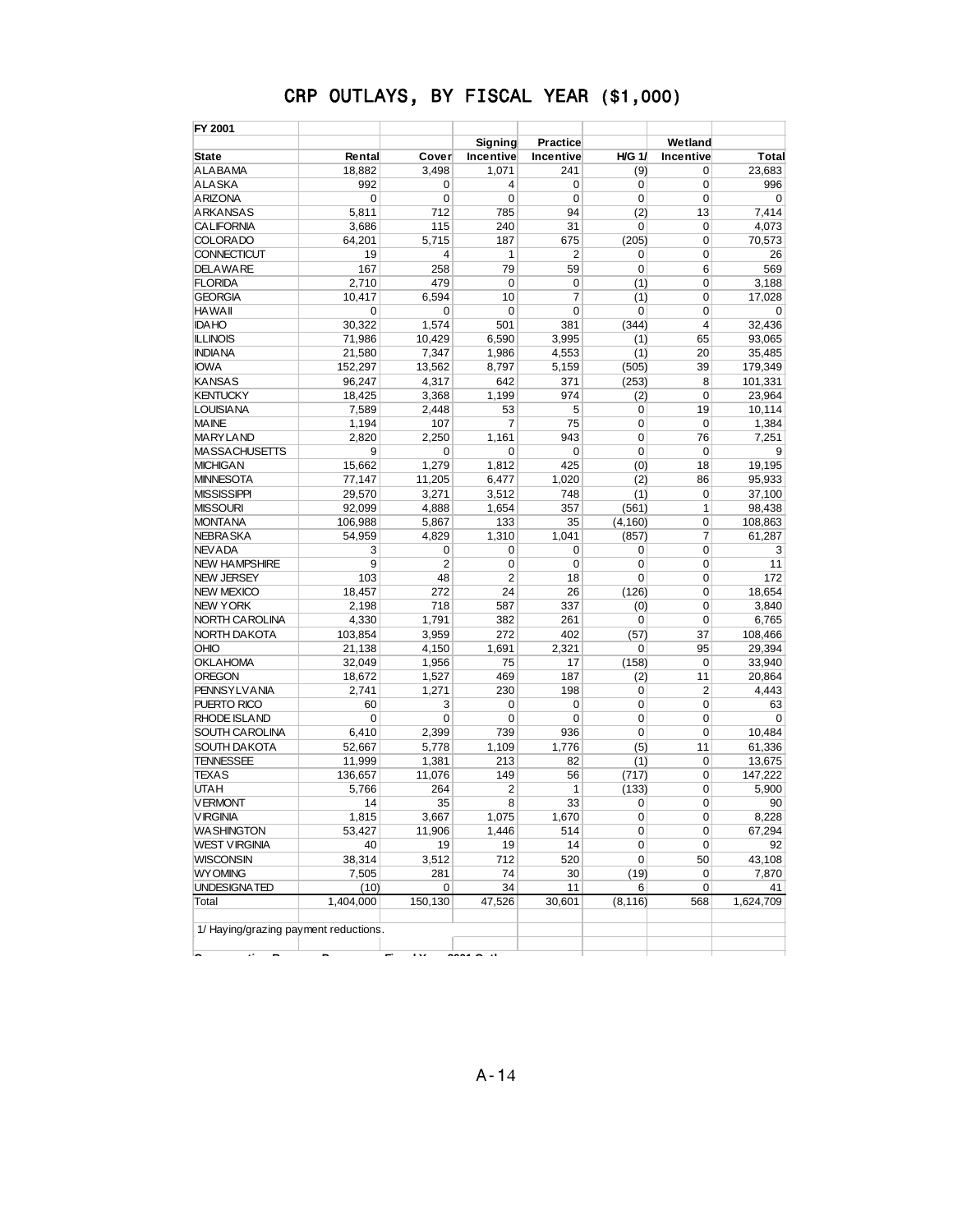| FY 2002                               |             |             |                |                 |                |                         |             |
|---------------------------------------|-------------|-------------|----------------|-----------------|----------------|-------------------------|-------------|
|                                       |             |             | Signing        | <b>Practice</b> |                | Wetland                 |             |
| <b>State</b>                          | Rental      | Cover       | Incentive      | Incentive       |                | <b>H/G 1/ Incentive</b> | Total       |
| <b>ALABAMA</b>                        | 20,051      | 1,915       | 670            | 563             | $\mathbf 0$    | 0                       | 23,199      |
| <b>ALASKA</b>                         | 972         | 69          | 13             | 28              | 0              | $\mathbf 0$             | 1,082       |
| <b>ARIZONA</b>                        | 0           | $\mathbf 0$ | $\mathbf 0$    | $\overline{0}$  | $\overline{0}$ | $\overline{0}$          | $\mathbf 0$ |
| <b>ARKANSAS</b>                       | 6,311       | 850         | 642            | 292             | 0              | 12                      | 8.106       |
| <b>CALIFORNIA</b>                     | 3,897       | 289         | 86             | 211             | (1)            | $\mathbf 0$             | 4,483       |
| <b>COLORADO</b>                       | 67,992      | 3,932       | 339            | 1,056           | (415)          | $\mathbf{1}$            | 72,904      |
| <b>CONNECTICUT</b>                    | 21          | 10          | 0              | 0               | 0              | $\overline{0}$          | 32          |
| <b>DELAWARE</b>                       | 343         | 216         | 47             | 87              | $\mathbf 0$    | 12                      | 706         |
| <b>FLORIDA</b>                        | 3,148       | 134         | $\mathbf 0$    | 0               | 0              | $\mathbf 0$             | 3.282       |
| <b>GEORGIA</b>                        | 11,668      | 2,982       | 15             | 19              | $\overline{0}$ | $\overline{0}$          | 14,684      |
| <b>HAWAII</b>                         | $\mathbf 0$ | 0           | 3              | 0               | 0              | $\mathbf 0$             | 3           |
| <b>IDAHO</b>                          | 30,897      | 1,253       | 213            | 539             | (492)          | 13                      | 32,423      |
| <b>ILLINOIS</b>                       | 85,501      | 17,022      | 3,912          | 9,929           | (3)            | 136                     | 116,497     |
| <b>INDIANA</b>                        | 23,845      | 9,828       | 1,525          | 7,175           | (0)            | 10                      | 42,382      |
| <b>IOWA</b>                           | 180,528     | 15,659      | 8,696          | 10,724          | (117)          | 79                      | 215,569     |
| <b>KANSAS</b>                         | 102,181     | 2,303       | 830            | 801             | (527)          | $\mathbf 0$             | 105,587     |
| <b>KENTUCKY</b>                       | 21,223      |             |                | 2,198           |                | $\mathbf 0$             | 28,129      |
| <b>LOUISIANA</b>                      |             | 3,611       | 1,103          |                 | (6)            |                         |             |
|                                       | 8,766       | 1,069       | 149            | 80              | 0              | 5                       | 10,069      |
| <b>MAINE</b>                          | 1,211       | 314         | 4              | 236             | 0              | $\mathbf 0$             | 1,765       |
| <b>MARYLAND</b>                       | 3,870       | 3,533       | 1,719          | 1,991           | 0              | 158                     | 11,271      |
| <b>MASSACHUSETTS</b>                  | 13          | $\mathbf 0$ | $\Omega$       | 0               | $\mathbf 0$    | $\overline{0}$          | 13          |
| <b>MICHIGAN</b>                       | 16,498      | 2,237       | 2.166          | 1,067           | 0              | 59                      | 22.027      |
| <b>MINNESOTA</b>                      | 86,018      | 12,275      | 6,271          | 5,092           | (29)           | 223                     | 109,851     |
| <b>MISSISSIPPI</b>                    | 31,715      | 1,859       | 2,640          | 1,046           | (1)            | $\overline{2}$          | 37,262      |
| <b>MISSOURI</b>                       | 100,078     | 4,042       | 1,869          | 1,489           | (75)           | $\mathbf 0$             | 107,402     |
| <b>MONTANA</b>                        | 113,206     | 2,454       | 81             | 54              | (5,743)        | $\overline{2}$          | 110,054     |
| <b>NEBRA SKA</b>                      | 60,268      | 4,584       | 1,655          | 2,583           | (233)          | $\mathbf 0$             | 68,858      |
| <b>NEVADA</b>                         | 3           | $\mathbf 0$ | 0              | 0               | 0              | $\mathbf 0$             | 3           |
| <b>NEW HAMPSHIRE</b>                  | 9           | 3           | $\overline{2}$ | $\overline{2}$  | 0              | $\mathbf 0$             | 17          |
| <b>NEW JERSEY</b>                     | 108         | 58          | 7              | 41              | 0              | $\mathbf 0$             | 215         |
| <b>NEW MEXICO</b>                     | 18,492      | 62          | 464            | 0               | (87)           | $\overline{0}$          | 18,932      |
| <b>NEW YORK</b>                       | 2,368       | 1,767       | 372            | 1,077           | 0              | $\mathbf 0$             | 5,584       |
| NORTH CAROLINA                        | 5,628       | 1,702       | 196            | 588             | (0)            | 16                      | 8,130       |
| NORTH DAKOTA                          | 109,025     | 2,529       | 955            | 844             | (763)          | 38                      | 112,627     |
| OHIO                                  | 23,135      | 5,099       | 1.280          | 3,525           | (0)            | 122                     | 33,161      |
| <b>OKLAHOMA</b>                       | 33,018      | 1,499       | 69             | 51              | (516)          | $\mathbf 0$             | 34,121      |
| <b>OREGON</b>                         | 20,836      | 1,910       | 546            | 588             | (5)            | 14                      | 23,889      |
| <b>PENNSYLVANIA</b>                   | 3,868       | 3,314       | 471            | 1,340           | 0              | 87                      | 9,081       |
| PUERTO RICO                           | 59          | 0           | 0              | 0               | 0              | $\mathbf 0$             | 59          |
| <b>RHODE ISLAND</b>                   | $\mathbf 0$ | 0           | 0              | 0               | 0              | $\mathbf 0$             | $\mathbf 0$ |
| SOUTH CAROLINA                        | 6,911       | 1,523       | 143            | 555             | 0              | 0                       | 9,132       |
| SOUTH DAKOTA                          | 56,567      | 6,391       | 2,128          | 3,542           | (578)          | 9                       | 68,059      |
| <b>TENNESSEE</b>                      | 13,222      | 624         | 533            | 293             | (1)            | 0                       | 14,673      |
| <b>TEXAS</b>                          | 141,997     | 4,253       | 824            | 300             | (787)          | 0                       | 146,587     |
| <b>UTAH</b>                           | 5,989       | 155         | 5              | 1               | (180)          | 0                       | 5,971       |
| <b>VERMONT</b>                        | 21          | 211         | 99             | 171             | 0              | $\mathbf 0$             | 502         |
| <b>VIRGINIA</b>                       | 2,000       | 6,468       | 685            | 5,046           | 0              | 9                       | 14,207      |
| <b>WASHINGTON</b>                     | 64,719      | 10,460      | 591            | 2,328           | (21)           | 13                      | 78,090      |
|                                       | 39          | 14          | 5              |                 |                | $\mathbf 0$             |             |
| <b>WEST VIRGINIA</b>                  |             |             |                | 11              | 0              |                         | 69          |
| <b>WISCONSIN</b>                      | 41,270      | 2,688       | 1,041          | 961             | (2)            | 50                      | 46,008      |
| <b>WY OMING</b>                       | 7,535       | 292         | 93             | 111             | (53)           | 0                       | 7,977       |
| UNDESIGNATED                          | (7, 267)    | 0           | $\mathbf 0$    | 0               | 0              | 0                       | (7, 267)    |
| <b>TOTAL</b>                          | 1,529,774   | 143,461     | 45,160         | 68,636          | (10, 634)      | 1,070                   | 1,777,466   |
| 1/ Haying/grazing payment reductions. |             |             |                |                 |                |                         |             |

A-15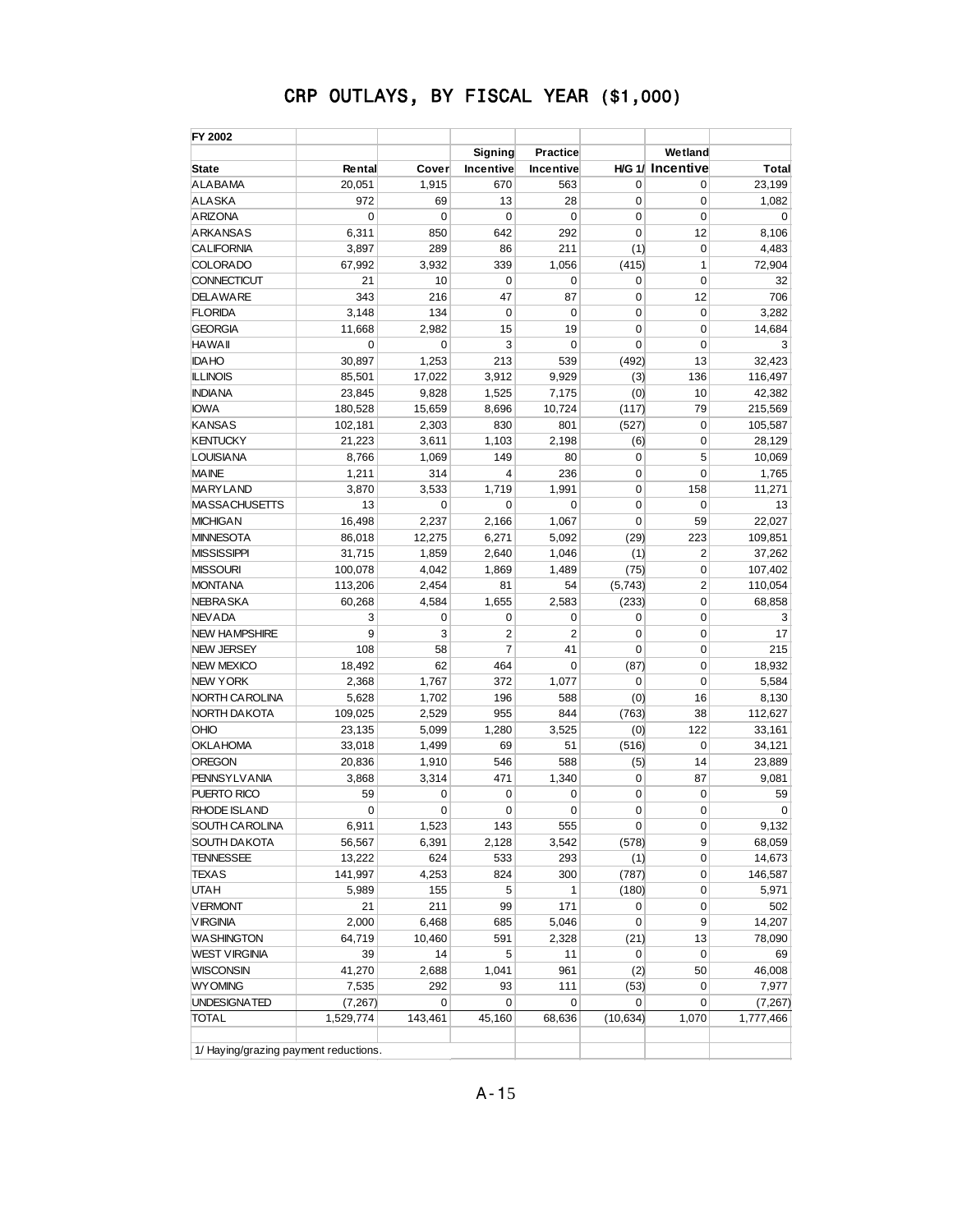| FY 2003                               |                |                | <b>Signing</b> | <b>Practice</b> |                | Wetland                |                |
|---------------------------------------|----------------|----------------|----------------|-----------------|----------------|------------------------|----------------|
| <b>State</b>                          | Rental         | Cover          | Incentive      | Incentive       |                | <b>HG 1/ Incentive</b> | Total          |
| <b>ALABAMA</b>                        | 20,069         | 1.026          | 1,044          | 578             | 0              | 0                      | 22,718         |
| <b>ALASKA</b>                         | 976            | 9              | 6              | 7               | 0              | $\mathbf 0$            | 997            |
| <b>ARIZONA</b>                        | 0              | 0              | 0              | 0               | 0              | 0                      | $\mathbf 0$    |
| <b>ARKANSAS</b>                       | 6,472          | 773            | 1,799          | 567             | $\overline{0}$ | $\overline{0}$         | 9,611          |
| <b>CALIFORNIA</b>                     | 3,848          | 143            | 35             | 88              | (4)            | 0                      | 4.111          |
| <b>COLORADO</b>                       | 67,919         | 1,471          | 164            | 843             | 387            | $\overline{0}$         | 70,785         |
| <b>CONNECTICUT</b>                    | 21             | 6              | 0              | 0               | 0              | $\mathbf 0$            | 27             |
| <b>DELAWARE</b>                       | 567            | 82             | 25             | 24              | 0              | 7                      | 704            |
| <b>FLORIDA</b>                        | 2,894          | 52             | $\mathbf 0$    | $\mathbf 0$     | 0              | $\mathbf 0$            | 2,946          |
| <b>GEORGIA</b>                        | 11,367         | 776            | 59             | 69              | 0              | $\mathbf 0$            | 12,271         |
| <b>HAWAII</b>                         | $\overline{2}$ | 0              | $\mathbf 0$    | 0               | 0              | $\mathbf 0$            | $\overline{2}$ |
| <b>IDAHO</b>                          | 30.859         | 1,365          | 118            | 934             | (58)           | $\mathbf 0$            | 33,218         |
| <b>ILLINOIS</b>                       | 94,181         | 10,352         | 2,508          | 6,146           | (1)            | 54                     | 113,240        |
| <b>INDIANA</b>                        | 25,186         | 9,686          | 950            | 7,604           | 0              | 2                      | 43,427         |
| <b>IOWA</b>                           | 183,720        | 10,803         | 5,340          | 8,326           | (128)          | 25                     | 208,087        |
| <b>KANSAS</b>                         | 102,352        | 1,001          | 641            | 619             | 376            | 4                      | 104,992        |
| <b>KENTUCKY</b>                       | 22,017         | 3,036          | 725            | 2,248           | (0)            | 3                      | 28,030         |
| <b>LOUISIANA</b>                      | 8,698          | 355            | 161            | 90              | 0              | $\overline{1}$         | 9,306          |
| <b>MAINE</b>                          | 1,201          | 51             | 1              | 43              | 0              | $\mathbf 0$            | 1,296          |
| <b>MARYLAND</b>                       | 5,709          | 2.619          | 1,771          | 1,546           | 0              | 94                     | 11,738         |
| <b>MASSACHUSETTS</b>                  | 13             | 0              | 0              | 0               | 0              | $\mathbf 0$            | 13             |
| <b>MICHIGAN</b>                       | 19,389         | 2,743          | 951            | 1.269           | (1)            | 234                    | 24,586         |
| <b>MINNESOTA</b>                      | 92,036         | 6,863          | 3,464          | 2,422           | (47)           | 263                    | 105,000        |
| <b>MISSISSIPPI</b>                    | 32,382         | 1,798          | 6,613          | 1,165           | (2)            | 2                      | 41,958         |
| <b>MISSOURI</b>                       | 101,338        | 2,735          | 1,485          | 1,726           | (169)          | $\mathbf 0$            | 107,115        |
| <b>MONTANA</b>                        | 112,930        | 1,241          | 41             | 82              | 1,273          | 2                      | 115,569        |
| <b>NEBRASKA</b>                       | 60.809         | 4,731          | 1,798          | 3,219           | 11             | $\overline{1}$         | 70,569         |
| <b>NEVADA</b>                         | 3              | 0              | 0              | 0               | 0              | $\mathbf 0$            | 3              |
| <b>NEW HAMPSHIRE</b>                  | 10             | $\overline{2}$ | $\overline{0}$ | $\overline{2}$  | $\overline{0}$ | $\overline{0}$         | 14             |
| <b>NEW JERSEY</b>                     | 113            | 8              | $\overline{2}$ | 6               | 0              | $\mathbf 0$            | 129            |
| <b>NEW MEXICO</b>                     | 18,410         | 264            | 131            | 208             | 14             | $\mathbf 0$            | 19,027         |
| <b>NEW YORK</b>                       | 2,552          | 1,244          | 177            | 1,050           | 0              | $\mathbf 0$            | 5,024          |
| NORTH CAROLINA                        | 5,999          | 604            | 46             | 241             | (0)            | $\overline{1}$         | 6,889          |
| NORTH DAKOTA                          | 109,312        | 1,457          | 900            | 696             | (157)          | 9                      | 112,217        |
| <b>OHIO</b>                           | 24,041         | 4,547          | 1,007          | 3,276           | (3)            | 86                     | 32,953         |
| <b>OKLAHOMA</b>                       | 33,071         | 792            | 40             | 48              | 186            | 0                      | 34,138         |
| <b>OREGON</b>                         | 21,045         | 1,184          | 945            | 424             | 4              | 60                     | 23,662         |
| <b>PENNSYLVANIA</b>                   | 6,412          | 4,205          | 504            | 2,209           | 0              | 107                    | 13,437         |
| PUERTO RICO                           | 59             | 0              | 0              | 0               | 0              | $\overline{0}$         | 59             |
| <b>RHODE ISLAND</b>                   | $\mathbf 0$    | 0              | 0              | 0               | 0              | 0                      | 0              |
| <b>SOUTH CAROLINA</b>                 | 7.011          | 589            | 83             | 232             | 0              | $\mathbf 0$            | 7,916          |
| <b>SOUTH DAKOTA</b>                   | 57,195         | 5,642          | 1,272          | 3.900           | 128            | 3                      | 68,140         |
| <b>TENNESSEE</b>                      | 13,320         | 397            | 480            | 267             | (2)            | $\mathbf 0$            | 14,463         |
| <b>TEXAS</b>                          | 141,619        | 1,875          | 1,265          | 470             | 159            | 0                      | 145,388        |
| <b>UTAH</b>                           | 6,048          | 60             | 13             | 3               | 32             | 0                      | 6,157          |
| <b>VERMONT</b>                        | 57             | 207            | 19             | 168             | 0              | 0                      | 451            |
| <b>VIRGINIA</b>                       | 2,527          | 2,890          | 457            | 2,530           | (1)            | 4                      | 8,407          |
| <b>WASHINGTON</b>                     | 65,810         | 6,957          | 742            | 3,671           | (0)            | $\mathbf{0}$           | 77,180         |
| <b>WEST VIRGINIA</b>                  | 44             | 52             | 127            | 44              | $\overline{0}$ | 0                      | 267            |
| <b>WISCONSIN</b>                      | 41,158         | 2,128          | 1,547          | 1,181           | (19)           | 26                     | 46,020         |
| <b>WYOMING</b>                        | 7,594          | 230            | 156            | 129             | 22             | $\overline{0}$         | 8,131          |
| <b>UNDESIGNATED</b>                   | 2,238          | (99)           | 0              | 0               | 0              | $\overline{0}$         | 2,139          |
| <b>TOTAL</b>                          | 1,572,601      | 98,951         | 39,612         | 60,369          | 2,001          | 989                    | 1,774,523      |
| 1/ Haying/grazing payment reductions. |                |                |                |                 |                |                        |                |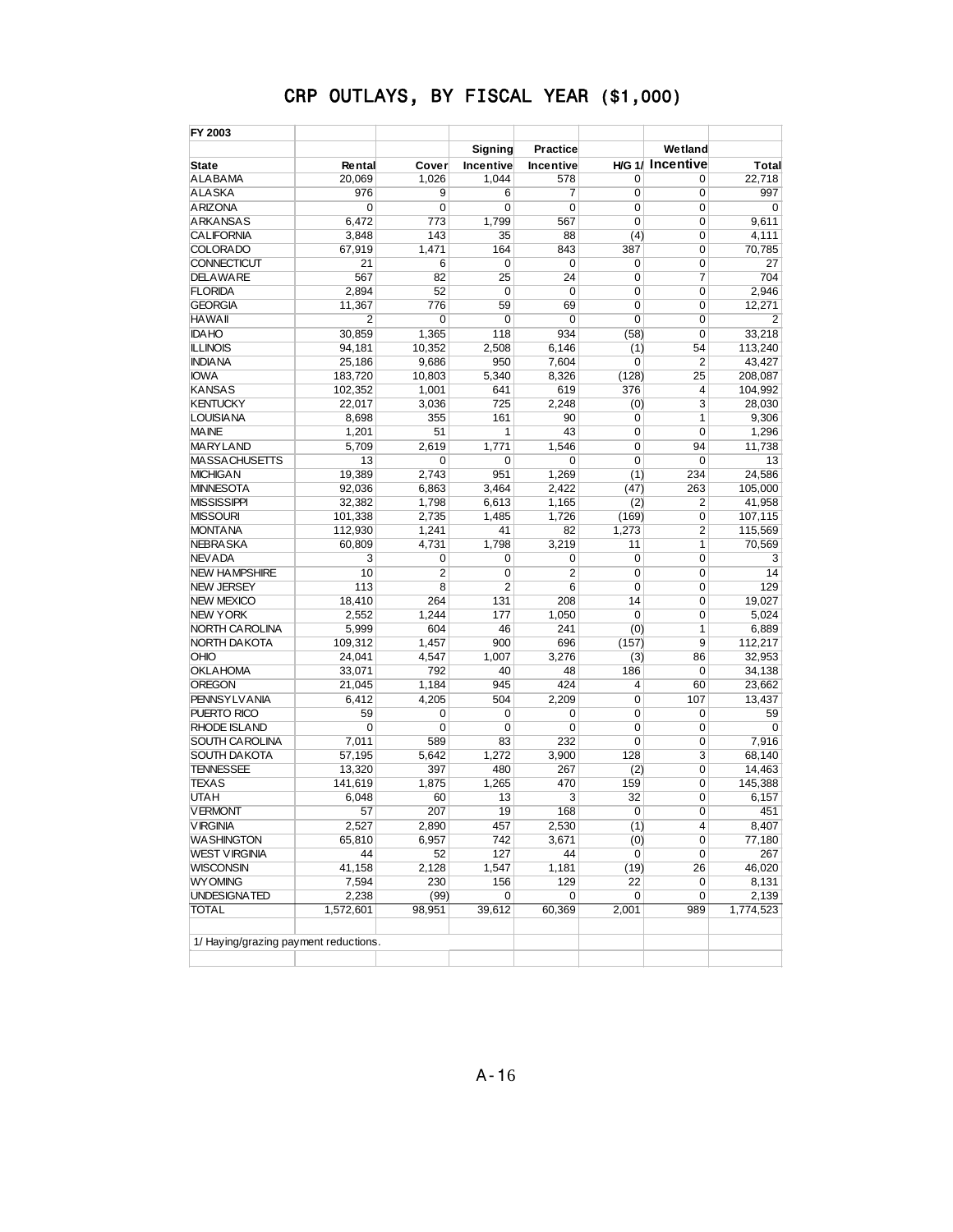| FY 2004                               |           |             |           |                 |             |                         |           |
|---------------------------------------|-----------|-------------|-----------|-----------------|-------------|-------------------------|-----------|
|                                       |           |             | Signing   | <b>Practice</b> |             | Wetland                 |           |
| <b>State</b>                          | Rental    | Cover       | Incentive | Incentive       |             | <b>H/G 1/ Incentive</b> | Total     |
| <b>ALABAMA</b>                        | 20,126    | 1,651       | 767       | 626             | $\mathbf 0$ | 0                       | 23,170    |
| <b>ALASKA</b>                         | 981       | 6           | 1         | 6               | (1)         | 0                       | 993       |
| <b>ARKANSAS</b>                       | 6,809     | 1,908       | 1,629     | 892             | (1)         | 27                      | 11,237    |
| <b>CALIFORNIA</b>                     | 4,159     | 192         | 200       | 120             | (3)         | $\mathbf 0$             | 4,668     |
| <b>COLORADO</b>                       | 67,935    | 2,044       | 115       | 557             | (89)        | 0                       | 70,562    |
| <b>CONNECTICUT</b>                    | 20        | $\mathbf 0$ | 0         | $\mathbf 0$     | 0           | 0                       | 20        |
| <b>DELAWARE</b>                       | 702       | 81          | 4         | 39              | 0           | 4                       | 825       |
| <b>FLORIDA</b>                        | 2,853     | 206         | 0         | 72              | 0           | 0                       | 3,131     |
| <b>GEORGIA</b>                        | 10,875    | 1,332       | 15        | $\mathbf 0$     | 0           | 0                       | 12,222    |
| <b>IDAHO</b>                          | 30,745    | 2,462       | 208       | 611             | (303)       | 0                       | 33,723    |
| <b>ILLINOIS</b>                       | 96,860    | 10,457      | 2,210     | 6,032           | (33)        | 46                      | 115,526   |
| <b>INDIANA</b>                        | 25,611    | 9,323       | 838       | 6,645           | $\mathbf 0$ | 9                       | 42,417    |
| <b>IOWA</b>                           | 194,761   | 13,947      | 4,227     | 7,065           | (1)         | 140                     | 219,999   |
| <b>KANSAS</b>                         | 102,449   | 3,893       | 514       | 674             | (1,068)     | 0                       | 106,461   |
| <b>KENTUCKY</b>                       | 22,754    | 4,187       | 688       | 2,038           | (462)       | 0                       | 29,205    |
| <b>LOUISIANA</b>                      | 8,715     | 2,363       | 165       | 88              | 0           | 0                       | 11,331    |
| <b>MAINE</b>                          | 1,193     | 23          | 0         | 18              | (0)         | 255                     | 1,234     |
| <b>MARYLAND</b>                       | 8,237     | 2,424       | 567       | 1,587           | (0)         | 48                      | 12,815    |
| <b>MASSACHUSETTS</b>                  | 13        | 0           | 0         | 0               | $\mathbf 0$ | 0                       | 13        |
| <b>MICHIGAN</b>                       | 20,910    | 2,184       | 273       | 1,087           | (0)         | 61                      | 24,453    |
| <b>MINNESOTA</b>                      | 98,026    | 8,168       | 2,741     | 3,048           | (276)       | 469                     | 111,708   |
| <b>MISSISSIPPI</b>                    | 33,724    | 3,343       | 3.540     | 1,974           | $\mathbf 0$ | $\overline{2}$          | 42,581    |
| <b>MISSOURI</b>                       | 101,482   | 3,967       | 656       | 1,268           | (825)       | 4                       | 106,547   |
| <b>MONTANA</b>                        | 112,893   | 1,440       | 24        | 101             | (1, 398)    | 0                       | 113,060   |
| <b>NEBRASKA</b>                       | 61,339    | 5,902       | 1,103     | 3,142           | (671)       | 5                       | 70,815    |
| <b>NEW HAMPSHIRE</b>                  | 10        | 1           | 0         | 1               | 0           | 0                       | 13        |
| <b>NEW JERSEY</b>                     | 85        | 27          | 0         | 19              | (1)         | 0                       | 129       |
| <b>NEW MEXICO</b>                     | 18,475    | 219         | 280       | 143             | (71)        | 0                       | 19,046    |
| <b>NEW YORK</b>                       | 2,634     | 589         | 168       | 632             | $\mathbf 0$ | 0                       | 4,024     |
| <b>NORTH CAROLINA</b>                 | 6,304     | 1,409       | 129       | 433             | $\mathbf 0$ | 3                       | 8,274     |
| NORTH DAKOTA                          | 109,906   | 1,332       | 600       | 753             | (2, 813)    | 3                       | 109,778   |
| OHIO                                  | 24,405    | 6,073       | 873       | 3,807           | (6)         | 94                      | 35,151    |
| <b>OKLAHOMA</b>                       | 32,892    | 1,085       | 50        | 59              | (197)       | 0                       | 33,888    |
| <b>OREGON</b>                         | 21,303    | 1,863       | 1,154     | 1,048           | (9)         | 0                       | 25,360    |
| <b>PENNSYLVANIA</b>                   | 8,704     | 4,399       | 494       | 1,974           | (1)         | 159                     | 15,571    |
| PUERTO RICO                           | 59        | 0           | 0         | $\mathbf 0$     | $\mathbf 0$ | 0                       | 59        |
| <b>SOUTH CAROLINA</b>                 | 6,708     | 603         | 112       | 302             | $\mathbf 0$ | 0                       | 7,725     |
| <b>SOUTH DAKOTA</b>                   | 57,762    | 5,507       | 2,123     | 4,019           | (1, 373)    | 4                       | 68,038    |
| <b>TENNESSEE</b>                      | 13,454    | 1,978       | 231       | 269             | (1)         | 0                       | 15,932    |
| <b>TEXAS</b>                          | 141,017   | 2,576       | 856       | 824             | (710)       | 0                       | 144,563   |
| υтан                                  | 6,020     | 85          | 1         | 1               | (104)       | 0                       | 6,004     |
| <b>VERMONT</b>                        | 88        | 137         | 27        | 99              | 0           | 0                       | 350       |
| <b>VIRGINIA</b>                       | 2,713     | 2,478       | 492       | 1,863           | 0           | 4                       | 7,546     |
| <b>WASHINGTON</b>                     | 66,545    | 4,601       | 309       | 1,854           | (14)        | 0                       | 73,295    |
| <b>WEST VIRGINIA</b>                  | 87        | 147         | 84        | 104             | 0           | 0                       | 423       |
| <b>WISCONSIN</b>                      | 42,242    | 3,213       | 641       | 1,207           | (184)       | 45                      | 47,118    |
| <b>WY OMING</b>                       | 7,639     | 342         | 244       | 122             | (23)        | 0                       | 8,324     |
| UNDESIGNATED                          | (4, 944)  | (3,200)     | (1, 362)  | (1, 855)        | 175         | (20)                    | (11, 186) |
| <b>TOTAL</b>                          | 1,598,276 | 116,966     | 27,996    | 55,368          | (10, 465)   | 1,363                   | 1,788,141 |
| 1/ Haying/grazing payment reductions. |           |             |           |                 |             |                         |           |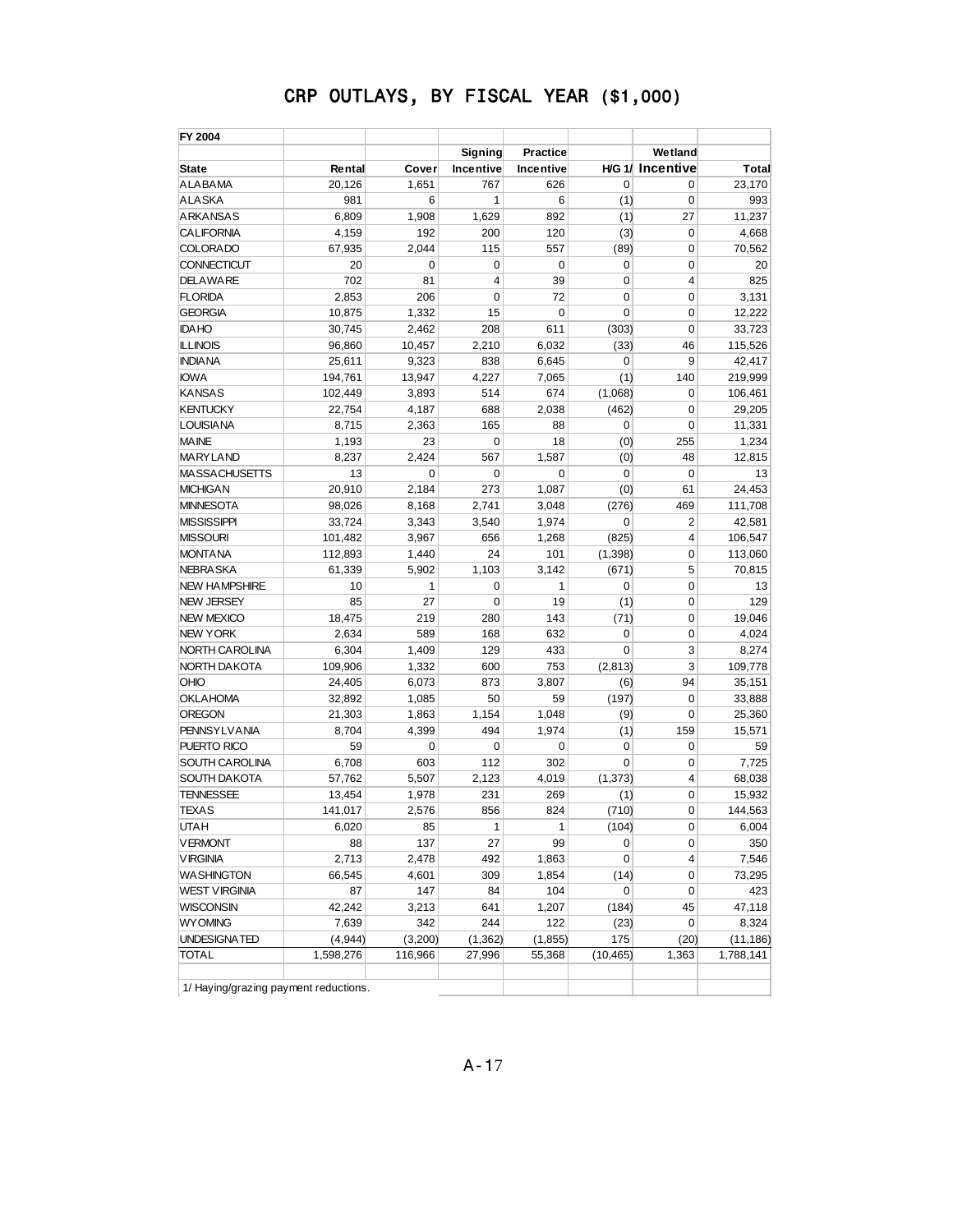| FY 2005                               |           |             | Signing          | <b>Practice</b> |             | Wetland                 |           |
|---------------------------------------|-----------|-------------|------------------|-----------------|-------------|-------------------------|-----------|
| <b>STATE</b>                          | Rental    | Cover       | <b>Incentive</b> | Incentive       |             | <b>H/G 1/ Incentive</b> | Total     |
| <b>ALABAMA</b>                        | 20,533    | 1,167       | 524              | 385             | (0)         | 0                       | 22,610    |
| <b>ALASKA</b>                         | 968       | 7           | 34               | 0               | (1)         | 0                       | 1,008     |
| <b>ARKANSAS</b>                       | 8,391     | 1,491       | 1,545            | 614             | 0           | 114                     | 12,156    |
| <b>CALIFORNIA</b>                     | 4,360     | 187         | 69               | 157             | (55)        | 0                       | 4,718     |
| <b>COLORADO</b>                       | 69,901    | 2,124       | 99               | 477             | (236)       | 0                       | 72,365    |
| CONNECTICUT                           | 21        | $\mathbf 0$ | 0                | $\mathbf 0$     | 0           | 0                       | 21        |
| <b>DELAWARE</b>                       | 696       | 61          | $\overline{7}$   | 34              | $\mathbf 0$ | 5                       | 803       |
| <b>FLORIDA</b>                        | 2,906     | 37          | 0                | $\mathbf 0$     | $\mathbf 0$ | $\mathbf 0$             | 2,943     |
| <b>GEORGIA</b>                        | 10,969    | 956         | 50               | 31              | $\mathbf 0$ | $\mathbf 0$             |           |
| <b>IDAHO</b>                          |           | 753         | 24               | 398             |             | $\mathbf 0$             | 12,006    |
|                                       | 30,495    | 8,522       |                  | 5.451           | (147)       |                         | 31,524    |
| <b>ILLINOIS</b><br><b>INDIANA</b>     | 99,950    |             | 2,943            |                 | (99)        | 50<br>39                | 116,817   |
|                                       | 24,606    | 10,340      | 1,081            | 7,693           | (2)         |                         | 43,756    |
| <b>IOWA</b>                           | 191,341   | 10,903      | 3,240            | 6,836           | (665)       | 220                     | 211,875   |
| <b>KANSAS</b>                         | 108,054   | 3,332       | 1,508            | 517             | (379)       | 0                       | 113,033   |
| <b>KENTUCKY</b>                       | 24,209    | 2,950       | 746              | 1,648           | (0)         | $\overline{2}$          | 29,555    |
| <b>LOUISIANA</b>                      | 10,536    | 891         | 233              | 48              | 0           | 91                      | 11,799    |
| <b>MAINE</b>                          | 1,152     | 39          | 1                | 19              | (2)         | $\mathbf 0$             | 1,209     |
| MARYLAND                              | 9,566     | 1,067       | 65               | 683             | $\mathbf 0$ | 32                      | 11,413    |
| <b>MASSACHUSETTS</b>                  | 13        | $\mathbf 0$ | 0                | 0               | 0           | 0                       | 13        |
| <b>MICHIGAN</b>                       | 18,422    | 1,041       | 374              | 437             | $\mathbf 0$ | 52                      | 20,327    |
| <b>MINNESOTA</b>                      | 101,576   | 4,554       | 1,414            | 1,714           | (379)       | 445                     | 109,324   |
| <b>MISSISSIPPI</b>                    | 36.266    | 2,099       | 1.681            | 1,207           | (1)         | 3                       | 41,254    |
| <b>MISSOURI</b>                       | 101,589   | 2,349       | 829              | 977             | (449)       | 36                      | 105,333   |
| <b>MONTANA</b>                        | 113,470   | 942         | 52               | 21              | (2,833)     | 12                      | 111,663   |
| <b>NEBRA SKA</b>                      | 64,600    | 3,739       | 755              | 1,928           | (735)       | $\mathbf 0$             | 70,286    |
| <b>NEW HAMPSHIRE</b>                  | 10        | $\mathbf 0$ | 0                | 0               | 0           | 0                       | 10        |
| <b>NEW JERSEY</b>                     | 98        | 13          | 1                | 7               | 0           | 0                       | 120       |
| <b>NEW MEXICO</b>                     | 18,632    | 251         | 164              | 183             | (96)        | 0                       | 19,135    |
| <b>NEW YORK</b>                       | 2,455     | 1,103       | 213              | 478             | 0           | 0                       | 4,249     |
| NORTH CAROLINA                        | 6,831     | 726         | 294              | 230             | $\mathbf 0$ | 7                       | 8,088     |
| NORTH DAKOTA                          | 110,000   | 963         | 360              | 672             | (2,663)     | 1                       | 109,333   |
| OHIO                                  | 22,377    | 6,784       | 1,477            | 4,612           | (4)         | 74                      | 35,320    |
| <b>OKLAHOMA</b>                       | 32,991    | 610         | 54               | 22              | (198)       | 0                       | 33,480    |
| OREGON                                | 23,423    | 2,738       | 826              | 1,190           | (12)        | 0                       | 28,166    |
| <b>PENNSYLVANIA</b>                   | 11,074    | 4,935       | 484              | 2,326           | (0)         | 79                      | 18,899    |
| PUERTO RICO                           | 63        | $\mathbf 0$ | $\mathbf 0$      | $\mathbf 0$     | $\mathbf 0$ | 0                       | 63        |
| SOUTH CAROLINA                        | 6,479     | 466         | 507              | 119             | $\mathbf 0$ | 0                       | 7,570     |
| <b>SOUTH DAKOTA</b>                   | 58,942    | 3,773       | 1,591            | 2,673           | (1, 154)    | $\overline{4}$          | 65,829    |
| <b>TENNESSEE</b>                      | 15,226    | 711         | 354              | 301             | (1)         | 0                       | 16,591    |
| <b>TEXAS</b>                          | 138,055   | 1,800       | 771              | 583             | (814)       | 0                       | 140,394   |
| UTAH                                  | 6,086     | 48          | 4                | 14              | (72)        | 0                       | 6,081     |
| <b>VERMONT</b>                        | 103       | 184         | 31               | 150             | 0           | 0                       | 468       |
| <b>VIRGINIA</b>                       | 3,014     | 1,641       | 216              | 1,459           | 0           | $\mathbf 0$             | 6,330     |
| WASHINGTON                            | 70,762    | 4,412       | 216              | 1,644           | (62)        | (0)                     | 76,973    |
| WEST VIRGINIA                         | 128       | 282         | 39               | 237             | 0           | 0                       | 686       |
| WISCONSIN                             | 41,647    | 2,067       | 383              | 906             | (143)       | 23                      | 44,882    |
| <b>WYOMING</b>                        | 7,674     | 198         | 51               | 193             | (116)       | 0                       | 8,000     |
| UNDESIGNATED                          | (76)      | (23)        | (9)              | (34)            | 0           | 0                       | (142)     |
| TOTAL                                 | 1,630,585 | 93,235      | 25,304           | 49,238          | (11, 316)   | 1,289                   | 1,788,334 |
| 1/ Haying/grazing payment reductions. |           |             |                  |                 |             |                         |           |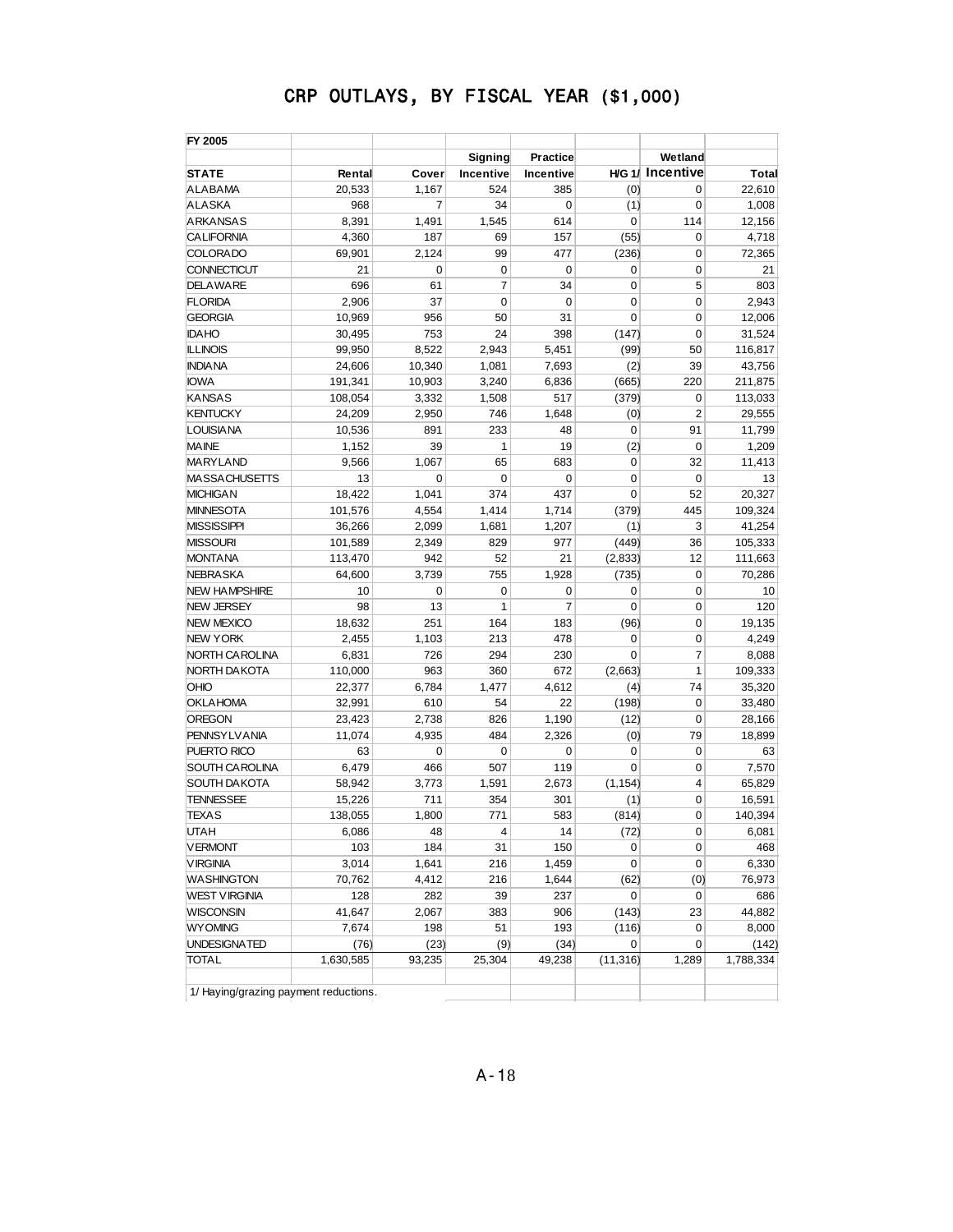| <b>SIGN-UP</b> | <b>TYPE</b> | <b>DATES</b>                           | <b>CRITERIA 1/</b> | ACRES 2/   |
|----------------|-------------|----------------------------------------|--------------------|------------|
| 1              | General     | March 3-14, 1986                       | A-B                | 753,668    |
| $\overline{a}$ | General     | May 5-16, 1986                         | A-B                | 2,771,660  |
| 3              | General     | August 4-15, 1986                      | A-C                | 4,703,379  |
| 4              | General     | February 9-27, 1987                    | A-D                | 9,478,599  |
| 5              | General     | July 20-31, 1987                       | A-D                | 4,442,719  |
| 6              | General     | February 1-19, 1988                    | A-F                | 3,375,364  |
| $\overline{7}$ | General     | July 18-31, 1988                       | A-F                | 2,604,901  |
| 8              | General     | February 6-24, 1989                    | A-H                | 2,462,382  |
| 9              | General     | July 17-August 4, 1989                 | A-H                | 3,329,893  |
| 10             | General     | March 4-15, 1991                       | A-C, E, G, I-K     | 475,175    |
| 11             | General     | July 8-19, 1991                        | A-C, E, G, I-K     | 998,211    |
| 12             | General     | June 15-26, 1992                       | A-C, E, G, I-K     | 1,027,444  |
| 13             | General     | September 11-22, 1995                  | $E, G, I-K$        | 683,390    |
| 14             | Continuous  | September 3, 1996 - September 30, 1997 | L                  | 556,834    |
| 15             | General     | March 3-28, 1997                       | G, K, M-O          | 16,440,853 |
| 16             | General     | October 14 - November 14, 1997         | G, K, M-O          | 5,809,932  |
| 17             | Continuous  | October 1, 1997 - September 30, 1998   | L, P               | 214,316    |
| 18             | General     | October 26, - December 11, 1998        | G, K, M-O, Q       | 4,705,803  |
| 19             | Continuous  | October 1, 1998 - September 30, 1999   | L, P               | 266,627    |
| 20             | General     | January 18 - February 11, 2000         | G, K, M-O, Q       | 2,224,225  |
| 21             | Continuous  | October 1, 1999 - April 6, 2000        | L, P               | 117,650    |
| 22             | Continuous  | April 7 - September 30, 2000           | L, P               | 202,366    |
| 23             | Continuous  | October 1, 2000 - September 30, 2001   | L, P               | 461,480    |
| 24             | Continuous  | October 1, 2001 - September 30, 2002   | L, P, R            | 441,223    |
| 25             | Continuous  | October 1, 2002 - May 5, 2003          | L, P, R            | 258,288    |
| 26             | General     | May 5, 2003 - June 13, 2003            | K, N, Q            | 1,814,738  |
| 27             | Continuous  | May 6, 2003 - September 30, 2003       | L, P, R            | 185,991    |
| 28             | Continuous  | October 1, 2003 - September 30, 2004   | L, P, R, S         | 256,431    |
| 29             | General     | August 30, 2004 - September 24, 2004   | K, N, Q            | 1,120,335  |
| $30\,$         | Continuous  | October 1, 2004 - September 30, 2005   | L, P, R, S, T, U   | 383,148    |

#### **Conservation Reserve Program Sign-up Periods and Eligibility Criteria**

1/ See attached eligibility criteria description.

2/ Acreage for sign-ups 1-12 based on initially approved contracts (sums to 36.423 million acres). Acreage for sign-ups 13-30 based on active contracts as of February 2006.

# Eligibility Criteria:<br>A Land capability

 $A$  Land capability classes  $6 - 8$ <br>B Land capability classes  $2 - 5$ 

B Land capability classes 2 - 5 with predicted average annual erosion rate greater than 3T<br>C Land capability classes 2 - 5 with predicted average annual erosion rate greater than 2T

- C Land capability classes  $2 5$  with predicted average annual erosion rate greater than  $2T$  and with gully erosion D Land with  $EI > 8$  and predicted average annual erosion rate greater than  $T$
- D Land with  $EI \ge 8$  and predicted average annual erosion rate greater than T<br>E Land for filter strips alongside wetlands, streams, or other water bodies
- Land for filter strips alongside wetlands, streams, or other water bodies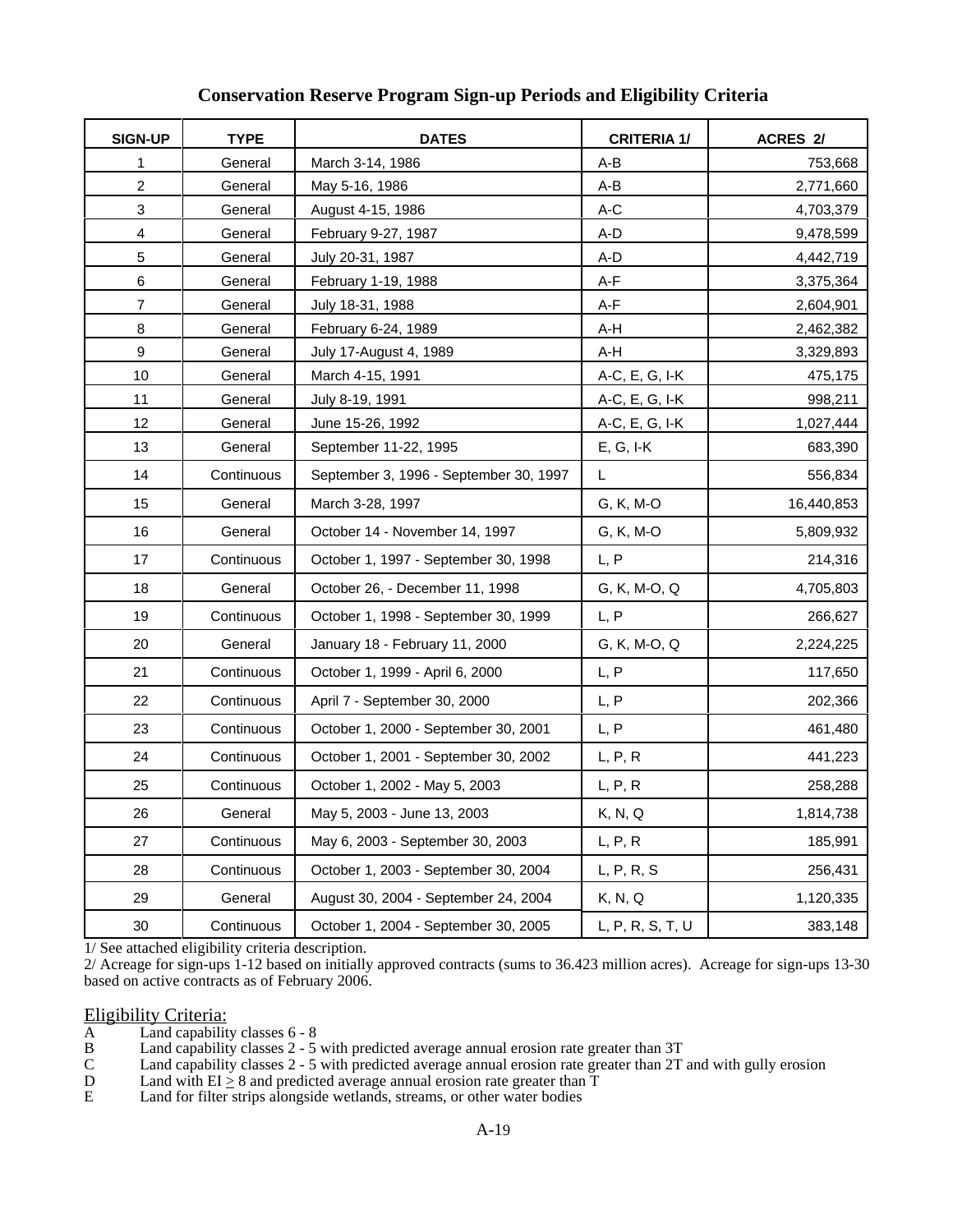- F Land for tree planting-eligible when 1/3 of field meets criteria A or Class 2-5 soil with predicted average annual erosion rate greater than 2T
- G Land having evidence of scour erosion caused by out-of-bank water flows
- H Wetland as follows:
	- C cropped wetland of at least 6 acres
	- $\bullet$  a field of which 1/3 or more is cropped wetland
	- a field of 6 to 9 acres on which wetlands are present
- I Land in designated national conservation priority areas
	- Chesapeake Bay Region
	- Great Lakes Region
	- Long Island Sound Region
	- Land in designated State water quality priority areas
	- Public wellhead protection area established by EPA
	- Hydrologic Unit Areas approved by the Secretary
	- Land located in areas designated as Clean Water Act "319" priority areas
- J Lands to be established in specified eligible practices, including filter strips, riparian buffers,
	- windbreaks, grass waterways, and salt tolerant grasses
		- Wetland eligibity suspended
- K Land with an  $EI \ge 8$ , regardless of the predicted annual erosion rate relative to T<br>Let Eligible for continuous sign-un beginning with sign-un 14:
- Eligible for continuous sign-up beginning with sign-up 14:
	- C Land identified as suitable for field windbreaks, grass waterways, shallow water areas for wildlife, contour grass strips, shelterbelts, living snow fences, salt tolerant vegetation, filter strips, or riparian buffers
	- Marginal pasture land suitable for riparian buffers devoted to trees.
	- Land within a wellhead protection area established by EPA
- M Land classified as highly erodible land (HEL) according to conservation compliance provisions.<br>N Land in designated national conservation priority areas
- Land in designated national conservation priority areas
	- Chesapeake Bay Region
	- **Great Lakes Region**
	- Long Island Sound Region
	- Prairie Pothole Region
	- Land in designated State water, air, or wildlife quality priority areas
- O Wetlands, including associated acreage, expiring Water Bank lands, and land serving as buffers for non-cropped wetlands
- P Land suitable for cross wind trap strips
- Q Land in the Long Leaf Pine national conservation priority area
- R Wetland and buffer acreage according to Farmable Wetland Program provisions<br>S Restoration of flood plain wetland, including bottomland hardwood tree planting
- S Restoration of flood plain wetland, including bottomland hardwood tree plantings<br>
T Establishment of upland bird habitat buffers
- T Establishment of upland bird habitat buffers<br>U Restoration of non-flood plain wetland and r
- Restoration of non-flood plain wetland and playa lakes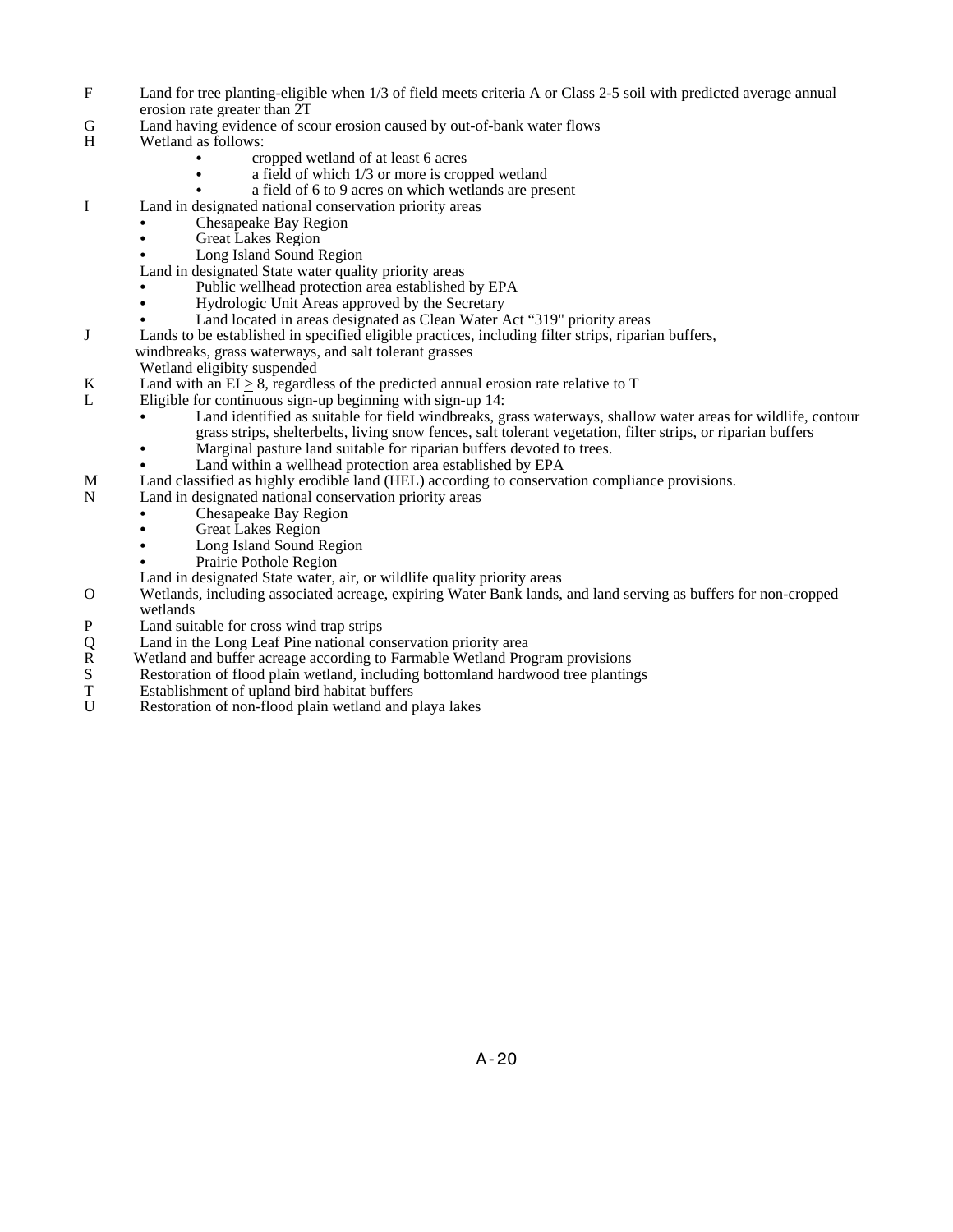|                    | <b>Practice</b>                                 | Sign-up<br>Type 2/ | Annual<br>Rental<br>Pmt. 3/ | Annual<br>Maint.<br>Allow. 4/ | <b>Signing</b><br>Incentive<br>Pmt. 5/ | <b>Practice</b><br>Incentive<br>Pmt. 6/ | <b>Enrollment</b><br>FY 2005<br>(Acres) |
|--------------------|-------------------------------------------------|--------------------|-----------------------------|-------------------------------|----------------------------------------|-----------------------------------------|-----------------------------------------|
| CP <sub>1</sub>    | Introduced grasses and legumes - new seedings   | General            | <b>SRR</b>                  | \$5/Ac.                       | No                                     | <b>No</b>                               | 3,454,733                               |
| CP <sub>2</sub>    | Native grasses - new seedings                   | General            | <b>SRR</b>                  | \$5/Ac.                       | <b>No</b>                              | <b>No</b>                               | 6,540,071                               |
| CP <sub>3</sub>    | New softwood trees (not longleaf pine)          | General            | <b>SRR</b>                  | \$5/Ac.                       | No                                     | <b>No</b>                               | 427,354                                 |
| CP <sub>3</sub> A  | New hardwood trees                              | General            | <b>SRR</b>                  | \$5/Ac.                       | <b>No</b>                              | <b>No</b>                               | 515,555                                 |
| CP <sub>3</sub> A  | New longleaf pines                              | General            | <b>SRR</b>                  | \$5/Ac.                       | No                                     | <b>No</b>                               | 203,805                                 |
| CP4                | Permanent wildlife habitat                      | General            | <b>SRR</b>                  | \$5/Ac.                       | No                                     | <b>No</b>                               | 2,355,027                               |
| CP <sub>5</sub>    | <b>Field windbreaks</b>                         | Continuous         | <b>SRR+20%</b>              | \$7/Ac.                       | Yes                                    | Yes                                     | 77,407                                  |
| CP <sub>6</sub>    | <b>Diversions</b>                               | General            | <b>SRR</b>                  | \$5/Ac.                       | No                                     | <b>No</b>                               | 843                                     |
| CP7                | Erosion control structures                      | General            | <b>SRR</b>                  | \$5/Ac.                       | No                                     | <b>No</b>                               | 579                                     |
| CP8                | Grass waterways                                 | Continuous         | <b>SRR+20%</b>              | \$5/Ac.                       | Yes                                    | Yes                                     | 113,180                                 |
| CP <sub>9</sub>    | Shallow water areas for wildlife                | Continuous         | <b>SRR</b>                  | \$5/Ac.                       | No                                     | Yes                                     | 51,165                                  |
| <b>CP10</b>        | Existing grasses and legumes                    | General            | <b>SRR</b>                  | \$5/Ac.                       | <b>No</b>                              | <b>No</b>                               | 15,194,870                              |
| <b>CP11</b>        | <b>Existing trees</b>                           | General            | <b>SRR</b>                  | \$5/Ac.                       | No                                     | <b>No</b>                               | 1,091,155                               |
| <b>CP12</b>        | Wildlife food plots                             | General            | <b>SRR</b>                  | None                          | <b>No</b>                              | <b>No</b>                               | 77,572                                  |
| CP13               | Vegetative filter strips (discontinued in 1995) | General            | <b>SRR</b>                  | None                          | <b>No</b>                              | <b>No</b>                               | 29.431                                  |
| CP <sub>15</sub>   | Contour grass strips                            | Continuous         | <b>SRR</b>                  | \$5/Ac.                       | <b>No</b>                              | Yes                                     | 79,252                                  |
| CP16               | Shelterbelts                                    | Continuous         | <b>SRR</b>                  | \$7/Ac.                       | Yes                                    | Yes                                     | 30,875                                  |
| <b>CP17</b>        | Living snow fences                              | Continuous         | <b>SRR</b>                  | \$7/Ac.                       | Yes                                    | Yes                                     | 4,403                                   |
| <b>CP18</b>        | Salinity reducing vegetation                    | Continuous         | <b>SRR</b>                  | \$5/Ac.                       | <b>No</b>                              | Yes                                     | 296,103                                 |
| CP21               | Filter strips (grass)                           | Continuous         | <b>SRR+20%</b>              | \$10/Ac.                      | Yes                                    | Yes                                     | 981,937                                 |
| CP22               | Riparian buffers (trees)                        | Continuous         | SRR+20% 7/                  | \$10/Ac.                      | Yes                                    | Yes                                     | 718,678                                 |
| CP23               | Wetland restoration                             | General            | <b>SRR</b>                  | \$5/Ac.                       | No                                     | No                                      | 1,656,542                               |
| CP23               | Wetland restoration - floodplain                | Continuous         | <b>SRR</b>                  | \$5Ac.                        | No                                     | <b>No</b>                               | 73,582                                  |
| CP <sub>23</sub> A | Wetland Restoration - Non-floodplain and playas | Continuous         | <b>SRR</b>                  | \$5/Ac.                       | <b>No</b>                              | <b>No</b>                               | 8,347                                   |
| CP24               | Cross wind trap strips                          | Continuous         | <b>SRR</b>                  | \$5/Ac.                       | No                                     | Yes                                     | 693                                     |
| CP25               | Rare and declining habitats                     | General            | <b>SRR</b>                  | \$5/Ac.                       | No                                     | <b>No</b>                               | 693,719                                 |
| <b>CP27</b>        | Farmable wetland (wetland)                      | Continuous         | SRR+20%                     | \$10/Ac.                      | Yes                                    | Yes                                     | 37,845                                  |
| CP28               | Farmable wetland (upland)                       | Continuous         | <b>SRR+20%</b>              | \$5/Ac.                       | Yes                                    | Yes                                     | 92,227                                  |
| CP29               | Wildlife habitat buffer on marginal pasture     | Continuous         | SRR+20% 7/                  | \$10/Ac.                      | Yes                                    | Yes                                     | 18,141                                  |
| CP30               | Wetland buffer on marginal pasture              | Continuous         | SRR+20% 7/                  | \$10/Ac.                      | Yes                                    | Yes                                     | 12,393                                  |
| CP31               | Bottomland hardwood trees                       | Continuous         | <b>SRR</b>                  | \$10/Ac.                      | <b>No</b>                              | <b>No</b>                               | 10,668                                  |
| CP32               | Hardwood trees (previously expired contracts)   | General            | <b>SRR</b>                  | \$5/Ac.                       | No                                     | <b>No</b>                               | 7,317                                   |
| CP33               | Upland bird habitat (quail) buffers             | Continuous         | <b>SRR</b>                  | \$5/Ac.                       | Yes                                    | Yes                                     | 53,390                                  |
| 8/                 | Wellhead protection areas                       | Continuous         | SRR+10%                     | \$10/Ac.                      | No                                     | Yes                                     | 163,897                                 |

#### **CRP Practices and Payment Provisions 1/**

1/ Practices enrolled under CREP may be eligible for additional incentives.

2/ General sign-up practices may be enrolled under certain CREP agreements and may be eligible for additional financial incentives.

3/ Soil rental rates (SRR) are soil-specific maximum rental payment rates for predominant soils (up to 3) for the land offered. Beginning with general sign-up 16, producers offering land for general sign-up enrollment requesting rental payments below the maximum receive higher EBI scores. Participants in continuous sign-up receive the maximum allowable rate. Annual incentives of 20% and 10% of annual rental rate are provided as indicated. Practices enrolled under CREP may be eligible for additional incentives.

4/ For general sign-up practices, up to \$5/acre are allowed. For continuous practices, grass plantings are allowed up to \$5/acre, tree plantings are allowed up to \$7/acre. For CP21 and CP22, if livestock exclusion practices (alternative water sources or fencing) are implemented, up to \$9/acre is allowed, and if livestock exclusion is accompanied by tree plantings, up to \$10/acre is allowed.

5/ Signing incentive payments (SIP) implemented in June 2000 are up-front bonus payments of \$100 to \$150 per acre (\$10 per acre times contract length in years).

6/ Practice incentive payments (PIP) implemented in June 2000 equal 40-percent of practice installation cost.

7/ For marginal pasture, a county-specific flat rate is used.

8/ Acreage within EPA-designated wellhead protection area. Various practices may be used.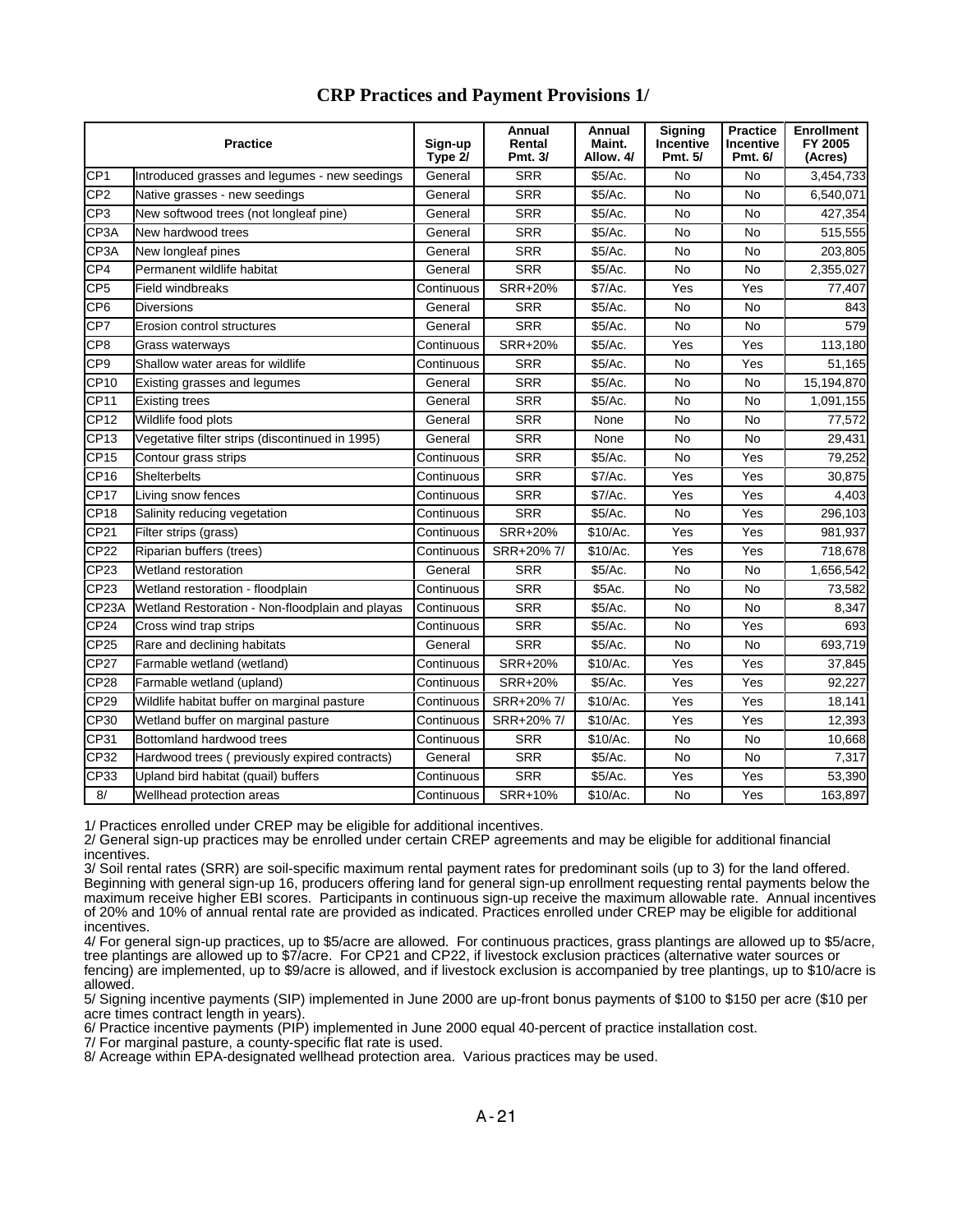#### **Conservation Reserve Program Environmental Benefits Index Factor Possible Points by Sign-up**

|                                                       |                        |                           |                        | Sign-up                |                    |                        |                          |
|-------------------------------------------------------|------------------------|---------------------------|------------------------|------------------------|--------------------|------------------------|--------------------------|
| <b>EBI Factor or Subfactor</b>                        | 15                     | 16                        | 18                     | 20                     | 26                 | 29                     | 33                       |
| <b>Wildlife Benefits</b>                              |                        |                           |                        |                        |                    |                        |                          |
| Cover (N1a)                                           | 50                     | 50                        | 50                     | 50                     | 50                 | 50                     | 50                       |
| T&E species                                           | 15                     | 15                        | 15                     | 15                     | n.a.               | n.a.                   | n.a.                     |
| Proximity to water or wetland                         | 10                     | 10                        | 10                     | 10                     | n.a.               | n.a.                   | n.a.                     |
| Wildlife priority zone                                | n.a.                   | n.a.                      | n.a.                   | n.a.                   | 30                 | 30                     | 30                       |
| Proximity to protected area                           | 10                     | 10                        | 10                     | 10                     | n.a.               | n.a.                   | n.a.                     |
| Contract size                                         | 5                      | 5                         | n.a.                   | n.a                    | n.a                | n.a                    | n.a.                     |
| Wildlife enhancements                                 | n.a.                   | n.a.                      | 5                      | 5                      | 20                 | 20                     | 20                       |
| Upland to wetland ratio                               | 10                     | 10                        | 10                     | 10                     | n.a.               | n.a.                   | n.a.                     |
| Formula                                               |                        | (N1a/50)*(sum of factors) |                        |                        |                    | (sum of factors)       |                          |
| Total                                                 | 100                    | 100                       | 100                    | 100                    | 100                | 100                    | 100                      |
| <b>Water Quality Benefits</b>                         |                        |                           |                        |                        |                    |                        |                          |
| Water quality area/zone                               | 30                     | 30                        | 30                     | 30                     | 30                 | 30                     | 30                       |
| Ground water quality                                  | 20                     | 20                        | 20                     | 20                     | 25                 | 25                     | 25                       |
| Surface water quality                                 | 40                     | 40                        | 40                     | 40                     | 45                 | 45                     | 45                       |
| Associated wetlands                                   | 10                     | 10                        | 10                     | 10                     | n.a                | n.a                    | n.a.                     |
| Total                                                 | 100                    | 100                       | 100                    | 100                    | 100                | 100                    | 100                      |
| Soil Erosion Benefits (Erodibility index)             |                        |                           |                        |                        |                    |                        |                          |
| Total                                                 | 100                    | 100                       | 100                    | 100                    | 100                | 100                    | 100                      |
| Enduring (post-contract) Benefits                     |                        |                           |                        |                        |                    |                        |                          |
| Total                                                 | 50                     | 50                        | 50                     | 50                     | 50                 | 50                     | 50                       |
| <b>Air Quality Benefits</b>                           |                        |                           |                        |                        |                    |                        |                          |
| Wind erodibility                                      | 25                     | 25                        | 25                     | 25                     | 25                 | 25                     | 25                       |
| Wind erosion soils                                    | n.a.                   | 5                         | 5                      | 5                      | 5                  | 5                      | 5                        |
| Air quality zone                                      | n.a.                   | $\overline{5}$            | $\overline{5}$         | $\overline{5}$         | $\overline{5}$     | $\overline{5}$         | $\overline{5}$           |
| Carbon Sequestration                                  | n.a.                   | n.a.                      | n.a.                   | n.a.                   | 10                 | 10                     | 10                       |
| Total                                                 | 25                     | 35                        | 35                     | 35                     | 45                 | 45                     | 45                       |
| <b>Conservation Priority Area Benefits</b>            |                        |                           |                        |                        |                    |                        |                          |
| Total                                                 | 25                     | 25                        | 25                     | 25                     | n.a.               | n.a.                   | n.a.                     |
| Cost                                                  |                        |                           |                        |                        |                    |                        |                          |
| Rental payment amount 1/<br>$= a^*(1-(Bid amount/b))$ | $a = 190$<br>$b = 165$ | $a = 125$<br>$b = 165$    | $a = 125$<br>$b = 165$ | $a = 125$<br>$b = 165$ | $a = 125$<br>b=185 | $a = 125$<br>$b = 185$ | $a = *$<br>$b = 200$     |
| Cost-share                                            | 10                     | 10                        | 10                     | 10                     | 10                 | 10                     | 10                       |
| Amount below maximum rent                             | n.a.                   | 15                        | 15                     | 15                     | 15                 | 15                     | 15                       |
| Total                                                 | 200                    | 150                       | 150                    | 150                    | 150                | 150                    | $\overline{\phantom{a}}$ |
| <b>Total EBI Points</b>                               |                        |                           |                        |                        |                    |                        |                          |
| Environmental components                              | 400                    | 410                       | 410                    | 410                    | 395                | 395                    | 395                      |
| Environmental+cost components                         | 600                    | 560                       | 560                    | 560                    | 545                | 545                    | ÷,                       |

\* Determined after sign-up.

 $1/ a =$  points for cost;  $b =$  maximum points allowed.